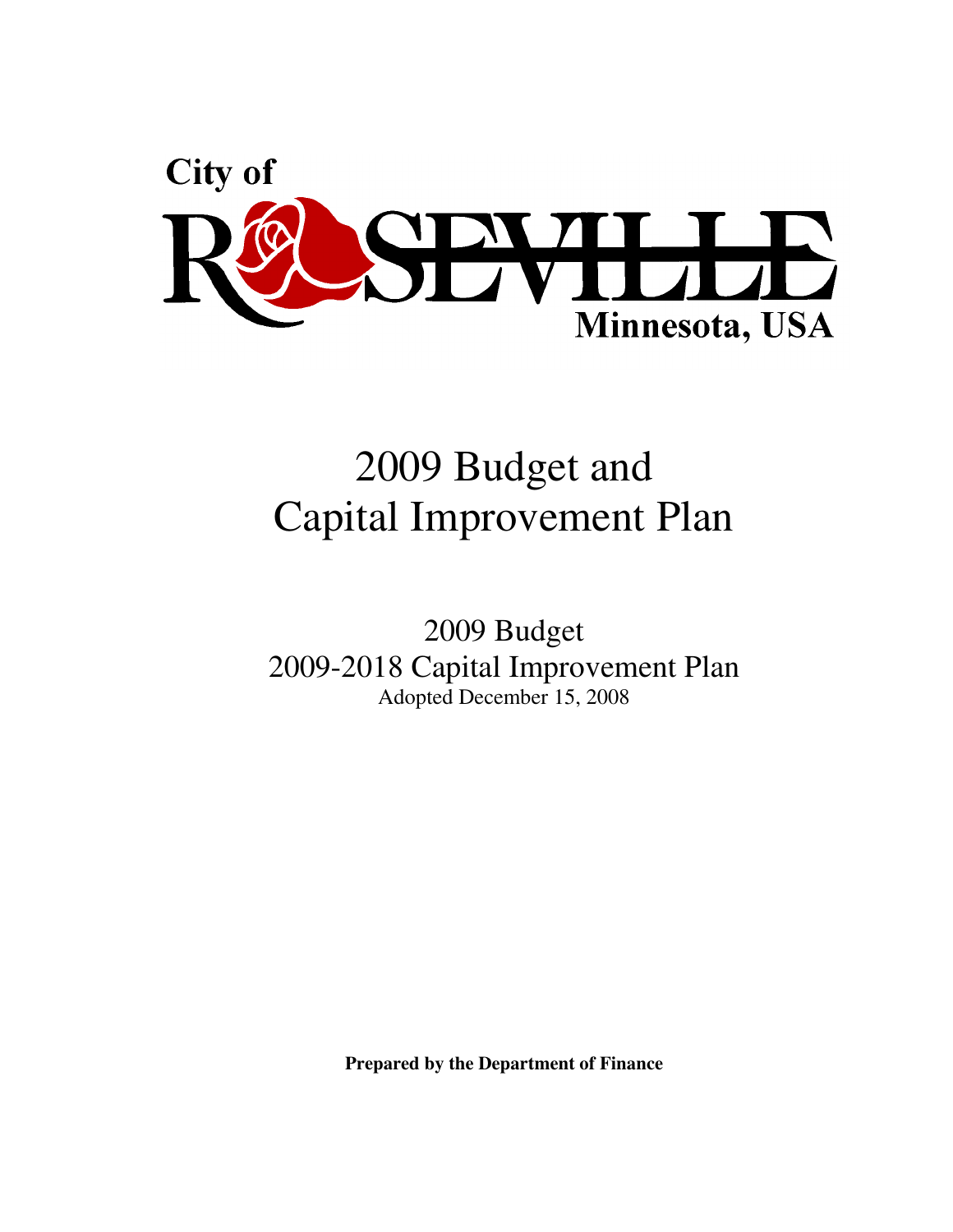# **Table of Contents**

|                                                                                       | Page |
|---------------------------------------------------------------------------------------|------|
|                                                                                       |      |
| <b>Section 1 – Executive Summary</b>                                                  |      |
|                                                                                       |      |
|                                                                                       |      |
|                                                                                       |      |
|                                                                                       |      |
|                                                                                       |      |
|                                                                                       |      |
|                                                                                       |      |
|                                                                                       |      |
|                                                                                       |      |
|                                                                                       |      |
|                                                                                       |      |
| <b>Section 2 – Program Budgets</b>                                                    |      |
|                                                                                       |      |
| <b>Section 3 – Strategic Plan</b>                                                     |      |
|                                                                                       |      |
|                                                                                       |      |
|                                                                                       |      |
| Appendix A                                                                            |      |
| Mission Statement and Summary of Fiscal, Budget, and Administrative Polices           |      |
| <b>Appendix B</b>                                                                     |      |
| Overview of Legal Budgeting Requirements, Budget Process, and Description of Funds113 |      |
| <b>Appendix C</b>                                                                     |      |
|                                                                                       |      |
| <b>Appendix D</b>                                                                     |      |
|                                                                                       |      |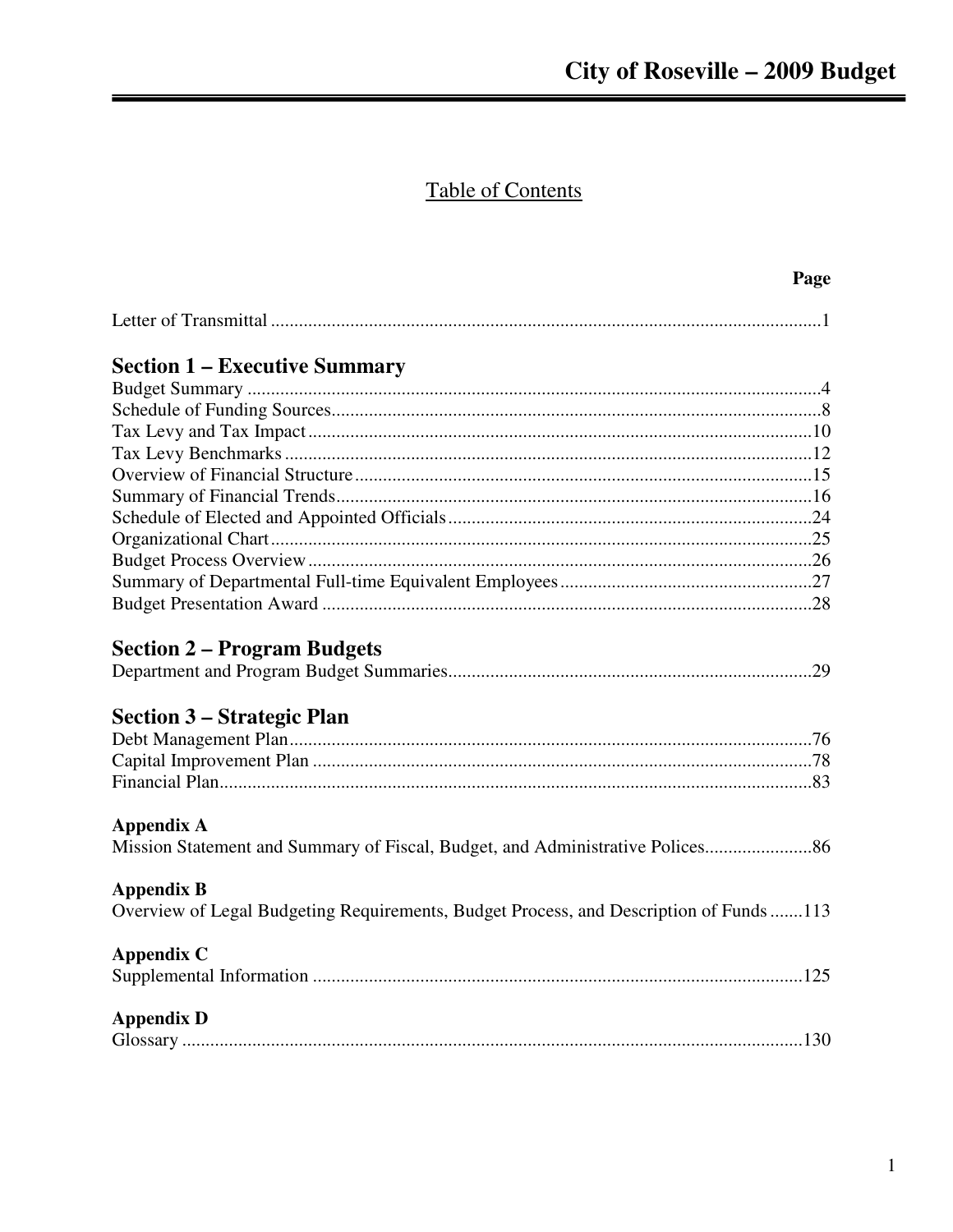### **Letter of Transmittal**

December 15, 2008

To the Mayor and City Council,

Enclosed is the 2009 City Budget as prepared by City Staff, in accordance with City Council actions. The 2009 Budget culminates nearly a year's worth of planning, evaluation, and input from the City Council, advisory commissions, and citizens. Great effort has been taken to ensure that the City's core services are funded in a manner that preserves the greatest value to the community. In addition, steps have been taken to account for the changing trends and impacts that will affect both next year's and future year's budgets.

To the greatest extent possible, new technologies and efficiencies have been incorporated into our service delivery process. However, several challenges remain that will have a significant impact on the 2009 Budget. They include:

- $\Box$  Volatility in fuel and energy costs
- $\Box$  Maintaining a competitive employee compensation and benefit package
- $\Box$  Strengthening the City's asset replacement funding mechanisms
- $\Box$  Positioning the City to implement recommendations set forth in the Imagine Roseville 2025 process
- $\Box$  Responding to State-imposed Levy Limits and potential reductions in state-aid

With the exception of the challenge pertaining to the Imagine Roseville 2025 process, all of these impacts have been generally on-going for the past several years. Each of these impacts is addressed in greater detail below.

Many of the City's largest service inputs - such as fuel and energy related costs remain volatile and are outpacing general inflation. The City spends over \$500,000 annually for fuel and energy costs alone. And although these costs have dropped in the past 3 months, the City recognizes the need to remain committed to reducing overall consumption in 2009 and beyond. Also, in an effort to attract and retain high-performing employees, the City makes great effort to ensure that the City's compensation and benefit package is commensurate with peer communities. To that end, the City has budgeted for an employee cost-of-living adjustment (COLA) of 2.9%. Personnel-related costs represent the single highest cost input into the City's service delivery process.

The City's asset replacement funding mechanisms, while strong in some areas, do not have sufficient revenue streams to replace the City's vehicles, park system assets or city facilities at the optimal time. The City was limited in its ability to improve this situation in 2009; therefore additional emphasis on these areas will be needed in 2010 and beyond.

The City's cash reserves, while strong overall, are below target levels in a few of the City's key operating funds. Like the City's asset replacement mechanisms, additional emphasis on improving key reserve levels will be needed in 2010 and beyond.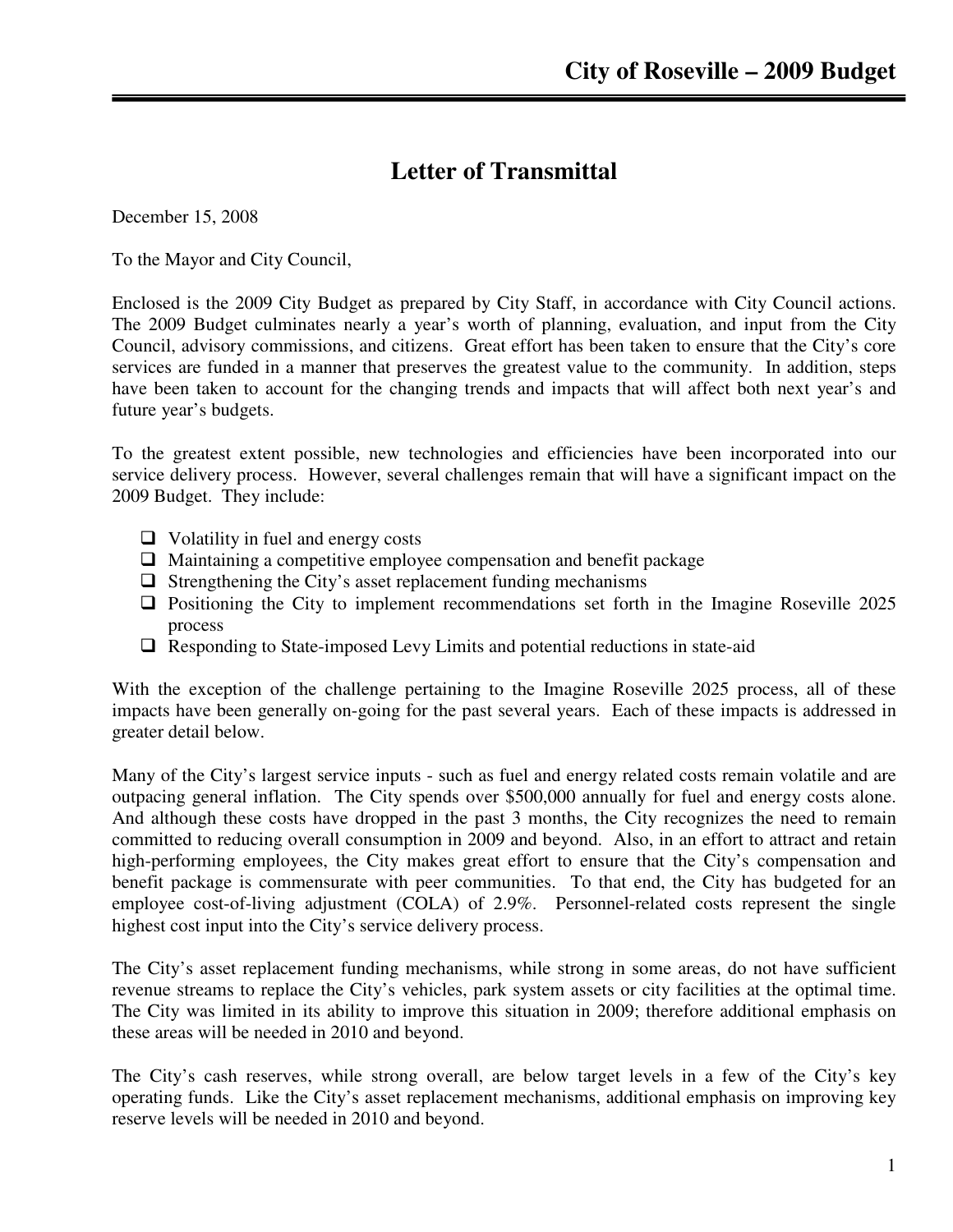The 2009 Budget attempts to continue incorporating the goals and strategies that were identified in the Imagine Roseville 2025 visioning process conducted in 2007. This process resulted in the citizen recommendation of the following goals:

- 1) Roseville is a welcoming community that appreciates differences and fosters diversity
- 2) Roseville is a desirable place to live, work, and play
- 3) Roseville has a strong and inclusive sense of community
- 4) Roseville residents are invested in their community
- 5) Roseville is a safe community
- 6) Roseville housing meets community needs
- 7) Roseville is an environmentally healthy community
- 8) Roseville has world-renowned parks, open space, and multi-generational recreation programs and facilities
- 9) Roseville supports the health and wellness of community members
- 10) Roseville supports high quality, lifelong learning
- 11) Roseville has a comprehensive, safe, efficient, and reliable transportation system
- 12) Roseville has well-maintained, efficient, and cost-effective public infrastructure
- 13) Roseville has technology that gives us a competitive advantage
- 14) Roseville has a growing, diverse, and stable revenue base
- 15) Roseville responsibly funds programs, services, and infrastructure to meet long-term needs

It is expected that these goals will guide future budget decisions and in all likelihood will require significant financial resources. However, given current economic conditions, future appropriations have been placed on hold.

For 2009-2011, the State Legislature imposed levy limits which established a maximum operating levy increase for all municipalities in the state. While the City's 2009 levy is well below that maximum amount, the limit for 2010 and 2011 may inhibit the City's ability to maintain service levels. For 2009, the City froze spending for many budgeted areas, and eliminated a number of one-time appropriations in an effort to minimize tax levy increases.

Finally, the 2009 Budget reflects the adopted budget and financial policies that helped guide budgeting and spending decisions. These policies were reaffirmed in 2008 and can be found in Appendix A of this document.

The following budget document summarizes the 2009 Budget for all City programs and services. The information is presented in three sections.

**Section 1 – Executive Summary** features a summary of the budget, funding sources, tax levy and tax impact, and a summary of financial trends. The purpose of this section is to provide a broad overview of city operations as a whole.

**Section 2 – Program Budgets** Includes a summary of each major city program or division including goals and objectives, prior year accomplishments, and budget impact items. The purpose of this section is to provide a quick overview of the individual programs and services provided by the City.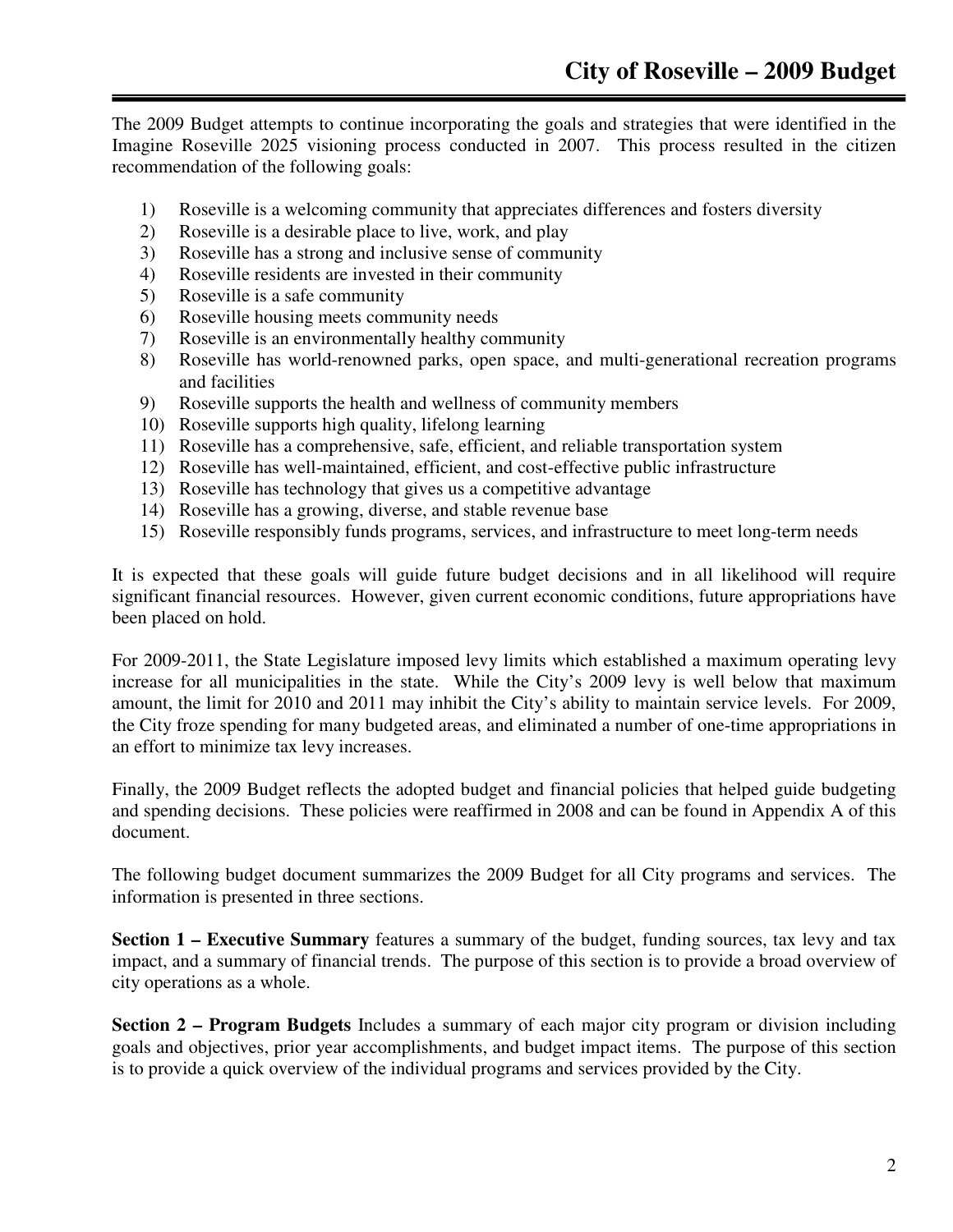**Section 3 – Strategic Plan** presents information regarding the City's Debt Management Plan, 10-year Capital Improvement Plan (CIP), and a 5-Year Financial Plan which play an integral part in the City's long-term financial planning as well as next year's budget.

The **appendices** include supporting documentation that is designed to provide the reader with a greater understanding of the role the budget takes in the City's operations, along with some supplemental demographic and statistical information.

The remaining portions of this budget document provide greater detail on the funding sources and uses. We sincerely hope that all interested parties will find this document useful in evaluating the City's programs and services. Supplemental information can also be obtained from the City's Finance Department.

We would like to express our thanks to all City Staff for their hard work and cooperation in preparing this budget. We would also like to express our appreciation for the guidance and direction provided by the City Council over the past year. Finally, it is an honor to serve the citizens of Roseville, whose trust and support are essential in fulfilling the promises embedded in this budget.

Respectfully submitted,

City Manager Finance Director

William J. Malinen Christopher K. Miller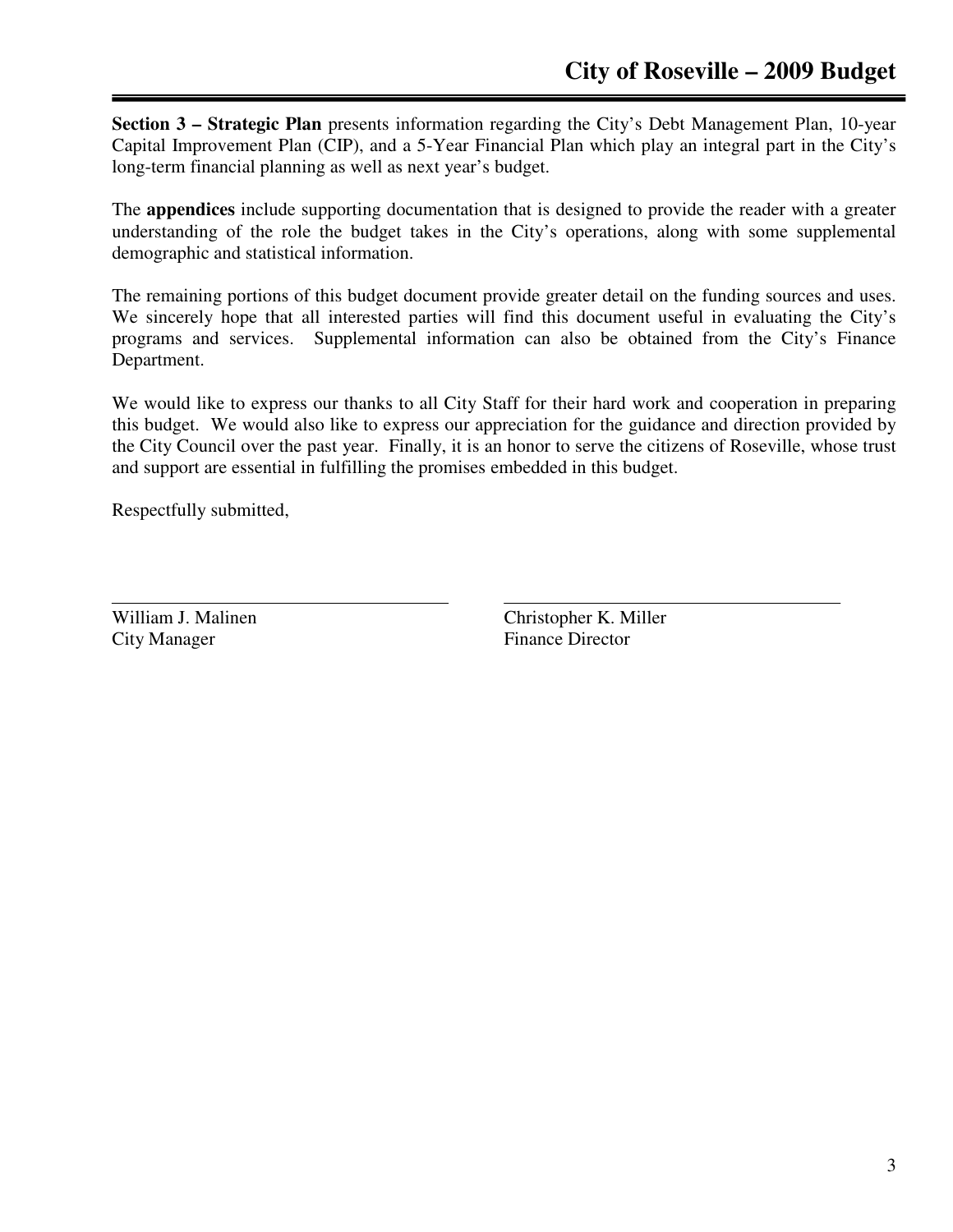#### **2009 Budget Summary**

The 2009 Budget is \$37,490,975, an increase of \$1,617,080 or 4.5%. The combined budget for the taxsupported funds is \$16,018,195, an increase of \$ 327,200 or 2.1%.

The following graph and table provides a summary of the budget by **major program or function**.



|                              | 2008          | 2009          | \$ Increase     | % Increase |
|------------------------------|---------------|---------------|-----------------|------------|
| Program or Function          | <b>Budget</b> | <b>Budget</b> | (decrease)      | (decrease) |
| <b>General Government</b>    | \$1,759,695   | 1,716,800     | (42, 895)       | $-2.4%$    |
| <b>Public Safety</b>         | 7,514,680     | 7,750,975     | 236,295         | 3.1%       |
| <b>Public Works</b>          | 2,427,875     | 2,385,375     | (42,500)        | $-1.8%$    |
| Parks & Recreation           | 2,617,605     | 2,818,105     | 200,500         | 7.7%       |
| <b>Community Development</b> | 1,302,245     | 1,317,055     | 14,810          | 1.1%       |
| <b>Special Purpose</b>       | 3,453,665     | 3,615,795     | 162,130         | 4.7%       |
| Capital Outlay (non-oper.)   | 3,303,855     | 3,363,095     | 59,240          | 1.8%       |
| <b>Enterprise Operations</b> | 11,204,775    | 11,929,275    | 724,500         | $6.5\%$    |
| Debt Service                 | 1,335,000     | 1,690,000     | 355,000         | 26.6%      |
| TIF Pay-as-you-Go            | 900,000       | 900,000       |                 | $0.0\%$    |
| <b>Trust Operations</b>      | 54,500        | 4,500         | (50,000)        | $-91.7%$   |
|                              |               |               |                 |            |
| Total                        | \$35,873,895  | \$37,490,975  | 1,617,080<br>\$ | 4.5 $%$    |

**General Government** includes activities related to City Council and Commissions, elections, legal, general administration, finance, and central services. General government expenditures are expected to decrease due to reduced funding for elections, and contingencies; which will offset increasing wage, healthcare, insurance, and other inflationary-type costs.

**Public Safety** includes the costs associated with providing police and fire protection. Public safety expenditures are expected to increase due to increasing wage, healthcare, and other inflationary-type costs.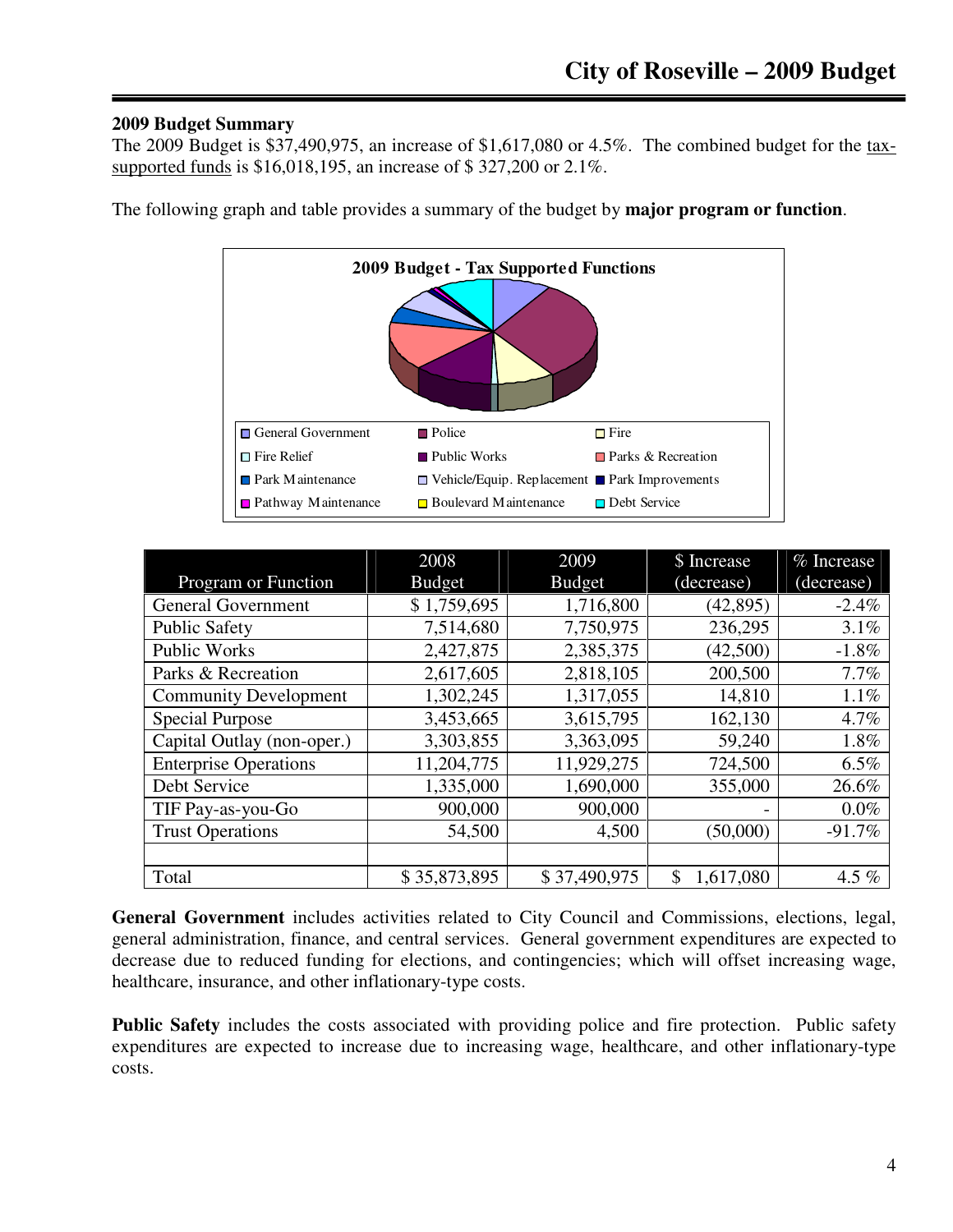**Public Works** includes engineering, street maintenance, street lighting, fleet maintenance, and building maintenance functions. Expenditures are expected to decrease due to the reduction of depreciation charges; which will offset increasing wage and healthcare costs, as well as fuel and energy-related costs.

Parks and Recreation includes recreation administration and programs, leisure activities, and the Skating Center operation. Consistent with other departments, wage, healthcare, and energy costs have placed greater pressures on overall operating costs. A portion of the additional costs are offset by program fees.

**Community Development** includes planning and economic development, code enforcement, and geographic information systems. Expenditures are expected to increase due to increasing wage, healthcare, insurance, and other inflationary-type costs.

**Special Purpose** functions include information technology, communications, license center, lawful gambling enforcement, and parks maintenance. In addition to increasing wage and healthcare costs, the increase is attributable to the expected addition of one Information Technology position. The additional position will be funded by increased revenues from Joint Powers Agreements.

**Capital Outlay** includes scheduled replacement purchases of vehicles and equipment (non-operating budgets), as well as general infrastructure improvements.

**Enterprise Operations** includes water, sanitary sewer, storm drainage, solid waste recycling, and the municipal golf course. Added wage, healthcare and contractual services will place added pressure on these operating budgets. This includes a projected 4% increase in costs related to the purchase of wholesale water from St. Paul, and a 4% increase in wastewater treatment costs through the Metropolitan Council Environmental Services (MCES) Division.

**Debt Service** includes the principal and interest paid on bonds used to finance infrastructure and facility improvement projects. The increase reflects the additional debt service to repay the bonds used to finance the replacement of the Ice Arena refrigeration system.

**TIF Pay-as-you-Go** refers to tax increment paid to developers as specified in Tax Increment Financing (TIF) agreements between the City and various developers.

**Trust Operations** includes funds set aside to maintain a City-owned Cemetery.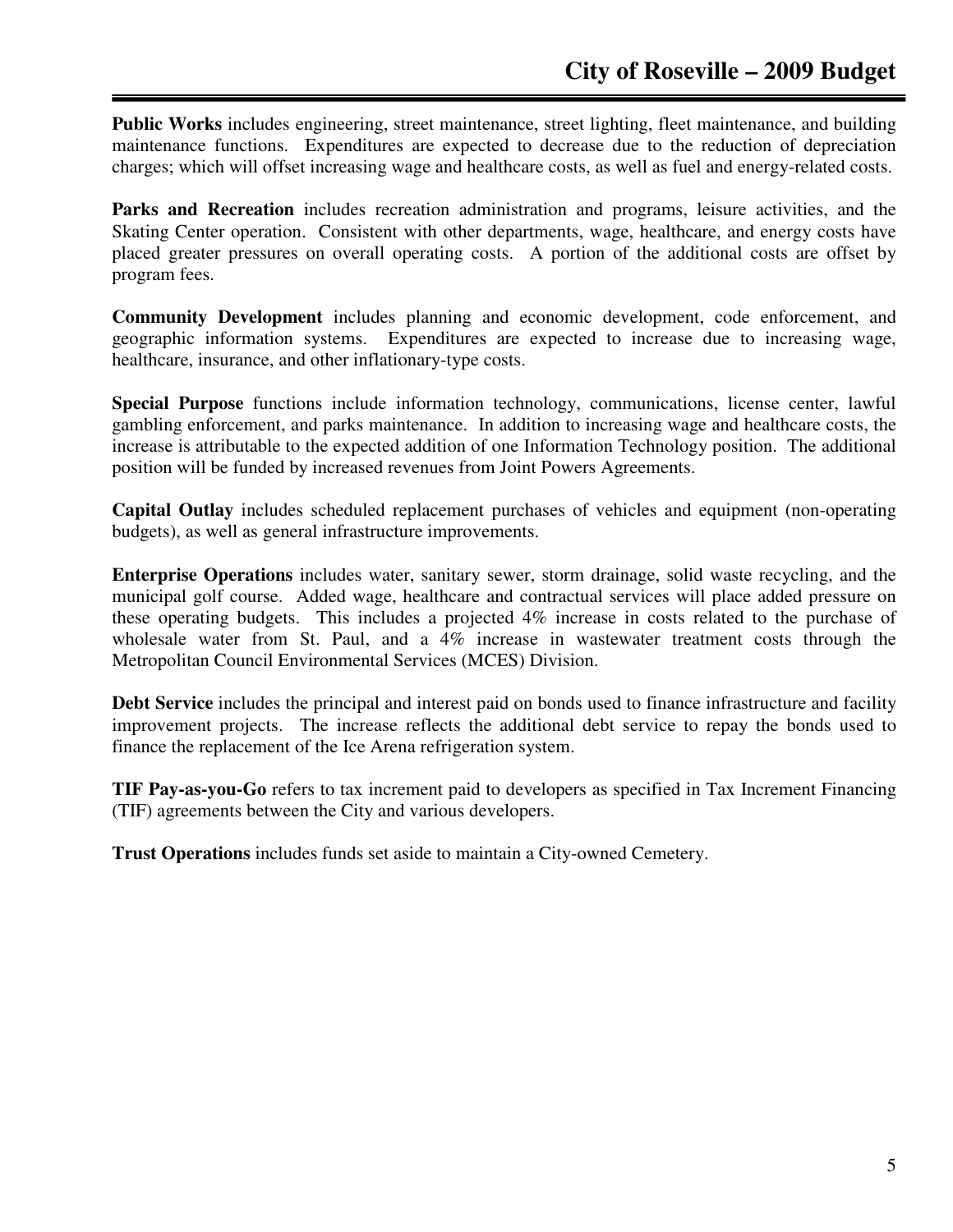

The following graph and table provides a summary of the budget by **major expense category**.

|                          | 2009<br>2008  |               | \$ Increase              | % Increase |  |
|--------------------------|---------------|---------------|--------------------------|------------|--|
| Type of Expense          | <b>Budget</b> | <b>Budget</b> | (decrease)               | (decrease) |  |
| <b>Personal Services</b> | \$13,879,352  | \$14,579,825  | \$700,473                | 5.0%       |  |
| Supplies & Materials     | 1,282,650     | 1,290,470     | 7,820                    | $0.6\%$    |  |
| Other Services & Charges | 15,173,078    | 15,517,585    | 344,547                  | 2.3%       |  |
| Capital Outlay           | 3,303,855     | 3,513,095     | 209,240                  | 6.3 $%$    |  |
| Debt Service             | 1,335,000     | 1,690,000     | 355,000                  | 26.6%      |  |
| TIF Pay-as-you-Go        | 900,000       | 900,000       | $\overline{\phantom{m}}$ | $-$ %      |  |
|                          |               |               |                          |            |  |
| Total                    | \$35,873,895  | \$37,490,000  | \$1,617,080              | 4.5 $%$    |  |

**Personal Services** includes the wage, benefit, and insurance costs of employees. In an effort to attract and retained highly qualified employees, the City's Compensation Plan provides for a cost of living adjustment (COLA) of 2.9%. In addition, health and dental insurance premiums paid for by the City increased by 10%.

**Supplies and Materials** include office supplies, motor fuel and vehicle supplies, clothing and protective gear, street repair materials, and salt/sand purchases. With some exceptions, supplies and materials were held at '08 Budget levels.

**Other Services and Charges** include professional services, contractual maintenance and repair, utilities, memberships, interfund charges, and training and conferences. It also includes the costs attributable to the purchase of water from the City of St. Paul and wastewater treatment costs paid to the Met Council.

**Capital Outlay** includes both new and scheduled replacement purchases of vehicles and equipment, water meters, and infrastructure improvements.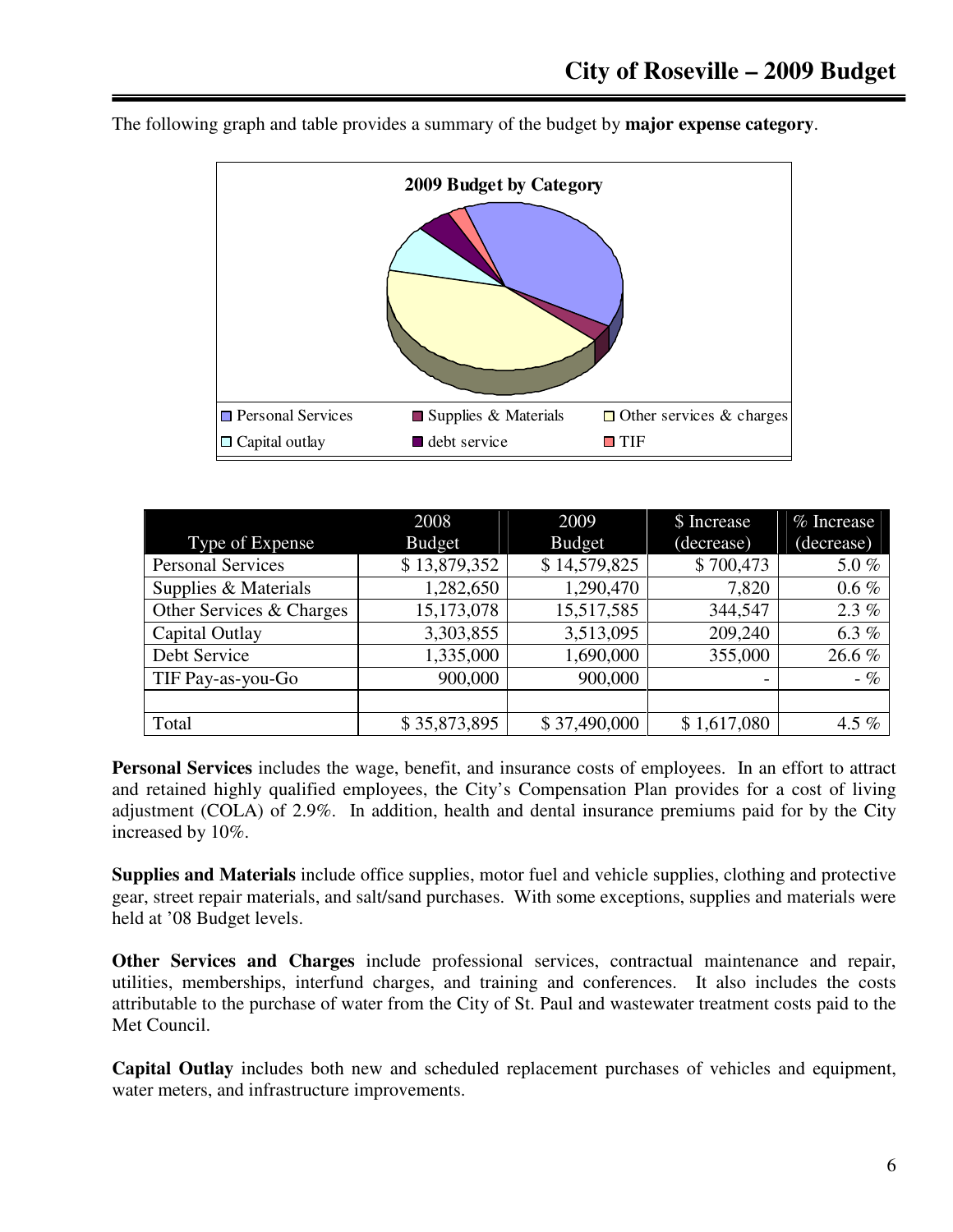**Debt Service** includes the principal and interest paid on bonds used to finance infrastructure and facility improvement projects. The increase reflects the additional debt service to repay the bonds used to finance the replacement of the Ice Arena refrigeration system.

**TIF Pay-as-you-Go** refers to tax increment paid to developers as specified in Tax Increment Financing (TIF) agreements between the City and various developers.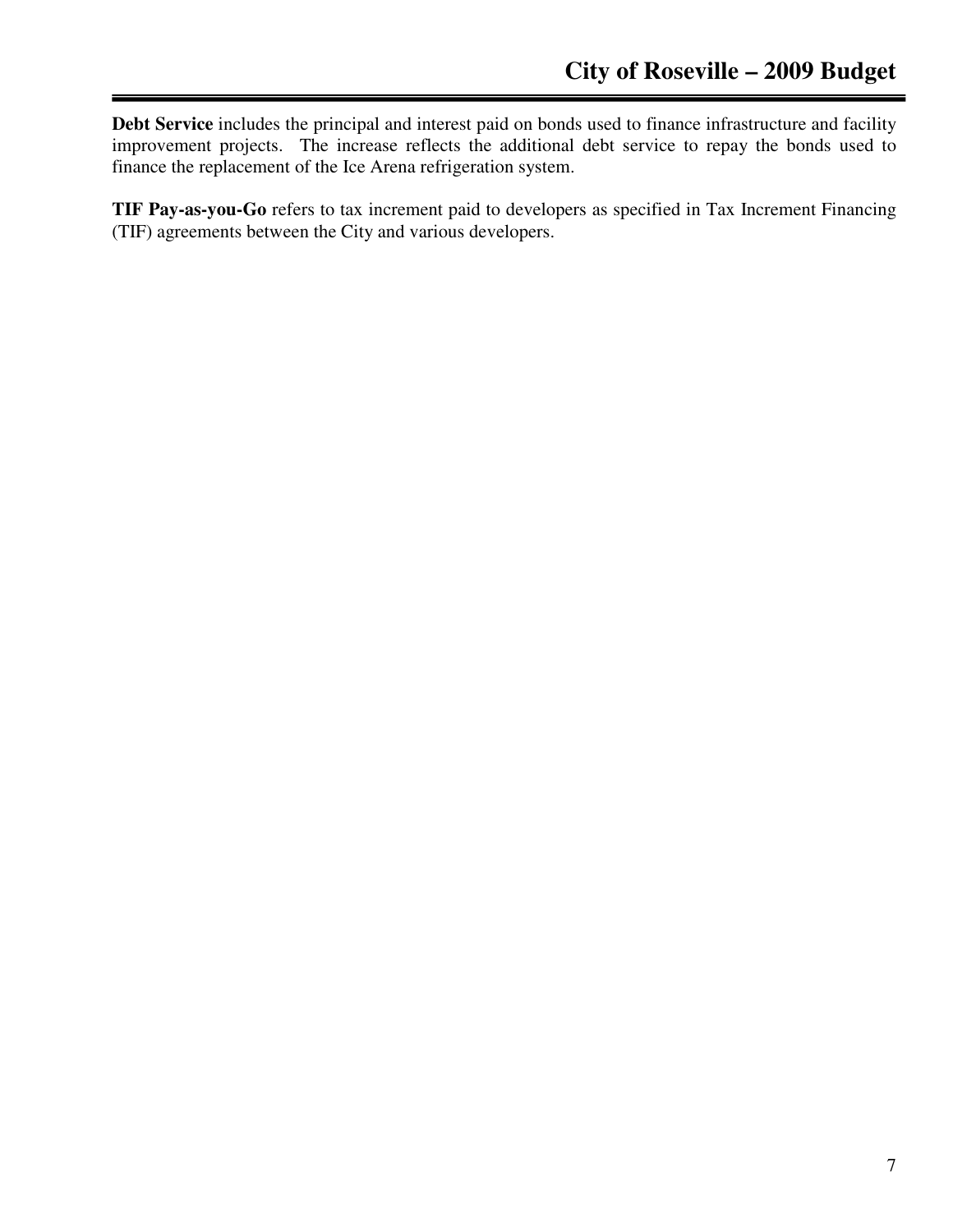#### **Budget Funding Sources**

The following graph and table summarizes the funding sources for the 2009 Budget.



|                             | 2008          | 2009          | \$ Increase | % Increase  |
|-----------------------------|---------------|---------------|-------------|-------------|
| <b>Funding Source</b>       | <b>Budget</b> | <b>Budget</b> | (decrease)  | (decrease)  |
| <b>Property Taxes</b>       | \$12,896,360  | \$13,138,860  | \$242,500   | 1.9%        |
| <b>Special Assessments</b>  | 150,000       | 150,000       |             | $0.0\%$     |
| Intergovernmental Rev.      | 2,120,620     | 2,632,775     | 477,385     | 22.5 %      |
| Licenses & Permits          | 2,599,250     | 2,598,005     | 33,525      | 1.3 $%$     |
| <b>Charges for Services</b> | 12,847,830    | 14,617,495    | 1,769,665   | 13.8%       |
| Fines & Forfeits            | 283,000       | 286,000       | 3,000       | 1.1 $%$     |
| <b>Interest Earnings</b>    | 1,176,465     | 1,072,860     | (103, 605)  | $(8.8) \%$  |
| <b>Other Revenues</b>       | 2,048,650     | 1,964,300     | (84,350)    | $(4.1) \%$  |
| Use of Reserves *           | 1,751,720     | 1,030,680     | (721, 040)  | $(41.2) \%$ |
|                             |               |               |             |             |
| Total                       | \$35,873,895  | \$37,490,975  | \$1,617,080 | 4.5 $%$     |

\* The 2009 Budget includes approximately \$825,000 in planned spending from capital replacement funds

**Property Taxes** include taxes levied against taxable property. The increase in property taxes will partially offset spending increases for inflation and employee healthcare costs.

**Special Assessments** include assessments levied against benefiting properties for various infrastructure improvements.

**Intergovernmental Revenues** include MSA state aids (\$1,050,000), police, fire, and street maintenance aid (\$909,000) and monies received under joint powers agreements (\$564,000). The increase is expected due to additional construction of MSA-related streets, and added revenues from Joint Powers Agreements related to the City's IT support functions.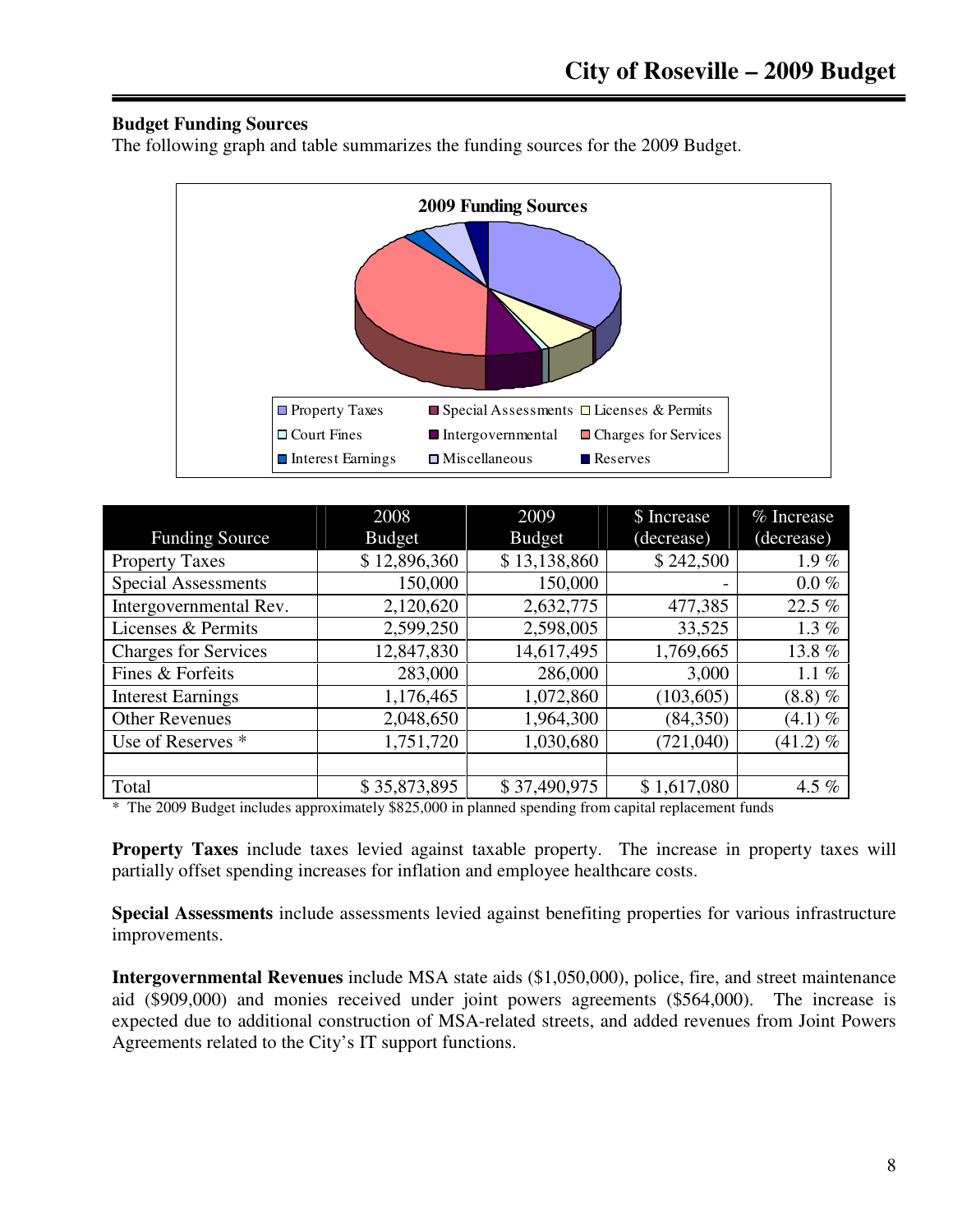Licenses & Permits include business licenses (\$280,000), building-related permits and fees (\$1,115,000), and licenses and fees collected at the License Center (\$1,235,000). Business license revenue and License Center fees have been adjusted to reflect current and expected activity levels. Building permit fees are expected to remain fairly constant.

**Charges for Services** include administrative charges between funds (\$930,000), wireless antenna lease revenues (\$275,000), recreation program fees (\$1,885,000), user charges for; water (\$5,620,000), sanitary sewer (\$3,985,000), storm drainage (\$1,372,000), solid waste recycling fees (\$219,750), and greens fees for the municipal golf course (\$393,000). An increase is shown reflecting approved fee increases for most activities.

**Fines & Forfeits** include fines paid for traffic violations and criminal offenses occurring within the City limits. A slight increase is expected due to increased prosecution efforts.

**Interest Earnings** include investment earnings on cash reserves.

**Other Revenues** include tax increment (\$900,000), lawful gambling taxes (\$150,000), cable franchise fees (\$322,000), and interfund transfers.

**Use of Reserves** denotes the amount of reserves that is projected to be used to finance one-time capital replacements and other uses.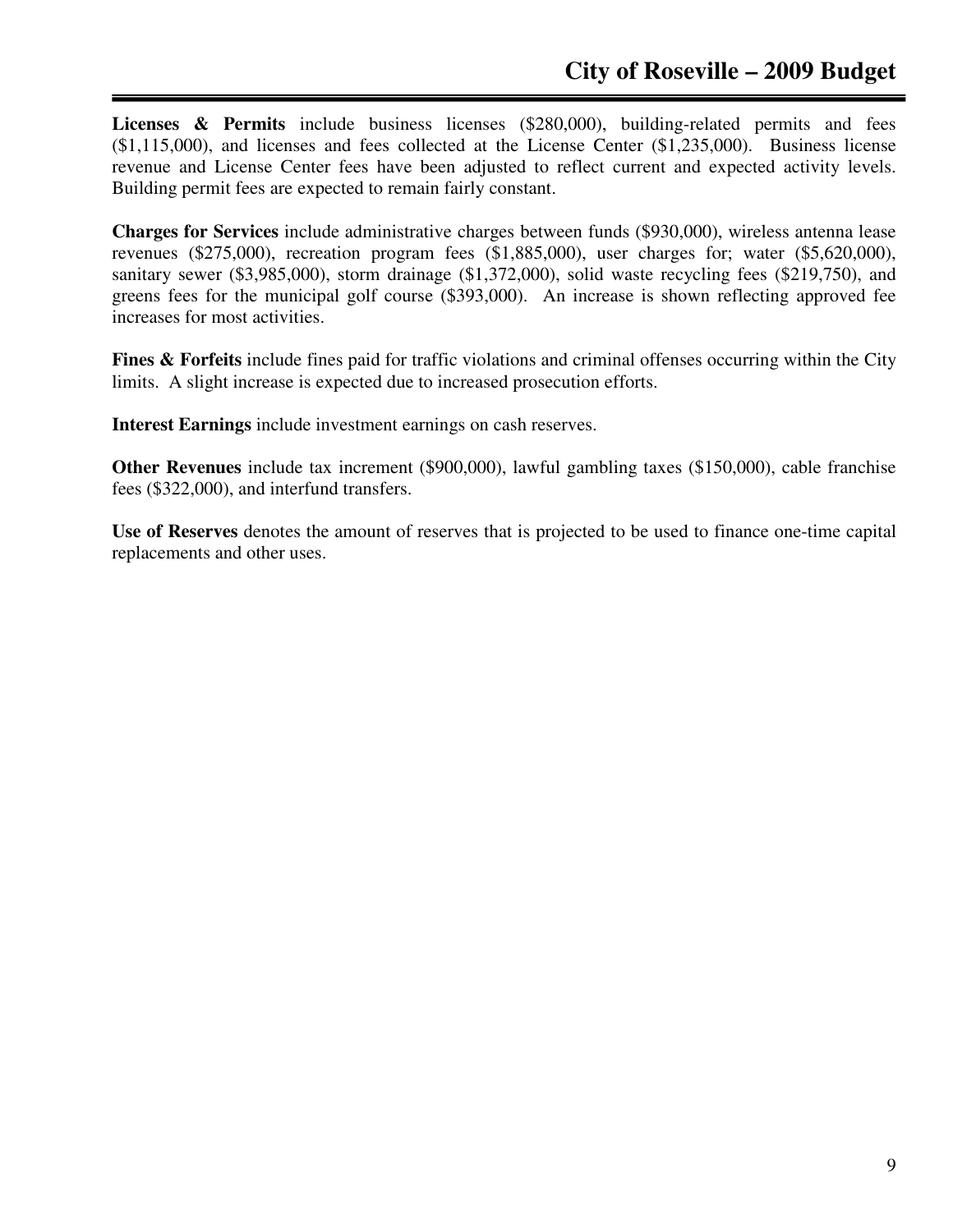#### **Tax Levy, Tax Capacity, and Tax Impact**

The tax levy for 2009 is \$13,138,860, an increase of \$242,500 or 1.9%. The increase in property taxes will help offset spending increases for wages, healthcare, and general inflation.

With the proposed tax levy and estimated changes in the City's tax base, an average-valued home of \$235,000 would see an increase of \$32 or 5.9% in their local property taxes, holding all other factors constant (i.e. with no valuation increase). Many homes in Roseville however, will see a decline in property taxes due to lower valuations.

|                                 | 2008               | 2009               | \$ Increase              | % Increase   |
|---------------------------------|--------------------|--------------------|--------------------------|--------------|
| Program or Service              | <b>Actual Levy</b> | <b>Actual Levy</b> | (decrease)               | (decrease)   |
| General Fund                    | \$8,854,025        | \$8,910,360        | \$56,335                 | $0.6\%$      |
| Parks & Recreation              | 832,335            | 926,560            | 94,222                   | 11.3%        |
| <b>Parks Maintenance</b>        | 955,000            | 931,940            | (23,060)                 | $(2.4) \%$   |
| Park Improvements               | 215,000            | 215,000            |                          | $0.0 \%$     |
| Pathways Maintenance            | 140,000            | 140,000            | $\overline{\phantom{a}}$ | $0.0 \%$     |
| <b>Streetscape Improvements</b> | 60,000             | 60,000             | -                        | $0.0\%$      |
| General Vehicle Replacement     | 140,000            |                    | (140,000)                | $(100.0) \%$ |
| <b>Building Replacement</b>     | 25,000             | 25,000             |                          | $0.0 \%$     |
| IT Systems                      | 50,000             | 50,000             | $\overline{\phantom{a}}$ | $0.0 \%$     |
| Debt Service - General          | 1,625,000          | 1,625,000          | $\overline{\phantom{a}}$ | $0.0 \%$     |
| Debt Service - Arena            |                    | 255,000            | 255,000                  | n/a          |
|                                 |                    |                    |                          |              |
| Total                           | \$12,896,360       | \$13,138,860       | \$242,500                | $1.9\%$      |

The following table summarizes the 2009 tax levy.

The Citywide tax capacity represents the taxable property value within the City. It is determined by applying the State-wide property tax formula for each parcel, then adding each parcel's tax capacity. The citywide tax capacity is then applied to the proposed levy to determine the local tax rate. The citywide tax rate for 2008 and 2009 (estimated) is 23.380% and 24.758% respectively.

To determine an individual property's tax, the local tax rate is applied to the property's net tax capacity. For example, a \$235,000 home has a tax capacity of 2,350 (235,000 multiplied by 1% - the Statewide tax formula for homestead property). This tax capacity figure is then multiplied by the local tax rate.

$$
2,350 \text{ x } .24758 = $582
$$

In 2009 a \$235,000 home will pay an estimated \$582 in city taxes. A similar calculation for other property valuations is shown in the tables below.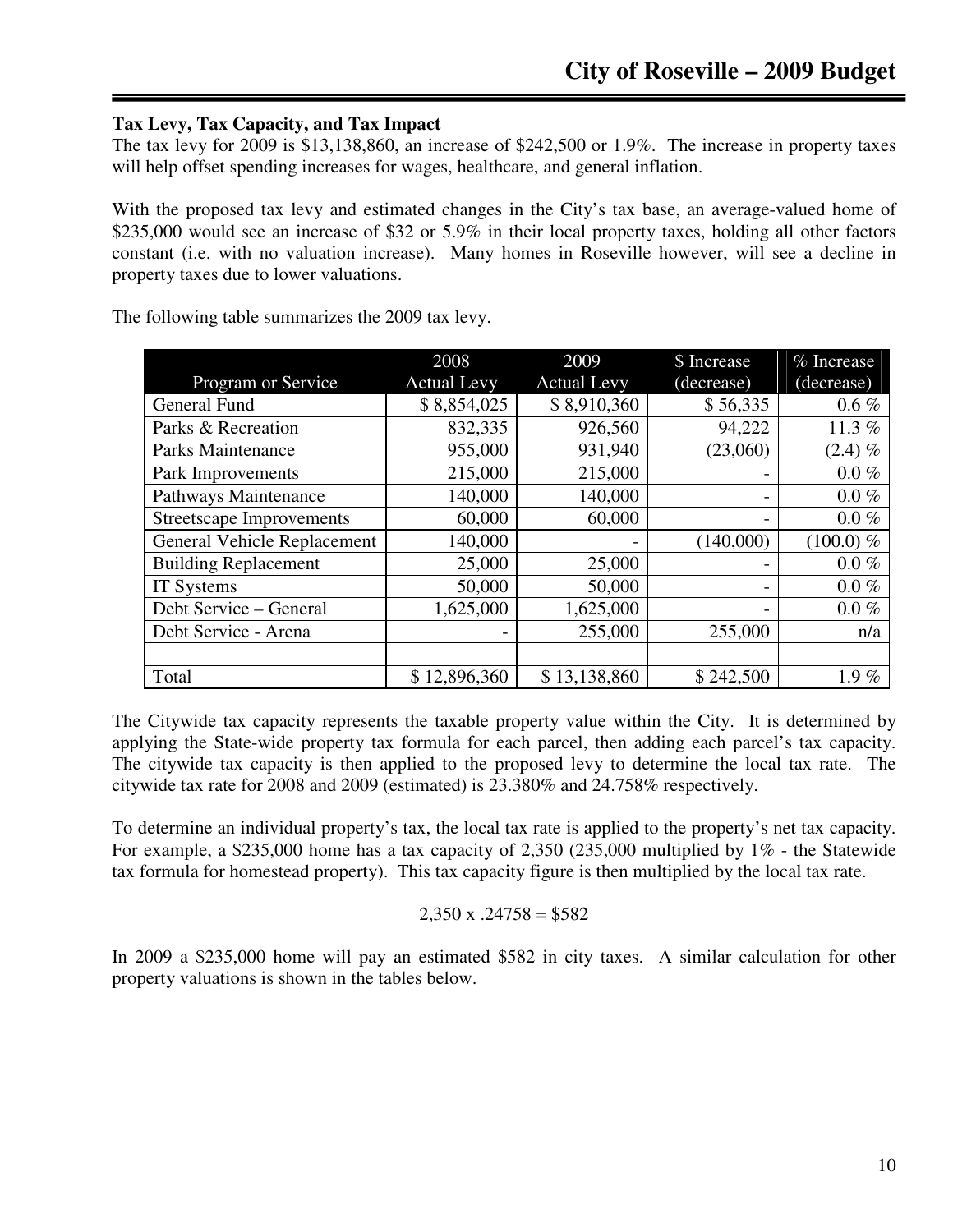The following table summarizes the estimated tax impact on **residential** homes, based on the 2009 tax levy and budget, estimates provided by Ramsey County, and assuming no increase in property valuation.

| Value of  | 2008   | 2009      | \$ Increase | % Increase |
|-----------|--------|-----------|-------------|------------|
| Home      | Actual | Estimated | (decrease)  | (decrease) |
| \$175,000 | \$409  | \$433     | \$24        | 5.9 $%$    |
| 200,000   | 468    | 495       | 28          | 5.9 $%$    |
| 235,000   | 549    | 582       | 32          | 5.9 $%$    |
| 275,000   | 643    | 681       | 38          | 5.9%       |
| 300,000   | 701    | 743       | 41          | 5.9 $%$    |

\* Note: Property valuations are determined by the Ramsey County Assessor's Office

As shown above, an average-valued home of \$235,000 would see an increase of \$32 or 5.9%, holding all other factors constant.

The following table summarizes the estimated tax impact on **residential** homes, based on the 2009 tax levy and budget, estimates provided by Ramsey County, and assuming a 5% increase in property valuation.

| Value of    | 2008   | 2009      | \$ Increase | % Increase |
|-------------|--------|-----------|-------------|------------|
| Home        | Actual | Estimated | (decrease)  | (decrease) |
| $$175,000*$ | \$409  | \$455     | \$46        | $11.2\%$   |
| 200,000     | 468    | 520       | 52          | 11.2 $%$   |
| 235,000     | 549    | 611       | 61          | 11.2%      |
| 275,000     | 643    | 715       | 72          | $11.2\%$   |
| 300,000     | 701    | 780       | 78          | 11.2 $%$   |

\* Original value shown. 2009 Impact reflects a 5% valuation increase.

The following table summarizes the estimated tax impact on **commercial** property, based on the 2009 tax levy and budget, estimates provided by Ramsey County, and assuming no increase in property valuation.

| Value of  | 2008   | 2009      | \$ Increase | % Increase |
|-----------|--------|-----------|-------------|------------|
| Property  | Actual | Estimated | (decrease)  | (decrease) |
| \$200,000 | \$760  | \$805     | \$45        | 5.9 $%$    |
| 300,000   | 1,227  | 1,300     | 72          | 5.9%       |
| 500,000   | 2,163  | 2,290     | 128         | 5.9%       |
| 1,000,000 | 4,501  | 4,766     | 265         | 5.9%       |
| 2,000,000 | 9,176  | 9,718     | 541         | 5.9%       |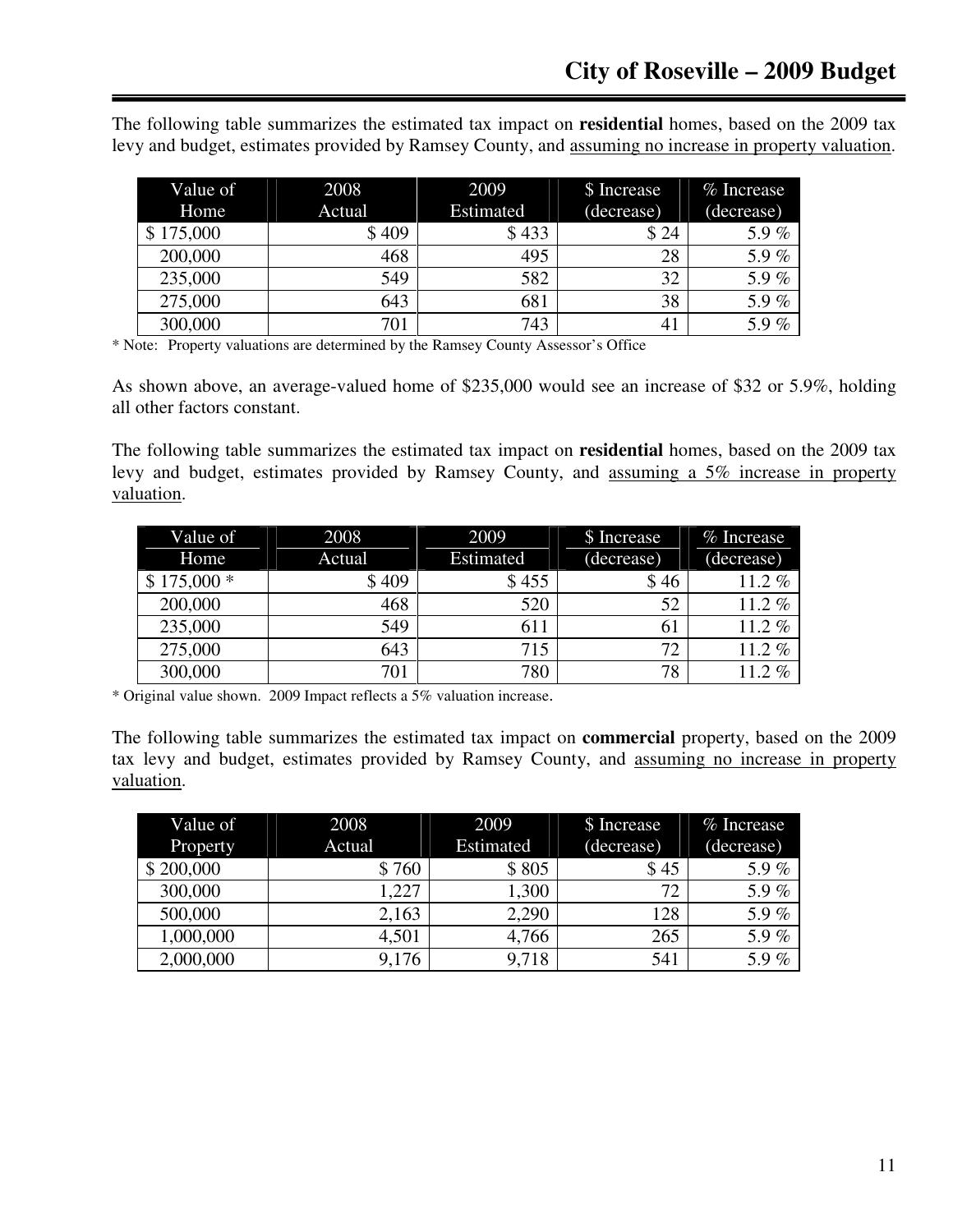#### **Tax Levy Benchmarks**

The following graphs are presented to provide citizens with an understanding of where their property tax dollars are spent, and how current tax burdens compare to certain benchmarks.

The majority of local tax monies provide funding for police & fire, public works, and parks and recreation services. This can be shown in the following graph which highlights tax spending for these services as compared to other governmental services.



A 5-year summary of the tax levy increases as compared to the local inflation rate is shown below. The local inflation rate represents the price increase in a typical household's purchases.

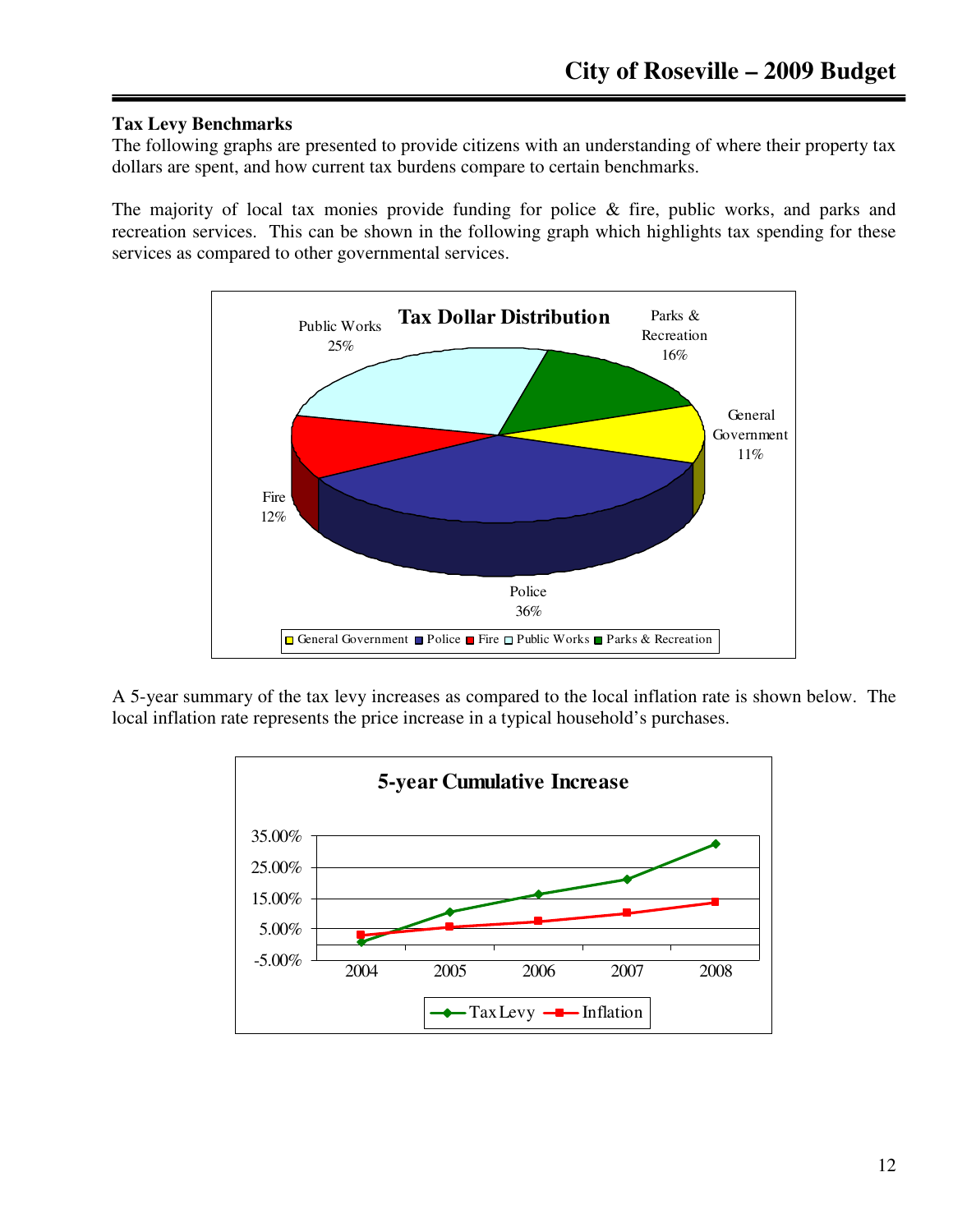A similar comparison can be made using the Implicit Price Deflator (IPD) for state and local governments. The IPD measures the amounts paid for service inputs specific to governmental operations which oftentimes includes supplies, materials, or other costs that are unique and therefore less comparable to a household's purchase. A 5-year summary of the tax levy increases as compared to the IPD is shown below.



For most of the last 5 years, the increase in the tax levy has outpaced the inflation rate. This is largely the result of higher-than inflation personnel costs and other service inputs such as fuel and energyrelated costs. In addition, the City has had to increase its levy to offset reductions in state-aid. However, as depicted in the second chart, Roseville compares much more favorably to other governments who have faced similar cost increases in their service inputs.

Another benchmark that is oftentimes used is a comparison of local property taxes among comparable cities. Although the comparison somewhat masks local needs and preferences, it nonetheless provides a general picture of each City's tax burden.

|                            | <b>City Taxes</b> |
|----------------------------|-------------------|
| Savage                     | \$1,136           |
| <b>Brooklyn Center</b>     | 1,032             |
| <b>Inver Grove Heights</b> | 892               |
| Richfield                  | 891               |
| <b>Cottage Grove</b>       | 825               |
| St. Louis Park             | 817               |
| Shakopee                   | 750               |
| Andover                    | 738               |
| Maplewood                  | 724               |
| Fridley                    | 713               |
| Oakdale                    | 710               |
| Shoreview                  | 553               |
| <b>Roseville</b>           | 549               |

#### **2008 Local Property Taxes**

\* For cities within the Twin Cities Metropolitan Area, serving populations between 25,000 – 45,000; and for a home valued at \$235,000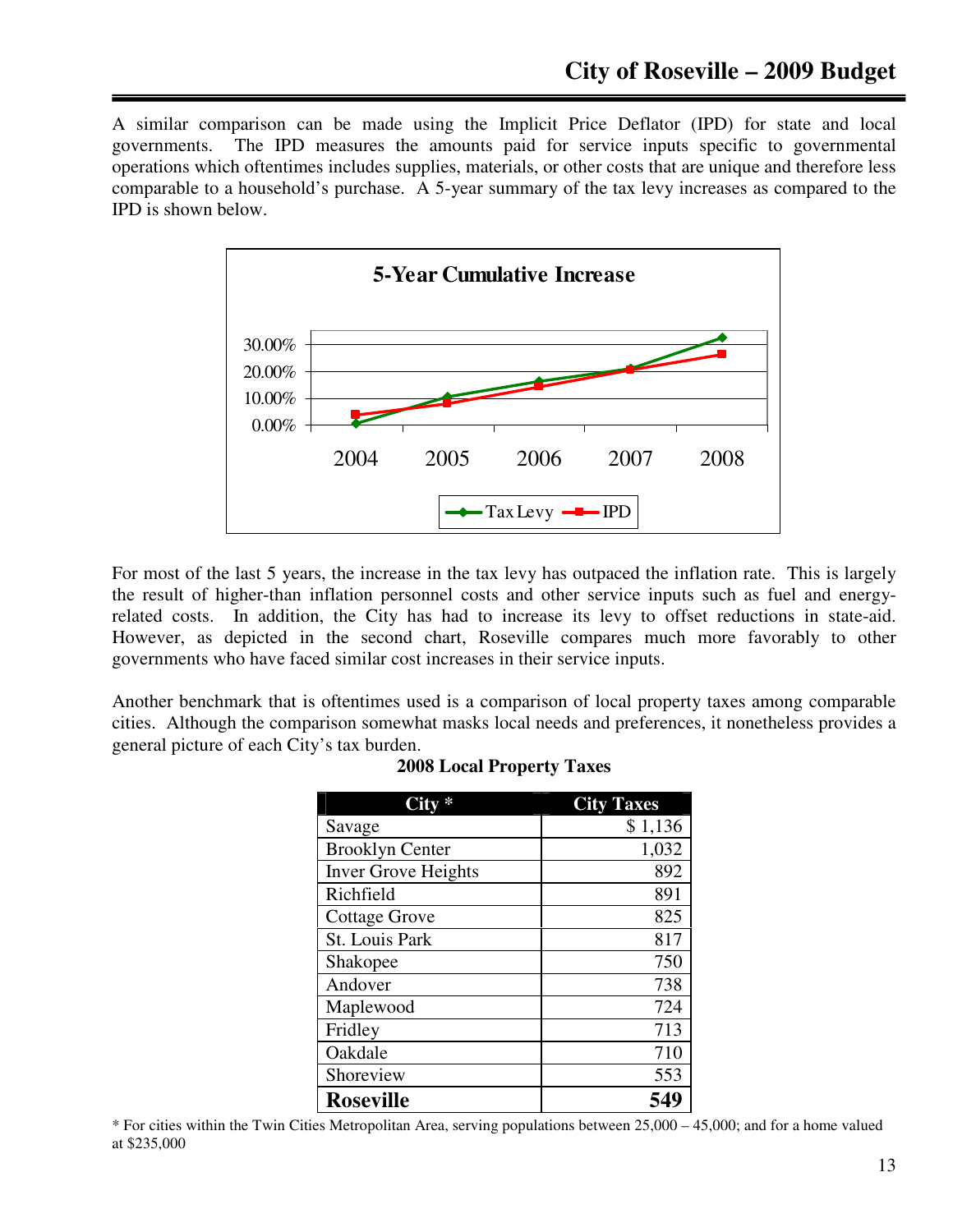As shown in the table, Roseville has the lowest property tax burden amongst cities within the metro area that serve a population between 25,000 and 45,000. Even with the property tax levy increase of 1.9%, Roseville would still remain the lowest taxed City for this comparison group.

If an expanded comparison were made to include all cities in the metro area that serve a population in excess of 10,000, Roseville would have the  $7<sup>th</sup>$  lowest taxes out of 60 cities. The tax burden on Roseville homeowners has consistently remained below the average for this peer group. This is summarized in the chart below.



In 1995, Roseville's tax rate was 12% lower than the peer average. In 2000, Roseville's tax rate was 22% lower than the average. Today, we're 31% lower.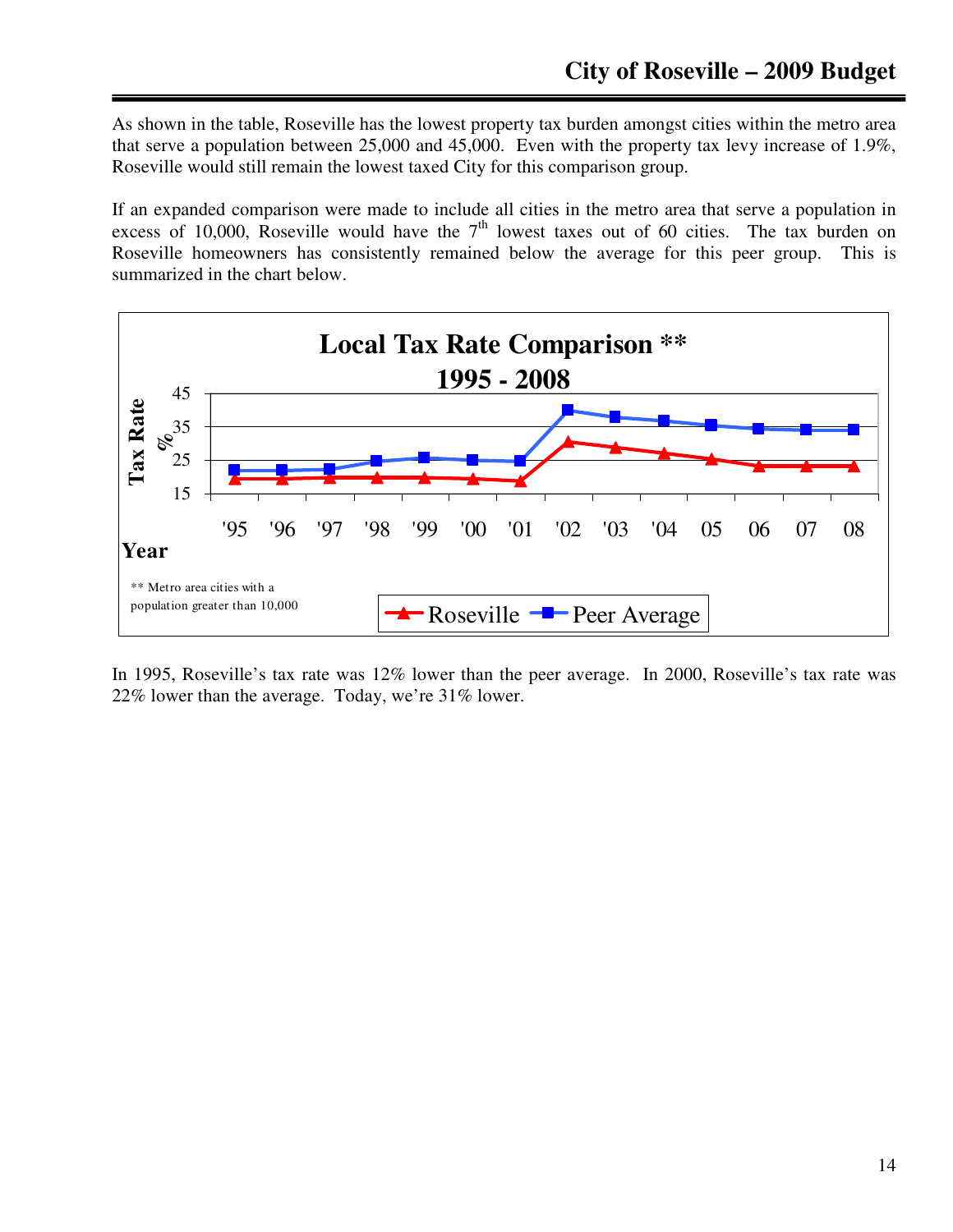#### **Overview of Financial Structure**

Like most governmental units, the City of Roseville operates under a financial structure that segregates programs and services within funds or functional units. This segregation is made to ensure that legally restricted funds are used in the manner in which they're prescribed, and to account for programs whose financial activities are tracked separately for management purposes. The table below outlines the financial relationship between the City's programs and services.

| <b>Program or Service</b>           | <b>Type of Fund</b> | <b>Fund Name</b>              |
|-------------------------------------|---------------------|-------------------------------|
| City Council                        | Governmental        | General                       |
| Human Rights                        | Governmental        | General                       |
| <b>Fire Relief Association</b>      | Governmental        | General                       |
| Administration                      | Governmental        | General                       |
| Elections                           | Governmental        | General                       |
| Legal                               | Governmental        | General                       |
| Finance                             | Governmental        | General                       |
| <b>Central Services</b>             | Governmental        | General                       |
| General Insurance                   | Governmental        | General                       |
| Police – all divisions              | Governmental        | General                       |
| $Fire - all divisions$              | Governmental        | General                       |
| <b>Public Works Administration</b>  | Governmental        | General                       |
| Streets & Street Lighting           | Governmental        | General                       |
| <b>General Building Maintenance</b> | Governmental        | General                       |
| <b>Central Garage</b>               | Governmental        | General                       |
| <b>Recreation Programs</b>          | Governmental        | Recreation                    |
| <b>Skating Center</b>               | Governmental        | Recreation                    |
| Community Development - all         | Governmental        | <b>Community Development</b>  |
| Communications                      | Governmental        | Communications                |
| <b>Information Technology</b>       | Governmental        | <b>Information Technology</b> |
| <b>License Center</b>               | Governmental        | <b>License Center</b>         |
| Lawful Gambling                     | Governmental        | Lawful Gambling               |
| Pathway & Parking Lot Maintenance   | Governmental        | Pathway Maintenance           |
| <b>Park Maintenance</b>             | Governmental        | Park Maintenance              |
| Park Improvements                   | Governmental        | Park Improvement              |
| Recycling                           | Proprietary         | Recycling                     |
| <b>Sanitary Sewer</b>               | Proprietary         | <b>Sanitary Sewer</b>         |
| Water                               | Proprietary         | Water                         |
| <b>Storm Drainage</b>               | Proprietary         | <b>Storm Drainage</b>         |
| <b>Golf Course</b>                  | Proprietary         | <b>Golf Course</b>            |
|                                     |                     |                               |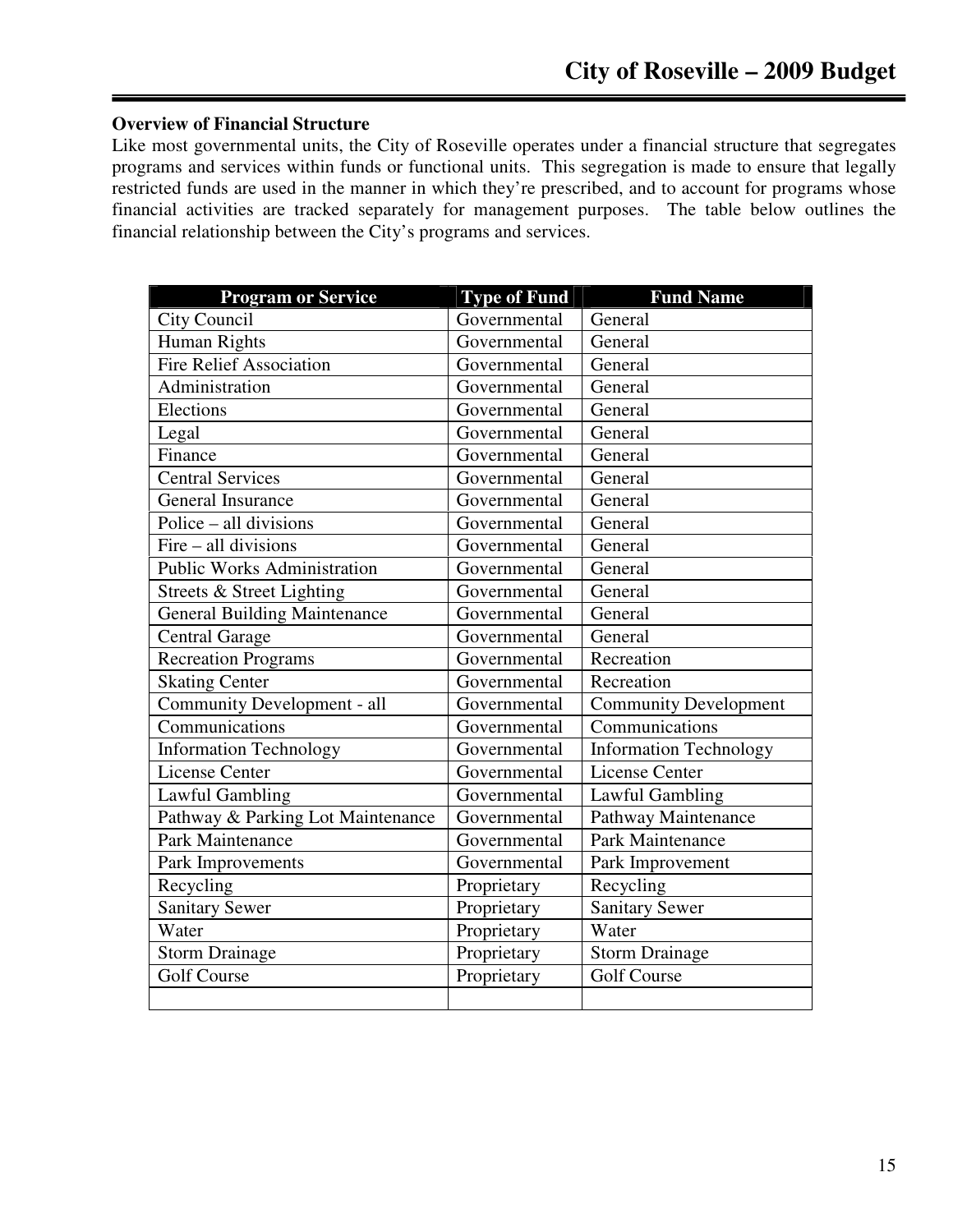### **Summary of Financial Trends**

#### **Governmental Funds**

The table below shows a 5-year comparison of funding sources, uses, and changes in fund balance for all governmental funds.

|                                   | 2005            | 2006         | 2007         | 2008          | 2009          |
|-----------------------------------|-----------------|--------------|--------------|---------------|---------------|
| <b>Funding Sources</b>            | Actual          | Actual       | Actual       | <b>Budget</b> | <b>Budget</b> |
| <b>Property Taxes</b>             | 9,866,249<br>\$ | \$10,684,683 | \$11,246,116 | \$12,896,360  | \$13,138,860  |
| Tax Increments                    | 2,350,538       | 2,535,830    | 2,765,844    | 900,000       | 900,000       |
| Special Assessments               | 628,237         | 561,329      | 589,047      | 150,000       | 150,000       |
| Intergovernmental                 | 2,245,915       | 1,160,324    | 1,903,993    | 2,045,620     | 2,523,005     |
| Licenses & Permits                | 2,363,280       | 2,620,323    | 2,512,813    | 2,599,250     | 2,632,775     |
| <b>Charges for Services</b>       | 2,844,007       | 3,610,219    | 3,386,256    | 2,935,750     | 3,087,720     |
| Fines & Forfeits                  | 195,814         | 255,585      | 242,630      | 283,000       | 286,000       |
| <b>Interest Earnings</b>          | 641,583         | 1,205,188    | 1,888,916    | 940,465       | 912,860       |
| Other Revenue                     | 1,690,568       | 4,192,854    | 1,357,669    | 1,918,675     | 1,930,480     |
| <b>Total Sources</b>              | 22,826,191      | 26,826,335   | 25,893,284   | 24,669,120    | 25,561,700    |
| <b>Funding Uses</b>               |                 |              |              |               |               |
| General Government                | 1,729,063       | 1,860,332    | 1,897,890    | 1,809,695     | 1,716,800     |
| <b>Public Safety</b>              | 6,445,851       | 7,038,424    | 7,260,374    | 7,514,680     | 7,750,975     |
| <b>Public Works</b>               | 1,780,147       | 1,933,040    | 2,074,778    | 2,427,875     | 2,385,375     |
| Parks & Recreation                | 3,015,485       | 3,358,817    | 3,510,091    | 3,788,745     | 3,965,045     |
| <b>Community Development</b>      | 982,960         | 994,850      | 1,103,384    | 1,302,245     | 1,317,055     |
| <b>Special Purpose</b>            | 1,745,588       | 2,020,363    | 2,967,858    | 4,086,380     | 2,683,855     |
| Capital Outlay                    | 2,981,084       | 5,543,286    | 1,998,326    | 1,500,000     | 3,148,095     |
| Debt Service                      | 1,537,566       | 1,688,871    | 1,331,327    | 1,335,000     | 1,690,000     |
| TIF Pay-as-you-go                 | 822,829         | 920,529      | 540,665      | 900,000       | 900,000       |
| <b>Trust Operations</b>           |                 |              |              | 4,500         | 4,500         |
| <b>Total Uses</b>                 | 21,040,573      | 25,358,512   | 22,684,693   | 24,669,120    | 25,561,700    |
| <b>Other Sources (Uses)</b>       |                 |              |              |               |               |
| <b>Early Debt Retirement</b>      |                 |              |              |               |               |
| <b>Bond Proceeds</b>              |                 |              |              |               |               |
| Sale of capital assets            | 63,704          | 24,270       | 78,050       |               |               |
| Other                             |                 | 839,898      | 28,729       |               |               |
| <b>Total Other Sources (Uses)</b> | 63,704          | 864,168      | 106,779      |               |               |
| <b>Excess of Funding Sources</b>  |                 |              |              |               |               |
| Over (Under) Funding Uses         | 1,849,322       | 2,331,991    | 3,315,370    |               |               |
| Fund Balance - Jan 1st            | 25,036,585      | 26,885,907   | 29,217,898   | 32,533,268    | 32,533,268    |
| Fund Balance - Dec 31st           | \$26,885,907    | \$29,217,898 | \$32,533,268 | \$32,533,268  | \$32,533,268  |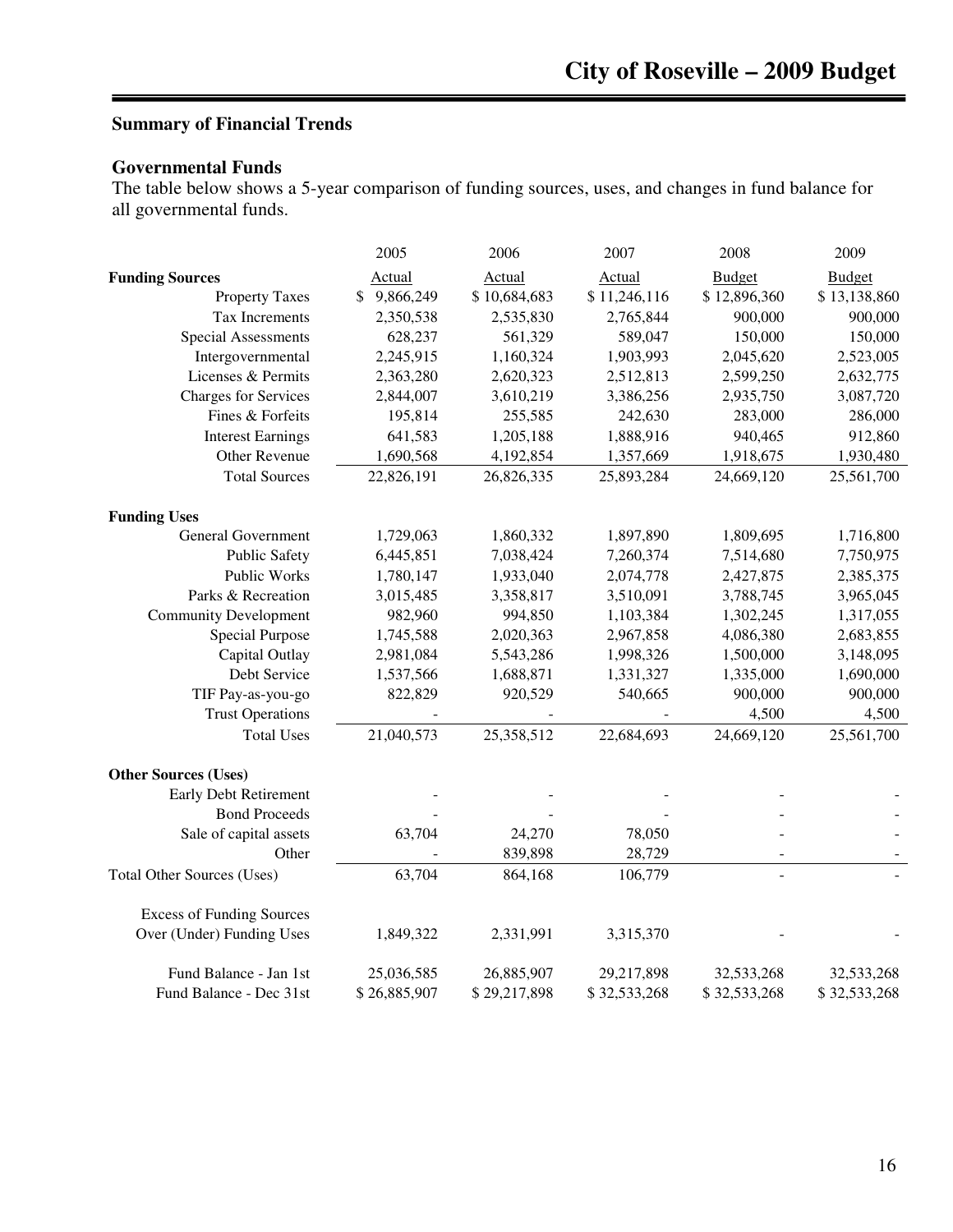#### Discussion Items

From 2005-2009, overall funding sources for the City's governmental fund operations have remained fairly stable with a few exceptions.

Since 2004, the City has become more reliant on the property tax to fund current operations. This has resulted in large part due to the loss in Homestead Credit State-Aid. This was an intended effect resulting from the State Legislature's decision to remove the homestead credit reimbursement to help finance the State's takeover of the general education (per pupil) funding. In 2004, the tax levy was increased to accommodate new debt service on voter-approved bonds issued the previous year. The growth in the property tax levy is depicted below. For 2009, the increase in the tax levy was kept to a minimal amount to offset expected household impacts resulting from a declining economy.



From 2010-2014, it is expected that the City's tax levy will need to increase at levels that are above inflation. This will be necessary to offset expected increases in personnel-related costs and to strengthen the City's asset replacement funding mechanisms. Beginning in 2012 the City will be able to reduce the portion of the levy that is set aside to pay debt service.

Special assessments are expected to continue to decline in 2009. Beginning in the mid 80's, the City embarked on a comprehensive street replacement program which resulted in a substantial amount of new assessment activity. These assessments have largely been paid off resulting in lower assessment revenues for 2009 and beyond.

The City expects to continue to see fluctuations in investment earnings in the coming years. While cash reserve levels are expected to remain relatively unchanged, price fluctuations on portfolio holdings and required accounting practices have resulted in market or 'on-paper' adjustments each year. 100% of the principal investment remains intact.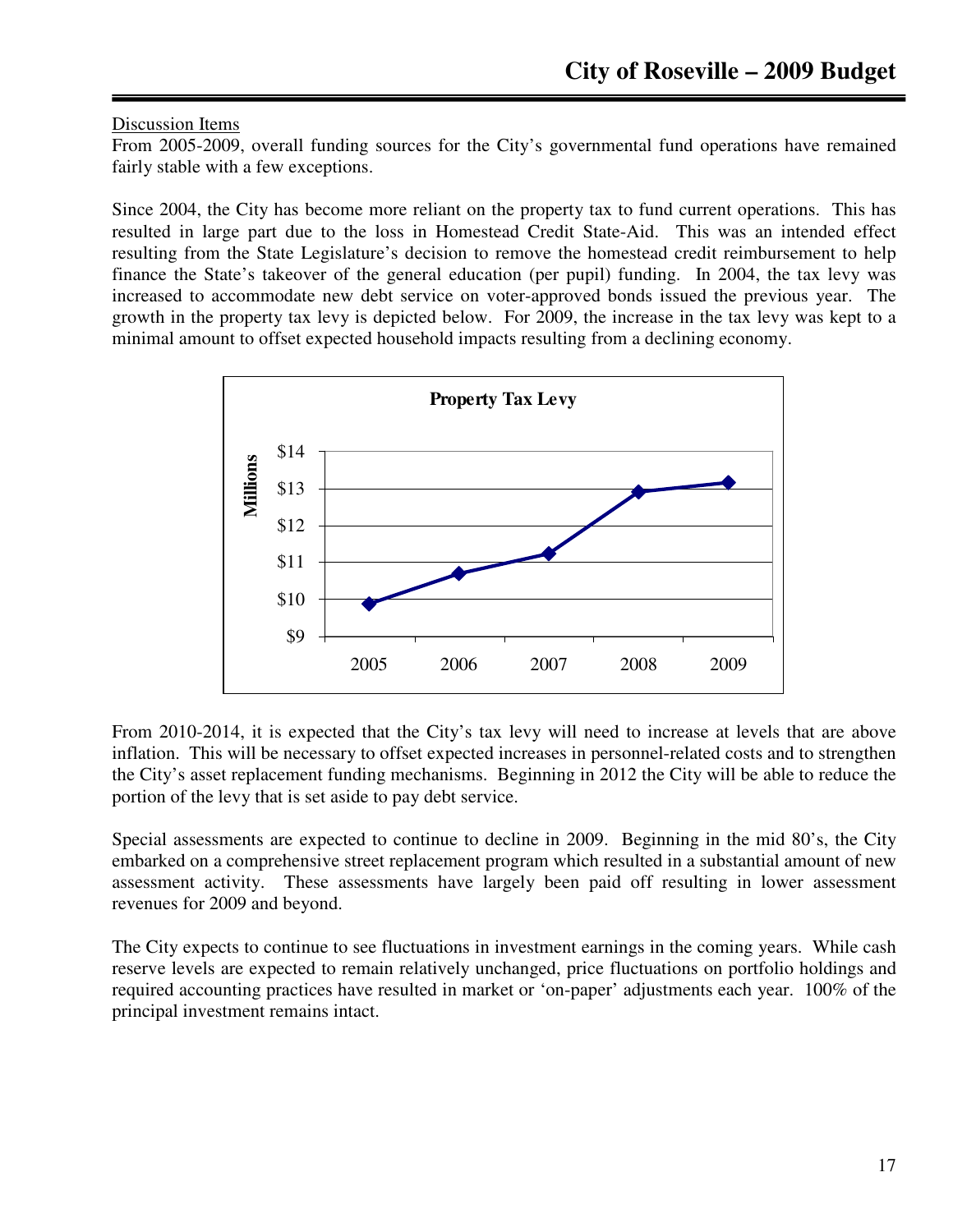The City has realized fairly steady growth in its license and permits revenues during the past 5 years and expects that to continue in '09 and beyond. Building permit revenue is expected to increase as several major redevelopment projects get underway in the City's Twin Lakes Redevelopment Area. In addition, the City's License Center operation is expected to remain stable.

License and permit revenue is depicted below. It should be noted that the year 2008 and 2009 depicts the amount that was originally budgeted for.



From 2005-2009, the City continued to emphasize its core functions of public safety and public works. In 2006, a substantial investment was made in police and fire information and communication systems including a new records management system and conversion to the 800mhz radio system. The public works area is realizing higher operating costs due to higher energy costs and service input costs such as fuel. It is expected that these higher costs will continue in future budget years in order to maintain service levels.

The City's special purpose operations account for a variety of stand-alone functions including the City's License Center and Information Technology (IT) Support areas. As noted above, the License Center continues to experience stability despite a challenging economic environment. The IT area has seen substantial growth in recent years as the City has not only emphasized greater investment in IT for its own needs, but it also provides IT support services for 18 area municipalities and other governmental agencies. The City expects these IT partnerships to continue growing in future years.

The City's debt service payments dropped dramatically in 2003 and again in 2007 due to the early retirement of improvement bonds issued in the early 90's. Debt service payments are expected to increase in 2009 as the City begins repaying debt issued to finance the replacement of the ice arena refrigeration system.

From 2005-2009, fund balance in the governmental funds increased by \$5.6 million. This largely resulted from the capture of excess tax increments in advance of closing selected TIF Districts. Many of these districts will be closed by 2010 and the excess increment will be refunded.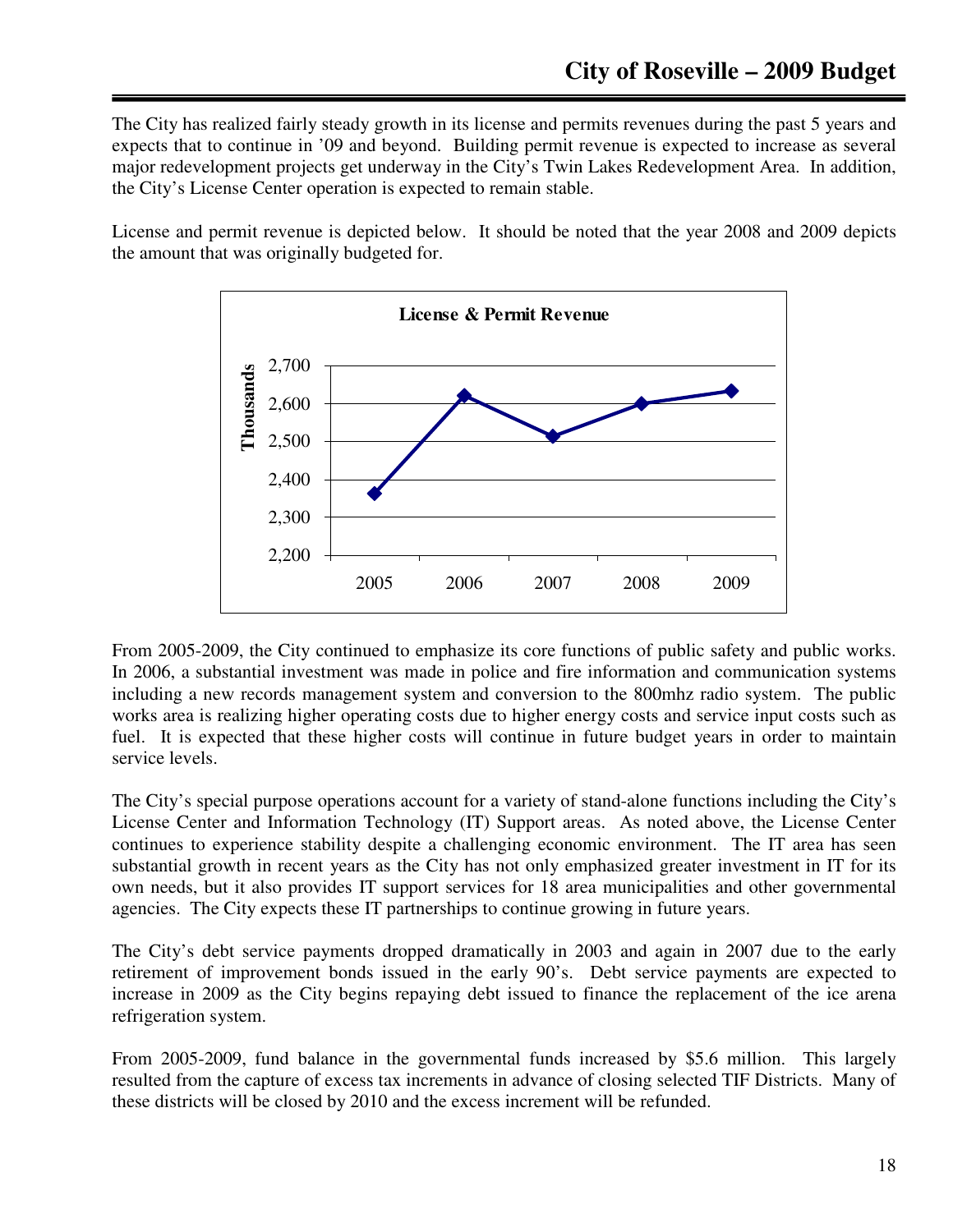Fund balance levels are expected to remain unchanged in future fiscal years. However, it is recognized that changing priorities and unforeseen events may require the use of City reserves.

#### **Proprietary Funds**

The table below shows a 5-year comparison of funding sources, uses, and changes in fund balance for all proprietary funds, which includes Sanitary Sewer, Water, Storm Sewer, Recycling, and the Golf Course.

|                                   | 2005         | 2006         | 2007         | 2008          | 2009          |
|-----------------------------------|--------------|--------------|--------------|---------------|---------------|
| <b>Funding Sources</b>            | Actual       | Actual       | Actual       | <b>Budget</b> | <b>Budget</b> |
| Net Sales of Merchandise          | \$<br>9,976  | \$<br>9,213  | \$<br>11,153 | \$            | \$            |
| <b>User Charges</b>               | 7,869,196    | 8,352,987    | 8,862,154    | 9,912,080     | 10,601,307    |
| Other Revenue                     |              | 95,860       | 124,274      | 99,500        | 164,500       |
| <b>Total Sources</b>              | 7,879,172    | 8,458,060    | 8,997,581    | 10,011,580    | 10,765,807    |
| <b>Funding Uses</b>               |              |              |              |               |               |
| <b>Personal Services</b>          | 1,064,970    | 1,208,111    | 1,187,367    | 1,291,950     | 1,373,350     |
| Supplies & Maintenance            | 149,964      | 165,739      | 178,659      | 163,400       | 185,950       |
| Other Services & Charges          | 6,576,423    | 7,008,737    | 7,337,991    | 7,729,425     | 8,178,475     |
| Depreciation                      | 670,822      | 712,631      | 695,183      | 832,000       | 848,000       |
| <b>Total Uses</b>                 | 8,462,179    | 9,095,218    | 9,399,200    | 10,016,775    | 10,585,775    |
| <b>Other Sources (Uses)</b>       |              |              |              |               |               |
| <b>Interest Earnings</b>          | 117,453      | 177,813      | 356,442      | 186,000       | 160,000       |
| Sale of Assets                    |              |              |              |               |               |
| Grants / Other                    | 98,613       | 64,216       | 63,861       |               |               |
| Transfer In                       |              |              |              |               |               |
| <b>Total Other Sources (Uses)</b> | 216,066      | 242,029      | 420,303      | 186,000       | 160,000       |
| <b>Excess of Funding Sources</b>  |              |              |              |               |               |
| Over (Under) Funding Uses         | (366, 941)   | (395, 129)   | 18,684       | 180,805       | 340,032       |
| Net Assets - Jan 1st              | 25,890,766   | 25,523,825   | 25,128,696   | 25,147,380    | 25,328,185    |
| Prior Period Adjustment           |              |              |              |               |               |
| Net Assets - Dec 31st             | \$25,523,825 | \$25,128,696 | \$25,147,380 | \$25,328,185  | \$25,668,217  |

#### Discussion Items

Proprietary funds receive most of their funding sources from user fees. Funding sources for the City's Proprietary operations remain stable as the City's water and sewer customers continue their strong presence. A significant portion of the revenues and expenditures are related to water consumption, which in turn is heavily correlated with weather conditions. This can cause significant fluctuations in water purchases and subsequent wastewater treatment charges. These expenditures are included in the 'Other Services & Charges' category.

Independent of weather impacts and water consumption, the City expects spending in its proprietary operations to increase somewhat higher than inflation in the next few years reflecting a comprehensive plan to begin upgrading its water distribution and sanitary sewer collection systems. Net assets of the City's proprietary operations are expected to remain fairly steady over the next couple of years.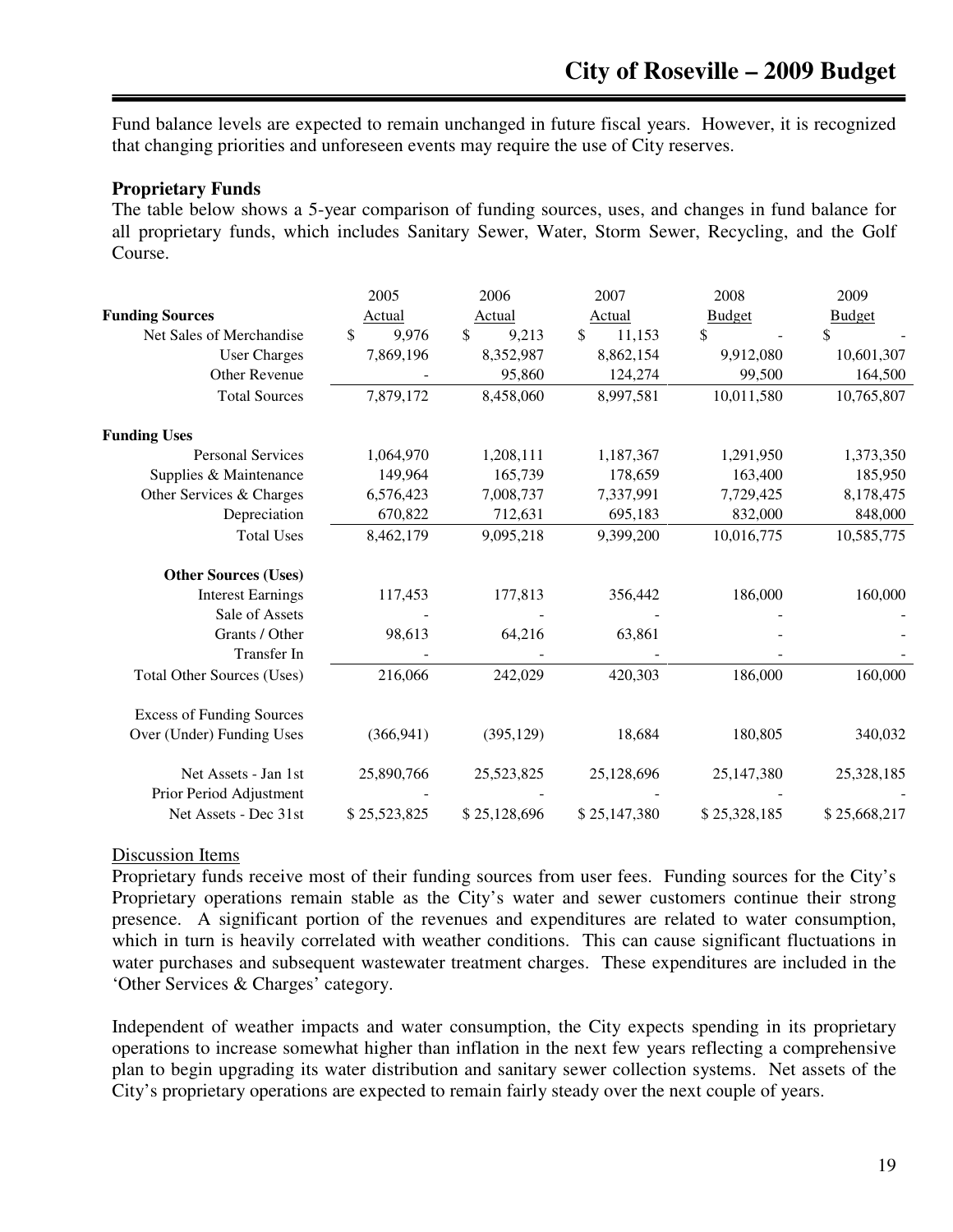#### **General Fund**

The table below shows a 5-year comparison of funding sources, uses, and changes in fund balance for the General Fund; the City's primary operating fund.

|                                   | 2005            | 2006                       | 2007            | 2008            | 2009            |
|-----------------------------------|-----------------|----------------------------|-----------------|-----------------|-----------------|
| <b>Funding Sources</b>            | Actual          | Actual                     | Actual          | <b>Budget</b>   | <b>Budget</b>   |
| <b>Property Taxes</b>             | 6,468,383<br>\$ | 7,244,962<br><sup>\$</sup> | 7,578,944<br>\$ | \$8,854,025     | 8,910,360<br>\$ |
| Intergovernmental                 | 830,390         | 896,118                    | 1,408,823       | 899,000         | 909,000         |
| Licenses & Permits                | 289,307         | 322,444                    | 286,218         | 302,400         | 282,400         |
| <b>Charges for Services</b>       | 970,824         | 1,142,105                  | 1,190,422       | 875,000         | 930,000         |
| Fines & Forfeits                  | 195,814         | 255,585                    | 242,630         | 283,000         | 286,000         |
| <b>Interest Earnings</b>          | (63, 550)       | 170,368                    | 173,533         | 268,825         | 257,360         |
| Other Revenue                     | 162,073         | 158,201                    | 278,043         | 270,000         | 278,030         |
| <b>Total Sources</b>              | 8,853,241       | 10,189,783                 | 11,158,613      | 11,752,250      | 11,853,150      |
| <b>Funding Uses</b>               |                 |                            |                 |                 |                 |
| General Government                | 1,729,063       | 1,860,332                  | 1,897,890       | 1,679,695       | 1,716,800       |
| Police                            | 4,703,179       | 5,034,595                  | 5,125,277       | 5,532,855       | 5,900,845       |
| Fire                              | 1,391,802       | 1,655,159                  | 1,884,197       | 1,681,825       | 1,643,130       |
| <b>Fire Relief</b>                | 350,870         | 348,670                    | 250,900         | 300,000         | 207,000         |
| Public Works                      | 1,780,147       | 1,933,040                  | 2,074,778       | 2,427,875       | 2,385,375       |
| Other                             |                 |                            |                 | 130,000         |                 |
| <b>Total Uses</b>                 | 9,955,061       | 10,831,796                 | 11,233,042      | 11,752,250      | 11,853,150      |
| <b>Other Sources (Uses)</b>       |                 |                            |                 |                 |                 |
| Transfer In (Out)                 | 147,827         | 1,973,674                  | (240,000)       |                 |                 |
| Other                             |                 | 827,650                    | (866, 935)      |                 |                 |
| <b>Total Other Sources (Uses)</b> | 147,827         | 2,801,324                  | (1,106,935)     |                 |                 |
| <b>Excess of Funding Sources</b>  |                 |                            |                 |                 |                 |
| Over (Under) Funding Uses         | (953, 993)      | 2,159,311                  | (1,181,364)     |                 |                 |
| Fund Balance - Jan 1st            | 4,194,152       | 3,240,159                  | 5,399,470       | 4,218,106       | 4,218,106       |
| Fund Balance - Dec 31st           | 3,240,159       | 5,399,470<br>\$            | 4,218,106<br>\$ | 4,218,106<br>\$ | 4,218,106<br>\$ |

#### Discussion Items

During the period 2005-2009 overall funding sources for the City's General fund operations increased at an average of 8% annually. The City's tax levy increased substantially during this period. A portion of the increase was to offset the loss in homestead credit state-aid resulting from the State Legislature's decision to remove the homestead credit reimbursement to help finance the State's takeover of the general education (per pupil) funding.

Beyond 2009, it is expected that the City's tax levy will need to increase at levels that are higher than expected inflation. This will be necessary to offset personnel-related costs and other inflationary impacts.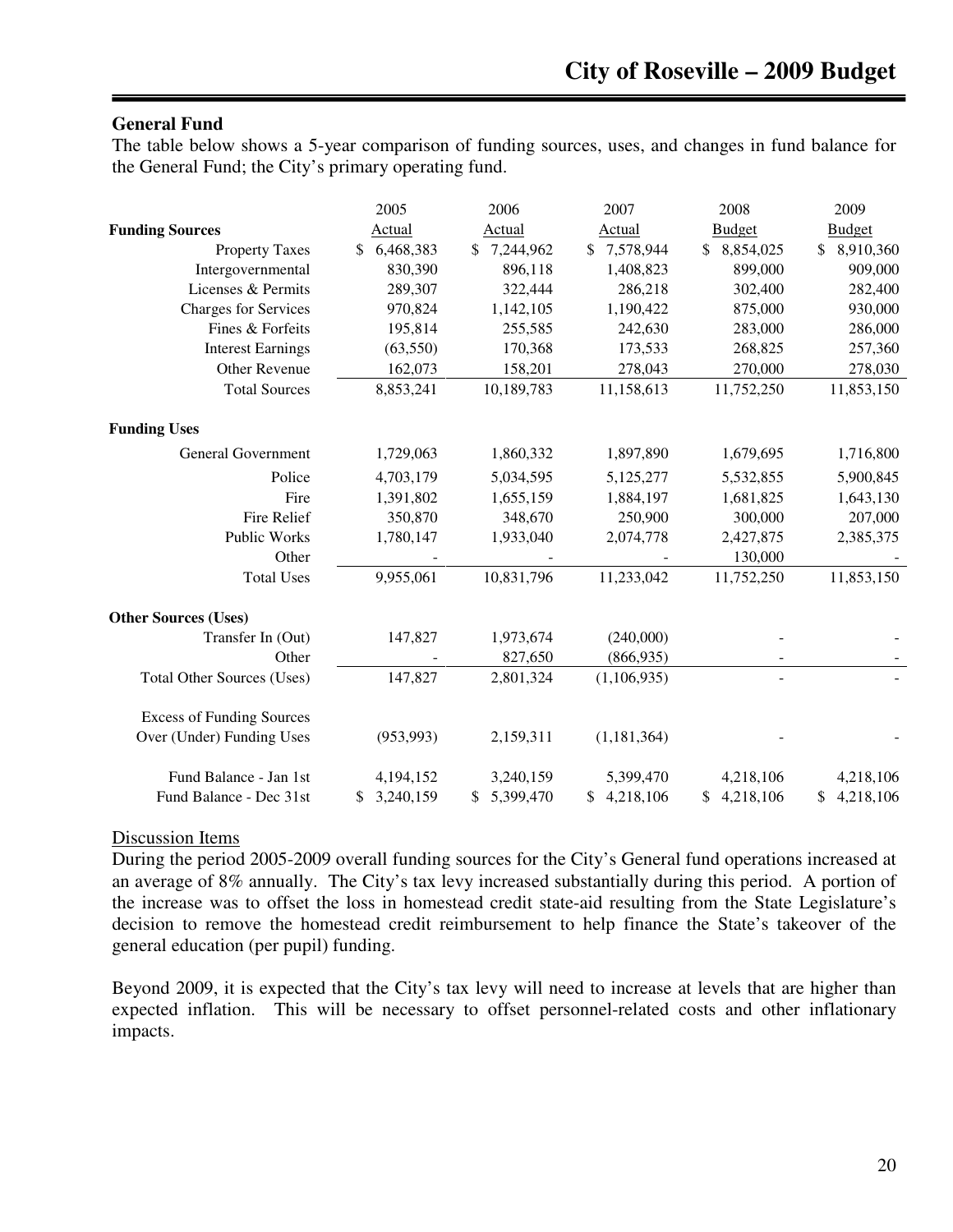As noted earlier, the City expects to continue to see fluctuations in investment earnings in the coming years. While cash reserve levels are expected to remain relatively unchanged, price fluctuations on portfolio holdings and required accounting practices have resulted in market or 'on-paper' adjustments each year. 100% of the principal investment remains intact.

License and permits revenue is also expected to remain near current levels for the foreseeable future. The City is not anticipating any significant changes in the issuance of business licenses and permits, nor do we project that the regulatory costs incurred by the City will change in any significant manner. As such, overall revenues should remain largely unchanged.

From 2005-2009, the City continued to emphasize its core functions of public safety and public works. In 2006, a substantial investment was made in police and fire information systems including a new records management system and conversion to the 800 MHz radio system. Also, the public works area is realizing higher operating costs due to higher energy costs and service input costs such as fuel. It is expected that these higher costs will continue in future budget years in order to maintain service levels.

Reflecting the emphasis described above, as a percentage of the General Fund, Police, Fire, and Public Works costs have steadily increased during the past 5 years. This is depicted below.



Higher public safety and public works-related costs have been somewhat offset by lower general administrative costs. From 2005-2009, general administrative costs remained largely unchanged.

Since 2005, the General Fund balance has increased slightly. This was due to the one-time transfer of monies from the City's Taxpayer Reduction Fund – a separately held permanent fund that was discontinued in 2006.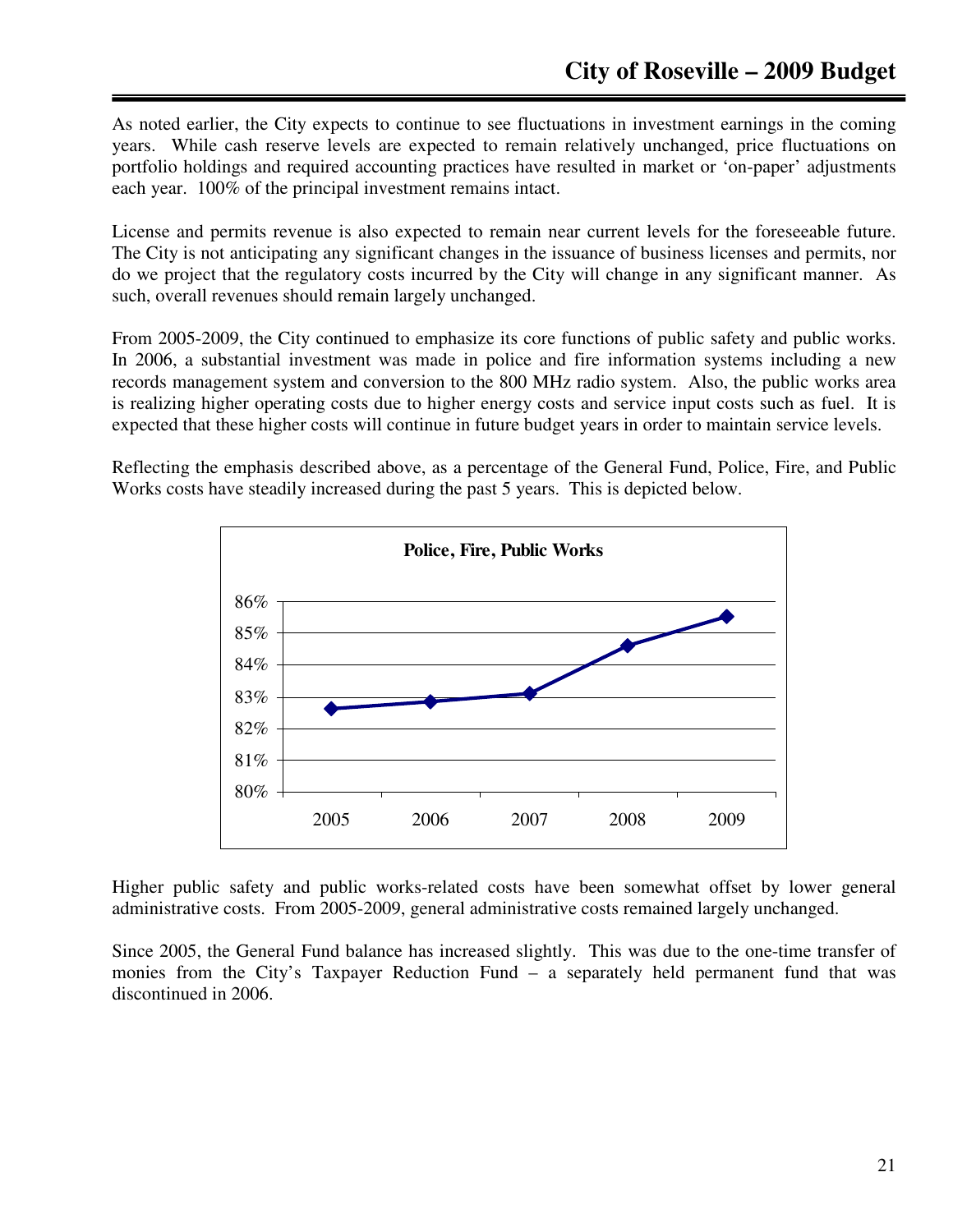#### **Recreation Fund**

The table below shows a 5-year comparison of funding sources, uses, and changes in fund balance for the Recreation Fund.

|                                   | 2005            |               | 2006      | 2007            | 2008          |     | 2009          |
|-----------------------------------|-----------------|---------------|-----------|-----------------|---------------|-----|---------------|
| <b>Funding Sources</b>            | Actual          |               | Actual    | Actual          | <b>Budget</b> |     | <b>Budget</b> |
| <b>Property Taxes</b>             | \$<br>1,388,625 | <sup>\$</sup> | 1,515,555 | \$<br>1,612,878 | \$1,787,335   | \$. | 1,858,500     |
| <b>Charges for Services</b>       | 1,418,980       |               | 1,610,987 | 1,632,153       | 1,785,270     |     | 1,885,045     |
| Rentals                           | 51,134          |               | 71,329    | 59,332          |               |     |               |
| Donations                         | 67,105          |               | 27,977    | 78,543          |               |     |               |
| <b>Interest Earnings</b>          | 6,284           |               | 19,141    | 16,780          |               |     |               |
| <b>Other Revenue</b>              | 86,117          |               | 80,536    | 128,897         | 1,440         |     | 6,500         |
| <b>Total Sources</b>              | 3,018,245       |               | 3,325,525 | 3,528,583       | 3,574,045     |     | 3,750,045     |
| <b>Funding Uses</b>               |                 |               |           |                 |               |     |               |
| Personnel                         | 1,984,166       |               | 2,072,255 | 2,189,110       | 2,218,080     |     | 2,407,680     |
| Supplies & Materials              | 243,750         |               | 249,999   | 253,501         | 262,290       |     | 264,745       |
| Other Services & Charges          | 775,132         |               | 905,413   | 1,017,869       | 1,049,675     |     | 1,061,485     |
| Capital Outlay                    | 12,437          |               | 131,150   | 49,611          | 44,000        |     | 16,135        |
| <b>Total Uses</b>                 | 3,015,485       |               | 3,358,817 | 3,510,091       | 3,574,045     |     | 3,750,045     |
| <b>Other Sources (Uses)</b>       |                 |               |           |                 |               |     |               |
| Transfer In (Out)                 |                 |               | 96,100    | 428,729         |               |     |               |
| Other                             |                 |               |           |                 |               |     |               |
| <b>Total Other Sources (Uses)</b> |                 |               | 96,100    | 428,729         |               |     |               |
| <b>Excess of Funding Sources</b>  |                 |               |           |                 |               |     |               |
| Over (Under) Funding Uses         | 2,760           |               | 62,808    | 447,221         |               |     |               |
| Fund Balance - Jan 1st            | (9, 854)        |               | (7,094)   | 55,714          | 502,935       |     | 502,935       |
| Fund Balance - Dec 31st           | \$<br>(7,094)   | \$            | 55,714    | \$<br>502,935   | \$<br>502,935 | S   | 502,935       |

#### Discussion Items

From 2005-2009, the City's Recreation Fund realized a steady increase in revenues at approximately 6% annually. This was somewhat due to a significant increase in the portion of the property tax dedicated for parks and recreation activities. Prior year financials clearly indicated that current service levels could not be maintained by user charges alone. User charges have increased at approximately 8% per year keeping pace with inflation and activity levels.

During this same period, operating expenses increased at approximately 6% annually – or less than the growth in revenues. This reflected a dedicated effort to find new cost efficiencies.

It is expected that future revenues and expenditures will increase at a commensurate level to account for activity levels and operating costs. In late 2007, the City Council agreed to transfer monies from the City's Taxpayer Reduction Fund – a separately held permanent fund that was discontinued in 2006.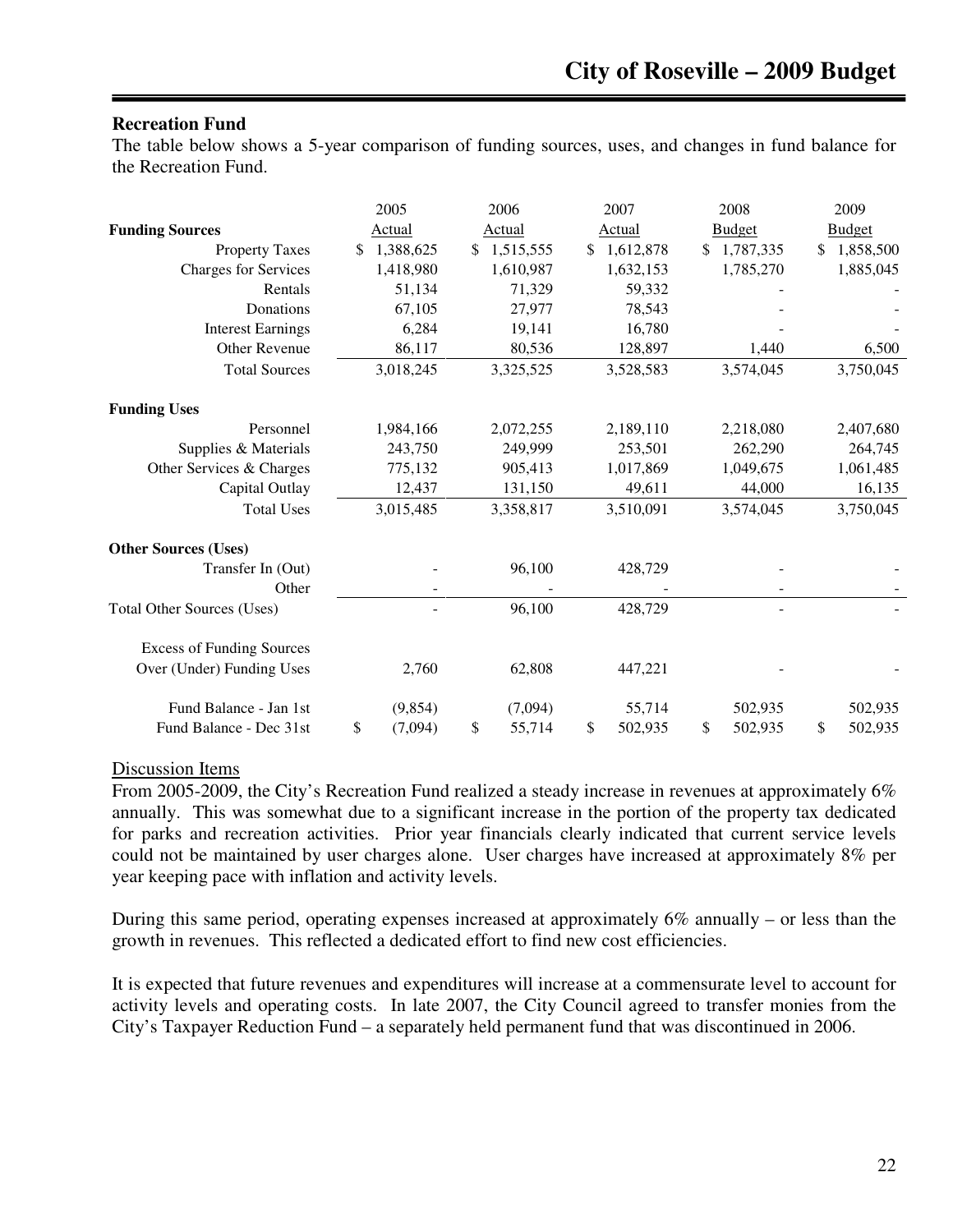#### **Community Development Fund**

The table below shows a 5-year comparison of funding sources, uses, and changes in fund balance for the Community Development Fund.

|                                   | 2005            |     | 2006          | 2007          | 2008          | 2009          |
|-----------------------------------|-----------------|-----|---------------|---------------|---------------|---------------|
| <b>Funding Sources</b>            | Actual          |     | <b>Actual</b> | Actual        | <b>Budget</b> | <b>Budget</b> |
| Licenses & Permits                | \$<br>1,008,834 | \$. | 1,137,555     | \$<br>940,192 | \$1,108,575   | \$1,101,575   |
| <b>Charges for Services</b>       | 40,916          |     | 3,626         | 1,307         |               |               |
| <b>Interest Earnings</b>          | 12,506          |     | 34,095        | 24,113        | 10,000        | 10,000        |
| Other Revenue                     | 24,386          |     | 26,096        | 55,755        |               |               |
| <b>Total Sources</b>              | 1,086,642       |     | 1,201,372     | 1,021,367     | 1,118,575     | 1,111,575     |
| <b>Funding Uses</b>               |                 |     |               |               |               |               |
| Personnel                         | 783,345         |     | 784,944       | 830,297       | 875,600       | 906,000       |
| Supplies & Materials              | 8,210           |     | 11,856        | 12,881        | 13,950        | 13,850        |
| Other Services & Charges          | 191,405         |     | 195,673       | 258,770       | 212,025       | 365,395       |
| Capital Outlay                    |                 |     | 2,377         | 1,436         | 17,000        | 17,000        |
| <b>Total Uses</b>                 | 982,960         |     | 994,850       | 1,103,384     | 1,118,575     | 1,302,245     |
| <b>Other Sources (Uses)</b>       |                 |     |               |               |               |               |
| Transfer In (Out)                 |                 |     | (600)         |               |               |               |
| Other                             |                 |     |               |               |               |               |
| <b>Total Other Sources (Uses)</b> |                 |     | (600)         |               |               |               |
| <b>Excess of Funding Sources</b>  |                 |     |               |               |               |               |
| Over (Under) Funding Uses         | 103,682         |     | 205,922       | (82,017)      |               | (190,670)     |
| Fund Balance - Jan 1st            | 33,425          |     | 137,107       | 343,029       | 261,012       | 261,012       |
| Fund Balance - Dec 31st           | \$<br>137,107   | \$  | 343,029       | \$<br>261,012 | \$<br>261,012 | \$<br>70,342  |

#### Discussion Items

During the period 2005-2009, the Community Development Fund realized some fluctuation in overall activity which was indicative of changing market conditions for both housing and commercial development. It is expected that beginning in late 2009 or early 2010, development at several major areas will begin, which should stabilize the Fund's operations.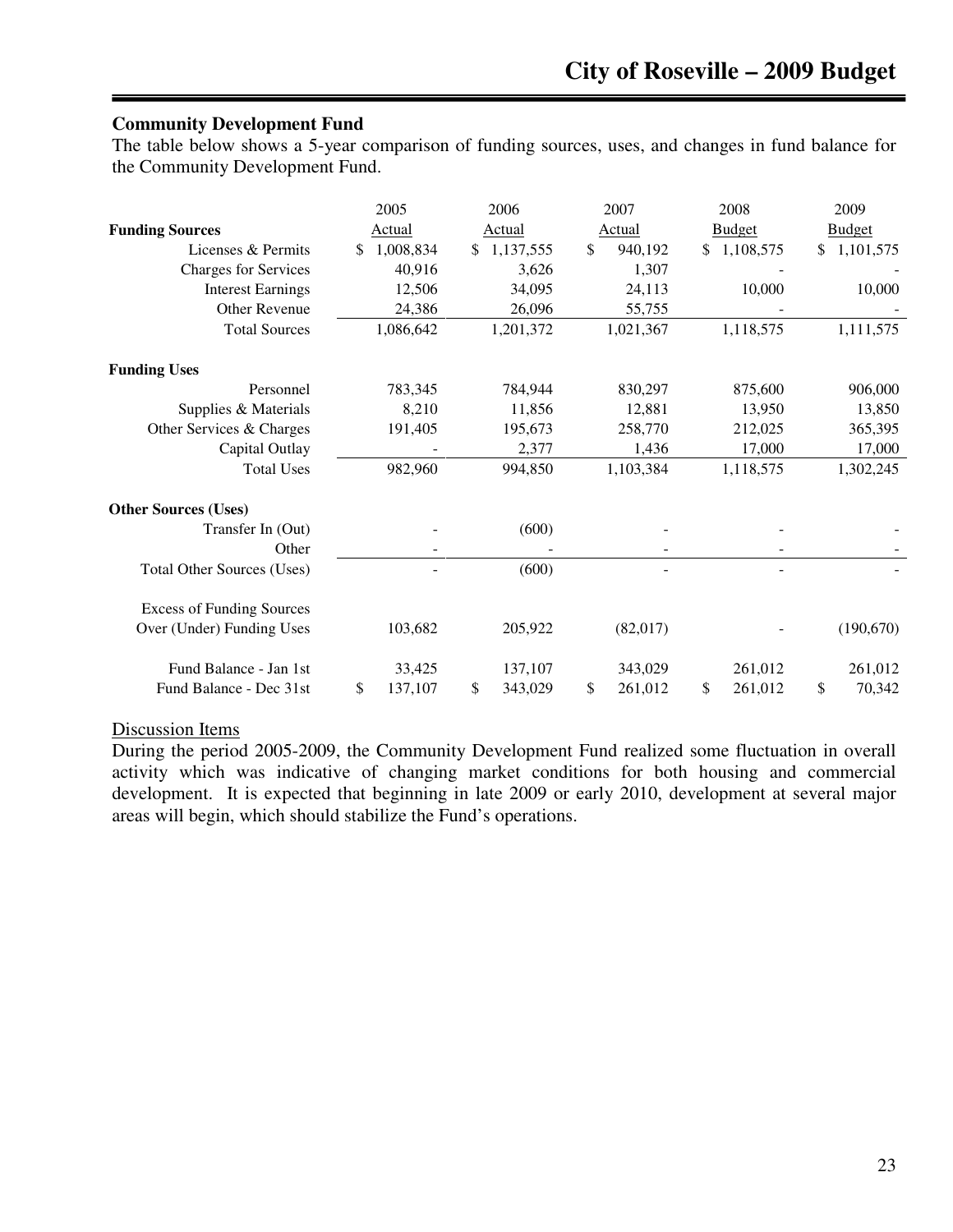# **City of Roseville, Minnesota**

Elected and Appointed Officials

January 1, 2009

### Elected Officials

|               |                   | Term of Office expires * |
|---------------|-------------------|--------------------------|
| Mayor         | Craig Klausing    | 2011                     |
| Councilmember | Amy Ihlan         | 2011                     |
| Councilmember | <b>Tammy Pust</b> | 2013                     |
| Councilmember | Dan Roe           | 2011                     |
| Councilmember | Jeff Johnson      | 2013                     |
|               |                   |                          |

\* expires on the first official business day in January

### Appointed Officials

| <b>City Manager</b>                             | William J. Malinen    |
|-------------------------------------------------|-----------------------|
| <b>Finance Director</b>                         | Christopher K. Miller |
| <b>Public Works Director</b>                    | Duane Schwartz        |
| Police Chief                                    | Carol Sletner         |
| Fire Chief                                      | Rich Gasaway          |
| Parks & Recreation Director                     | Lonnie Brokke         |
| Community Development Director Patrick Trudgeon |                       |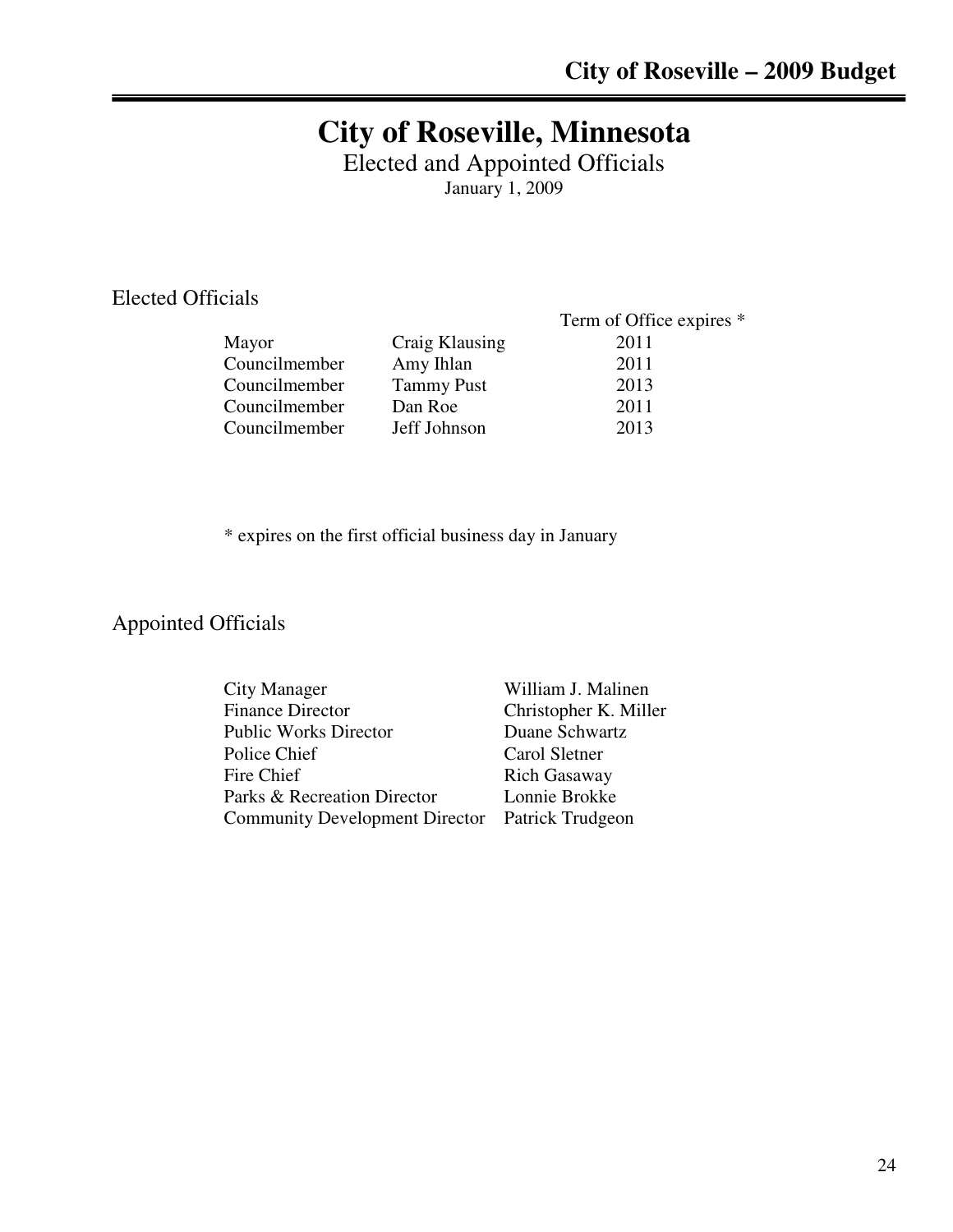# **City of Roseville, Minnesota**

Organizational Chart

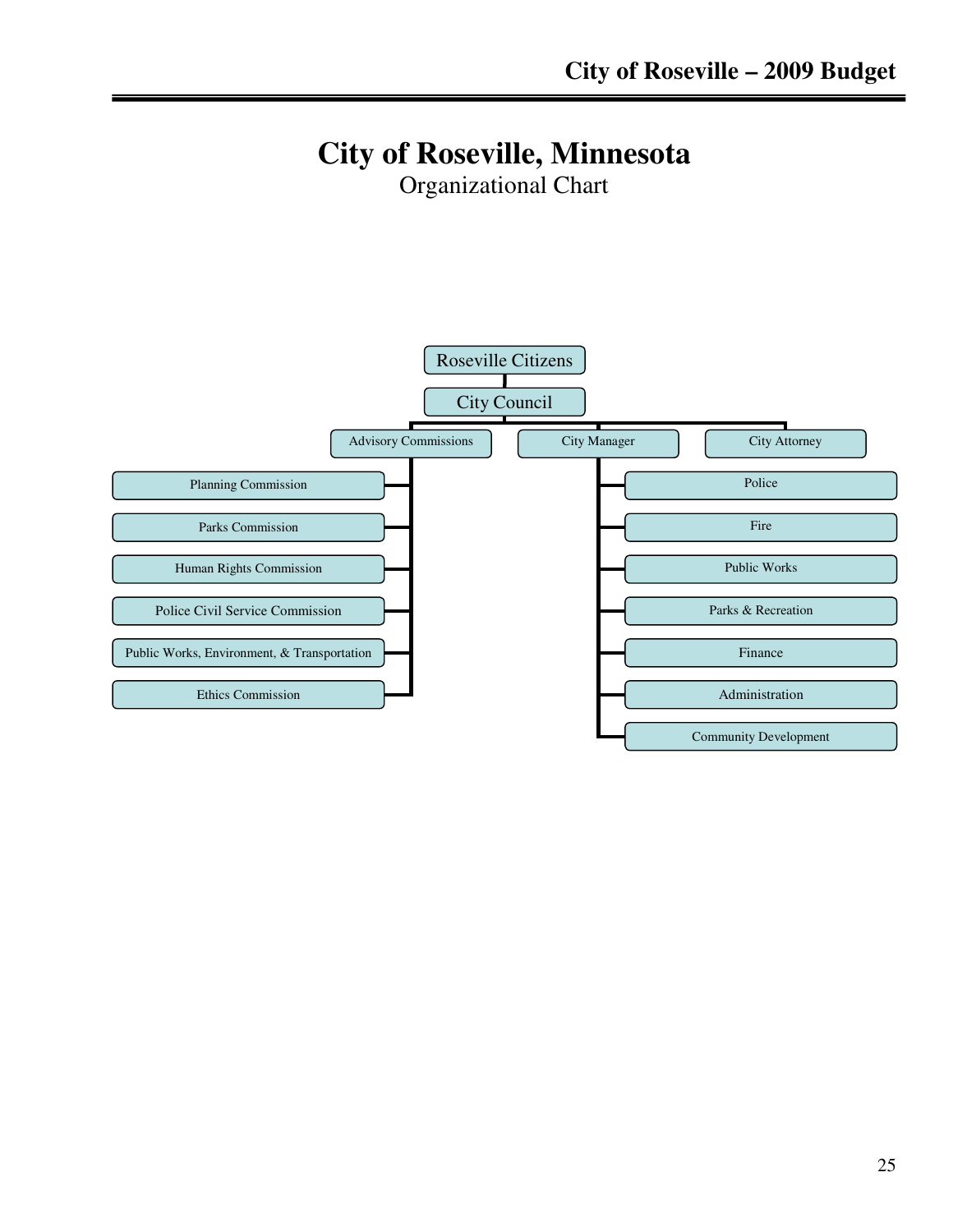### City of Roseville Summary of the Budget Process

#### **Budget Process Overview**

The City of Roseville adheres to a comprehensive budgeting process that typically includes an initial Council budgeting goal-setting session(s), an extensive review and analysis by Staff of the general needs and available resources, and the eventual submittal of the City Manager's Recommended Budget to the City Council.

The City's annual budgeting process is preceded and supplemented by a number of planning processes that are used to provide general direction for the City and to designate tentative resource allocations. These planning processes include the creation of a Comprehensive Plan, Park Master Plan, and the Capital Improvement Plan. Given their size, the text of these documents has been excluded from this Budget Document, however they can be found on the City's website at: www.ci.roseville.mn.us. These planning processes forecast the eventual impact on the City budget by projecting the capital investments and redevelopment cycles that are needed to maintain service levels and achieve overall objectives.

The submittal of the Recommended Budget is followed by a series of public presentations to the City Council that is designed to give the Council and citizens an overview of the proposed Budget, and to prepare the Council in making informed budget decisions. Budget amendments are made in conjunction with the City's independent financial audit to ensure legal compliance. These amendments are made when actual expenditures exceed budgeted amounts at the Fund level.

The calendar of key budget dates was as follows:

#### **2009 Budget Calendar**

| Hearing to consider citizen or stakeholder budget suggestions or requests June 9th, 2008 |  |
|------------------------------------------------------------------------------------------|--|
| Council deadline for submitting budget suggestions or requestsJune 16th, 2008            |  |
| Staff Report on citizen or Council budget suggestions or requests July 14th, 2008        |  |
|                                                                                          |  |
|                                                                                          |  |
|                                                                                          |  |
|                                                                                          |  |
| Adopt the 2009 Water & Sewer Rates & Fee Schedule November 17th, 2008                    |  |
|                                                                                          |  |
|                                                                                          |  |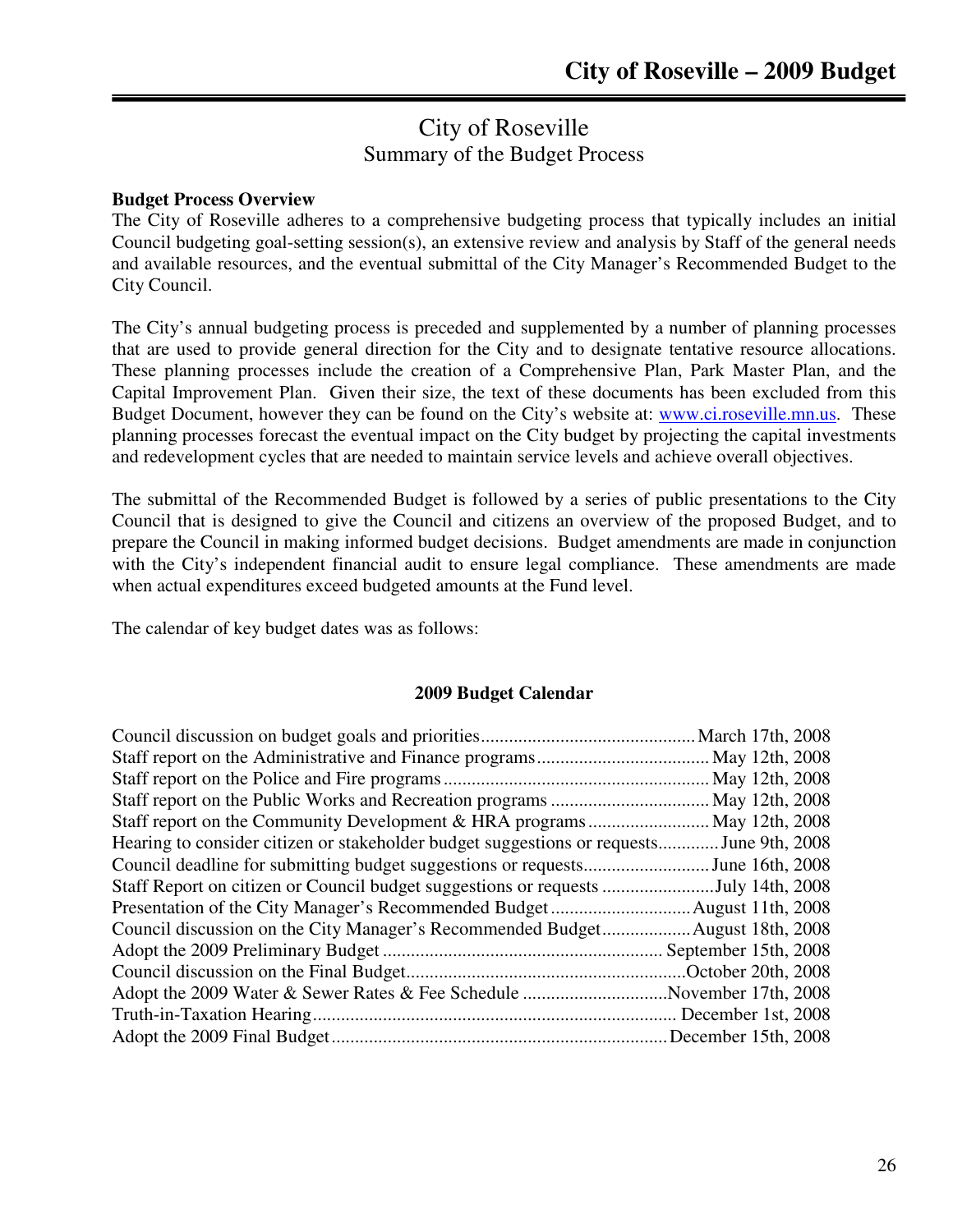| Summary of Departmental Full-time Equivalent Employees |        |        |        |
|--------------------------------------------------------|--------|--------|--------|
| <b>Department / Function</b>                           | 2007   | 2008   | 2009   |
| Administration                                         | 3.75   | 3.75   | 3.75   |
| Elections                                              | 0.25   | 0.25   | 0.25   |
| Communications                                         | 1.25   | 1.25   | 1.25   |
| Recycling                                              | 0.50   | 0.50   | 0.50   |
|                                                        |        |        |        |
| Finance                                                | 5.50   | 5.50   | 5.50   |
| <b>Information Technology</b>                          | 7.00   | 7.00   | 7.00   |
| <b>License Center</b>                                  | 13.75  | 14.75  | 14.75  |
| Lawful Gambling                                        | 0.50   | 0.50   | 0.50   |
|                                                        |        |        |        |
| Police Administration                                  | 5.00   | 5.00   | 5.00   |
| <b>Police Operations</b>                               | 40.00  | 40.00  | 40.00  |
| Police Investigations                                  | 11.00  | 12.00  | 12.00  |
| <b>Police Community Services</b>                       | 1.50   | 1.00   | 1.00   |
|                                                        |        |        |        |
| Fire Administration                                    | 2.50   | 3.00   | 3.00   |
| <b>Fire Prevention</b>                                 | 2.00   | 2.00   | 2.00   |
| <b>Fire Operations</b>                                 | 3.00   | 3.00   | 3.00   |
|                                                        |        |        |        |
| <b>Public Works Administration</b>                     | 7.75   | 7.75   | 7.75   |
| <b>Street Maintenance</b>                              | 7.50   | 7.50   | 7.50   |
| <b>Central Garage</b>                                  | 2.00   | 2.00   | 2.00   |
| <b>Sanitary Sewer</b>                                  | 5.16   | 5.16   | 5.16   |
| Water                                                  | 6.17   | 6.17   | 6.17   |
| <b>Storm Drainage</b>                                  | 3.42   | 3.42   | 3.42   |
|                                                        |        |        |        |
| <b>Recreation Administration</b>                       | 7.50   | 7.50   | 7.50   |
| <b>Recreation Fee Activities</b>                       | 0.50   | 0.50   | 0.50   |
| <b>Recreation Non-Fee Activities</b>                   | 1.00   | 1.00   | 1.00   |
| Park Maintenance                                       | 6.25   | 6.25   | 6.25   |
| <b>Nature Center</b>                                   | 1.00   | 1.00   | 1.00   |
| <b>Skating Center</b>                                  | 6.00   | 6.00   | 6.00   |
| <b>Golf Course Clubhouse</b>                           | 1.00   | 1.00   | 1.00   |
| <b>Golf Course Maintenance</b>                         | 1.50   | 1.50   | 1.50   |
|                                                        |        |        |        |
| Planning                                               | 2.00   | 2.00   | 2.00   |
| <b>Economic Development</b>                            | 2.00   | 2.00   | 2.00   |
| Code Enforcement                                       | 1.00   | 1.00   | 1.00   |
| Geographic Information Systems                         | 5.90   | 5.90   | 5.90   |
|                                                        |        |        |        |
| Total                                                  | 164.65 | 166.15 | 166.15 |
|                                                        |        |        |        |

City of Roseville Summary of Departmental Full-time Equivalent Employees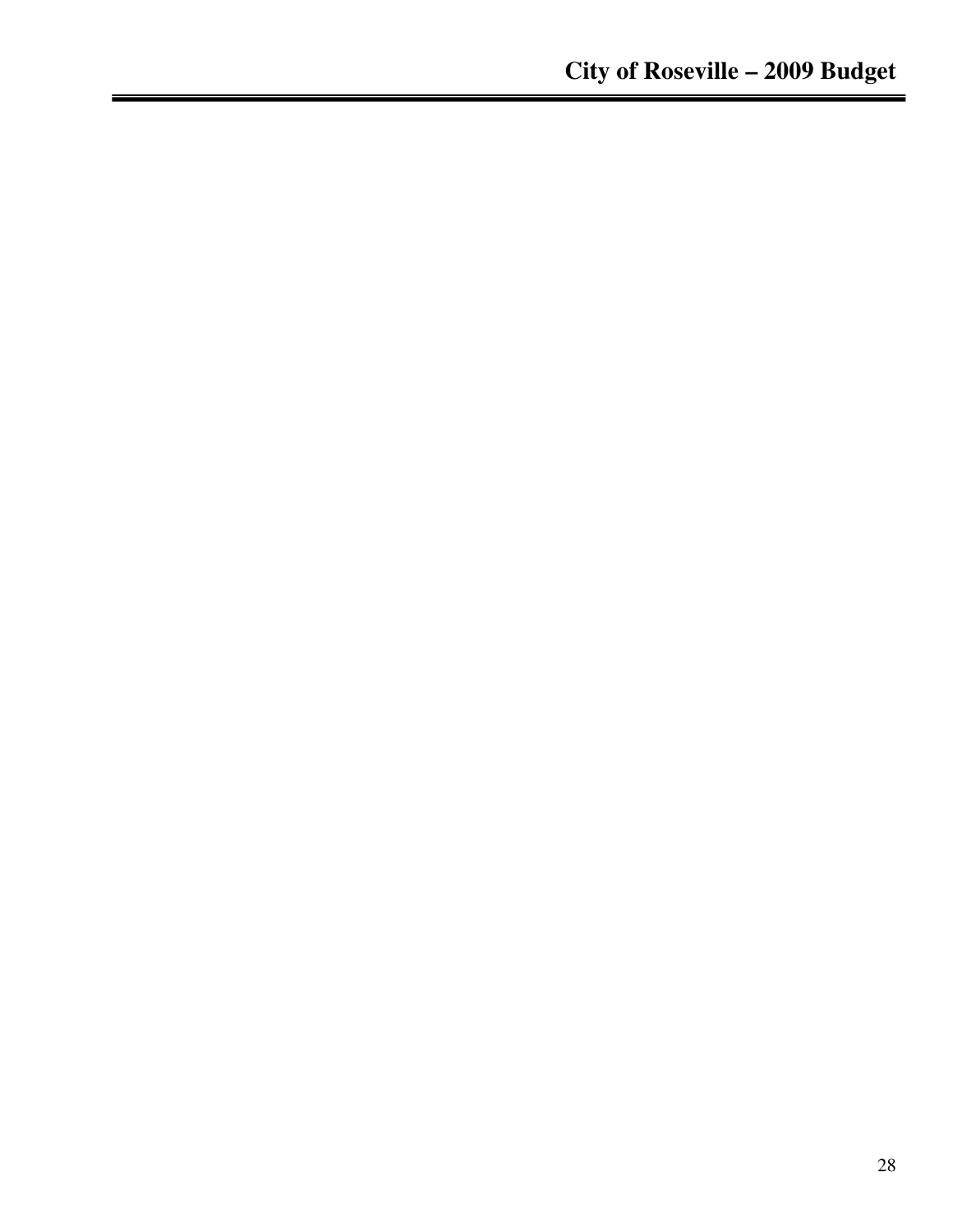### **Department / Program: City Council Organizational Responsibility: City Council & City Manager**

#### **Department Description**

The City Council promotes the health, safety and welfare of the citizens through the formulation of policy and the passage of ordinances governing the City. The Department's activities are accounted for in the General Fund.

#### **2009 Goals and Objectives**

- Continue evaluating redevelopment of the Twin Lakes area
- Address the unique service issues and housing needs for young families as well as senior citizens.
- Build relationships with community groups and governmental entities

| <b>Budget Category</b>    | 2006<br><b>Actual</b> | 2007<br><b>Actual</b> | 2008<br><b>Budget</b> | 2009<br><b>Budget</b> | \$ Increase<br>(decrease) | $%$ Incr.<br>(decr.) |
|---------------------------|-----------------------|-----------------------|-----------------------|-----------------------|---------------------------|----------------------|
| <b>Personnel Services</b> | \$41,322              | \$40,887              | \$42,680              | \$42,880              | \$ 200                    | $0.5 \%$             |
| Supplies & Materials      | 241                   | 22                    |                       |                       |                           | $0.0\%$              |
| Other Services & Charges  | 134,251               | 123,441               | 159,275               | 137,680               | (21,595)                  | $(13.6)$ %           |
| Capital Outlay            |                       |                       |                       |                       | $\overline{\phantom{a}}$  | $0.0\%$              |
|                           |                       |                       |                       |                       |                           |                      |
| Total                     | \$175,814             | \$164,350             | \$201,955             | \$180,560             | \$(21,395)                | $(10.6)$ %           |

| <b>Human Resource Allocation</b>      | 2006   | 2007   | 2008          | 2009          |
|---------------------------------------|--------|--------|---------------|---------------|
|                                       | Actual | Actual | <b>Budget</b> | <b>Budget</b> |
| <b>Full-Time Equivalent Positions</b> |        | -      |               |               |

#### **2009 Budget Impact Items**

- Includes \$13,000 reduction in professional services
- Includes \$8,000 reduction in Councilmember conferences and training

#### **2007/2008 Achievements**

• Conducted Imagine Roseville 2025 community visioning process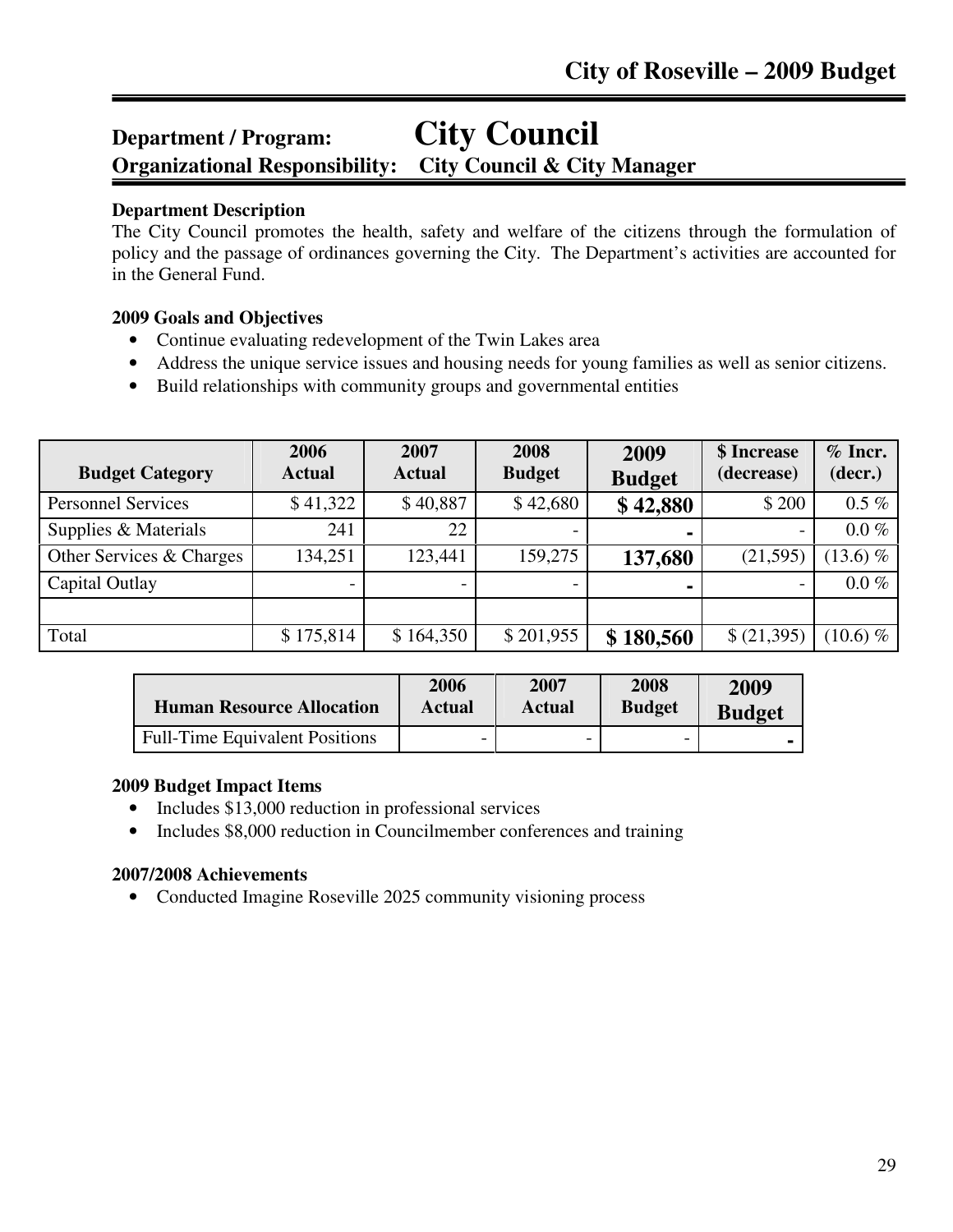# **Department / Program: Human Rights Commission Organizational Responsibility: City Council & City Manager**

#### **Department Description**

The Human Rights Commission works for equal opportunity employment, non-discrimination in housing and public accommodations, and the fostering of a diverse community. The Program's activities are accounted for in the General Fund.

#### **2009 Goals and Objectives**

• Increase the Commission's visibility in the community including upgrading their presence on the City's website

| <b>Budget Category</b>    | 2006<br><b>Actual</b> | 2007<br><b>Actual</b> | 2008<br><b>Budget</b> | 2009<br><b>Budget</b> | \$ Increase<br>(decrease) | $%$ Incr.<br>(decr.) |
|---------------------------|-----------------------|-----------------------|-----------------------|-----------------------|---------------------------|----------------------|
| <b>Personnel Services</b> | $\$ -                 | $\mathsf{\$}$ -       | $\mathbb{S}$ -        | $\$\,$ -              | $\mathsf{\$}$ -           | $0.0\%$              |
| Supplies & Materials      |                       |                       |                       | $\blacksquare$        |                           | $0.0\%$              |
| Other Services & Charges  | 861                   | 1,453                 | 2,250                 | 2,250                 | $\overline{\phantom{0}}$  | $0.0\%$              |
| Capital Outlay            |                       |                       |                       | $\blacksquare$        | $\overline{\phantom{0}}$  | $0.0\%$              |
|                           |                       |                       |                       |                       |                           |                      |
| Total                     | \$861                 | \$1,453               | \$2,250               | \$2,250               | $\$\$ -                   | $0.0\%$              |

| <b>Human Resource Allocation</b>      | 2006   | 2007                     | 2008          | 2009          |
|---------------------------------------|--------|--------------------------|---------------|---------------|
|                                       | Actual | Actual                   | <b>Budget</b> | <b>Budget</b> |
| <b>Full-Time Equivalent Positions</b> |        | $\overline{\phantom{0}}$ |               |               |

#### **2009 Budget Impact Items**

• Not applicable

#### **2007/2008 Achievements**

- Increased participation in the middle school essay contest
- Organized community-wide Diversity Forum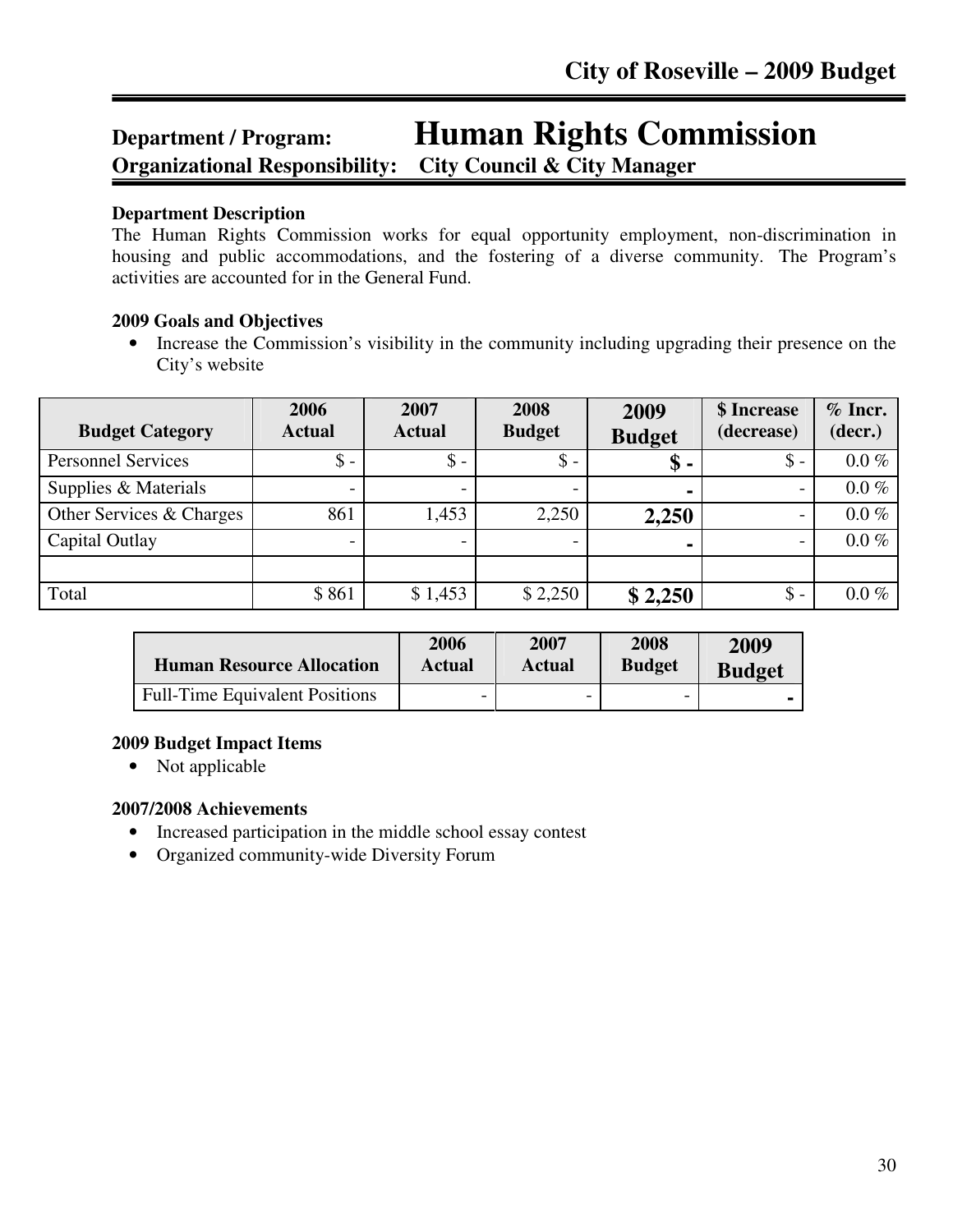# **Department / Program: Fire Relief Association Organizational Responsibility: City Council & Finance Director**

#### **Department Description**

The Roseville Fire Relief Association provides for the oversight of the retirement plan available to Roseville paid-on-call firefighters. The retirement plan is separate from the City's pension plan. The City makes an annual contribution to the Association's pension fund. The Program's activities are accounted for in the General Fund.

#### **2009 Goals and Objectives**

• Maintain adequate pension funding in accordance with the most recent actuarial study

| <b>Budget Category</b>    | 2006<br><b>Actual</b> | 2007<br><b>Actual</b> | 2008<br><b>Budget</b> | 2009<br><b>Budget</b> | \$ Increase<br>(decrease) | $%$ Incr.<br>(decr.) |
|---------------------------|-----------------------|-----------------------|-----------------------|-----------------------|---------------------------|----------------------|
| <b>Personnel Services</b> | $\mathsf{\$}$ -       | $\mathsf{\$}$ -       | $\$\,$                | $\boldsymbol{\$}$ -   | $\mathsf{\$}$ -           | $0.0\%$              |
| Supplies & Materials      |                       |                       |                       |                       |                           | $0.0\%$              |
| Other Services & Charges  | 348,670               | 250,900               | 300,000               | 207,000               | (93,000)                  | $(31.0)\%$           |
| Capital Outlay            |                       |                       |                       |                       |                           | $0.0\%$              |
|                           |                       |                       |                       |                       |                           |                      |
| Total                     | \$348,670             | \$250,900             | \$300,000             | \$207,000             | \$ (93,000)               | $(31.0) \%$          |

| <b>Human Resource Allocation</b>      | 2006   | 2007   | 2008          | 2009          |
|---------------------------------------|--------|--------|---------------|---------------|
|                                       | Actual | Actual | <b>Budget</b> | <b>Budget</b> |
| <b>Full-Time Equivalent Positions</b> |        |        |               |               |

#### **2009 Budget Impact Items**

• Not applicable

#### **2007/2008 Achievements**

• Full actuarial funding of pension requirements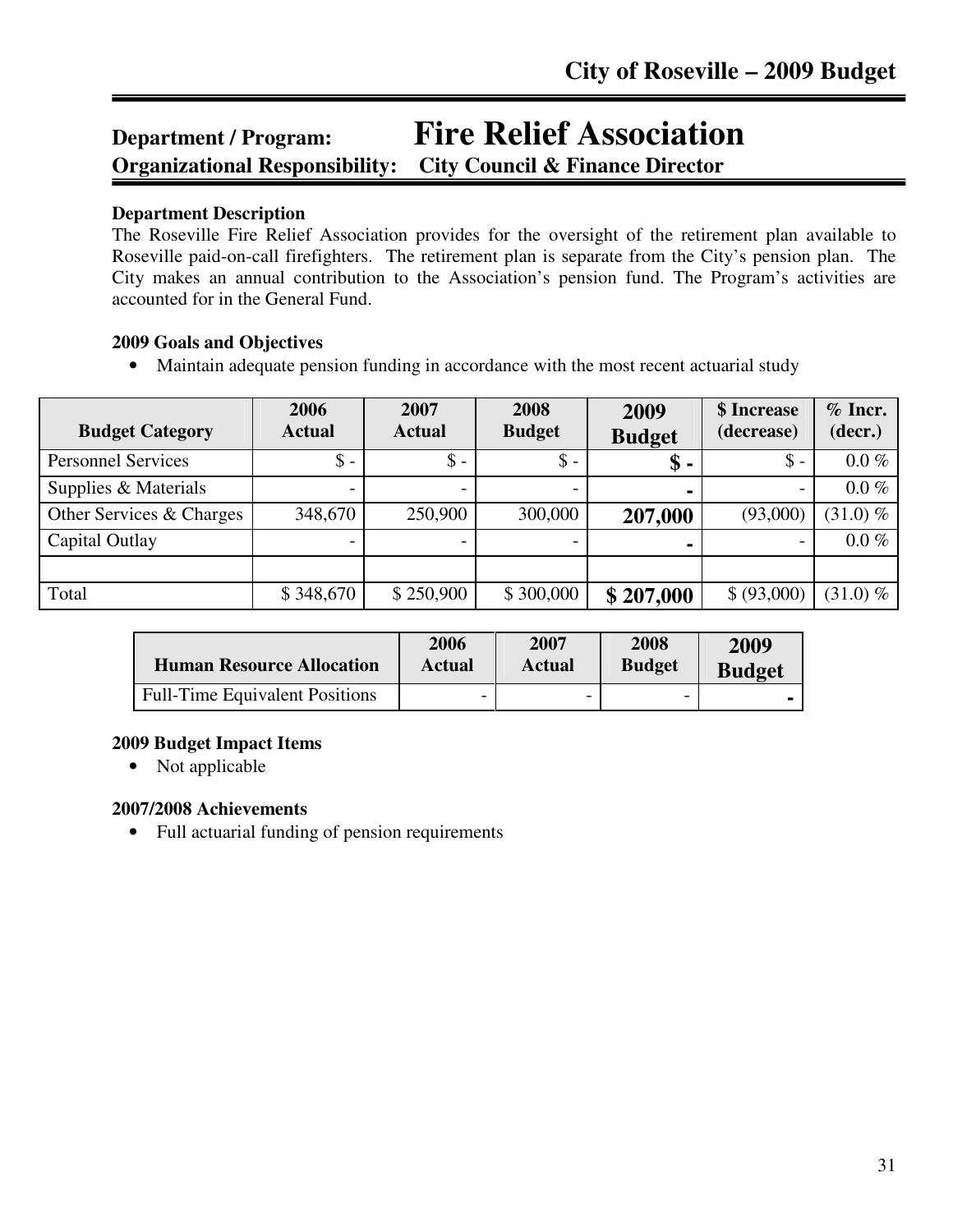### **Department / Program: Administration Organizational Responsibility: City Manager**

#### **Department Description**

The Administration Department provides the City Council with information to make policy decisions and proposes recommendations concerning measures or actions considered necessary for effective and efficient operations. The Department's activities are accounted for in the General Fund.

#### **2009 Goals and Objectives**

- Establish Imagine Roseville 2025 action plan
- Evaluate quality of services
- Establish performance measures

| <b>Budget Category</b>    | 2006<br><b>Actual</b> | 2007<br><b>Actual</b> | 2008<br><b>Budget</b> | 2009                       | \$ Increase<br>(decrease) | $%$ Incr.<br>(decr.) |
|---------------------------|-----------------------|-----------------------|-----------------------|----------------------------|---------------------------|----------------------|
| <b>Personnel Services</b> | \$306,079             | \$367,078             | \$373,000             | <b>Budget</b><br>\$419,800 | \$46,800                  | 12.5 $%$             |
| Supplies & Materials      | 2,410                 | 1,829                 | 2,100                 | 2,100                      |                           | $0.0\%$              |
| Other Services & Charges  | 54,915                | 37,396                | 79,840                | 62,340                     | (17,500)                  | $(21.9) \%$          |
| Capital Outlay            |                       |                       |                       | $\blacksquare$             | $\overline{\phantom{0}}$  | $0.0\%$              |
|                           |                       |                       |                       |                            |                           |                      |
| Total                     | \$363,404             | \$406,303             | \$454,940             | \$484,240                  | \$29,300                  | 6.4%                 |

| <b>Human Resource Allocation</b>      | 2006   | 2007   | 2008          | 2009          |
|---------------------------------------|--------|--------|---------------|---------------|
|                                       | Actual | Actual | <b>Budget</b> | <b>Budget</b> |
| <b>Full-Time Equivalent Positions</b> | 3.50   | 3.75   | 3.75          | 3.75          |

#### **2009 Budget Impact Items**

• Personnel costs include 2.9% COLA on wages, and a 10% increase in health/dental premiums

#### **2007/2008 Achievements**

- Successfully coordinated Imagine Roseville 2025 process
- Redesigned City website
- Successfully promoted OVAL bonding bill request
- Developed Roseville University program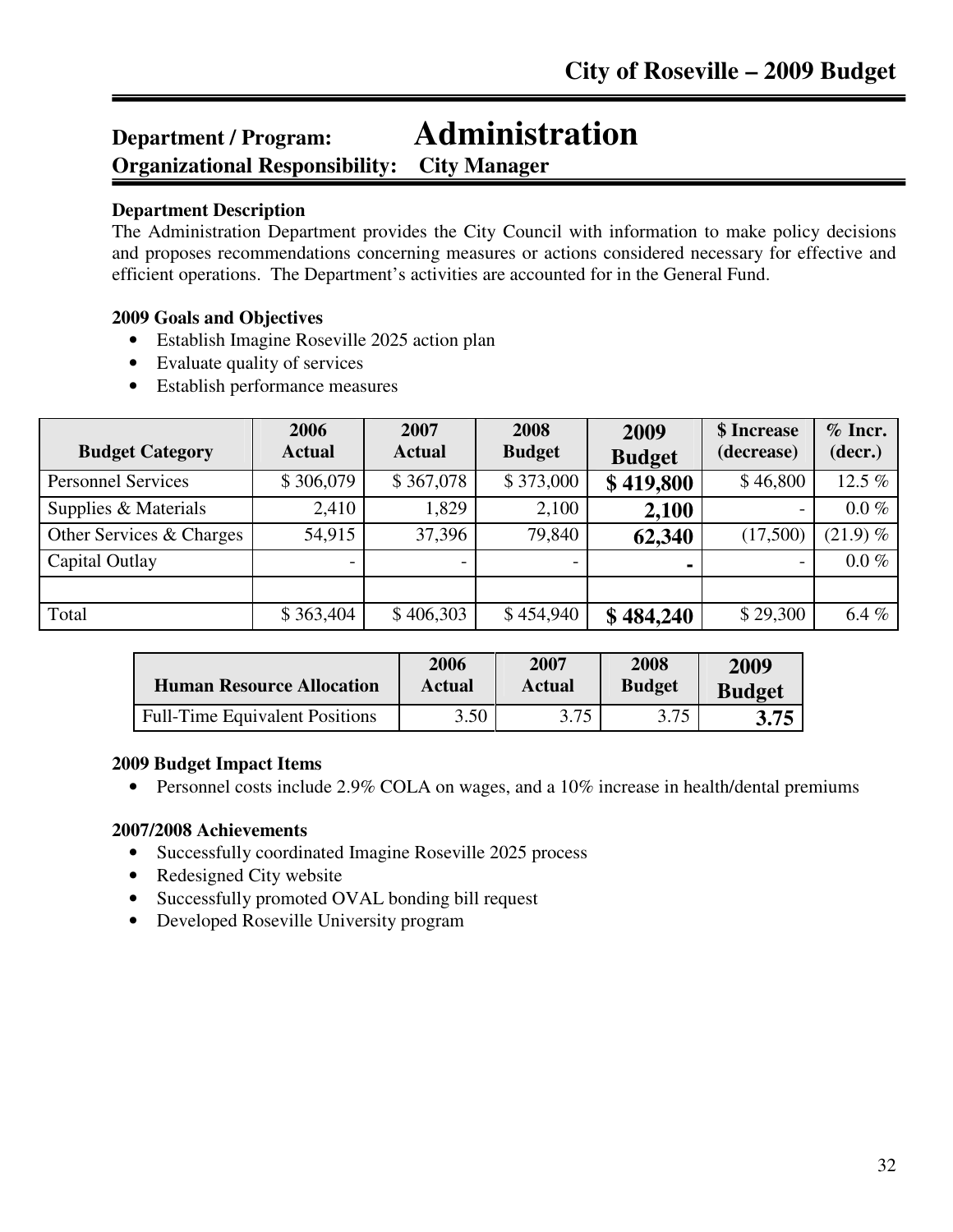# **Department / Program: Elections Organizational Responsibility: City Manager**

#### **Department Description**

The Elections Department administers all federal, state, county, and municipal elections held in the City of Roseville. The Department's activities are accounted for in the General Fund.

#### **2009 Goals and Objectives**

• Continue transition efforts to new re-districting requirements

| <b>Budget Category</b>    | 2006<br><b>Actual</b> | 2007<br><b>Actual</b>    | 2008<br><b>Budget</b> | 2009<br><b>Budget</b> | \$ Increase<br>(decrease) | $%$ Incr.<br>(decr.) |
|---------------------------|-----------------------|--------------------------|-----------------------|-----------------------|---------------------------|----------------------|
| <b>Personnel Services</b> | \$1,750               | \$17,316                 | \$23,700              | \$25,425              | \$1,725                   | 7.3%                 |
| Supplies & Materials      | 1,796                 | 1,503                    | 2,200                 | 2,200                 | $\overline{\phantom{0}}$  | $0.0\%$              |
| Other Services & Charges  | 38,150                | 2,667                    | 34,950                | 4,950                 | (30,000)                  | $(85.8) \%$          |
| Capital Outlay            |                       | $\overline{\phantom{0}}$ |                       | $\blacksquare$        | $\overline{\phantom{0}}$  | $-$ %                |
|                           |                       |                          |                       |                       |                           |                      |
| Total                     | \$41,696              | \$21,486                 | \$60,850              | \$32,575              | \$ (28,275)               | $(46.5) \%$          |

| <b>Human Resource Allocation</b>      | 2006                     | 2007   | 2008          | 2009          |
|---------------------------------------|--------------------------|--------|---------------|---------------|
|                                       | Actual                   | Actual | <b>Budget</b> | <b>Budget</b> |
| <b>Full-Time Equivalent Positions</b> | $\overline{\phantom{0}}$ | 0.25   | 0.25          | $\,0.25$      |

#### **2009 Budget Impact Items**

- Personnel costs include 2.9% COLA on wages, and a 10% increase in health/dental premiums
- Reduction in professional services due to a non-local election year

#### **2007/2008 Achievements**

- Successfully informed voters of new voting precincts created due to re-districting
- Adopted new polling locations for two districts to provide better access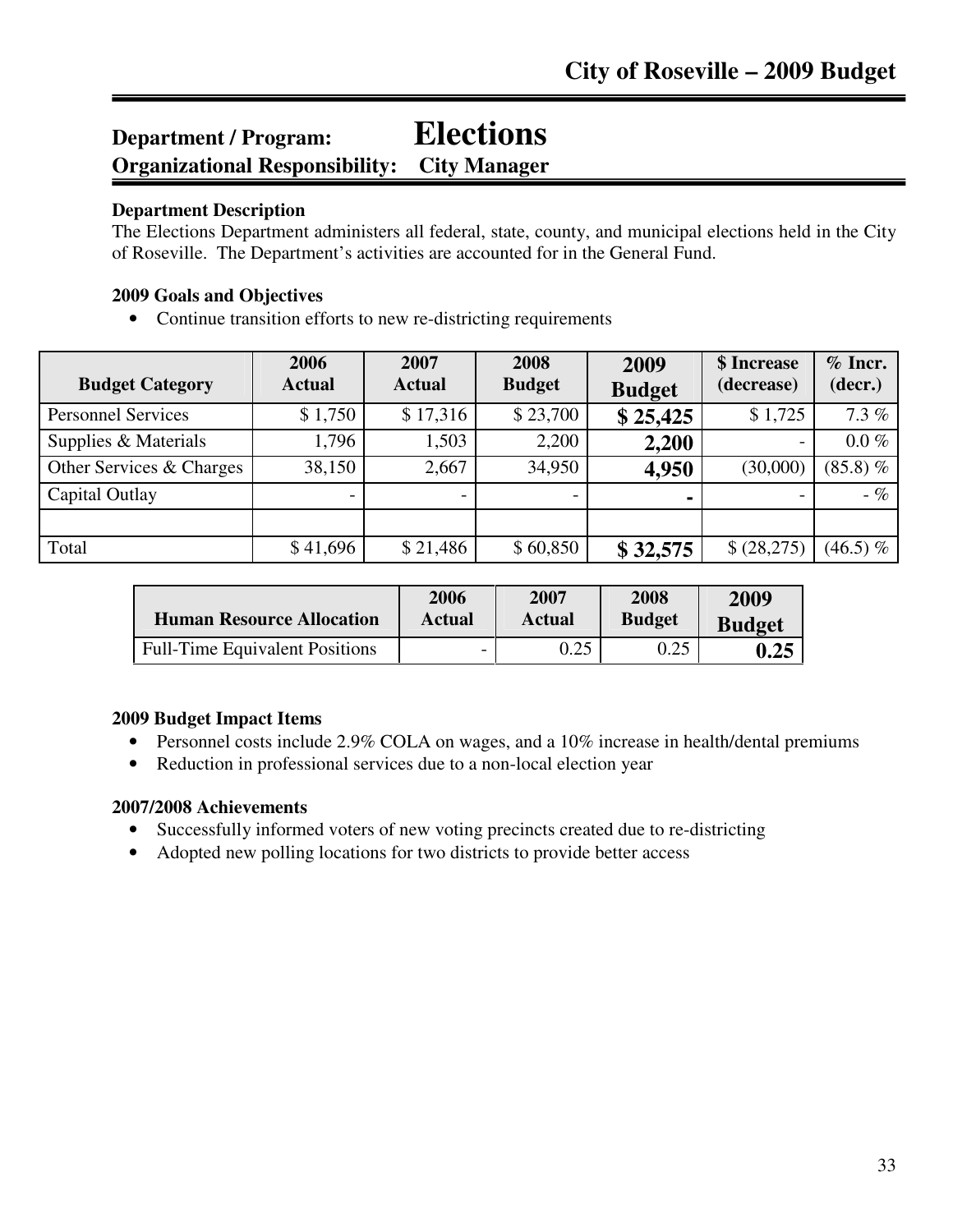### **Department / Program: Legal Organizational Responsibility: City Manager**

### **Department Description**

The Legal Department guides the City's decision-making with the best possible legal counsel to both the City Council and Staff. The Department's activities are accounted for in the General Fund.

#### **2009 Goals and Objectives**

• Continue providing timely and thorough legal advice to the City Council and Staff

| <b>Budget Category</b>    | 2006<br><b>Actual</b> | 2007<br><b>Actual</b> | 2008<br><b>Budget</b> | 2009<br><b>Budget</b> | \$ Increase<br>(decrease) | $%$ Incr.<br>(decr.) |
|---------------------------|-----------------------|-----------------------|-----------------------|-----------------------|---------------------------|----------------------|
| <b>Personnel Services</b> |                       |                       | $\$\,$                | $\$\,$                | $\mathsf{\$}$ -           | $0.0\%$              |
| Supplies & Materials      |                       |                       |                       | $\blacksquare$        | $\overline{\phantom{0}}$  | $0.0\%$              |
| Other Services & Charges  | 264,614               | 267,515               | 278,200               | 272,500               | (5,700)                   | $(2.0) \%$           |
| Capital Outlay            |                       |                       |                       |                       |                           | $0.0\%$              |
|                           |                       |                       |                       |                       |                           |                      |
| Total                     | \$264,614             | \$267,515             | \$278,200             | \$272,500             | \$ (5,700)                | $(2.0)\%$            |

| <b>Human Resource Allocation</b>      | 2006   | 2007          | 2008          | 2009          |
|---------------------------------------|--------|---------------|---------------|---------------|
|                                       | Actual | <b>Actual</b> | <b>Budget</b> | <b>Budget</b> |
| <b>Full-Time Equivalent Positions</b> |        |               |               |               |

#### **2009 Budget Impact Items**

• A reduction is professional services fees is expected

#### **2007/2008 Achievements**

• Led organizational ethics training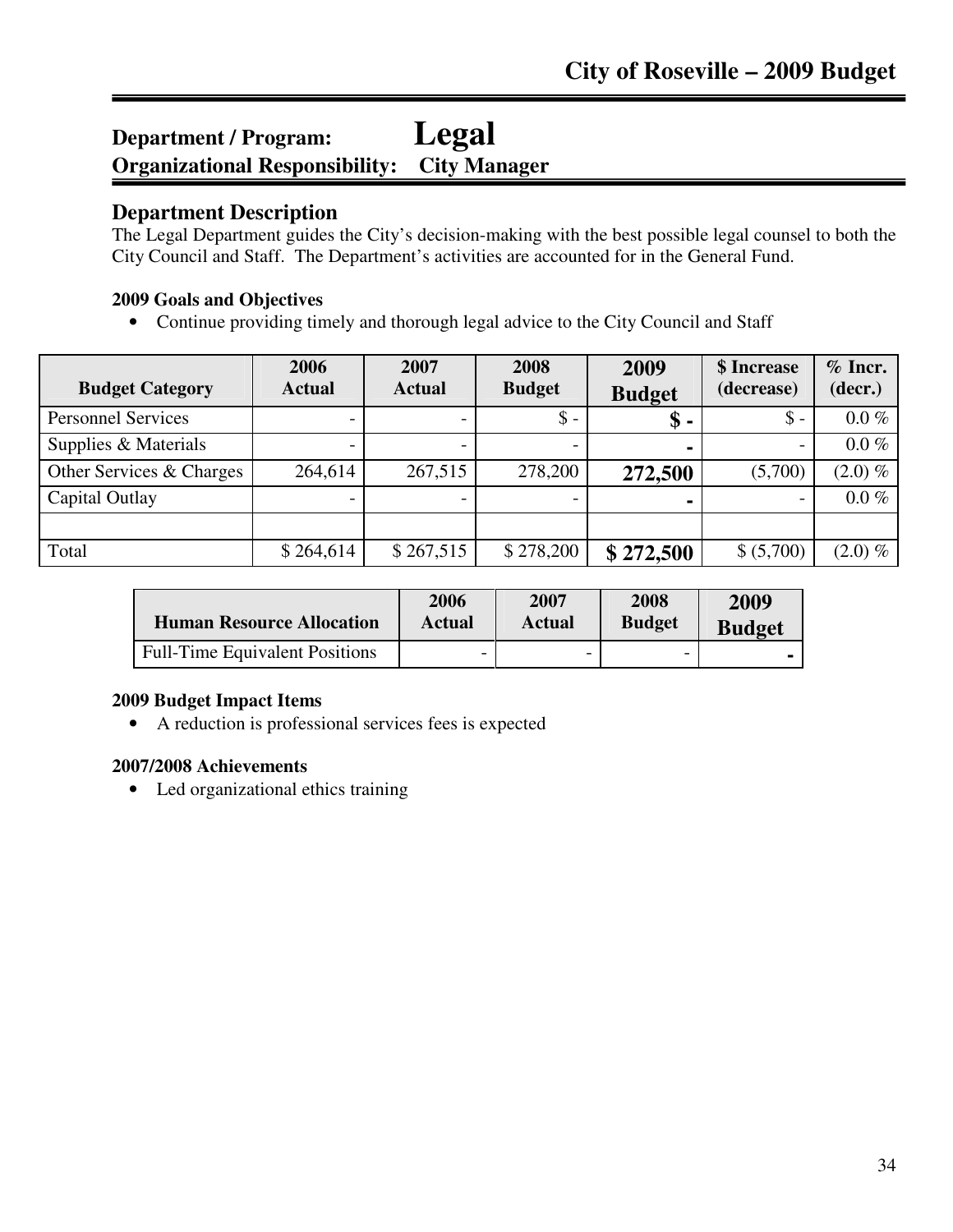# **Department / Program: Communications**

**Organizational Responsibility: City Manager**

# **Department Description**

ֺ֖֚֘֝֬

The Communications Program provides timely information to residents regarding city issues, activities, and services through the use of all available media resources. The Program's activities are accounted for in Communications Fund.

# **2009 Goals and Objectives**

- Continue evaluating and improving the Roseville Wrap, News Fax, City website, Roseville Cable Channel 16, and other vehicles for communicating with residents
- Assist and guide City Departments in their public communication efforts through the use of newsletters, press releases, video productions and brochures

| <b>Budget Category</b>    | 2006<br><b>Actual</b> | 2007<br><b>Actual</b> | 2008<br><b>Budget</b> | 2009<br><b>Budget</b> | \$ Increase<br>(decrease) | $%$ Incr.<br>(decr.) |
|---------------------------|-----------------------|-----------------------|-----------------------|-----------------------|---------------------------|----------------------|
| <b>Personnel Services</b> | \$160,458             | \$120,439             | \$124,600             | \$126,200             | \$1,600                   | $1.3\%$              |
| Supplies & Materials      | 2,211                 | 899                   | 6,000                 | 6,000                 | $\overline{\phantom{0}}$  | $0.0\%$              |
| Other Services & Charges  | 133,400               | 163,457               | 177,500               | 181,300               | 3,800                     | 2.1%                 |
| Capital Outlay            | 9,547                 | 12,412                | 12,450                | 10,000                | (2,450)                   | $(19.7)$ %           |
|                           |                       |                       |                       |                       |                           |                      |
| Total                     | \$305,656             | \$297,207             | \$320,550             | \$323,500             | \$2,950                   | $0.9\%$              |

| <b>Human Resource Allocation</b>      | 2006   | 2007   | 2008          | 2009          |
|---------------------------------------|--------|--------|---------------|---------------|
|                                       | Actual | Actual | <b>Budget</b> | <b>Budget</b> |
| <b>Full-Time Equivalent Positions</b> | 2.00   | .25    | 1.25          | 1.25          |

# **2009 Budget Impact Items**

• Personnel costs include 2.9% COLA on wages, and a 10% increase in health/dental premiums

- Successfully conducted an RFP process for newsletter design and printing that resulted in an improved newsletter and a reduction in costs of 30%
- Received awards from the Minnesota Association of Government Communicators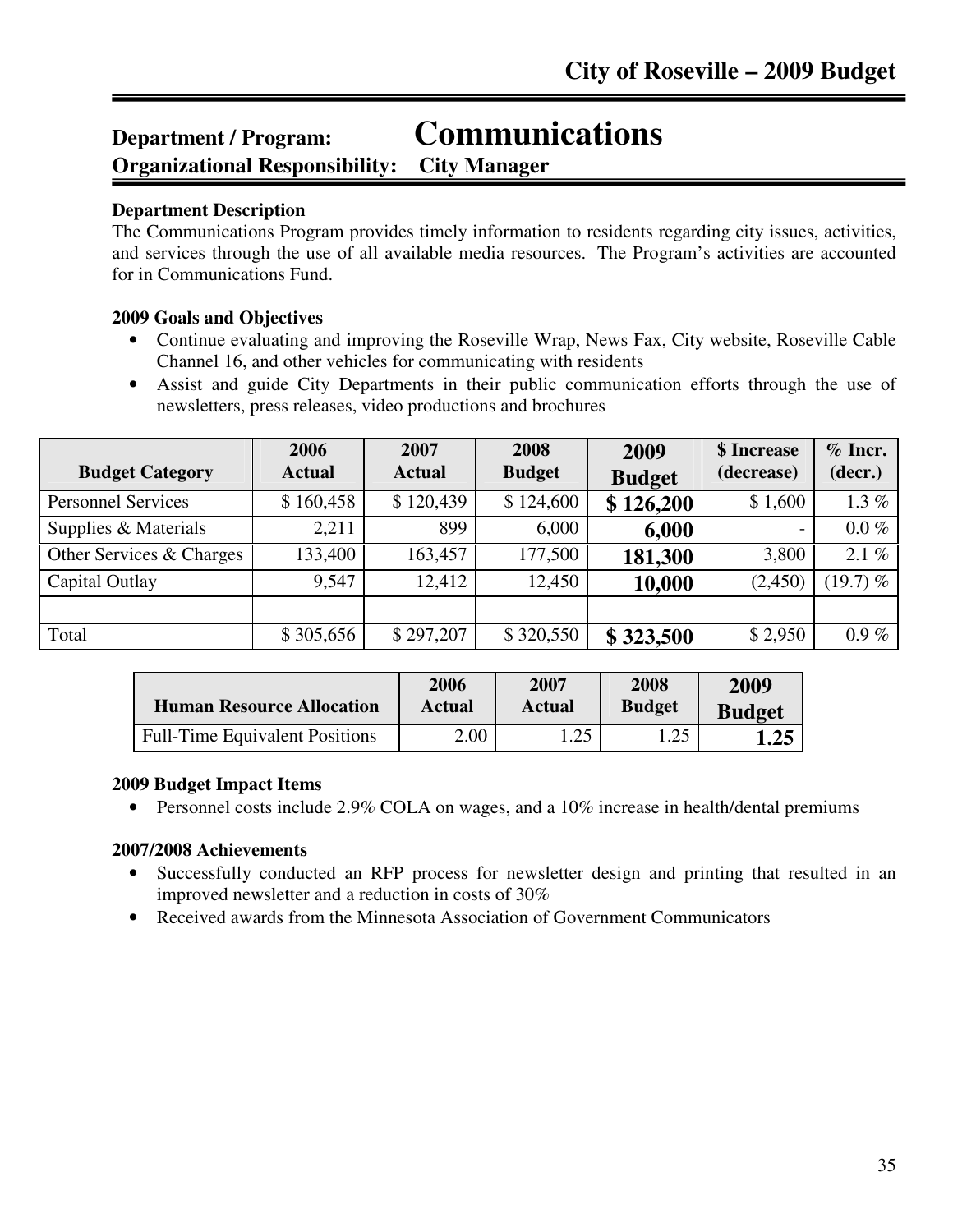# **Division / Program: Recycling Organizational Responsibility: City Manager**

#### ֺ֖֚֘֝֬ **Division / Program Description**

The Solid Waste Recycling Fund's mission is to encourage and promote recycling of household materials on a community-wide basis. The Program's activities are accounted for in the Recycling Fund.

# **2009 Goals and Objectives**

- Continue expanding the recycling program at multi-family complexes
- Continue overseeing the recycling and clean-up day contracts
- Continue coordinated programs with Ramsey County including publicity about the Household Hazardous Waste Program and yard waste compost sites

| <b>Budget Category</b>    | 2006<br><b>Actual</b> | 2007<br><b>Actual</b> | 2008<br><b>Budget</b> | 2009<br><b>Budget</b> | \$ Increase<br>(decrease) | $%$ Incr.<br>(decr.) |
|---------------------------|-----------------------|-----------------------|-----------------------|-----------------------|---------------------------|----------------------|
| <b>Personnel Services</b> | $\mathsf{\$}$ -       | \$34,938              | \$44,300              | \$46,900              | \$2,600                   | 5.9%                 |
| Supplies & Materials      |                       | 423                   |                       | <b>200</b>            | 200                       | $0.0\%$              |
| Other Services & Charges  | 366,769               | 403,786               | 425,450               | 435,450               | 10,000                    | 2.4%                 |
| Capital Outlay            |                       | 4,837                 |                       | ۰                     |                           | $-$ %                |
|                           |                       |                       |                       |                       |                           |                      |
| Total                     | \$366,769             | \$443,984             | \$469,750             | \$482,550             | \$12,800                  | 2.7%                 |

| <b>Human Resource Allocation</b>      | 2006                     | 2007    | 2008          | 2009          |
|---------------------------------------|--------------------------|---------|---------------|---------------|
|                                       | Actual                   | Actual  | <b>Budget</b> | <b>Budget</b> |
| <b>Full-Time Equivalent Positions</b> | $\overline{\phantom{0}}$ | $0.5\,$ |               | 0.5           |

# **2009 Budget Impact Items**

- Personnel costs include 2.9% COLA on wages, and a 10% increase in health/dental premiums
- Net costs with revenue sharing is estimated to be \$357,550

- Successfully added multi-family complexes to the City's recycling program
- Successfully implemented a new recycling services contract for 2006-2010 which includes an expansion of the types of material collected and revenue sharing
- Completed a pilot program to measure the effectiveness of various collection methods
- Received an Award of Excellence for informative recycling brochures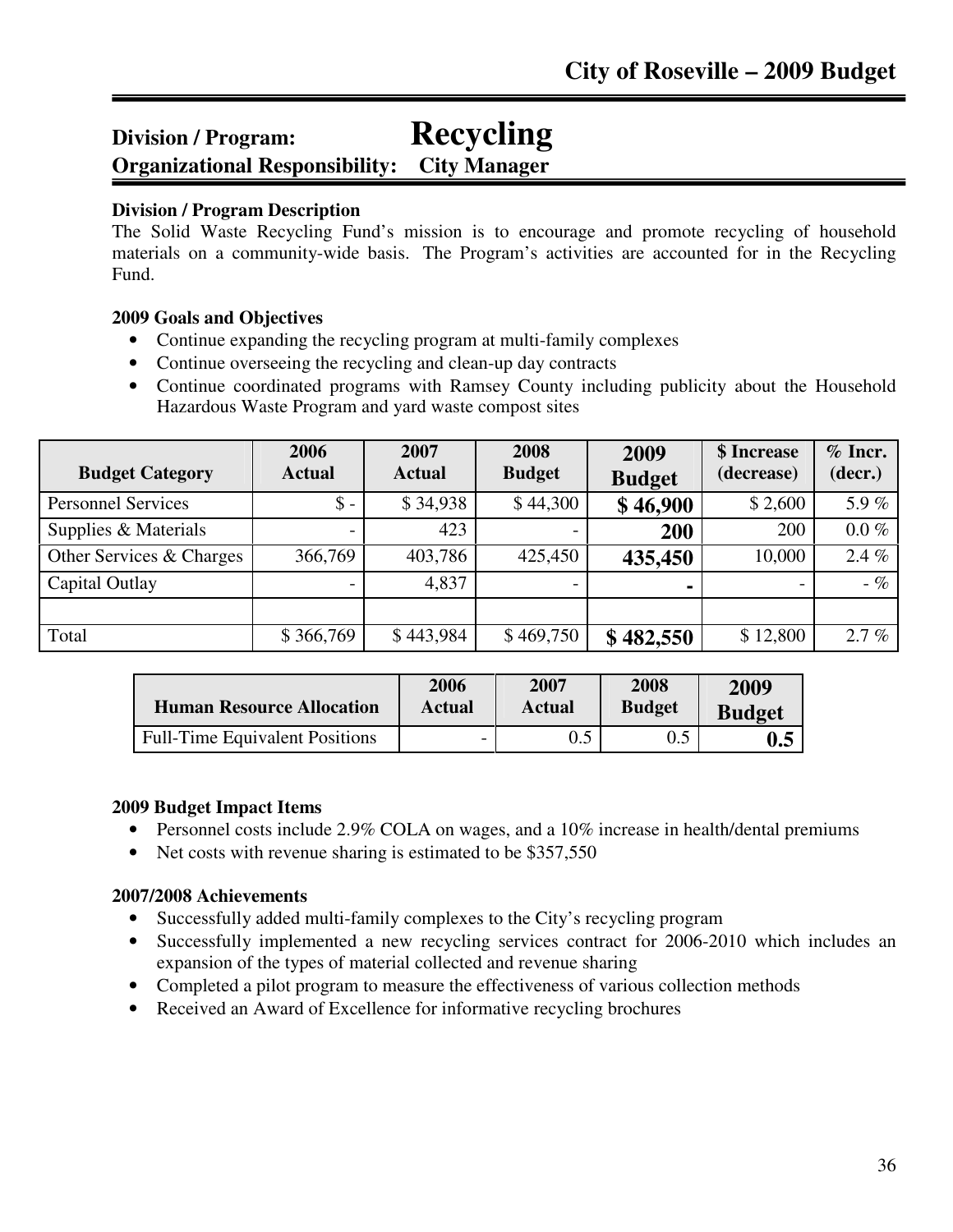# **Department / Program: Finance Department Organizational Responsibility: Finance Director**

### **Department Description**

Ī

The Finance Department provides for the financial operations of the City and is responsible for all treasury operations, debt management, and risk management activities. The Department's activities are accounted for in the General Fund

#### **2009 Goals and Objectives**

- Continue review feasibility and potential benefits of multi-year and outcome-based budgeting
- Research and design performance measures, benchmarks, and standards
- Continue exploring partnership opportunities with area cities for Finance/Risk Management functions
- Develop a 10-Year Financial Plan

| <b>Budget Category</b>    | 2006<br><b>Actual</b> | 2007<br><b>Actual</b>    | 2008<br><b>Budget</b> | 2009<br><b>Budget</b> | \$ Increase<br>(decrease) | $%$ Incr.<br>(decr.) |
|---------------------------|-----------------------|--------------------------|-----------------------|-----------------------|---------------------------|----------------------|
| <b>Personnel Services</b> | \$419,955             | \$452,931                | \$474,000             | \$514,000             | \$40,000                  | 8.4%                 |
| Supplies & Materials      | 2,036                 | 3,084                    | 2,700                 | 2,700                 |                           | $0.0\%$              |
| Other Services & Charges  | 30,793                | 29,890                   | 33,830                | 35,830                | 2,000                     | 4.4 $%$              |
| Capital Outlay            |                       | $\overline{\phantom{0}}$ |                       | $\blacksquare$        |                           | $-$ %                |
|                           |                       |                          |                       |                       |                           |                      |
| Total                     | \$452,784             | \$485,905                | \$510,530             | \$552,030             | \$42,000                  | 8.1%                 |

| <b>Human Resource Allocation</b>      | 2006   | 2007   | 2008          | 2009          |
|---------------------------------------|--------|--------|---------------|---------------|
|                                       | Actual | Actual | <b>Budget</b> | <b>Budget</b> |
| <b>Full-Time Equivalent Positions</b> | 55     | 55.    |               | 5.5           |

#### **2009 Budget Impact Items**

• Personnel costs include 2.9% COLA on wages, and a 10% increase in health/dental premiums

- Received the Award for Excellence in Financial Reporting for the  $29<sup>th</sup>$  consecutive year
- Received the Distinguished Budget Presentation Award for the  $10<sup>th</sup>$  consecutive year
- Established the City's first JPA for accounting-related services with the City of Lake Elmo
- Developed a departmental employee training program to identify core competencies needed to successfully perform all departmental functions
- Prepared Citywide Strategic Plan and 10-Year CIP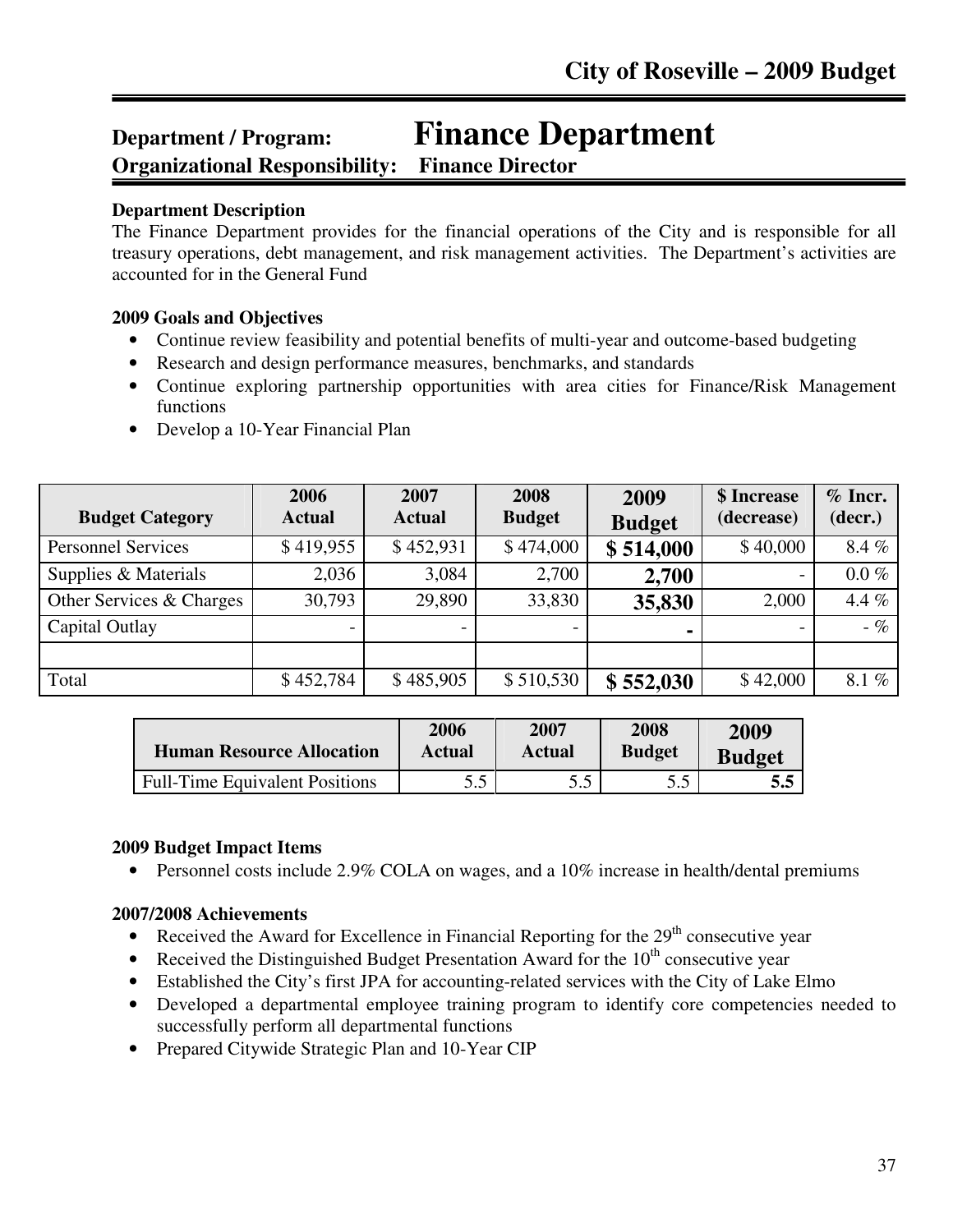# **Department / Program: Central Services Organizational Responsibility: Finance Director** Ī

#### **Department Description**

Central Services provides an efficient and effective control point for purchasing, printing, and central store activities. The Department's activities are accounted for in the General Fund.

#### **2009 Goals and Objectives**

• Review citywide purchasing strategies to determine whether potential savings exist

| <b>Budget Category</b>    | 2006<br><b>Actual</b> | 2007<br><b>Actual</b> | 2008<br><b>Budget</b> | 2009<br><b>Budget</b> | \$ Increase<br>(decrease) | $%$ Incr.<br>(decr.) |
|---------------------------|-----------------------|-----------------------|-----------------------|-----------------------|---------------------------|----------------------|
| <b>Personnel Services</b> | $\$ -                 | $\mathsf{\$}$ -       | $\$\,$                | $\$\,$                | $\$\$ -                   | $0.0\%$              |
| Supplies & Materials      | 25,903                | 25,923                | 32,000                | 27,000                | (5,000)                   | 15.6) $%$            |
| Other Services & Charges  | 41,127                | 440,467               | 56,720                | 49,520                | (7,200)                   | $(12.7)$ %           |
| Capital Outlay            |                       |                       |                       |                       | $\overline{\phantom{0}}$  | $0.0\%$              |
|                           |                       |                       |                       |                       |                           |                      |
| Total                     | \$67,030              | \$61,390              | \$88,720              | \$76,520              | \$(12,200)                | $(13.8)$ %           |

| <b>Human Resource Allocation</b>      | 2006                     | 2007   | 2008          | 2009          |
|---------------------------------------|--------------------------|--------|---------------|---------------|
|                                       | Actual                   | Actual | <b>Budget</b> | <b>Budget</b> |
| <b>Full-Time Equivalent Positions</b> | $\overline{\phantom{0}}$ | -      | -             |               |

#### **2009 Budget Impact Items**

• Not applicable

#### **2007/2008 Achievements**

Not applicable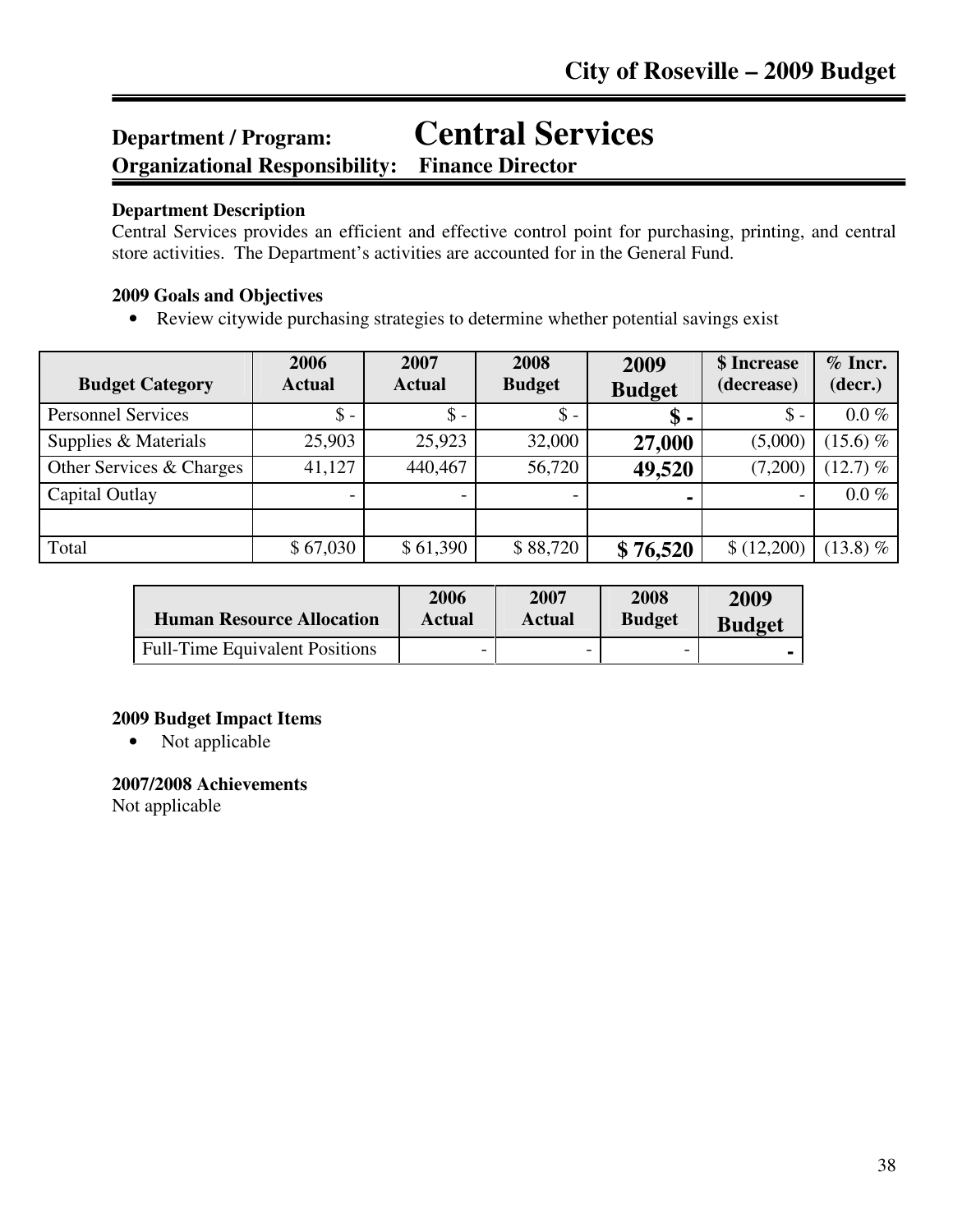# **Department / Program: General Insurance**

**Organizational Responsibility: Finance Director**

### **Department Description**

Ī

The General Insurance Program provides for the protection of capital assets and employees. Insurance is maintained through the League of Minnesota Cities Insurance Trust. The Department's activities are accounted for in the General Fund.

# **2009 Goals and Objectives**

- Continue to protect the City's assets by maintaining appropriate risk management programs and insurance coverage
- Transition to a new third-party administrator to achieve \$10,000 in annual savings

| <b>Budget Category</b>    | 2006<br><b>Actual</b> | 2007<br><b>Actual</b> | 2008<br><b>Budget</b> | 2009<br><b>Budget</b> | \$ Increase<br>(decrease) | $%$ Incr.<br>(decr.) |
|---------------------------|-----------------------|-----------------------|-----------------------|-----------------------|---------------------------|----------------------|
| <b>Personnel Services</b> | $\$ -                 | $\mathsf{\$}$ -       | $\$\,$                | \$ -                  | $\mathsf{\$}$ -           | $0.0\%$              |
| Supplies & Materials      |                       |                       |                       |                       |                           | $0.0\%$              |
| Other Services & Charges  | 60,000                | 62,000                | 80,000                | 80,000                | $\overline{\phantom{a}}$  | $0.0\%$              |
| Capital Outlay            |                       |                       |                       |                       |                           | $0.0\%$              |
|                           |                       |                       |                       |                       |                           |                      |
| Total                     | \$60,000              | \$62,000              | \$80,000              | \$80,000              | $\mathsf{\$}$ -           | $0.0\%$              |

| <b>Human Resource Allocation</b>      | 2006   | 2007   | 2008                     | 2009          |
|---------------------------------------|--------|--------|--------------------------|---------------|
|                                       | Actual | Actual | <b>Budget</b>            | <b>Budget</b> |
| <b>Full-Time Equivalent Positions</b> | -      |        | $\overline{\phantom{0}}$ |               |

# **2009 Budget Impact Items**

• Not applicable

# **2006/2007 Achievements**

• Not applicable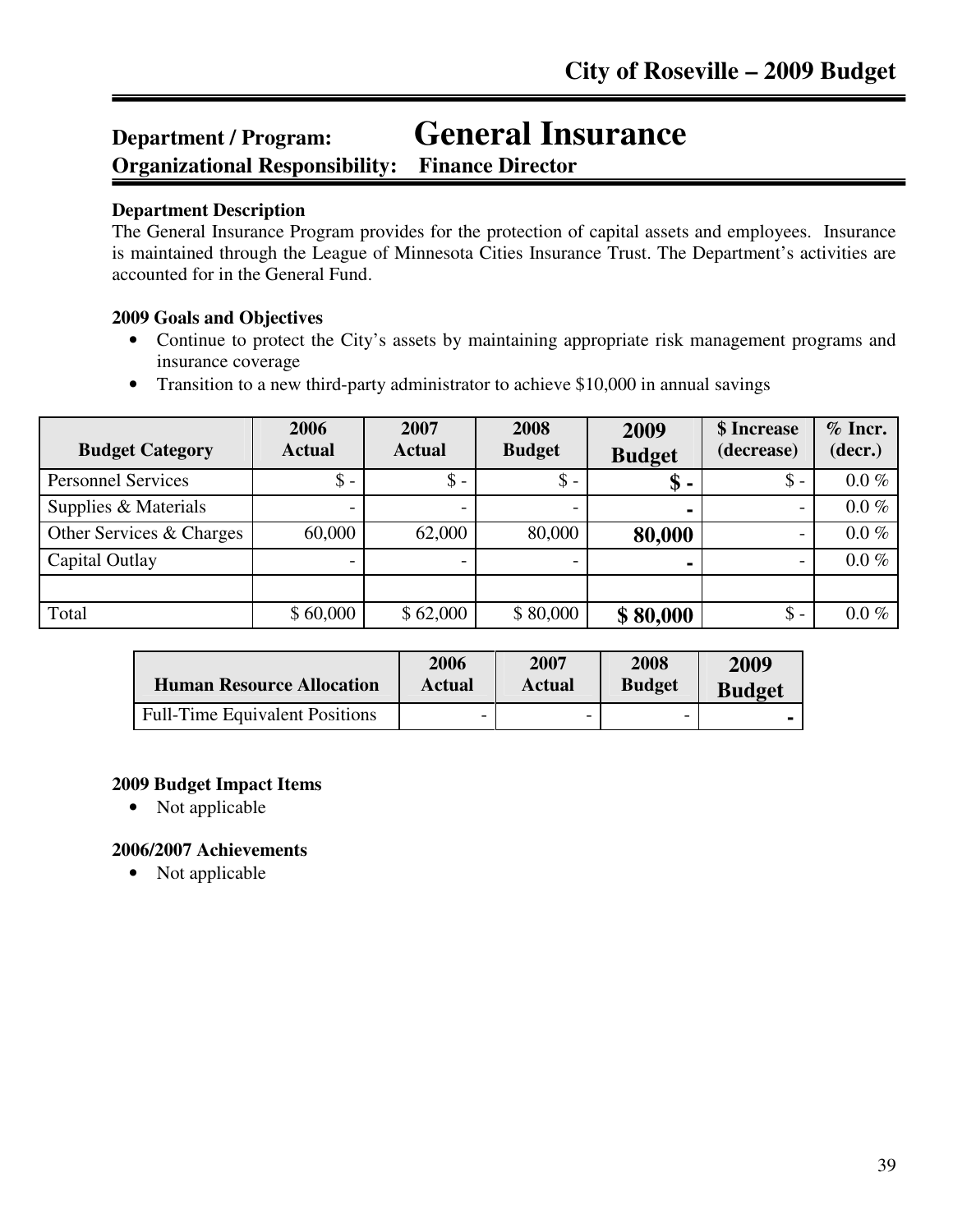# **Department / Program: Information Technology Organizational Responsibility: Finance Director**

#### **Department Description**

Ī

The Information Technology provides for the purchasing, installation, and support of communication and information systems in city buildings. The Program's activities are accounted for in the Information Technology Fund.

### **2009 Goals and Objectives**

- Continue exploring additional Joint Powers Agreements with over governmental agencies
- Continue developing a 10-year Technology and Staffing Plan
- Identify possible sites within the City for new communications towers

| <b>Budget Category</b>    | 2006<br><b>Actual</b> | 2007<br><b>Actual</b> | 2008<br><b>Budget</b> | 2009<br><b>Budget</b> | \$ Increase<br>(decrease) | $%$ Incr.<br>(decr.) |
|---------------------------|-----------------------|-----------------------|-----------------------|-----------------------|---------------------------|----------------------|
| <b>Personnel Services</b> | \$433,831             | \$497,030             | \$598,000             | \$642,000             | \$44,000                  | 7.4%                 |
| Supplies & Materials      | 6,273                 | 15,801                | 7,100                 | 10,200                | 3,100                     | 43.7%                |
| Other Services & Charges  | 79,270                | 98,208                | 102,000               | 142,480               | 40,480                    | 39.7%                |
| Capital Outlay            | 155,204               | 149,247               | 115,000               | 167,000               | 52,000                    | 45.2%                |
|                           |                       |                       |                       |                       |                           |                      |
| Total                     | \$674,578             | \$760,286             | \$822,100             | \$961,680             | \$139,580                 | 17.0%                |

| <b>Human Resource Allocation</b>      | 2006   | 2007   | 2008          | 2009          |
|---------------------------------------|--------|--------|---------------|---------------|
|                                       | Actual | Actual | <b>Budget</b> | <b>Budget</b> |
| <b>Full-Time Equivalent Positions</b> | 3.00   | 7.00   | 7.00          | 7.00          |

# **2009 Budget Impact Items**

- Personnel costs include 2.9% COLA on wages, and a 10% increase in health/dental premiums
- Increase in 'Other Services & Charges' and reflects the need to acquire higher internet bandwidth to accommodate heavy growth in internet-based applications.
- Increase in 'Capital Outlay' reflects the greater need to replace information systems as they reach the end of their useful life

- Added four (4) additional Joint Powers Agreements
- Established 24x7x365 service to the City and other business partners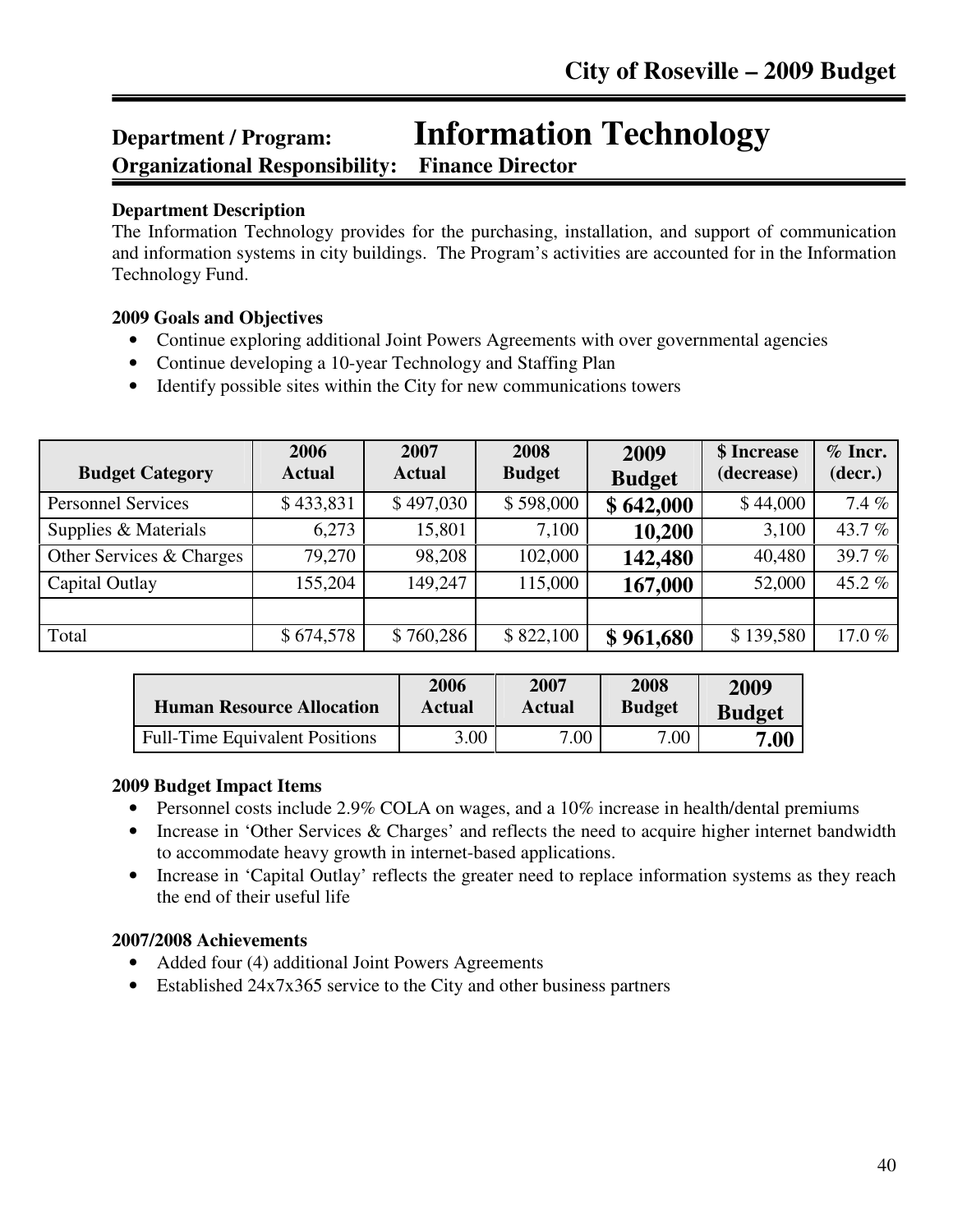# **Department / Program: License Center**

**Organizational Responsibility: Finance Director**

# **Department Description**

Ī

The License Center serves the general public as a MN Department of Public Safety Deputy, offering State auto, drivers, and DNR licenses. The License Center operation provides approximately \$160,000 in funds to support other City services. The Program's activities are accounted for in the License Center Fund.

# **2009 Goals and Objectives**

- Assess long-term facility options for a new License Center
- Update the License Center Strategic Plan

| <b>Budget Category</b>    | 2006<br><b>Actual</b> | 2007<br><b>Actual</b> | 2008<br><b>Budget</b> | 2009          | \$ Increase<br>(decrease) | $%$ Incr.<br>(decr.) |
|---------------------------|-----------------------|-----------------------|-----------------------|---------------|---------------------------|----------------------|
| <b>Personnel Services</b> | \$717,448             | \$747,446             | \$824,000             | <b>Budget</b> | \$93,000                  | 11.3 $%$             |
| Supplies & Materials      | 13,839                | 12,144                | 15,000                | \$917,000     |                           | $0.00 \%$            |
|                           |                       |                       |                       | 15,000        | $\qquad \qquad -$         |                      |
| Other Services & Charges  | 324,545               | 345,428               | 366,275               | 313,375       | (52,900)                  | $(14.4)$ %           |
| Capital Outlay            | 32,341                | 6,919                 |                       |               |                           | $0.0\%$              |
|                           |                       |                       |                       |               |                           |                      |
| Total                     | \$1,088,175           | \$1,111,937           | \$1,205,275           | \$1,245,375   | \$40,100                  | 3.3%                 |

| <b>Human Resource Allocation</b>      | 2006   | 2007   | 2008          | 2009          |
|---------------------------------------|--------|--------|---------------|---------------|
|                                       | Actual | Actual | <b>Budget</b> | <b>Budget</b> |
| <b>Full-Time Equivalent Positions</b> | 13.75  | 13.75  | 14.75         | 14.75         |

# **2009 Budget Impact Items**

- Personnel costs include 2.95% COLA on wages, and a 10% increase in health/dental premiums
- Reduction in 'Other Services & Charges' reflects reduced transfers of operating surplus monies to support other programs and services

- Maintained second highest volume in the State for all Deputy Registrar Offices
- Implemented Passport services which generated over \$150,000 in net annual proceeds
- Generated \$200,000 annually in net annual proceeds to support other City programs and services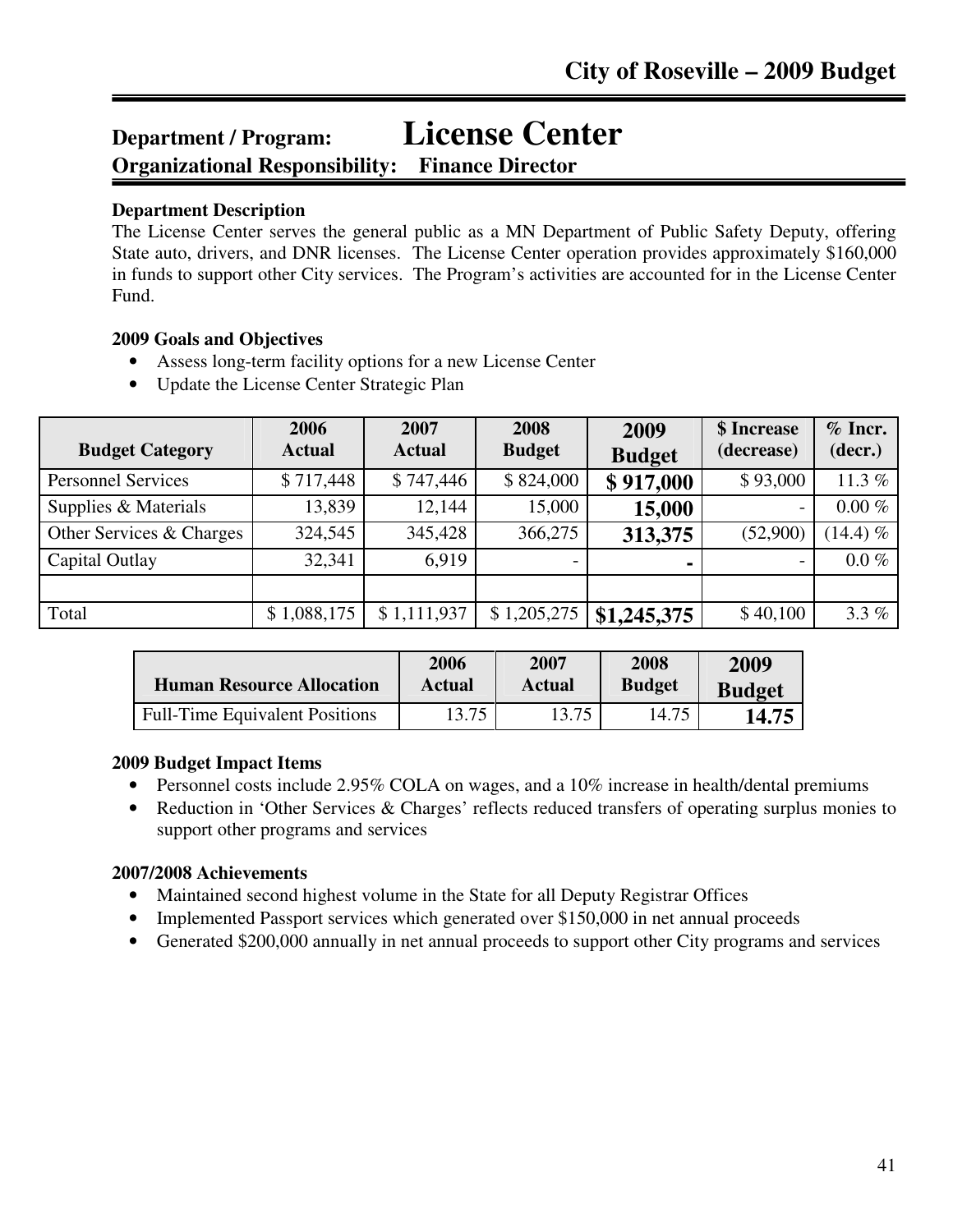# **Department / Program: Lawful Gambling Organizational Responsibility: Finance Director**

#### **Department Description**

Ī

The Lawful Gambling Regulation operation provides for the regulation of lawful gambling activities within the City, in accordance with State Statutes and City Ordinance. The City has designated the North Suburban Community Foundation, with the assistance of the Roseville Donor Advisory Board, with the responsibility to allocate 10% of the net gambling profits to Roseville-based non-profit organizations. The Program's activities are accounted for in the Lawful Gambling Fund.

#### **2009 Goals and Objectives**

• Continue monitoring all lawful gambling activities

| <b>Budget Category</b>    | 2006<br><b>Actual</b> | 2007<br><b>Actual</b> | 2008<br><b>Budget</b> | 2009<br><b>Budget</b> | \$ Increase<br>(decrease) | $%$ Incr.<br>(decr.) |
|---------------------------|-----------------------|-----------------------|-----------------------|-----------------------|---------------------------|----------------------|
| <b>Personnel Services</b> | \$20,581              | \$22,386              | \$25,600              | \$29,300              | \$3,700                   | 14.5 $%$             |
| Supplies & Materials      |                       |                       |                       | ۰                     |                           | $0.0\%$              |
| Other Services & Charges  | 131,099               | 150,640               | 124,000               | 124,000               |                           | $0.0\%$              |
| Capital Outlay            |                       |                       |                       |                       |                           | $0.0\%$              |
|                           |                       |                       |                       |                       |                           |                      |
| Total                     | \$151,680             | \$173,026             | \$149,600             | \$153,300             | \$3,700                   | $2.5 \%$             |

| <b>Human Resource Allocation</b>      | 2006   | 2007   | 2008          | 2009          |
|---------------------------------------|--------|--------|---------------|---------------|
|                                       | Actual | Actual | <b>Budget</b> | <b>Budget</b> |
| <b>Full-Time Equivalent Positions</b> | .50    | 0.50   | 0.50          | $\,0.50$      |

#### **2009 Budget Impact Items**

• Personnel costs include 2.9% COLA on wages, and a 10% increase in health/dental premiums

- Distributed over \$100,000 to Roseville-area organizations.
- Maintained over \$600,000 in a permanent endowment fund.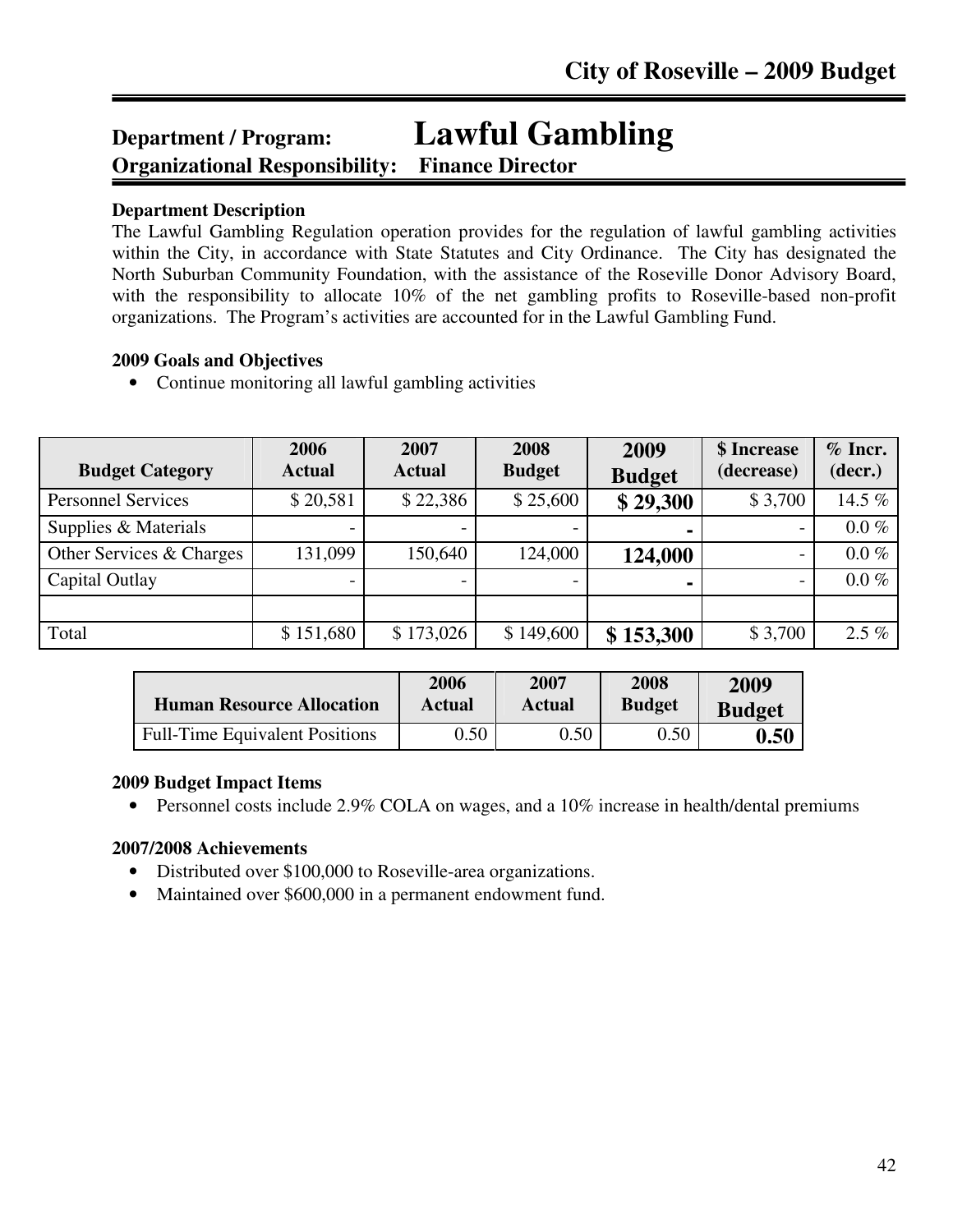# **Division / Program: Police Administration Organizational Responsibility: Chief of Police**

### **Division / Program Description**

The Police Administration Department is responsible for ensuring continuous, innovative, and effectual public safety services by anticipating, planning, and fulfilling the needs of citizens and Department Staff. Police Administration's activities are accounted for in the General Fund.

#### **2009 Goals and Objectives**

- Exchange information with Code Enforcement on problem residents or properties; initiate a neighborhood by neighborhood survey of code violations in conjunction with Code Enforcement
- Utilize the department's website to educate citizens on current code issues, changes, and reminders due to seasonal weather changes
- Expand the Citizen's Emergency Response Team (CERT)
- Use all forms of communication to continue to encourage citizens to keep themselves and property secure

| <b>Budget Category</b>    | 2006<br><b>Actual</b> | 2007<br><b>Actual</b> | 2008<br><b>Budget</b> | 2009<br><b>Budget</b> | \$ Increase<br>(decrease) | $%$ Incr.<br>(decr.) |
|---------------------------|-----------------------|-----------------------|-----------------------|-----------------------|---------------------------|----------------------|
| <b>Personnel Services</b> | \$357,653             | \$270,041             | \$400,000             | \$424,000             | \$24,000                  | 6.0 $%$              |
| Supplies & Materials      | 19,452                | 19,654                | 19,680                | 19,680                | $\overline{\phantom{0}}$  | $0.00\%$             |
| Other Services & Charges  | 86,542                | 85,873                | 93,640                | 95,220                | 1,580                     | $1.7\%$              |
| Capital Outlay            | 2,398                 |                       | 1,500                 | ۰                     | (1,500)                   | $(100) \%$           |
|                           |                       |                       |                       |                       |                           |                      |
| Total                     | \$466,045             | \$375,568             | \$514,820             | \$538,900             | \$24,080                  | 4.7 $%$              |

| <b>Human Resource Allocation</b>      | 2006   | 2007   | 2008          | 2009          |
|---------------------------------------|--------|--------|---------------|---------------|
|                                       | Actual | Actual | <b>Budget</b> | <b>Budget</b> |
| <b>Full-Time Equivalent Positions</b> | 5.00   | 5.00   | 5.00          | 5.00          |

# **2009 Budget Impact Items**

• Personnel costs include 2.9% COLA on wages, and a 10% increase in health/dental premiums

- Successful full department conversion to 800 MHz
- Hired six officers, one civilian, two Community Service Officers
- Internally promoted two employees
- Chief Sletner elected president Ramsey County Chiefs of Police Association
- Year-end evaluations revised; addition of department  $360^\circ$  evaluation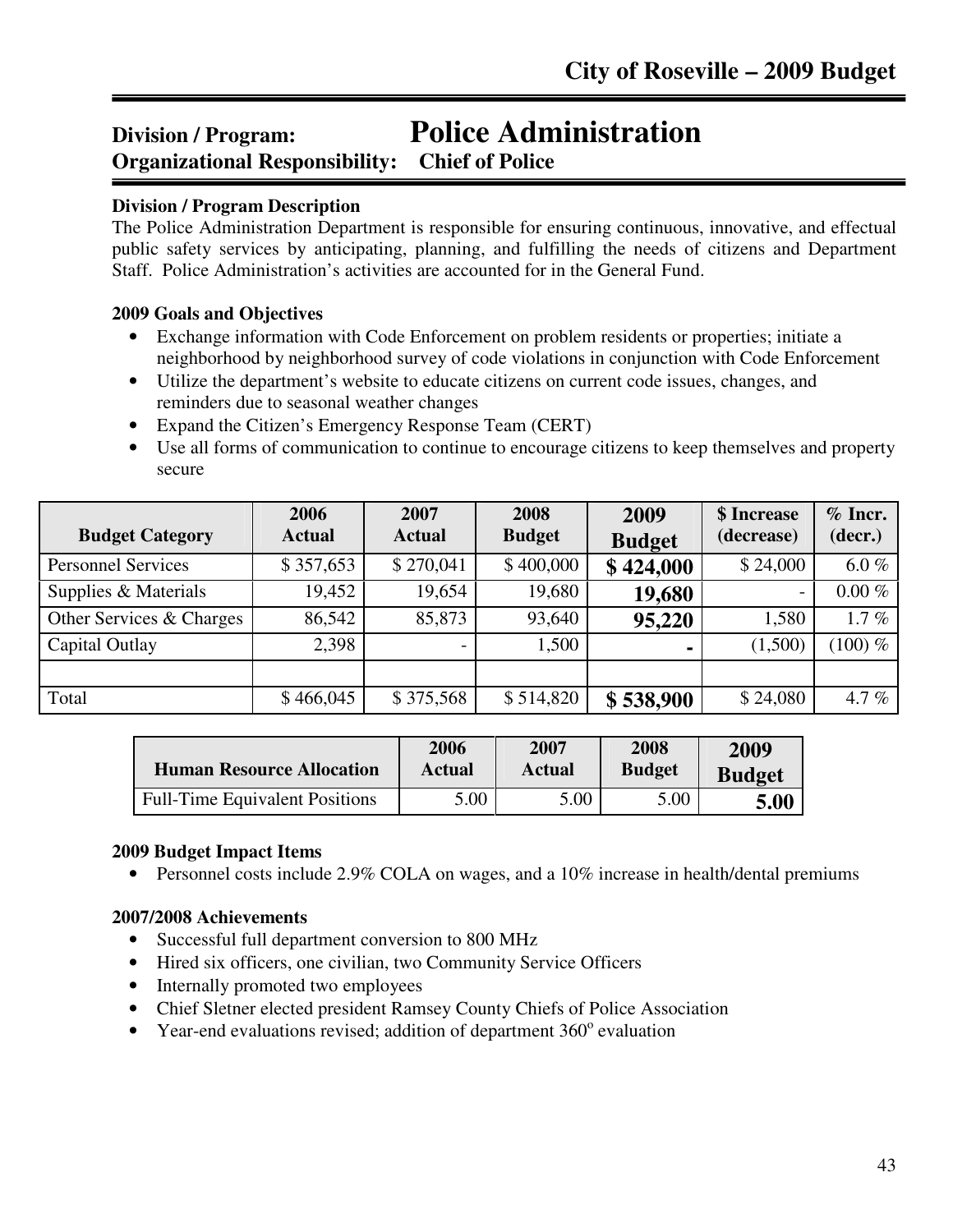# **Division / Program: Police Patrol Operations Organizational Responsibility: Chief of Police** ֬֕֜֬

### **Division / Program Description**

The Operations Division encompasses all uniformed personnel and is the largest division of the Police Department. This division is on duty 24 hours per day. The division members are the most visible members of the department and are the first to respond to emergency situations. The Operation Division's activities are accounted for in the General Fund.

#### **2009 Goals and Objectives**

- Assign an additional School Liaison Officer to the Roseville School District
- Have another dedicated traffic enforcement unit to handle citizen complaints
- Expand Crime Impact Teams—more specialization, more planned/proactive activities
- Implement electronic citation module in all squads
- Increase participation in park and community events

| <b>Budget Category</b>    | 2006<br><b>Actual</b> | 2007<br><b>Actual</b> | 2008<br><b>Budget</b> | 2009<br><b>Budget</b> | \$ Increase<br>(decrease) | $%$ Incr.<br>(decr.) |
|---------------------------|-----------------------|-----------------------|-----------------------|-----------------------|---------------------------|----------------------|
| <b>Personnel Services</b> | \$3,176,768           | \$3,367,520           | \$3,376,540           | \$3,858,070           | \$481,530                 | 14.3%                |
| Supplies & Materials      | 171,095               | 178,428               | 172,485               | 178,445               | 5,960                     | $3.5 \%$             |
| Other Services & Charges  | 296,472               | 238,819               | 275,575               | 286,280               | 10,705                    | 3.9%                 |
| Capital Outlay            | 31,575                | 3,516                 | 47,125                | ٠                     | (47, 125)                 | $(100) \%$           |
|                           |                       |                       |                       |                       |                           |                      |
| Total                     | \$3,675,910           | \$3,788,283           | \$3,871,725           | \$4,322,795           | \$451,070                 | 11.7 $%$             |

| <b>Human Resource Allocation</b>      | 2006   | 2007          | 2008          | 2009          |
|---------------------------------------|--------|---------------|---------------|---------------|
|                                       | Actual | <b>Actual</b> | <b>Budget</b> | <b>Budget</b> |
| <b>Full-Time Equivalent Positions</b> | 40.00  | 40.00         | 40.00         | 40.00         |

# **2009 Budget Impact Items**

• Personnel costs include 2.9 COLA on wages, and a 10% increase in health/dental premiums, as well as the re-allocation of 1 FTE from the Investigations Unit.

- Introduced successful Lemonade/Hot Cocoa Stand Program
- All officers in possession of and trained in the use of non-lethal weapons (tasers)
- Several officers participated in the Fitness Commitment Challenge
- Sex offender address checks are completed in 2007
- Sgt. Eric Christensen received MN Chiefs of Police Distinguished Service Award posthumously
- Officers work various Dept of Public Safety traffic enforcement details: Safe & Sober, Click It or Ticket, Operation Nightcap, and commercial vehicle inspections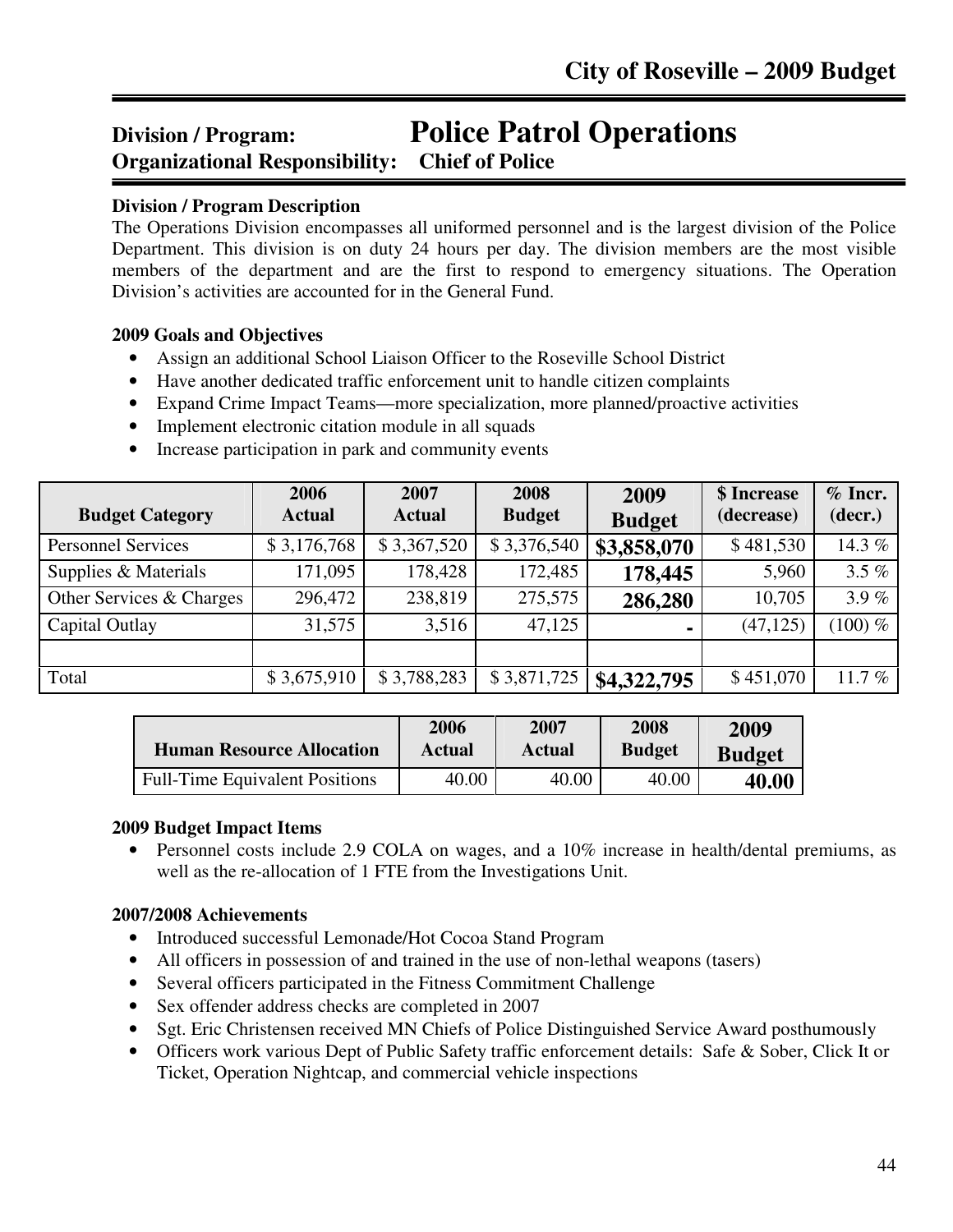# **Division / Program: Police Investigations Organizational Responsibility: Chief of Police**

#### ֬֕֜֬ **Division / Program Description**

The Criminal Investigation Unit is responsible for the review, follow-up and case presentation to the County/City attorney on all criminal cases that are not resolved at the Department's Patrol Unit Level. The Investigation Unit's activities are accounted for in the General Fund.

#### **2009 Goals and Objectives**

- Implement a year-round park patrol
- Encourage a network of user groups among law enforcement levels in the seven county metro area
- Design a diversion program for juveniles
- Continue to expand Neighborhood Watch program
- Institute virtual meetings to share information between municipalities, counties, states, etc.

| <b>Budget Category</b>    | 2006<br><b>Actual</b> | 2007<br><b>Actual</b>    | 2008<br><b>Budget</b> | 2009<br><b>Budget</b> | \$ Increase<br>(decrease) | $%$ Incr.<br>(decr.) |
|---------------------------|-----------------------|--------------------------|-----------------------|-----------------------|---------------------------|----------------------|
| <b>Personnel Services</b> | \$683,326             | \$669,728                | \$957,200             | \$829,260             | (127,940)                 | $(13.4) \%$          |
| Supplies & Materials      | 28,684                | 35,995                   | 46,705                | 48,605                | 1,900                     | 4.1 $%$              |
| Other Services & Charges  | 21,322                | 33,346                   | 23,910                | 24,545                | 635                       | 2.7%                 |
| Capital Outlay            | 17,222                | $\overline{\phantom{a}}$ |                       | 20,000                | 20,000                    | $0.0\%$              |
|                           |                       |                          |                       |                       |                           |                      |
| Total                     | \$750,554             | \$739,069                | \$1,027,815           | \$922,410             | \$(105,405)               | $(10.3) \%$          |

| <b>Human Resource Allocation</b>      | 2006   | 2007   | 2008          | 2009          |
|---------------------------------------|--------|--------|---------------|---------------|
|                                       | Actual | Actual | <b>Budget</b> | <b>Budget</b> |
| <b>Full-Time Equivalent Positions</b> | .00    | .00    | 12.00         | <b>12.00</b>  |

#### **2009 Budget Impact Items**

• Personnel costs include 2.9% COLA on wages, and a 10% increase in health/dental premiums, as well as the reallocation of 1 FTE to the Patrol division.

- Reclassification of Property Room Manager/Lead CSO position to Property Room Technician/Investigative Aide
- Assignment of new Case Coordinator Sgt. Erika Scheider
- Sgt. Scheider and Inv. Ganley develop a new procedure to store electronic evidence
- $\bullet$  10<sup>th</sup> Annual Citizen's Academy is held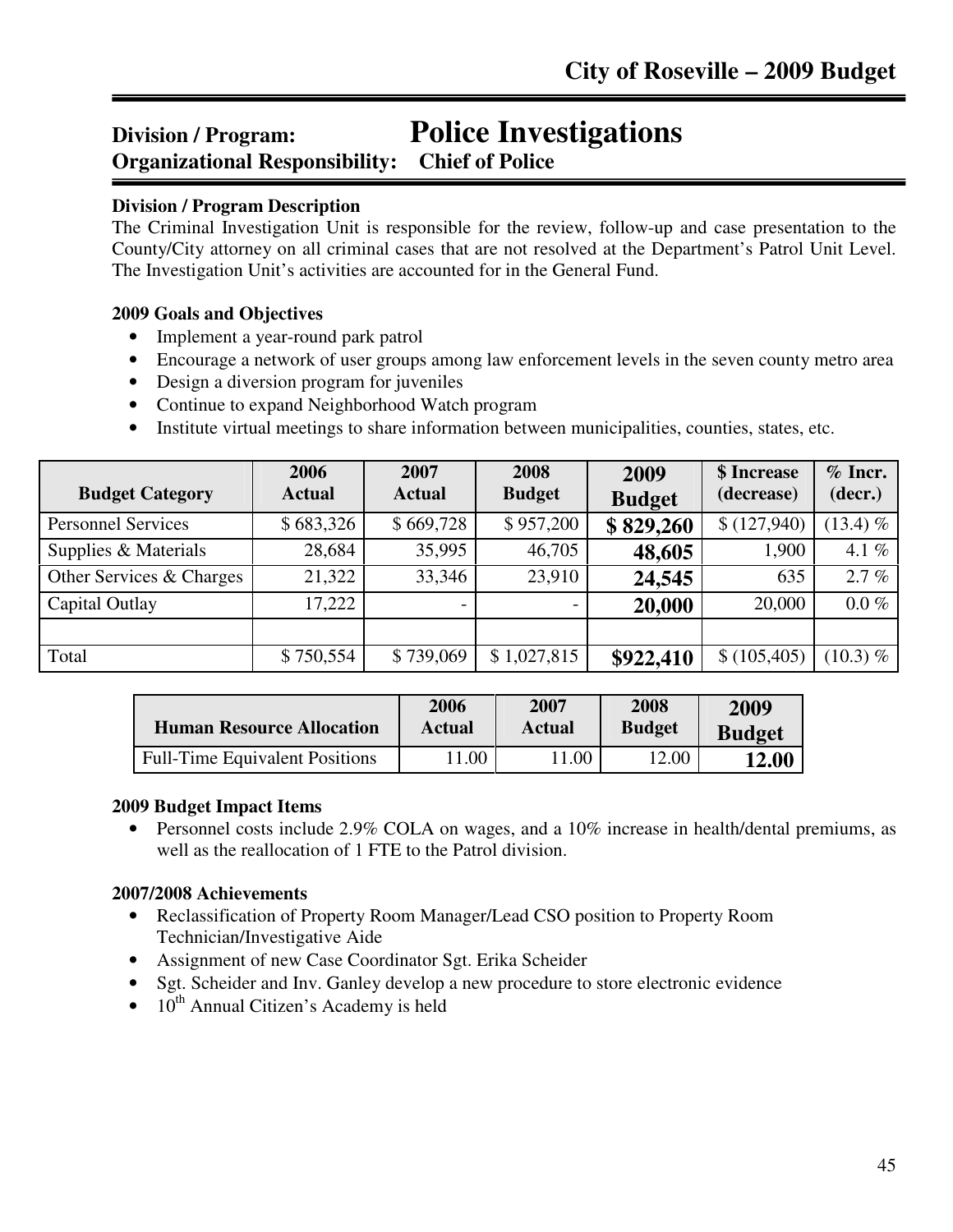# **Division / Program: Community Service Organizational Responsibility: Chief of Police**

#### ֺ֘֒ **Division / Program Description**

Community Service works in conjunction with the other divisions within the Police Department, and interacts with the City Administration. Community Service has been an excellent source for potential candidates for police officer. The Community Service Division's activities are accounted for in the General Fund.

#### **2009 Goals and Objectives**

- Return complement of CSO's from two to four
- Reinstate CADET program
- Implement a Blight Enforcement Program

| <b>Budget Category</b>    | 2006<br><b>Actual</b> | 2007<br><b>Actual</b> | 2008<br><b>Budget</b> | 2009<br><b>Budget</b> | \$ Increase<br>(decrease) | $%$ Incr.<br>(decr.) |
|---------------------------|-----------------------|-----------------------|-----------------------|-----------------------|---------------------------|----------------------|
| <b>Personnel Services</b> | \$97,770              | \$54,912              | \$76,550              | \$67,395              | \$ (9,155)                | $(12.0) \%$          |
| Supplies & Materials      | 2,941                 | 11,149                | 8,410                 | 15,810                | 7,400                     | 88.0%                |
| Other Services & Charges  | 9,815                 | 5,735                 | 11,850                | 11,850                | $\blacksquare$            | $0.00\%$             |
| Capital Outlay            | 10,112                |                       |                       | $\blacksquare$        | $\overline{\phantom{a}}$  | $0.0\%$              |
|                           |                       |                       |                       |                       |                           |                      |
| Total                     | \$120,638             | \$71,796              | \$96,810              | \$95,055              | \$(1,755)                 | $(1.8) \%$           |

| <b>Human Resource Allocation</b>      | 2006   | 2007   | 2008          | 2009          |
|---------------------------------------|--------|--------|---------------|---------------|
|                                       | Actual | Actual | <b>Budget</b> | <b>Budget</b> |
| <b>Full-Time Equivalent Positions</b> | .50    | . .50  | 1.00          | 1.00          |

#### **2009 Budget Impact Items**

• Not applicable

- Hired and trained one CSO
- Acquired additional humane equipment for use in animal control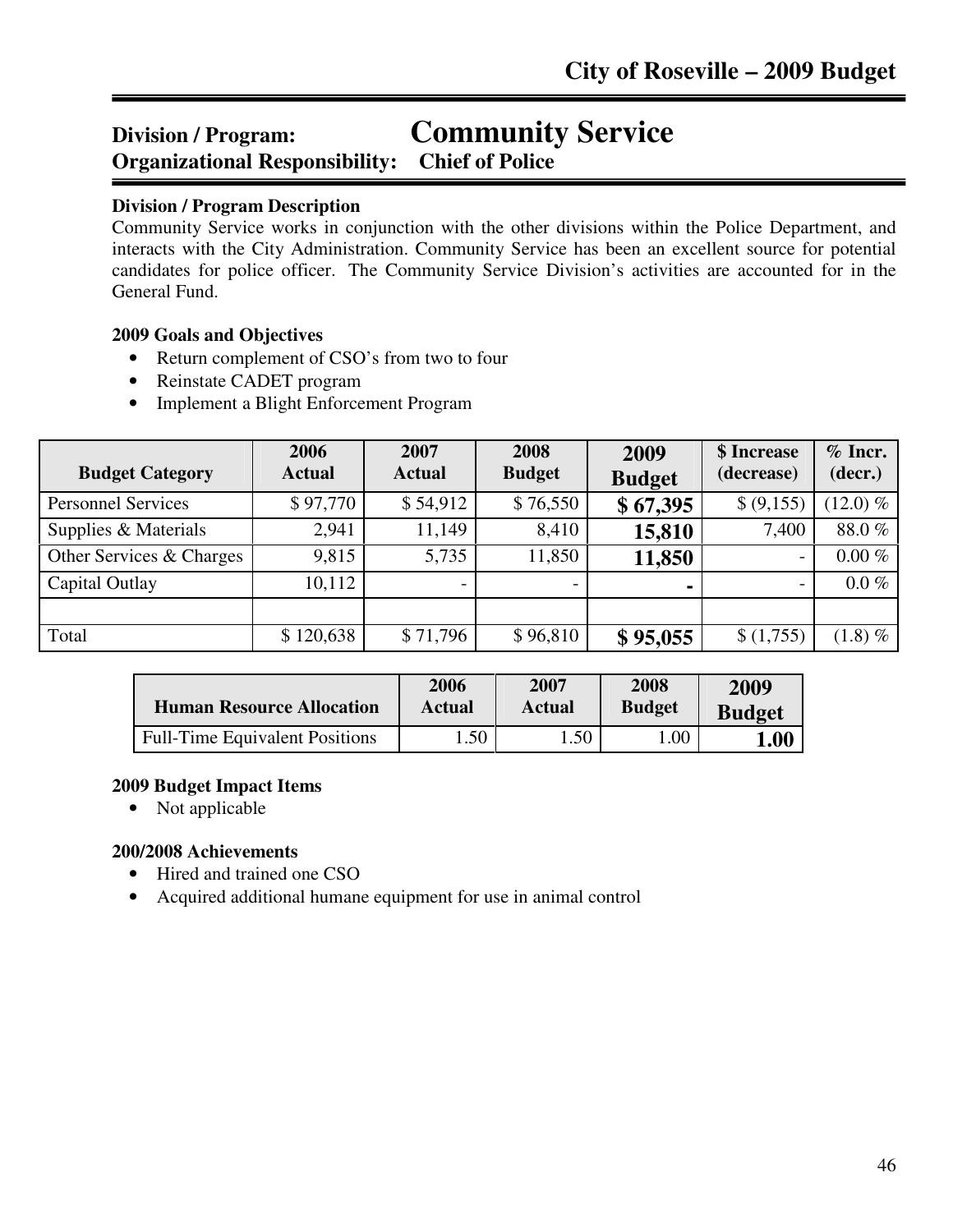# **Division / Program: Emergency Management Organizational Responsibility: Chief of Police** ֺ֘֒

### **Division / Program Description**

The Emergency Management Program provides for the protection and assistance to Roseville citizens before, during, and after disasters, while maintaining the continuity of City Government. The Emergency Management Program includes volunteer police reserves. The Program's activities are accounted for in the General Fund.

#### **2009 Goals and Objectives**

- Complete revision of Emergency Operations Plan
- Increase the number of Police Reserve Officers
- Continue annual readiness training and exercises
- Continue upgrade of one emergency warning siren annually

| <b>Budget Category</b>    | 2006<br><b>Actual</b> | 2007<br><b>Actual</b> | 2008<br><b>Budget</b> | 2009<br><b>Budget</b> | \$ Increase<br>(decrease) | $%$ Incr.<br>(decr.) |
|---------------------------|-----------------------|-----------------------|-----------------------|-----------------------|---------------------------|----------------------|
| <b>Personnel Services</b> | $\mathsf{\$}$ -       | $\mathsf{\$}$ -       | $\mathsf{\$}$ -       | $\boldsymbol{\$}$ -   | $\mathcal{S}$ -           | $0.0\%$              |
| Supplies & Materials      | 1,837                 | 956                   | 1,735                 | 1,735                 |                           | $0.0\%$              |
| Other Services & Charges  | 1,258                 | 4,103                 | 18,050                | 18,050                |                           | $0.0\%$              |
| Capital Outlay            | 16,693                | 17,598                |                       |                       |                           | $0.0\%$              |
|                           |                       |                       |                       |                       |                           |                      |
| Total                     | \$19,788              | \$22,657              | \$19,785              | \$19,785              | $\mathcal{S}$ -           | $0.0\%$              |

| <b>Human Resource Allocation</b>      | 2006   | 2007   | 2008          | 2009          |
|---------------------------------------|--------|--------|---------------|---------------|
|                                       | Actual | Actual | <b>Budget</b> | <b>Budget</b> |
| <b>Full-Time Equivalent Positions</b> | -      |        |               |               |

#### **2009 Budget Impact Items**

• Not applicable.

- Addition of 130 decibel emergency/severe weather siren
- Participate in mass dispensing of medication exercise
- Participate monthly in county-wide EOP planning and updating
- Maintain compliance for all city employees in National Incident Management training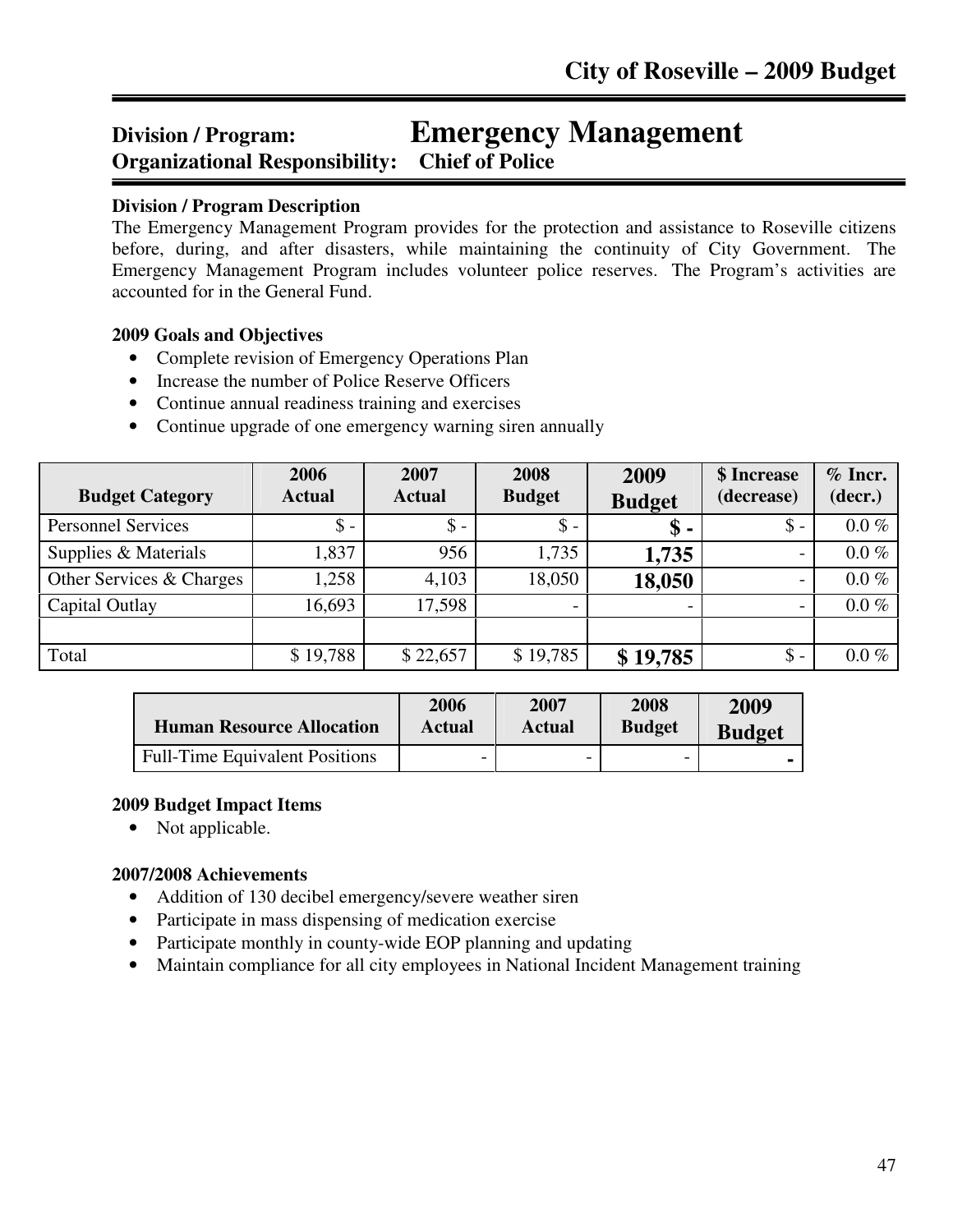# **Division / Program: Lake Patrol Organizational Responsibility: Chief of Police**

#### ֺ֘֒ **Division / Program Description**

The Lake Patrol Program provides for supplemental support to the Ramsey County Sheriff's Office for enforcement of recreational water use at Lake Owasso and Lake Josephine. The Program's activities are accounted for in the General Fund.

#### **2009 Goals and Objectives**

• Continue providing increased safety efforts for the water recreational season

| <b>Budget Category</b>    | 2006<br><b>Actual</b> | 2007<br><b>Actual</b> | 2008<br><b>Budget</b> | 2009<br><b>Budget</b> | \$ Increase<br>(decrease) | $%$ Incr.<br>(decr.) |
|---------------------------|-----------------------|-----------------------|-----------------------|-----------------------|---------------------------|----------------------|
| <b>Personnel Services</b> | $\$ -                 |                       | $\mathsf{\$}$ -       | \$ -                  | $\$\$ -                   | $0.0\%$              |
| Supplies & Materials      |                       |                       |                       | ٠                     |                           | $0.0\%$              |
| Other Services & Charges  | 1,659                 | 1,659                 | 1,900                 | 1,900                 |                           | $0.0\%$              |
| Capital Outlay            |                       |                       |                       | $\blacksquare$        |                           | $0.0\%$              |
|                           |                       |                       |                       |                       |                           |                      |
| Total                     | \$1,659               | \$1,659               | \$1,900               | \$1,900               | $\mathsf{\$}$ -           | $0.0\%$              |

| <b>Human Resource Allocation</b> | 2006   | 2007   | 2008          | 2009          |
|----------------------------------|--------|--------|---------------|---------------|
|                                  | Actual | Actual | <b>Budget</b> | <b>Budget</b> |
| Full-Time Equivalent Positions   | -      |        |               |               |

# **2009 Budget Impact Items**

• Not applicable

# **2007/2008 Achievements**

• Not applicable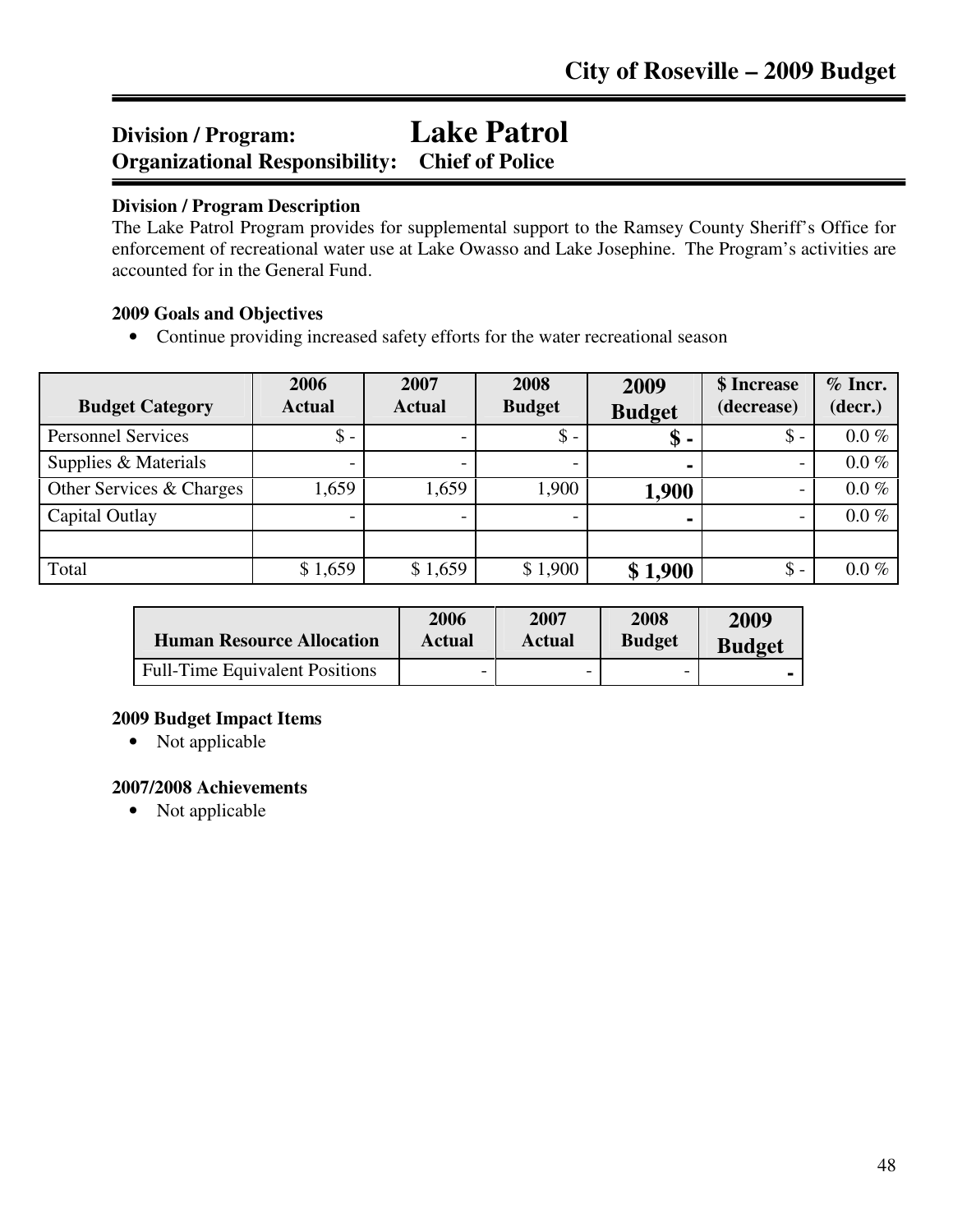# **Division / Program: Fire Administration Organizational Responsibility: Fire Chief** ֺ֘֒

### **Division / Program Description**

Fire Administration assures that the community receives efficient and effective fire prevention, suppression, rescue and emergency services. The focus is on developing and implementing long-range plans that improve the quality of life for Roseville residents. The Division's activities are accounted for in the General Fund.

#### **2009 Goals and Objectives**

- Reduce payroll expenses by transitioning duties of salaried administrative staff to work on-duty shifts, ensuring the safety of firefighters and ensuring a basic level of fire protection and medical care for the community.
- Implement an automated records management system and use data to develop measurable performance metrics.

| <b>Budget Category</b>    | 2006<br><b>Actual</b> | 2007<br><b>Actual</b> | 2008<br><b>Budget</b> | 2009<br><b>Budget</b> | \$ Increase<br>(decrease) | $%$ Incr.<br>(decr.) |
|---------------------------|-----------------------|-----------------------|-----------------------|-----------------------|---------------------------|----------------------|
| <b>Personnel Services</b> | \$253,370             | \$265,853             | \$301,000             | \$333,765             | \$32,765                  | 10.9%                |
| Supplies & Materials      | 5,283                 | 9,808                 | 4,400                 | 4,400                 | $\overline{\phantom{0}}$  | $0.0\%$              |
| Other Services & Charges  | 66,892                | 59,830                | 18,100                | 16,665                | (1, 435)                  | $(7.9) \%$           |
| Capital Outlay            |                       |                       |                       |                       | -                         | $0.0\%$              |
|                           |                       |                       |                       |                       |                           |                      |
| Total                     | \$325,545             | \$335,491             | \$323,500             | \$354,830             | \$31,330                  | 9.7%                 |

| <b>Human Resource Allocation</b>      | 2006   | 2007   | 2008          | 2009          |
|---------------------------------------|--------|--------|---------------|---------------|
|                                       | Actual | Actual | <b>Budget</b> | <b>Budget</b> |
| <b>Full-Time Equivalent Positions</b> | 2.50   | 2.50   | 3.00          | 3.00          |

# **2009 Budget Impact Items**

• Personnel costs include 2.9% COLA on wages, and a 10% increase in health/dental premiums

- Completed fire station location study.
- Transitioned department assistant position to full-time with firefighting duties.
- Lifted residency requirement, attracting candidates with training and experience.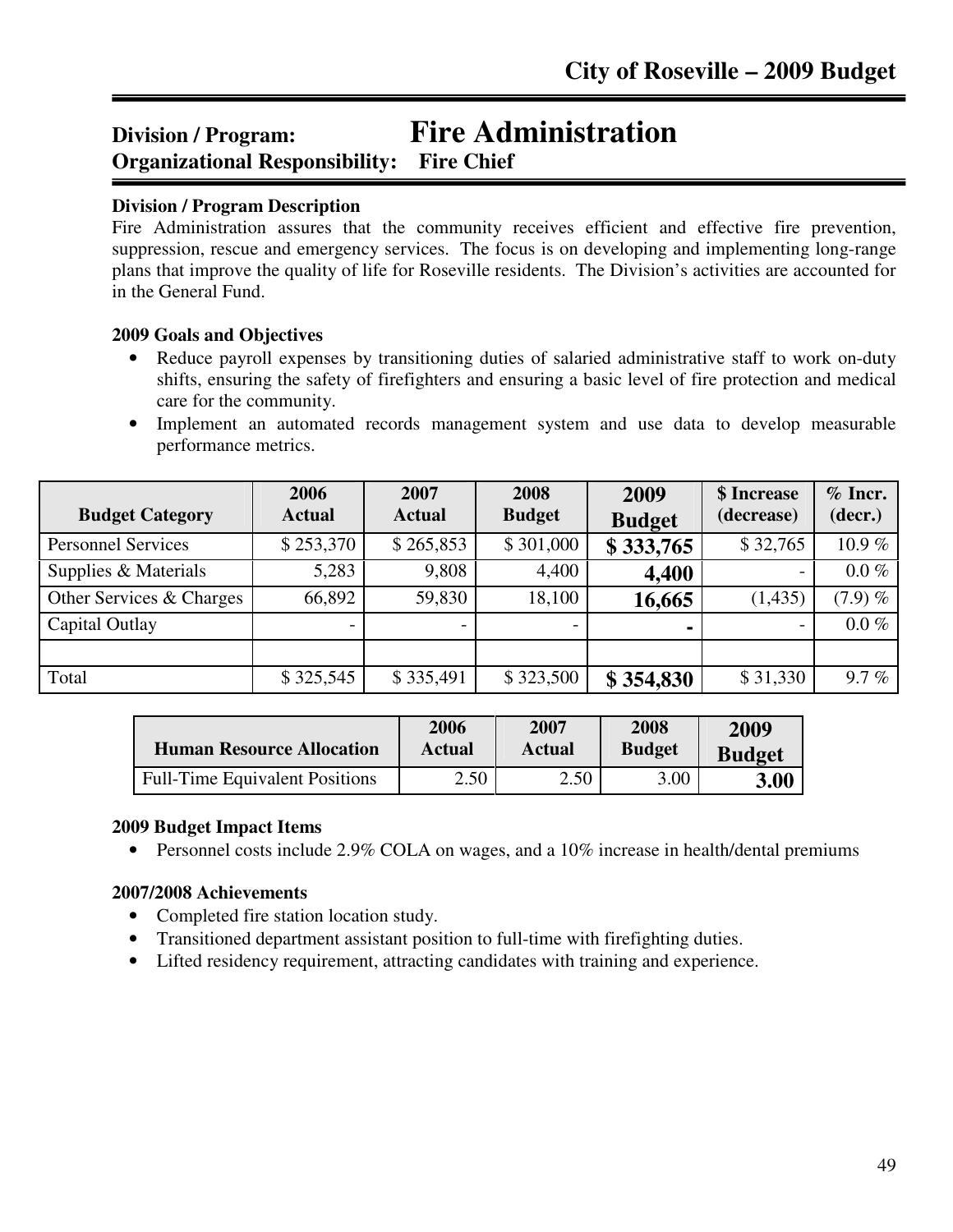# **Division / Program: Fire Operations Organizational Responsibility: Fire Chief** ֺ֘֒

### **Division / Program Description**

Fire Operations Division provides for the protection of the businesses, citizens, and visitors to Roseville through pre-emergency planning, fire suppression services, emergency medical services, water rescue, hazardous materials spill response and vehicle rescues. Division activities are accounted for in the General Fund.

#### **2009 Goals and Objectives**

- Reduce payroll expenses by leaving shifts vacant or filling shift vacancies with salaried administrative employees.
- Reduce operating expenses by placing Fire Station 2 (Fairview Avenue) on inactive status.
- Reduce operating, capital and depreciation expenses by selling Ladder 28.
- Develop operating plans that ensures the provision of services despite the elimination of capital funding.

| <b>Budget Category</b>    | 2006<br><b>Actual</b> | 2007<br><b>Actual</b> | 2008<br><b>Budget</b> | 2009<br><b>Budget</b> | \$ Increase<br>(decrease) | $%$ Incr.<br>(decr.) |
|---------------------------|-----------------------|-----------------------|-----------------------|-----------------------|---------------------------|----------------------|
| <b>Personnel Services</b> | \$696,676             | \$755,858             | \$850,185             | \$898,550             | \$48,365                  | 5.7%                 |
| Supplies & Materials      | 71,791                | 79,008                | 59,000                | 59,000                | $\overline{\phantom{a}}$  | $0.0\%$              |
| Other Services & Charges  | 144,971               | 136,510               | 177,840               | 103,000               | (74, 840)                 | $(42.1) \%$          |
| Capital Outlay            | 26,863                | 68,881                | 55,300                | ٠                     | (55,300)                  | $(100)$ %            |
|                           |                       |                       |                       |                       |                           |                      |
| Total                     | \$940,301             | \$1,040,258           | \$1,142,325           | \$1,060,550           | \$ (81,775)               | $(7.2) \%$           |

| <b>Human Resource Allocation</b> | 2006   | 2007          | 2008          | 2009          |
|----------------------------------|--------|---------------|---------------|---------------|
|                                  | Actual | <b>Actual</b> | <b>Budget</b> | <b>Budget</b> |
| Full-Time Equivalent Positions   |        | 3.0           | 3.0           | 3.0           |

#### **2009 Budget Impact Items**

- Personnel costs include 2.9% COLA on wages, and a 10% increase in health/dental premiums for full-time firefighters; and a 2.9% COLA for paid-on-call firefighters
- Decrease in 'Other Services & Charges' due to the elimination of depreciation charges for the replacement of fire vehicles and equipment, and dispatching service costs which are fully captured in the Police Operations Budget.

- Awarded a federal grant for \$254,000 to replace breathing apparatus.
- Implemented medical first-responder program, adding 3,500 emergency calls.
- Prepared for and managed Republican National Convention-related issues.
- Integral first-responders to the I-35W bridge collapse.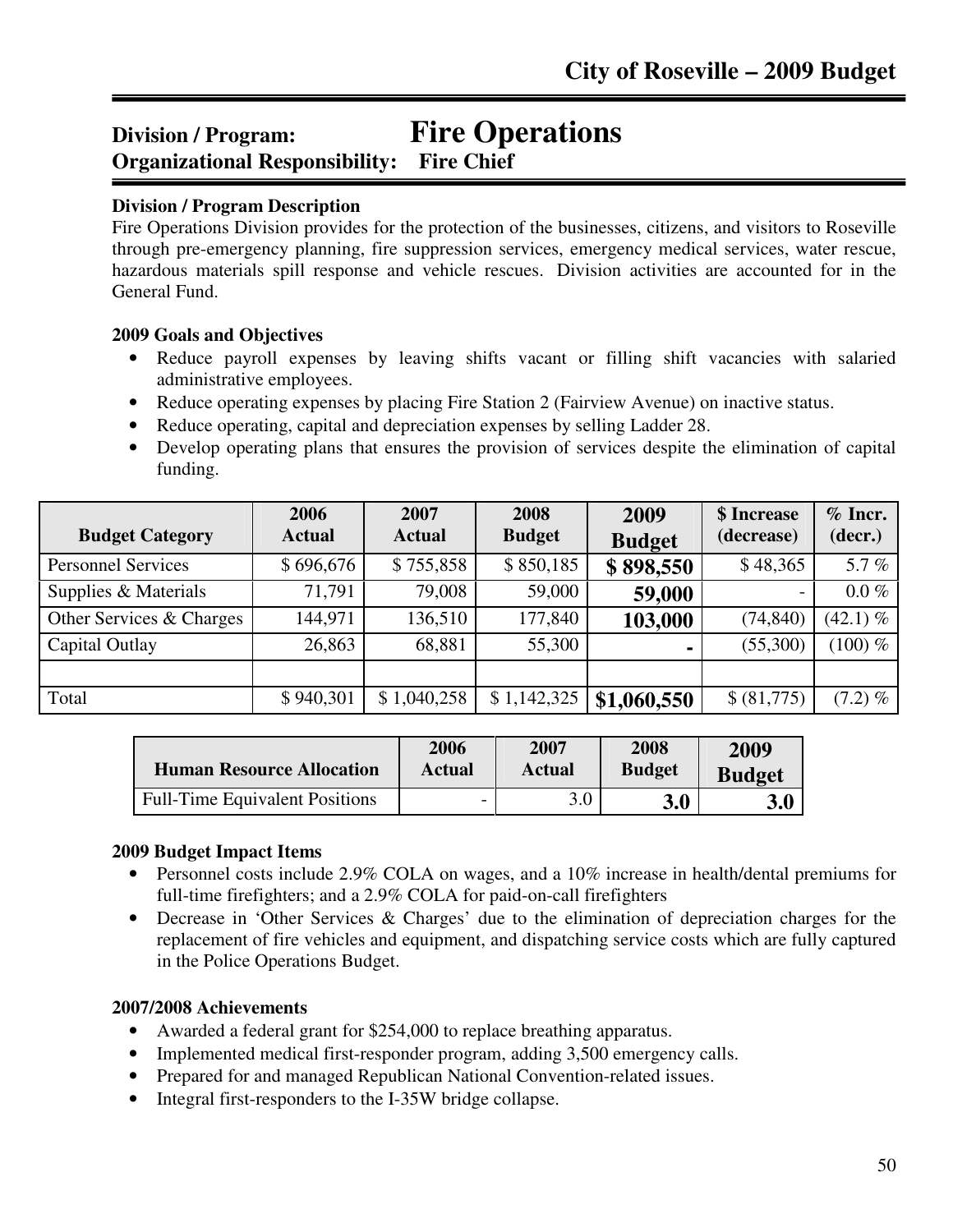# **Division / Program: Fire Training Organizational Responsibility: Fire Chief**

#### ֺ֘֒ **Division / Program Description**

The Fire Training Division provides training and development in firefighting skills, medical skills, hazardous material handling, weapons of mass destruction and other emergency skills. This training ensures that the firefighters are efficiently and effectively able to protect lives and property. The Division's activities are accounted for in the General Fund.

#### **2009 Goals and Objectives**

• Reduce payroll and operating expenses by developing and implementing plans to reduce/eliminate off-shift firefighter training, including multi-company drills, training with mutual aid departments, and training house burns.

| <b>Budget Category</b>    | 2006<br><b>Actual</b> | 2007<br><b>Actual</b> | 2008<br><b>Budget</b> | 2009<br><b>Budget</b> | \$ Increase<br>(decrease) | $%$ Incr.<br>(decr.) |
|---------------------------|-----------------------|-----------------------|-----------------------|-----------------------|---------------------------|----------------------|
| <b>Personnel Services</b> | \$73,688              | \$32,905              | \$30,500              | \$27,550              | \$(2,950)                 | $(9.7)$ %            |
| Supplies & Materials      | 1,116                 | 3,510                 | 1,800                 | 2,000                 | 200                       | 11.1 $%$             |
| Other Services & Charges  | 24,412                | 21,208                | 10,600                | 10,600                |                           | $0.0\%$              |
| Capital Outlay            |                       |                       |                       | ٠                     | $\overline{\phantom{0}}$  | $0.0\%$              |
|                           |                       |                       |                       |                       |                           |                      |
| Total                     | \$99,216              | \$5,623               | \$42,900              | \$40,150              | (2,750)                   | $(6.4) \%$           |

| <b>Human Resource Allocation</b>      | 2006   | 2007                     | 2008                     | 2009          |
|---------------------------------------|--------|--------------------------|--------------------------|---------------|
|                                       | Actual | Actual                   | <b>Budget</b>            | <b>Budget</b> |
| <b>Full-Time Equivalent Positions</b> |        | $\overline{\phantom{0}}$ | $\overline{\phantom{0}}$ |               |

#### **2009 Budget Impact Items**

• Personnel costs include a 2.9% COLA for paid-on-call firefighters

- Transitioned to provide firefighting training on-shift
- Organized and conducted 7th Leadership Academy for supervisory personnel
- Conducted free medical and safety training for police, public works and parks personnel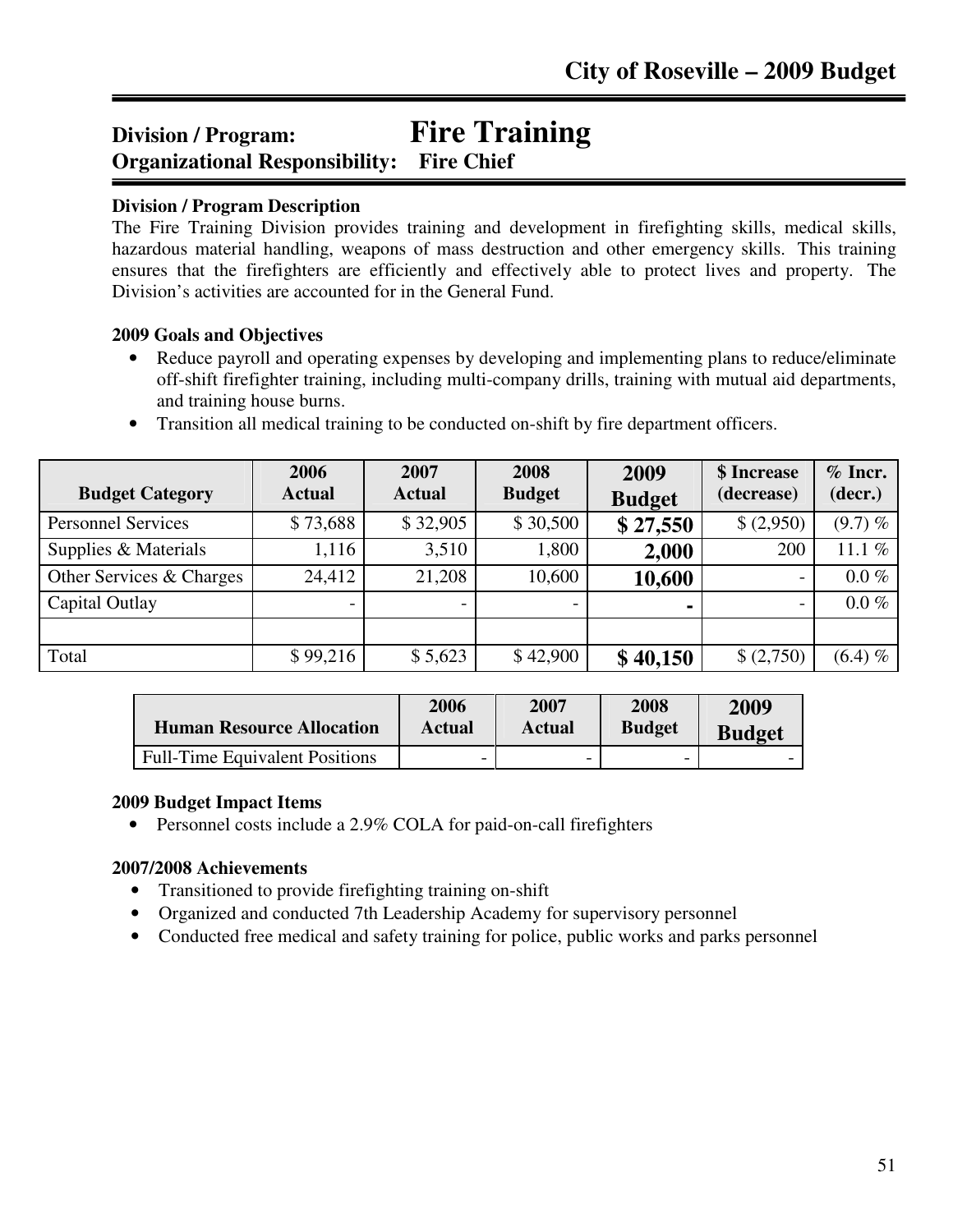# **Division / Program: Fire Prevention Organizational Responsibility: Fire Chief** ֺ֘֒

# **Division / Program Description**

The Fire Prevention Division's goal is to decrease the occurrence of fires and promote fire and accident prevention safety throughout the community with education, investigation, inspection, and enforcement. Inspections are in addition to time spent in plan review and related educational programming with schools. The Division's activities are accounted for in the General Fund.

#### **2009 Goals and Objectives**

- Reduce payroll expenses by transitioning the fire inspector to dual-role position (fire inspector/firefighter) and assign him to work shifts.
- Revise goals for how often fire inspections occur, reducing the frequency that buildings receive fire inspections.

| <b>Budget Category</b>    | 2006<br><b>Actual</b> | 2007<br><b>Actual</b> | 2008<br><b>Budget</b> | 2009<br><b>Budget</b> | \$ Increase<br>(decrease)    | $%$ Incr.<br>(decr.) |
|---------------------------|-----------------------|-----------------------|-----------------------|-----------------------|------------------------------|----------------------|
| <b>Personnel Services</b> | \$157,729             | \$160,464             | \$169,000             | \$183,500             | \$14,500                     | 8.6%                 |
| Supplies & Materials      | ,892                  | 4,291                 | 1,400                 | 1,700                 | 300                          | 21.4%                |
| Other Services & Charges  | ,928                  | 2,682                 | 2,700                 | 2,400                 | (300)                        | $(11.1)$ %           |
| Capital Outlay            |                       |                       |                       | $\blacksquare$        | $\qquad \qquad \blacksquare$ | $0.0\%$              |
|                           |                       |                       |                       |                       |                              |                      |
| Total                     | \$161,549             | \$167,437             | \$173,100             | \$187,600             | \$14,500                     | 8.4%                 |

| <b>Human Resource Allocation</b>      | 2006   | 2007   | 2008          | 2009          |
|---------------------------------------|--------|--------|---------------|---------------|
|                                       | Actual | Actual | <b>Budget</b> | <b>Budget</b> |
| <b>Full-Time Equivalent Positions</b> | 2.00   | 2.00   | 2.00          | 2.00          |

#### **2009 Budget Impact Items**

• Personnel costs include 2.9% COLA on wages, and a 10% increase in health/dental premiums

- Conducted 269 plan reviews, issued 296 permits, completed 501 multi-family and commercial fire safety inspections and completed 226 pre-plan inspections in 2008.
- Generated \$35,319 in fee revenue in 2008.
- Made 1,100 public fire safety education contacts in 2008.
- Conducted 10 fire investigations and 42 complaint inspections in 2008.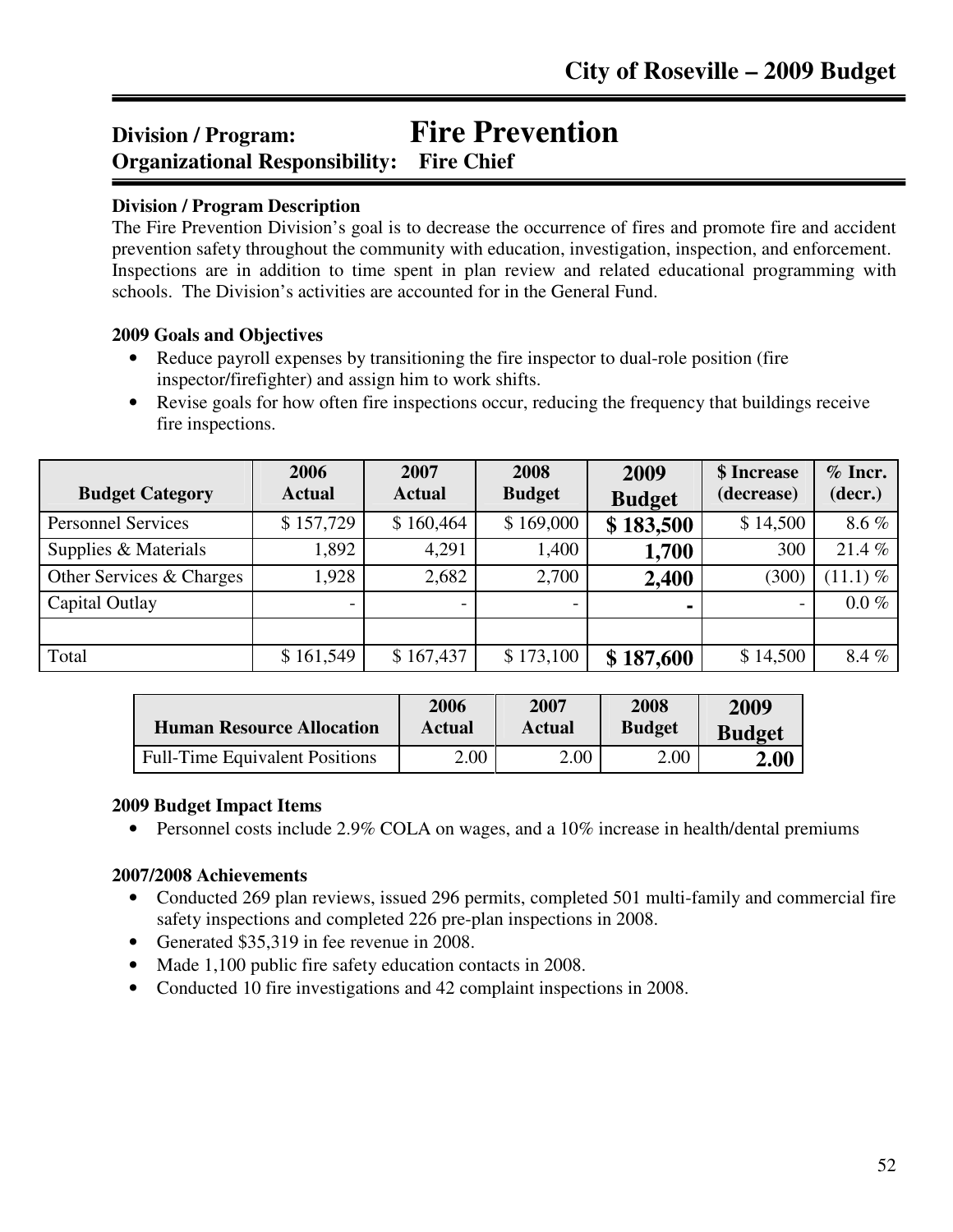# **Division / Program: Public Works Administration Organizational Responsibility: Public Works Director**

#### ֺ֖֚֝֬ **Division / Program Description**

Public Works Administration provides for the coordination, administration, and engineering of the City's transportation and utility infrastructure. It also provides information to the public and reviews private development plans for conformance to city and cooperative agency guidelines. The Program's activities are accounted for in the General Fund.

# **2009 Goals and Objectives**

- Continue fostering our engineering services agreements with other adjacent communities where this type of arrangement can result in win-win results. The objective for our staff is to help offset costs of overhead to reduce demand on the City's tax levy.
- Meet the demand of unfunded mandates in water quality, erosion control, inflow/infiltration reduction, and infrastructure replacement in the most cost effective measure possible.
- Meet the challenge of securing funding for the reconstruction of infrastructure despite declining state aid revenues and energy cost related increases in construction projects.

| <b>Budget Category</b>    | 2006<br><b>Actual</b> | 2007<br><b>Actual</b> | 2008<br><b>Budget</b> | 2009<br><b>Budget</b> | \$ Increase<br>(decrease) | % Incr.<br>(decr.) |
|---------------------------|-----------------------|-----------------------|-----------------------|-----------------------|---------------------------|--------------------|
| <b>Personnel Services</b> | \$617,975             | \$616,076             | \$651,000             | \$704,000             | \$53,000                  | 8.1%               |
| Supplies & Materials      | 7,185                 | 6,705                 | 7,650                 | 7,150                 | (500)                     | $(6.5) \%$         |
| Other Services & Charges  | 21,987                | 24,780                | 38,100                | 27,100                | (11,000)                  | $(28.9)$ %         |
| Capital Outlay            | 3,628                 | 2,388                 |                       | $\blacksquare$        | $\overline{\phantom{a}}$  | $0.0\%$            |
|                           |                       |                       |                       |                       |                           |                    |
| Total                     | \$650,775             | \$649,949             | \$696,750             | \$738,250             | \$41,500                  | $6.0\%$            |

| <b>Human Resource Allocation</b>      | 2006   | 2007   | 2008          | 2009          |
|---------------------------------------|--------|--------|---------------|---------------|
|                                       | Actual | Actual | <b>Budget</b> | <b>Budget</b> |
| <b>Full-Time Equivalent Positions</b> | 7.00   | 7.00   | 7.00          | 7.00          |

#### **2009 Budget Impact Items**

- Personnel costs include 2.9% COLA on wages, and a 10% increase in health/dental premiums
- Decrease in 'Other Services & Charges' results from the elimination of depreciation charges for vehicle replacement and reduced professional services

- Delivered project management, design, and construction services for Co. Rd. C streetscape project
- Provided engineering services for mill and overlay projects, several drainage improvements, rain garden design, and Neighborhood 10 reconstruction
- Cooperated with other divisions, departments, with technical assistance and engineering review
- Completed Twin Lakes infrastructure cost allocation study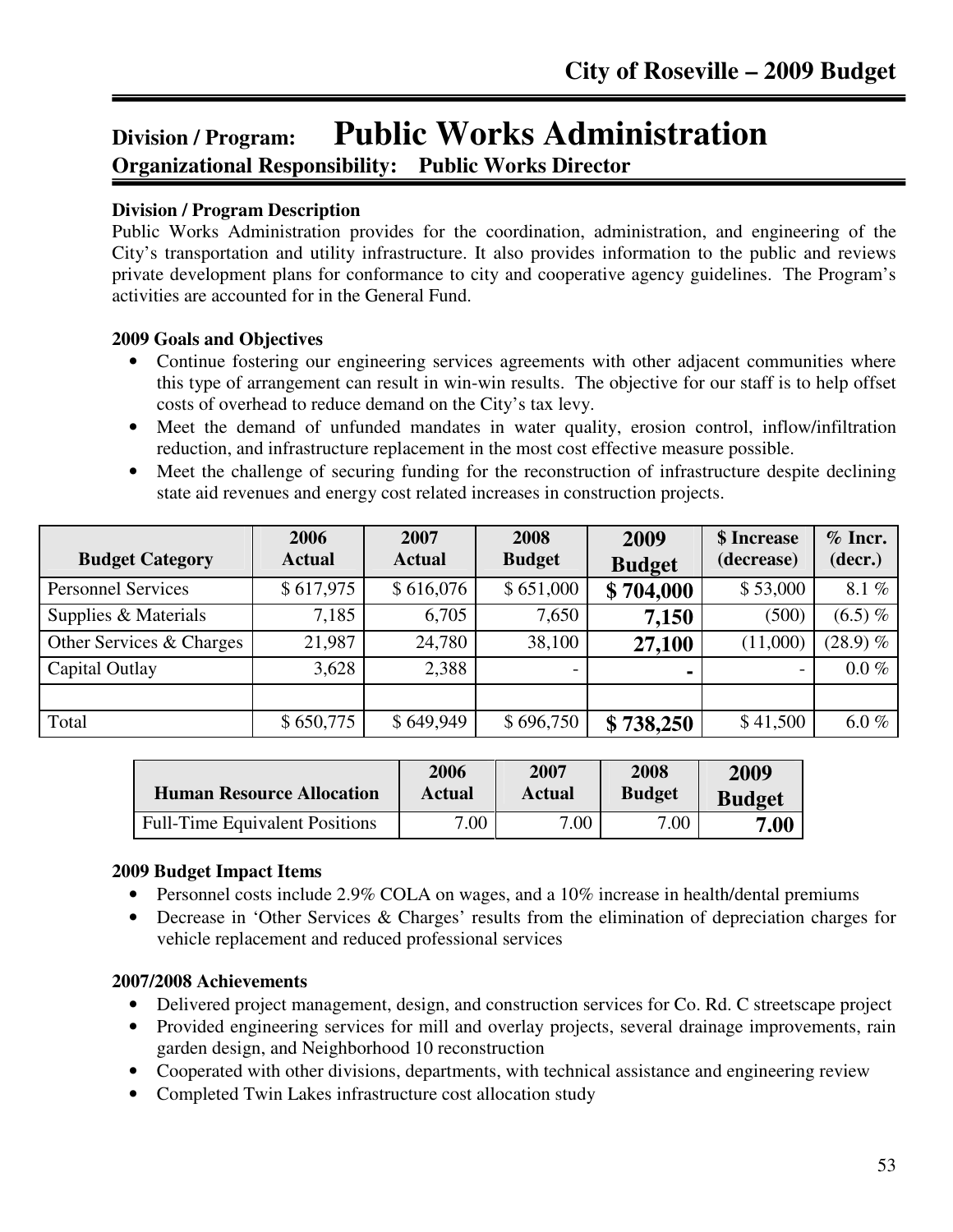# **Division / Program: Streets Organizational Responsibility: Public Works Director**

#### ֺ֖֚֝֬ **Division / Program Description**

The Streets Division provides maintenance services such as snow & ice control, pavement maintenance, right-of-way maintenance, street signage, and implementation of a proactive pavement management program for City streets, sidewalks, and pathways. The Program's activities are accounted for in the General Fund.

# **2009 Goals and Objectives**

• Evaluate our pavement maintenance programs in light of energy driven cost escalation and increasing demands of streetscape and right-of-way maintenance needs. Find cost effective ways to maintain the infrastructure and pavement ratings within the constraints of the available budget

| <b>Budget Category</b>    | 2006<br><b>Actual</b> | 2007<br><b>Actual</b> | 2008<br><b>Budget</b> | 2009<br><b>Budget</b> | \$ Increase<br>(decrease) | $%$ Incr.<br>(decr.) |
|---------------------------|-----------------------|-----------------------|-----------------------|-----------------------|---------------------------|----------------------|
| <b>Personnel Services</b> | \$464,374             | \$534,615             | \$547,500             | \$565,500             | \$18,000                  | 3.3%                 |
| Supplies & Materials      | 251,442               | 291,909               | 298,300               | 297,300               | (1,000)                   | $(0.3) \%$           |
| Other Services & Charges  | 203,164               | 175,952               | 182,500               | 52,500                | (130,000)                 | $(71.2) \%$          |
| Capital Outlay            |                       |                       |                       |                       | $\qquad \qquad =$         | $0.0\%$              |
|                           |                       |                       |                       |                       |                           |                      |
| Total                     | \$918,980             | \$1,002,476           | \$1,028,300           | \$915,300             | \$(113,000)               | $(11.0) \%$          |

| <b>Human Resource Allocation</b>      | 2006   | 2007   | 2008          | 2009          |
|---------------------------------------|--------|--------|---------------|---------------|
|                                       | Actual | Actual | <b>Budget</b> | <b>Budget</b> |
| <b>Full-Time Equivalent Positions</b> | 7.00   | 7.00   | 7.00          | 7.00          |

# **2008 Budget Impact Items**

- Personnel costs include 2.9% COLA on wages, and a 10% increase in health/dental premiums
- Decrease in 'Other Services & Charges' results from the elimination of depreciation charges for vehicle replacement

- Completed all street maintenance programs on time and within budgets
- Completed tree trimming along 20% of boulevards & corrected several visibility issues
- Met or exceeded snow and ice control policy goals at expected service levels
- Met pavement management goals, resurveyed 20% of street network
- Reconstructed .5 miles of pathway and two city parking lots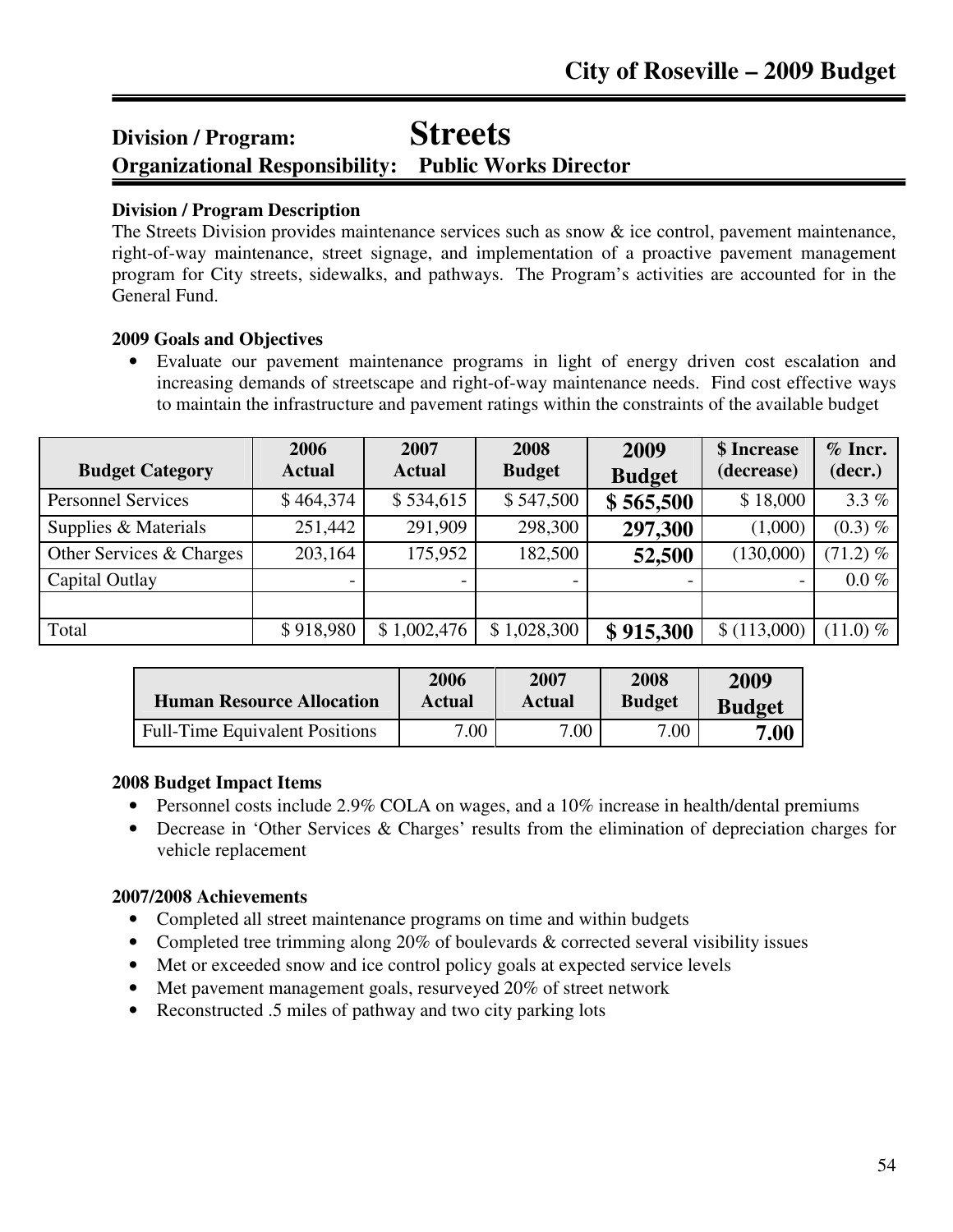# **Division / Program: Street Lighting Organizational Responsibility: Public Works Director**

#### **Division / Program Description**

ֺ֖֚֝֬

Street Lighting provides for the maintenance of safe, well-lit signaled streets for the community and its visitors, customers, and guests. Xcel Energy maintains public streetlights under contract with the City. Ramsey County contractually maintains city owned intersection signal lights. The Program's activities are accounted for in the General Fund.

#### **2009 Goals and Objectives**

• Consider establishing a street light utility

| <b>Budget Category</b>    | 2006<br><b>Actual</b> | 2007<br><b>Actual</b> | 2008<br><b>Budget</b> | 2009<br><b>Budget</b> | \$ Increase<br>(decrease) | $%$ Incr.<br>(decr.) |
|---------------------------|-----------------------|-----------------------|-----------------------|-----------------------|---------------------------|----------------------|
| <b>Personnel Services</b> | $\$ -                 | $\mathcal{S}$ -       | $\mathsf{\$}$ -       | $\mathcal{S}$ -       | $\mathcal{S}$ -           | $0.0\%$              |
| Supplies & Materials      |                       |                       |                       |                       | $\overline{\phantom{0}}$  | $0.0\%$              |
| Other Services & Charges  | 159,912               | 187,143               | 193,500               | 200,000               | 6,500                     | 3.4%                 |
| Capital Outlay            |                       |                       |                       |                       |                           | $0.0\%$              |
|                           |                       |                       |                       |                       |                           |                      |
| Total                     | \$159,912             | \$187,143             | \$193,500             | \$200,000             | \$6,500                   | 3.4%                 |

| <b>Human Resource Allocation</b>      | 2006   | 2007                     | 2008          | 2009          |
|---------------------------------------|--------|--------------------------|---------------|---------------|
|                                       | Actual | Actual                   | <b>Budget</b> | <b>Budget</b> |
| <b>Full-Time Equivalent Positions</b> |        | $\overline{\phantom{0}}$ |               |               |

# **2009 Budget Impact Items**

• Budget reflects higher energy costs

#### **2007/2008 Achievements**

• Evaluation of older city owned lighting for future replacement project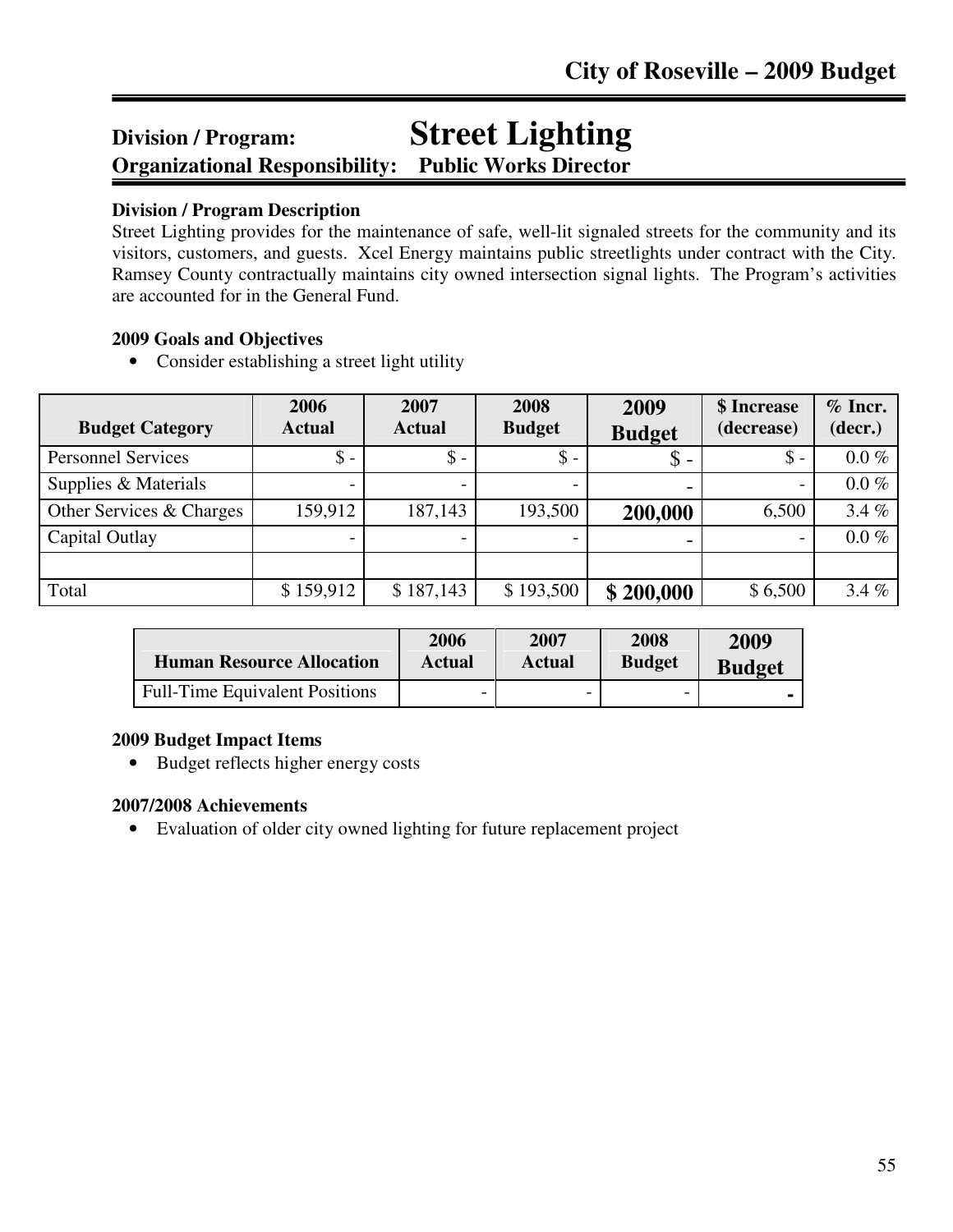# **Division / Program: Building Maintenance**

**Organizational Responsibility: Public Works Director**

# **Division / Program Description**

ֺ֖֚֝֬

Building Maintenance provides general governmental building maintenance including janitorial services and HVAC maintenance. Building maintenance is continuing to be a decentralized operation with the City, and longer term planning for the implementation of a stronger program is continuing. The Program's activities are accounted for in the General Fund.

# **2009 Goals and Objectives**

- Focus on reducing energy use or using energy wisely through management systems and policy and through purchasing energy efficient equipment
- Meeting the demand for maintenance on City facilities due to the tremendous increase in after hours use by community groups and paying customers within budgetary restraints.

| <b>Budget Category</b>    | 2006<br><b>Actual</b> | 2007<br><b>Actual</b> | 2008<br><b>Budget</b> | 2009<br><b>Budget</b> | \$ Increase<br>(decrease) | $%$ Incr.<br>(decr.) |
|---------------------------|-----------------------|-----------------------|-----------------------|-----------------------|---------------------------|----------------------|
| <b>Personnel Services</b> | \$4,713               | \$7,935               | $\mathbb{S}$ -        | \$7,000               | \$7,700                   | n/a                  |
| Supplies & Materials      | 21,023                | 22,935                | 21,500                | 21,500                | -                         | $0.0\%$              |
| Other Services & Charges  | 286,600               | 325,593               | 331,900               | 345,200               | 13,300                    | 4.0%                 |
| Capital Outlay            |                       |                       | 3,000                 | $\blacksquare$        | (3,000)                   | $(100) \%$           |
|                           |                       |                       |                       |                       |                           |                      |
| Total                     | \$312,336             | \$358,040             | \$356,400             | \$374,400             | \$18,000                  | 5.1 $%$              |

| <b>Human Resource Allocation</b>      | 2006   | 2007          | 2008          | 2009          |
|---------------------------------------|--------|---------------|---------------|---------------|
|                                       | Actual | <b>Actual</b> | <b>Budget</b> | <b>Budget</b> |
| <b>Full-Time Equivalent Positions</b> | -      |               | -             |               |

# **2009 Budget Impact Items**

• Increase attributable to the higher costs of energy and its impacts on the cost of goods and services

- Provided building maintenance services at a reasonable cost to the public
- Maintained a clean environment for city staff and the public
- Evaluated janitorial services contract for cost containment and re-bid in 2009
- Worked to minimize disruption to all city operations and functions with maintenance program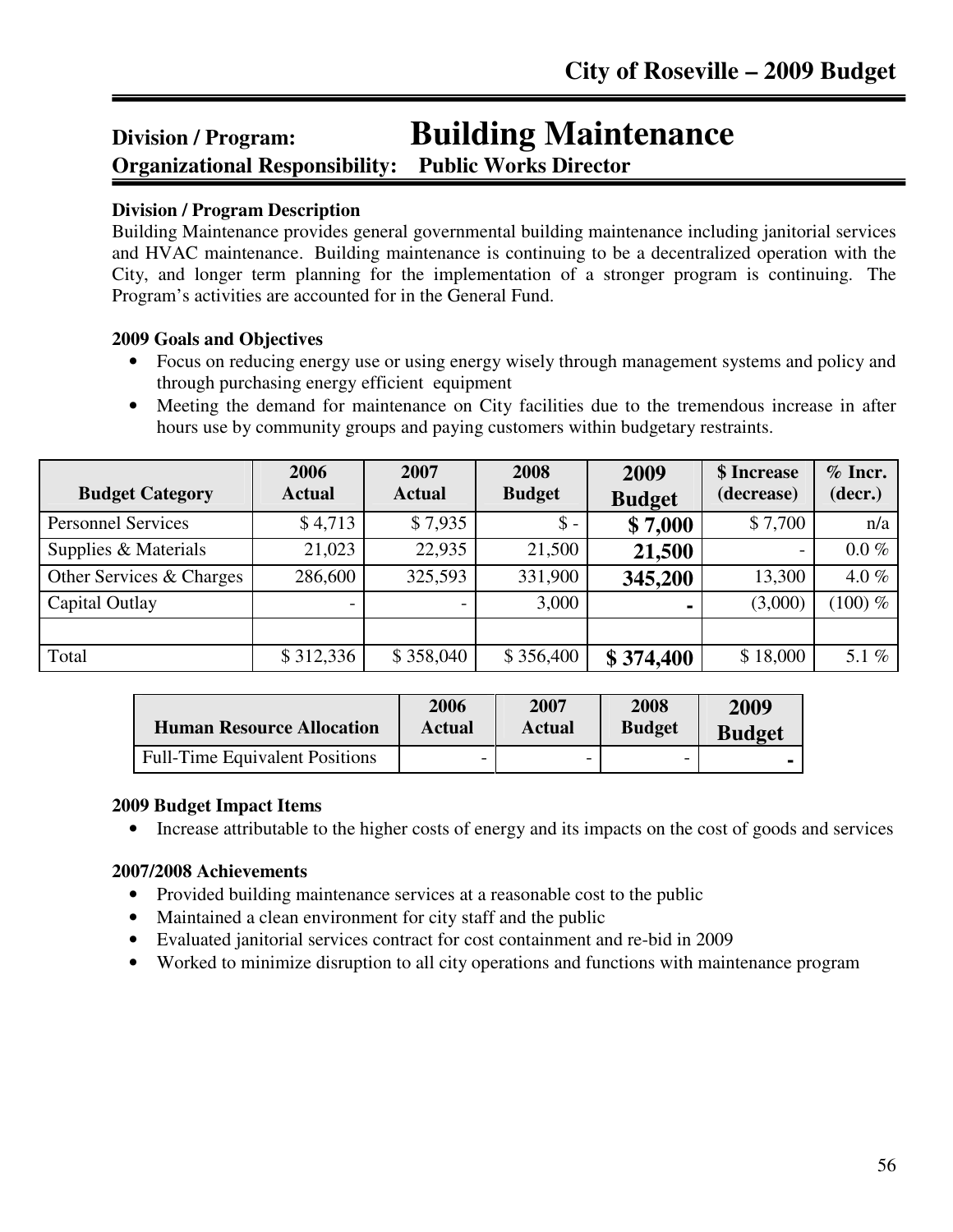# **Division / Program: Central Garage**

**Organizational Responsibility: Public Works Director** 

# **Division / Program Description**

Ī

The Central Garage provides quality and effective vehicle maintenance to all City departments in a manner and cost that are competitive with outside service alternatives. The Central Garage maintains the vehicles for all departments. Direct expense of such maintenance is charged to each department. The Program's activities are accounted for in the General Fund.

# **2009 Goals and Objectives**

- Focus on reducing energy use or using energy wisely through management systems and policy and through purchasing energy efficient vehicles and equipment
- Meeting the demand for increasing maintenance on City equipment due to increasing utilization and extended retention schedules

| <b>Budget Category</b>    | 2006<br><b>Actual</b> | 2007<br><b>Actual</b> | 2008<br><b>Budget</b> | 2009<br><b>Budget</b> | \$ Increase<br>(decrease) | $%$ Incr.<br>(decr.) |
|---------------------------|-----------------------|-----------------------|-----------------------|-----------------------|---------------------------|----------------------|
| <b>Personnel Services</b> | \$129,443             | \$136,191             | \$137,500             | \$154,000             | \$16,500                  | 12.0%                |
| Supplies & Materials      | 10,810                | 925                   | 3,000                 | 2,500                 | (500)                     | $(16.7)$ %           |
| Other Services & Charges  | 4,885                 | 5,611                 | 425                   | 925                   | 500                       | 117.6%               |
| Capital Outlay            | 2,653                 | 4,135                 | 12,000                | ۰                     | (12,000)                  | $(100) \%$           |
|                           |                       |                       |                       |                       |                           |                      |
| Total                     | \$147,791             | \$146,862             | \$152,925             | \$157,425             | \$4,500                   | $2.9\%$              |

| <b>Human Resource Allocation</b>      | 2006   | 2007   | 2008          | 2009          |
|---------------------------------------|--------|--------|---------------|---------------|
|                                       | Actual | Actual | <b>Budget</b> | <b>Budget</b> |
| <b>Full-Time Equivalent Positions</b> | 2.00   | 2.00   | 2.00          | 2.00          |

# **2009 Budget Impact Items**

• Personnel costs include 2.9% COLA on wages, and a 10% increase in health/dental premiums

- Completed approximately 1,000 service/repair work orders
- Provided services & repairs to City fleet at competitive costs and provided excellent customer service with minimal down time
- Provided assistance to other divisions on numerous repair/maintenance projects
- Responded to snow and ice events and other emergencies as necessary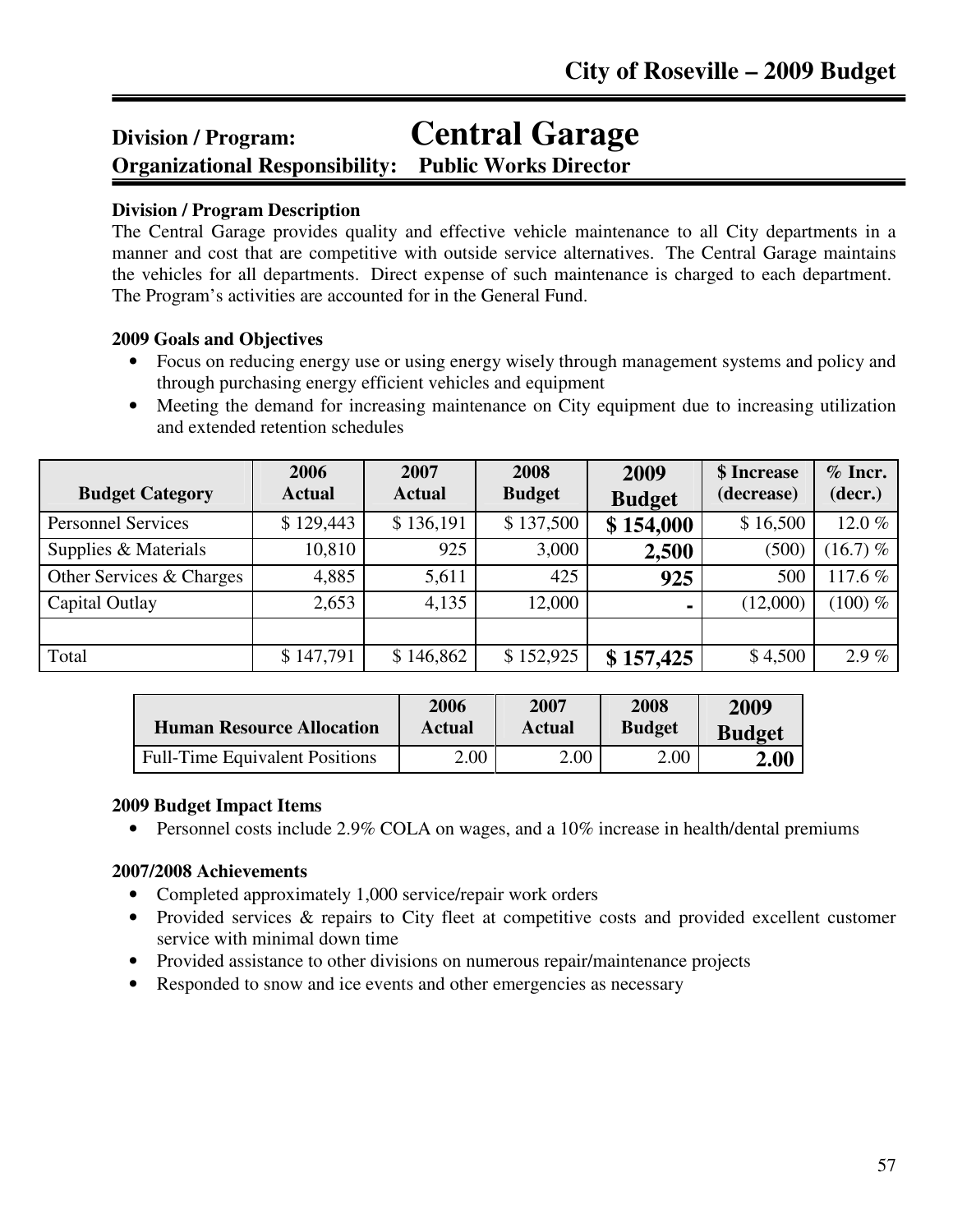# **Division / Program: Sanitary Sewer Organizational Responsibility: Public Works Director**

# **Division / Program Description**

The Sanitary Sewer Fund provides for the maintenance of the sanitary sewer collection system to assure the public's health and general welfare. This fund also provides for the payment to the Met Council Environmental Services for treatment of wastewater generated by Roseville customers. The Program's activities are accounted for in the Sanitary Sewer Fund.

#### **2009 Goals and Objectives**

• Rehabilitate utility infrastructure in conjunction with street improvement projects and through the use of trenchless technologies to ensure uninterrupted operations and reliable infrastructure

| <b>Budget Category</b>    | 2006<br><b>Actual</b> | 2007<br><b>Actual</b> | 2008<br><b>Budget</b> | 2009<br><b>Budget</b> | \$ Increase<br>(decrease) | $%$ Incr.<br>(decr.) |
|---------------------------|-----------------------|-----------------------|-----------------------|-----------------------|---------------------------|----------------------|
| <b>Personnel Services</b> | \$412,934             | \$394,773             | \$436,000             | \$467,500             | \$31,500                  | $7.2 \%$             |
| Supplies & Materials      | 27,684                | 30,230                | 30,550                | 32,350                | 1,800                     | 5.9%                 |
| Other Services & Charges  | 2,849,101             | 2,639,743             | 2,971,900             | 3,075,150             | 103,250                   | $3.5\%$              |
| Capital Outlay            | 183,653               | (29, 471)             | 471,000               | 510,000               | 39,000                    | 8.3%                 |
|                           |                       |                       |                       |                       |                           |                      |
| Total                     | \$3,473,372           | \$3,035,275           | \$3,909,450           | \$4,085,000           | \$175,550                 | 4.5 $%$              |

| <b>Human Resource Allocation</b>      | 2006   | 2007   | 2008          | 2009          |
|---------------------------------------|--------|--------|---------------|---------------|
|                                       | Actual | Actual | <b>Budget</b> | <b>Budget</b> |
| <b>Full-Time Equivalent Positions</b> | 6.15   | 6.15   | 6.15          | 6.15          |

# **2009 Budget Impact Items**

- Personnel costs include 2.9% COLA on wages, and a 10% increase in health/dental premiums
- 'Capital Outlay' provides for the scheduled replacement and rehabilitation of infrastructure, vehicles, and equipment, which can fluctuate from year to year
- Increase in 'Other Services & Charges' due to expected increase in wastewater treatment costs, and administrative service charges

- Monitored/maintained 13 sanitary and 4 stormwater lift stations
- Cleaned one-third of the sanitary sewer system and all higher frequency areas
- Repaired/replaced several sewer line problem areas as identified by maintenance staff through the Pavement Management Program and rehabilitation lining program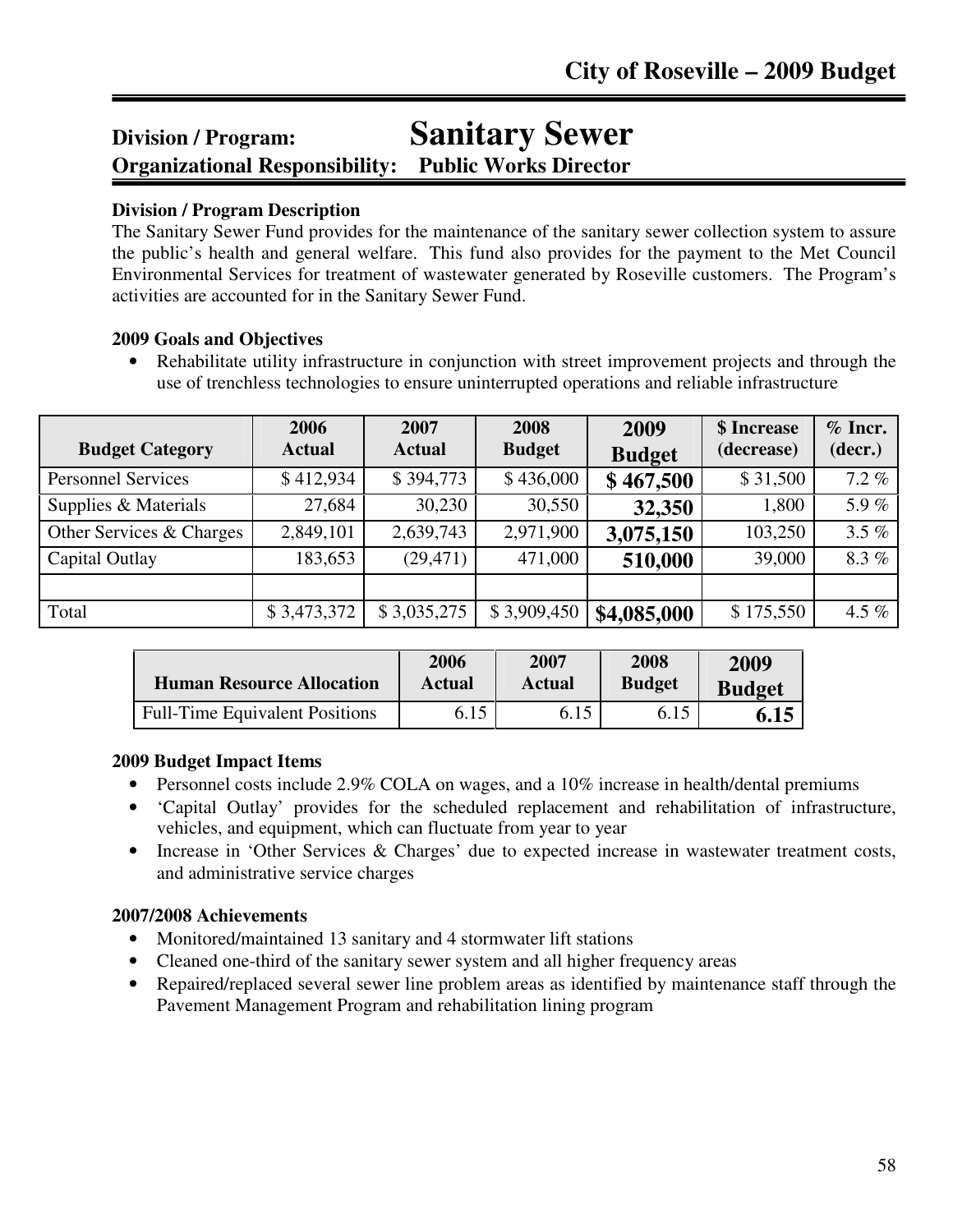# **Division / Program: Water Organizational Responsibility: Public Works Director**

#### Ī **Division / Program Description**

The Water Fund provides city residents with potable water in quantities sufficient to provide fire protection and general public health. The Program's activities are accounted for in the Water Fund.

#### **2009 Goals and Objectives**

- Rehabilitate utility infrastructure in conjunction with street improvement projects and through the use of trenchless technologies to ensure uninterrupted operations
- Replace aged infrastructure at the water pumping station. Move slowly into automated meter reading for commercial accounts using technology that may integrate into other City network efforts

| <b>Budget Category</b>    | 2006<br><b>Actual</b> | 2007<br><b>Actual</b> | 2008<br><b>Budget</b> | 2009<br><b>Budget</b> | \$ Increase<br>(decrease) | $%$ Incr.<br>(decr.) |
|---------------------------|-----------------------|-----------------------|-----------------------|-----------------------|---------------------------|----------------------|
| <b>Personnel Services</b> | \$308,582             | \$320,979             | \$333,800             | \$358,800             | \$25,000                  | $7.5\%$              |
| Supplies & Materials      | 63,720                | 76,625                | 42,200                | 55,250                | 13,050                    | 30.9 $%$             |
| Other Services & Charges  | 4,097,673             | 4,317,932             | 4,511,800             | 4,863,900             | 352,100                   | $7.8 \%$             |
| Capital Outlay            | 419,549               | 23,791                | 286,000               | 347,000               | 61,000                    | 21.3%                |
|                           |                       |                       |                       |                       |                           |                      |
| Total                     | \$4,889,524           | \$4,739,327           | \$5,173,800           | \$5,624,950           | \$451,150                 | 8.7%                 |

| <b>Human Resource Allocation</b>      | 2006   | 2007   | 2008          | 2009          |
|---------------------------------------|--------|--------|---------------|---------------|
|                                       | Actual | Actual | <b>Budget</b> | <b>Budget</b> |
| <b>Full-Time Equivalent Positions</b> | 5.15   | 5.15   | 5.15          | 5.15          |

#### **2008 Budget Impact Items**

- Personnel costs include 2.9% COLA on wages, and a 10% increase in health/dental premiums
- 'Capital Outlay' provides for the scheduled replacement of infrastructure, vehicles and equipment. which can fluctuate from year to year
- Increase in 'Other Services & Charges' due to expected increase in water purchase costs, and administrative service charges

- Distributed nearly 2.0 billion gallons of water to Roseville and Arden Hills utility customers
- Repaired over 40 water main leaks, breaks, and replaced 4,000 lineal feet of main
- Flushed, inspected, and maintained 1,750 fire hydrants
- Responded to nearly 4,000 utility locate requests from Gopher State One Call
- Completed all annual major maintenance programs in a timely manner
- Replaced over 500 water meters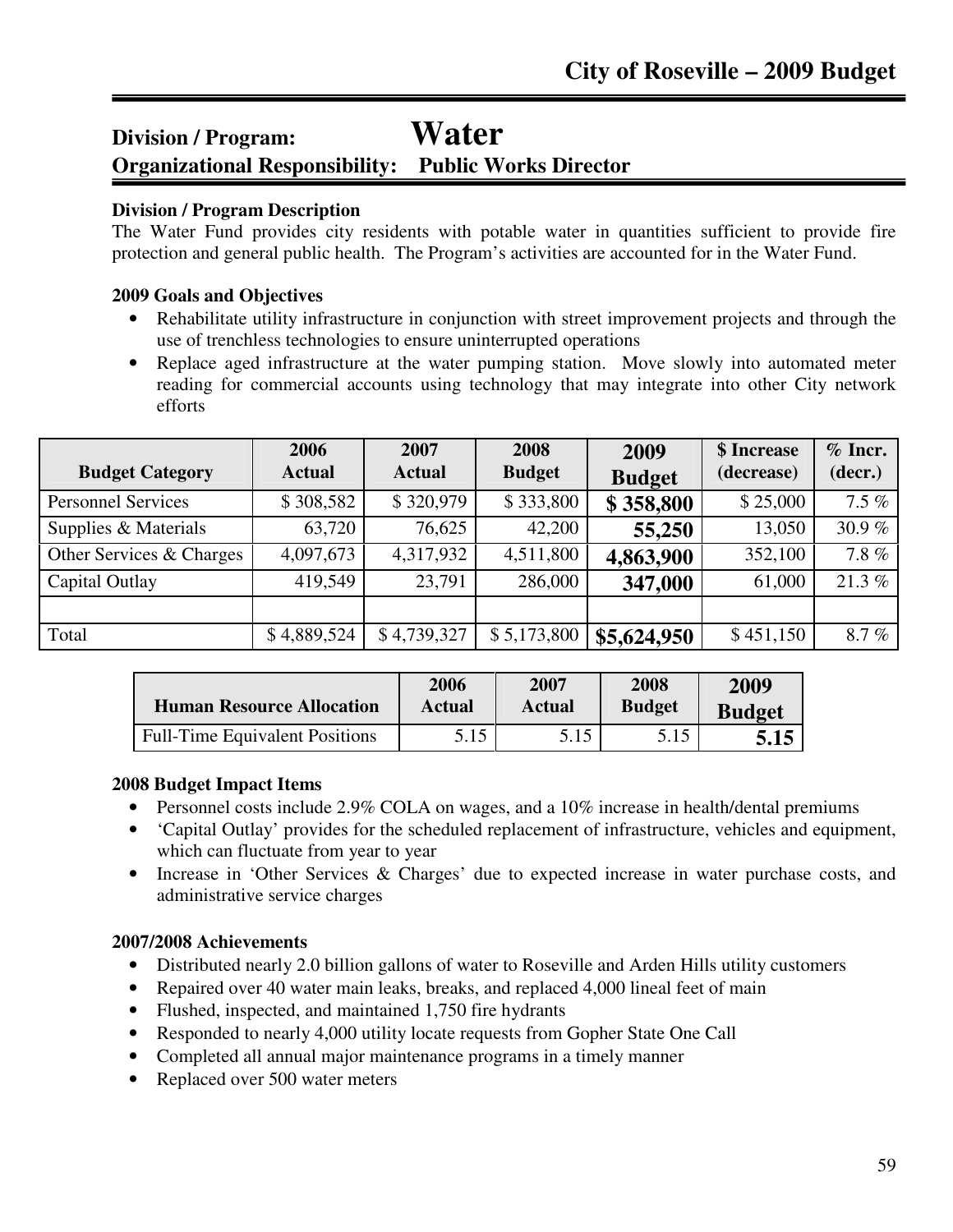# **Division / Program: Storm Drainage**

**Organizational Responsibility: Public Works Director**

# **Division / Program Description**

ֺ֖֚֝֬

Storm Drainage division provides for the management of storm water drainage in the City; including flood control, pollution and contamination prevention, street sweeping, and the leaf-pickup program. The Program's activities are accounted for in the Storm Drainage Fund.

# **2009 Goals and Objectives**

- Sweep all City streets bi-annually focusing on environmentally sensitive areas first
- Improve at least two storm pounding areas per year removing sediment resulting in improved water
- Continue catch basin repair and cleaning program
- Continue storm sewer inspection an inventory program as required by NPDES permit
- Implement revised Watershed District rules as mandated

| <b>Budget Category</b>    | 2006<br><b>Actual</b> | 2007<br><b>Actual</b> | 2008<br><b>Budget</b> | 2009<br><b>Budget</b> | \$ Increase<br>(decrease) | $%$ Incr.<br>(decr.) |
|---------------------------|-----------------------|-----------------------|-----------------------|-----------------------|---------------------------|----------------------|
| <b>Personnel Services</b> | \$262,278             | \$202,196             | \$224,200             | \$232,500             | \$8,300                   | 3.7%                 |
| Supplies & Materials      | 46,431                | 37,453                | 45,050                | 47,600                | 2,550                     | 5.7 $%$              |
| Other Services & Charges  | 492,221               | 485,159               | 570,425               | 566,975               | (3,450)                   | $(0.6)$ %            |
| Capital Outlay            | 249,286               | 101,489               | 487,000               | 610,500               | 123,500                   | 25.4%                |
|                           |                       |                       |                       |                       |                           |                      |
| Total                     | \$1,050,216           | \$826,297             | \$1,326,675           | \$1,457,575           | \$130,900                 | $9.9\%$              |

| <b>Human Resource Allocation</b>      | 2006   | 2007   | 2008          | 2009          |
|---------------------------------------|--------|--------|---------------|---------------|
|                                       | Actual | Actual | <b>Budget</b> | <b>Budget</b> |
| <b>Full-Time Equivalent Positions</b> | 3.4    | 3.4    | 3.4           | 3.4           |

# **2009 Budget Impact Items**

- Personnel costs include 2.9% COLA on wages, and a 10% increase in health/dental premiums
- 'Capital Outlay' provides for the scheduled replacement of infrastructure, vehicles and equipment, which can fluctuate from year to year

- Continued structure inspections and updating of infrastructure records utilizing GPS and GIS
- Worked with residents resolving backyard drainage issues
- Provided technical assistance to residents and property owners installing rain gardens and other water quality improvements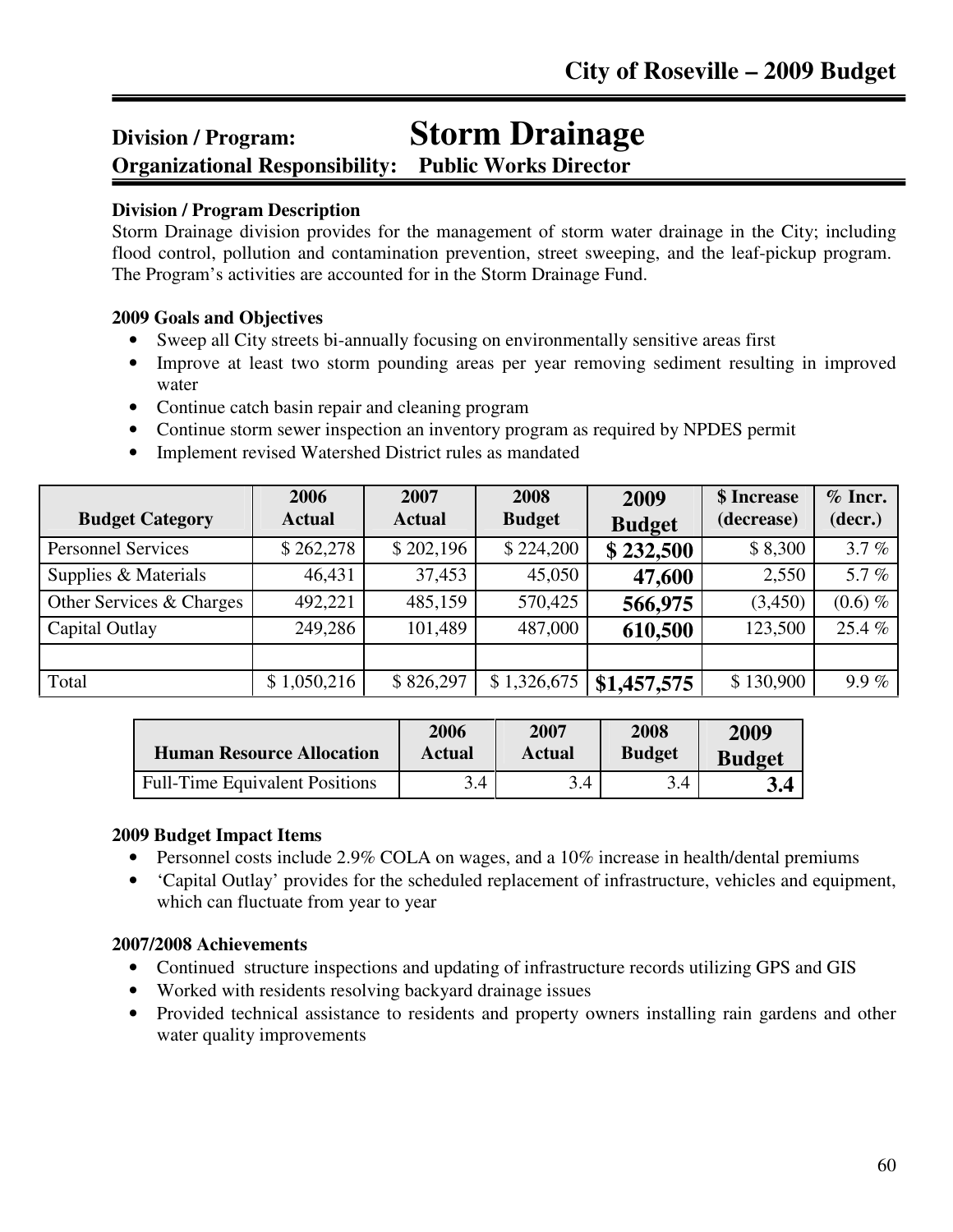# **Division / Program: Pathway & Parking Lot Maintenance Organizational Responsibility: Public Works Director** Ī

### **Division / Program Description**

During the past 22 years, the City has installed 10 miles of pathways through its parks and an additional 37 miles as part of the street system. The City Council has implemented a program of methodical and intentional maintenance. This program is intended to bring existing pathways and parking lots up to an acceptable user standard and maintain that standard. The Program's activities are accounted for in the Pathway Maintenance Fund.

#### **2009 Goals and Objectives**

- Rehabilitate 1-2 miles pathway
- Reconstruct one City-owned parking lot
- Perform routine pavement maintenance on all City lots and trails

| <b>Budget Category</b>    | 2006<br><b>Actual</b> | 2007<br><b>Actual</b> | 2008<br><b>Budget</b> | 2009<br><b>Budget</b> | \$ Increase<br>(decrease) | $%$ Incr.<br>(decr.) |
|---------------------------|-----------------------|-----------------------|-----------------------|-----------------------|---------------------------|----------------------|
| <b>Personnel Services</b> | $\$ -                 | $\mathsf{\$}$ -       | $\mathsf{\$}$ -       | $\$\,$ -              | $\$\$ -                   | $0.0\%$              |
| Supplies & Materials      | 96,009                | 91,475                | 10,000                | 10,000                | $\overline{\phantom{0}}$  | $0.0\%$              |
| Other Services & Charges  | 49,153                | 22,150                | 130,000               | 130,000               | $\overline{\phantom{0}}$  | $0.0\%$              |
| Capital Outlay            |                       |                       |                       | ٠                     | $\overline{\phantom{0}}$  | $0.0\%$              |
|                           |                       |                       |                       |                       |                           |                      |
| Total                     | \$145,162             | \$113,625             | \$140,000             | \$140,000             | $\$\$ -                   | $0.0\%$              |

| <b>Human Resource Allocation</b>      | 2006   | 2007   | 2008          | 2009          |
|---------------------------------------|--------|--------|---------------|---------------|
|                                       | Actual | Actual | <b>Budget</b> | <b>Budget</b> |
| <b>Full-Time Equivalent Positions</b> |        |        |               |               |

#### **2009 Budget Impact Items**

• Account for increasing energy cost related impacts.

- Reconstruction or preventative maintenance on over 4.0 miles of pathway pavement
- Reconstructed Central Park Lexington and north Skating Center vehicle lots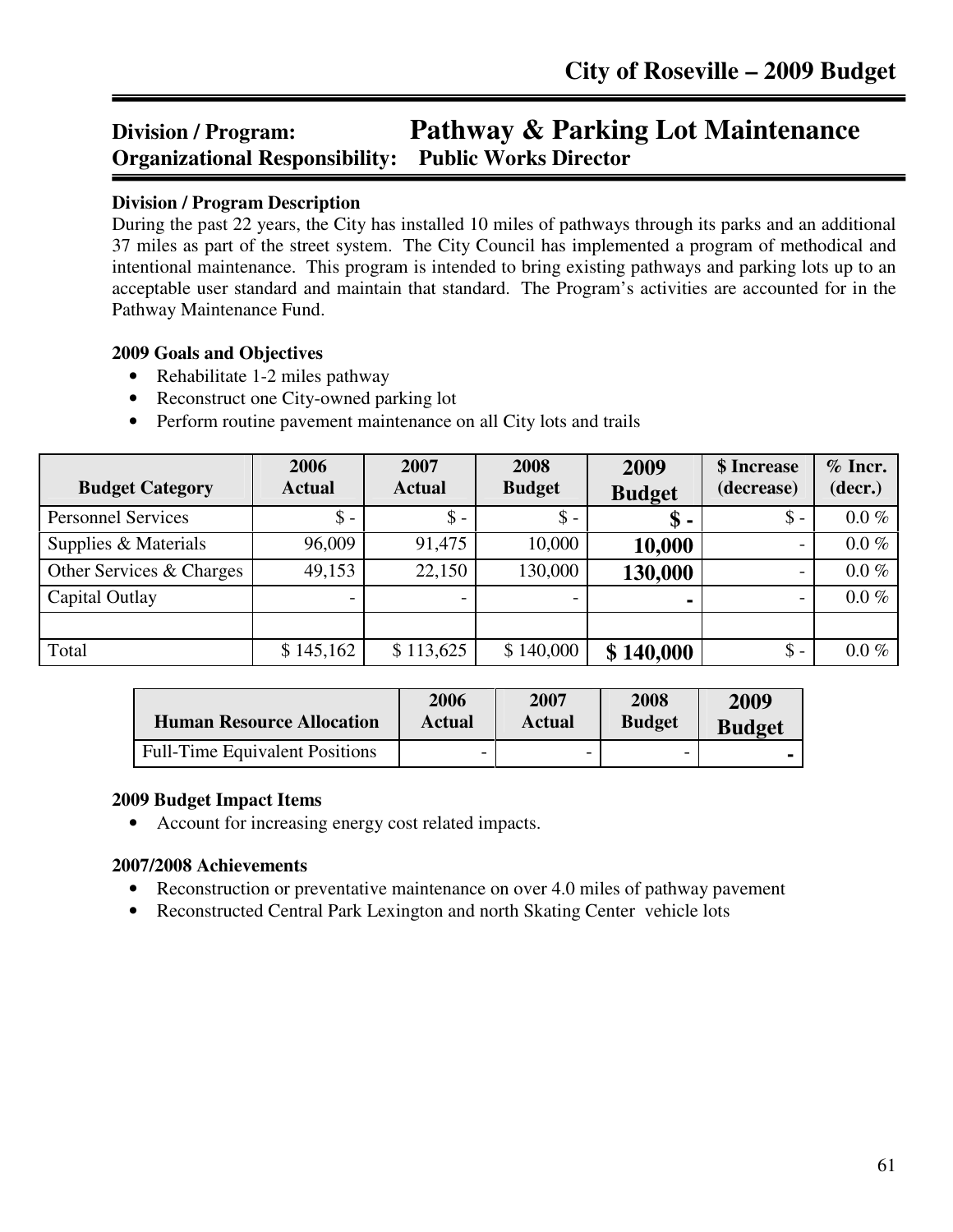# **Division / Program: Recreation Administration**

**Organizational Responsibility: Director of Parks and Recreation** 

#### Ī **Division / Program Description**

Recreation Administration plans and administers a quality parks and recreation program based on the needs of the community and within the allocated resources. The Program's activities are accounted for in the Recreation Fund.

# **2009 Goals and Objectives**

- To seek cooperation and partnerships between government, private and non-profit agencies and others involved in the leisure service sector
- To seek outside, non-traditional funding sources
- Develop a department training and succession program
- To begin parks and recreation system master plan update efforts
- To successfully complete the accreditation process

| <b>Budget Category</b>    | 2006<br><b>Actual</b> | 2007<br><b>Actual</b> | 2008<br><b>Budget</b> | 2009<br><b>Budget</b> | \$ Increase<br>(decrease) | $%$ Incr.<br>(decr.) |
|---------------------------|-----------------------|-----------------------|-----------------------|-----------------------|---------------------------|----------------------|
| <b>Personnel Services</b> | \$558,165             | \$587,251             | \$586,000             | \$668,000             | \$82,000                  | 14.0%                |
| Supplies & Materials      | 6,522                 | 7,027                 | 7,100                 | 7,100                 | $\overline{\phantom{a}}$  | $0.0\%$              |
| Other Services & Charges  | 63,616                | 73,593                | 96,500                | 194,000               | 97,500                    | 101.0%               |
| Capital Outlay            |                       |                       |                       |                       |                           | $0.0\%$              |
|                           |                       |                       |                       |                       |                           |                      |
| Total                     | \$628,303             | \$667,871             | \$689,600             | \$869,100             | \$179,500                 | 26.0%                |

| <b>Human Resource Allocation</b>      | 2006          | 2007   | 2008   | 2009          |
|---------------------------------------|---------------|--------|--------|---------------|
|                                       | <b>Actual</b> | Actual | Budget | <b>Budget</b> |
| <b>Full-Time Equivalent Positions</b> | 7.50          | 7.50   | 7.50   | 7.50          |

# **2009 Budget Impact Items**

- Personnel costs include 2.9 COLA on wages, and a 10% increase in health/dental premiums
- Begin to develop staff training program

- Successfully and effectively implemented the "best value" procurement method
- Finalized future geothermal site master plan for city hall campus facilities
- Secured a \$600,000 inclusion in the 2008 bonding bill for the Roseville Skating Center
- Renamed Central Park Amphitheatre recognizing work of former Director Frank Rog.
- Secured \$8,000 grant from Metropolitan Regional Arts Council for public art
- Secured \$29,000 for the North Suburban St. Paul Kiwanis Pergola in the Arboretum
- Supervised three interns for a 10 to 15 week professional experience
- Managed over 900 community volunteers for over 3200 hours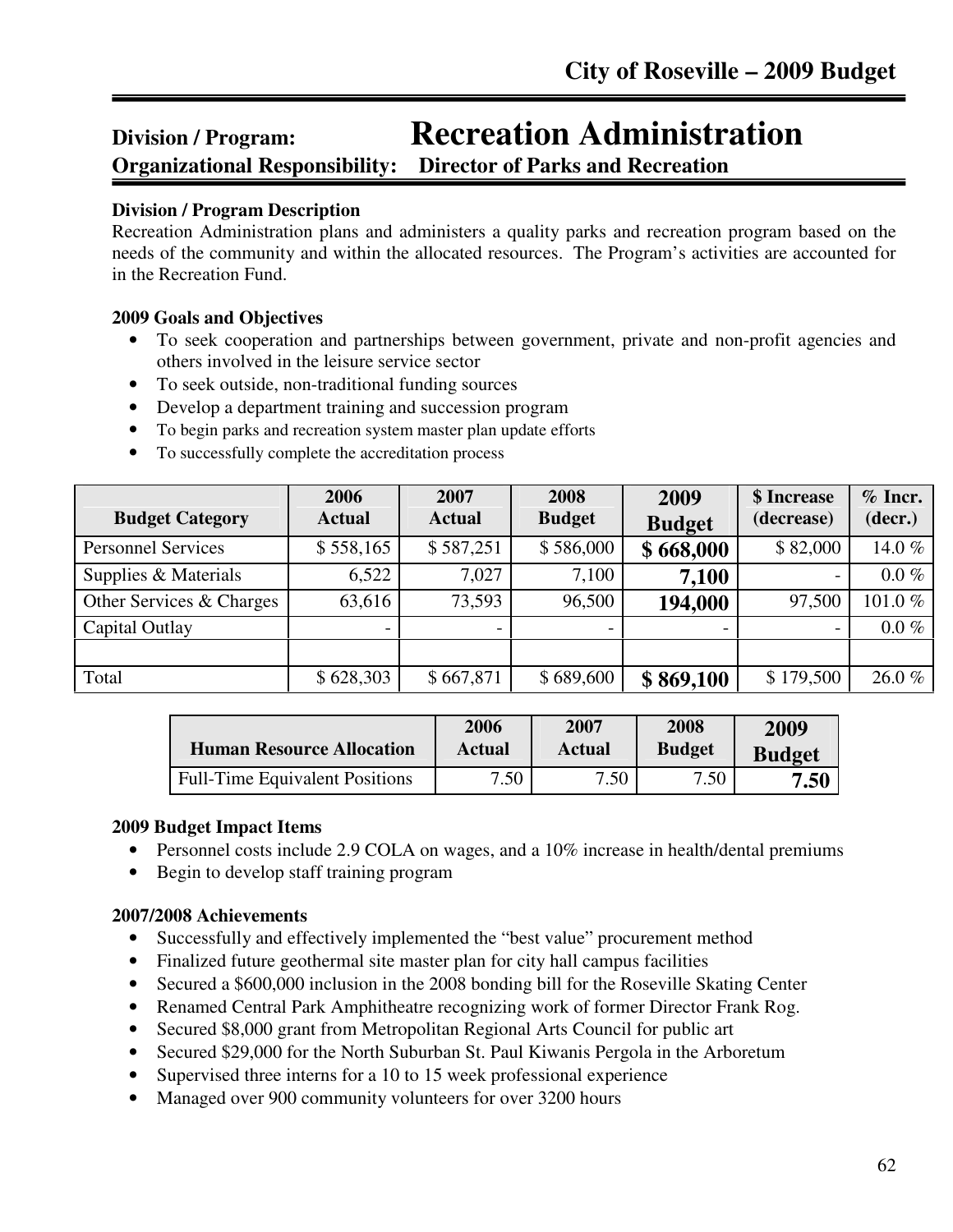# **Division / Program: Recreation Fee Activities Organizational Responsibility: Director of Parks and Recreation**

#### Ī **Division / Program Description**

Recreation Fee Activities provide quality opportunities in adult classes, youth recreational classes, youth sports, gymnastics, senior citizen programs, arts, volunteer opportunities, and other activities in a way that meets the needs of city residents while being self-supporting in terms of direct costs. The Program's activities are accounted for in the Recreation Fund.

#### **2009 Goals and Objectives**

- To maintain or increase the # of youth participants in our youth athletics, enrichment and arts programs.
- Expand marketing efforts attract new participants for the programs.
- Expand health and wellness initiative to include web site exposure, etc.
- Pursue non-traditional revenue sources to capabilities and within city policies, i.e., sponsorships and partnerships.
- Evaluate appropriate level of program offerings; service, safe facilities and program areas, etc

| <b>Budget Category</b>    | 2006<br><b>Actual</b> | 2007<br><b>Actual</b> | 2008<br><b>Budget</b> | 2009<br><b>Budget</b> | \$ Increase<br>(decrease) | $%$ Incr.<br>(decr.) |
|---------------------------|-----------------------|-----------------------|-----------------------|-----------------------|---------------------------|----------------------|
| <b>Personnel Services</b> | \$196,428             | \$236,299             | \$244,580             | \$257,700             | \$13,120                  | 5.4%                 |
| Supplies & Materials      | 63,364                | 68,295                | 79,355                | 68,575                | (10,780)                  | $(13.6)$ %           |
| Other Services & Charges  | 258,195               | 270,842               | 250,105               | 247,765               | (2,340)                   | $(0.9)$ %            |
| Capital Outlay            |                       |                       |                       |                       |                           | $0.0\%$              |
|                           |                       |                       |                       |                       |                           |                      |
| Total                     | \$517,987             | \$575,436             | \$574,040             | \$574,040             | $\mathsf{\$}$ -           | $0.0 \%$             |

| <b>Human Resource Allocation</b>      | 2006   | 2007          | 2008          | 2009          |
|---------------------------------------|--------|---------------|---------------|---------------|
|                                       | Actual | <b>Actual</b> | <b>Budget</b> | <b>Budget</b> |
| <b>Full-Time Equivalent Positions</b> | 0.50   | 0.50          | 0.50          | 0.50          |

#### **2009 Budget Impact Items**

• Market rate and inflationary factors related to program offerings

- Established partnership with the Roseville National Guard for use of Armory gymnasium and access to climbing wall.
- Recreation Program additions included; DNR Firearm Safety Class, Dog Obedience Training, Junior Olympic Basketball Skills Competition, Community Showcase
- Participation increased in Roseville School of Dance by 42 new families
- Secured instructional partner through the Walker West Music Academy music classes
- Reorganized and revitalized summer playground program into Passport to Play
- Online program registration increased 27% over previous year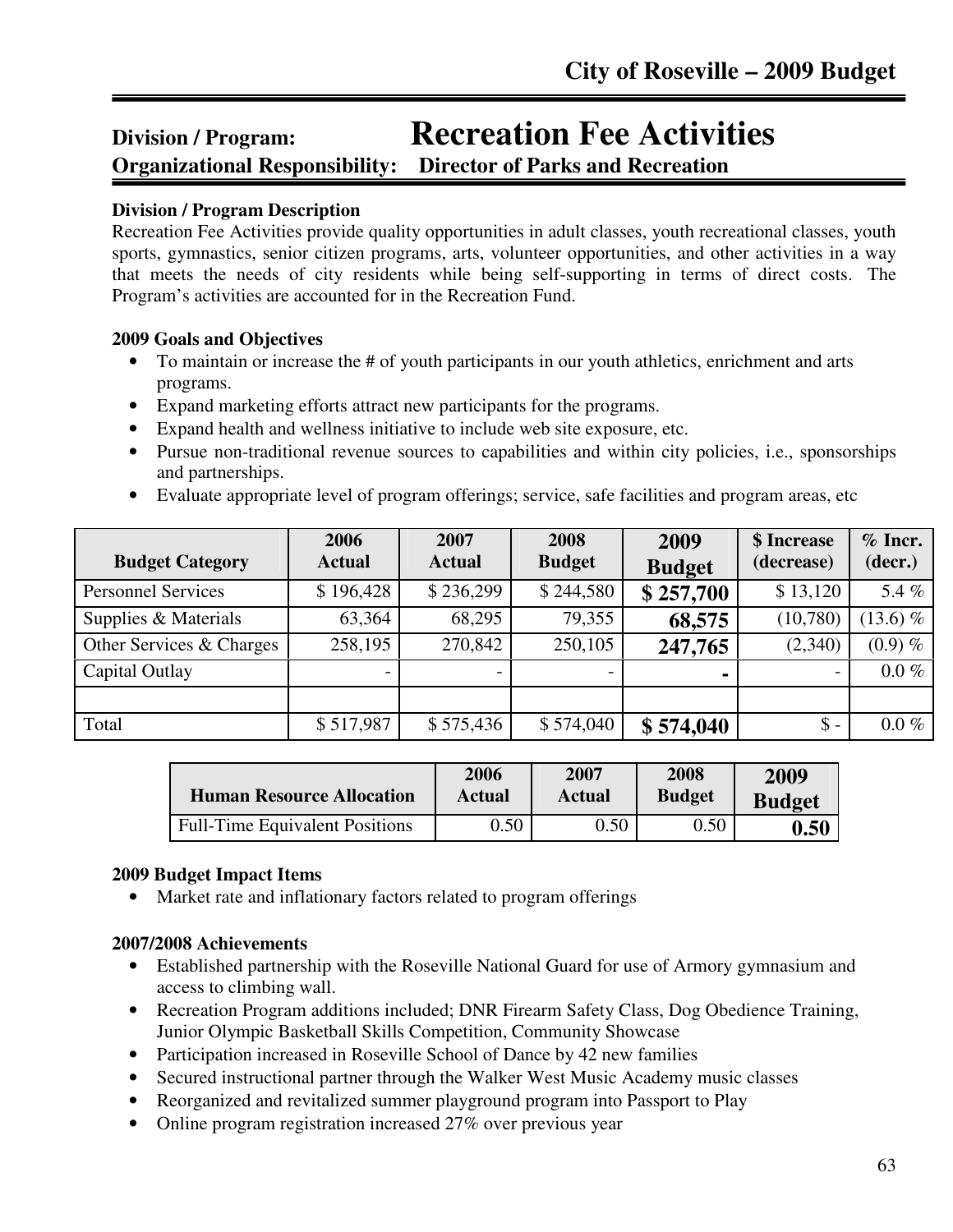# **Division / Program: Recreation Non-Fee Activities Organizational Responsibility: Director of Parks and Recreation**

# **Division / Program Description**

Ī

Recreation Non- Fee Activities provides quality recreational leisure time opportunities in the area of musical entertainment, community band programs, special needs programs, summer youth programs, teen activities, and special events in a manner that encourages broad participation through a combination of partial fees, donations, and public funding. The Program's activities are accounted for in the Recreation Fund.

#### **2009 Goals and Objectives**

- Continue to provide volunteer opportunities to the community
- Continue to survey similar local facilities to evaluate current rate structure.
- Initiated additional partnerships to create additional youth/teen activities
- Pursue non-traditional revenue sources, i.e. sponsorships, partnerships, etc.

| <b>Budget Category</b>    | 2006<br><b>Actual</b>    | 2007<br><b>Actual</b>    | 2008<br><b>Budget</b> | 2009<br><b>Budget</b> | \$ Increase<br>(decrease) | $%$ Incr.<br>(decr.) |
|---------------------------|--------------------------|--------------------------|-----------------------|-----------------------|---------------------------|----------------------|
| <b>Personnel Services</b> | \$56,850                 | \$36,766                 | \$28,000              | \$35,115              | \$7,115                   | 25.4 %               |
| Supplies & Materials      | 18,613                   | 15,350                   | 12,110                | 14,910                | 2,800                     | 10.0%                |
| Other Services & Charges  | 30,017                   | 21,689                   | 23,535                | 13,620                | (9, 915)                  | $(42.1) \%$          |
| Capital Outlay            | $\overline{\phantom{0}}$ | $\overline{\phantom{0}}$ |                       |                       | $\overline{\phantom{a}}$  | $0.0\%$              |
|                           |                          |                          |                       |                       |                           |                      |
| Total                     | \$105,480                | \$73,805                 | \$63,645              | \$63,645              | $\mathsf{\$}$ -           | $0.0\%$              |

| <b>Human Resource Allocation</b>      | 2006   | 2007          | 2008          | 2009          |
|---------------------------------------|--------|---------------|---------------|---------------|
|                                       | Actual | <b>Actual</b> | <b>Budget</b> | <b>Budget</b> |
| <b>Full-Time Equivalent Positions</b> |        |               | -             |               |

# **2009 Budget Impact Items**

- Market rate of program offerings.
- Volunteer involvement

- "Discover Your Parks" events featured special fitness and sport components resulting in increased participation
- Hosted July  $4<sup>th</sup>$  celebration in Central Park with over 20,000 participants and spectators throughout the day
- Successful summer of festivals
- Supported 1<sup>st</sup> Annual Roseville Rotary Taste of Rosefest event
- Hosted Roseville's  $60<sup>th</sup>$  Birthday Celebration during Rosefest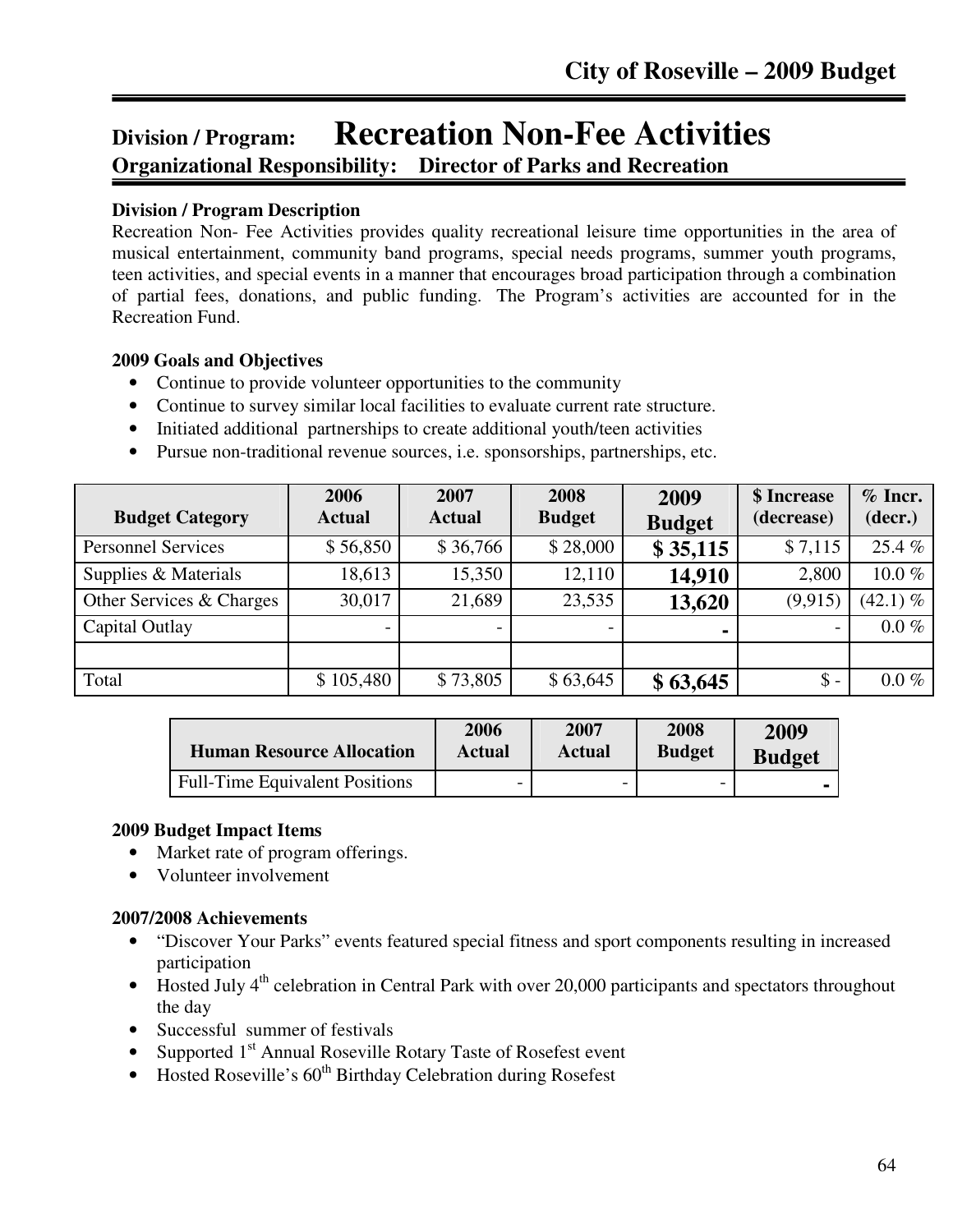# **Division / Program: Harriet Alexander Nature Center Organizational Responsibility: Director of Parks and Recreation**

#### Ī **Division / Program Description**

To provide environmental education, recreational opportunities, and reflection for people of all ages and abilities. The Program's activities are accounted for in the Recreation Fund.

#### **2009 Goals and Objectives**

- To evaluate current program effectiveness and adjust as financially appropriate
- To continue to consider the 2008 HANC planning committee recommendations

| <b>Budget Category</b>    | 2006<br><b>Actual</b> | 2007<br><b>Actual</b> | 2008<br><b>Budget</b> | 2009<br><b>Budget</b> | \$ Increase<br>(decrease) | $%$ Incr.<br>(decr.) |
|---------------------------|-----------------------|-----------------------|-----------------------|-----------------------|---------------------------|----------------------|
| <b>Personnel Services</b> | \$71,017              | \$81,203              | \$82,600              | \$93,000              | \$10,400                  | 12.6%                |
| Supplies & Materials      | 4,003                 | 4,604                 | 4,000                 | 4,000                 | $\overline{\phantom{0}}$  | $0.0\%$              |
| Other Services & Charges  | 12,715                | 22,058                | 21,760                | 23,960                | 2,200                     | 10.1 $%$             |
| Capital Outlay            |                       |                       |                       |                       | $\overline{\phantom{0}}$  | $0.0\%$              |
|                           |                       |                       |                       |                       |                           |                      |
| Total                     | \$87,735              | \$107,865             | \$108,360             | \$120,960             | \$12,000                  | 11.6 $%$             |

| <b>Human Resource Allocation</b>      | 2006   | 2007   | 2008          | 2009          |
|---------------------------------------|--------|--------|---------------|---------------|
|                                       | Actual | Actual | <b>Budget</b> | <b>Budget</b> |
| <b>Full-Time Equivalent Positions</b> | .00    | .00    | 00.1          |               |

#### **2009 Budget Impact Items**

- Personnel costs include 2.9 COLA on wages, and a 10% increase in health/dental premiums
- Utility costs escalating
- Facility costs escalating due to age of building

- Organized and supported two community plastic collection events that resulted in 500 people delivering ¾ ton of plastic product for recycling
- Established Earth Day and Wild Rice Festival as Zero Waste events.
- Birthday Parties up 15%, School Field Trips up 19%, Outreach Programs up 152 students
- Hosted  $3<sup>rd</sup>$  Annual Ramsey County Bird Festival
- Hosted Community Health Bonanza
- Secured \$6000 program sponsorship from the Friends of Roseville Harriet Alexander Nature Center
- Integrated HANC Open House with Chinese New Year creating a multi-cultural event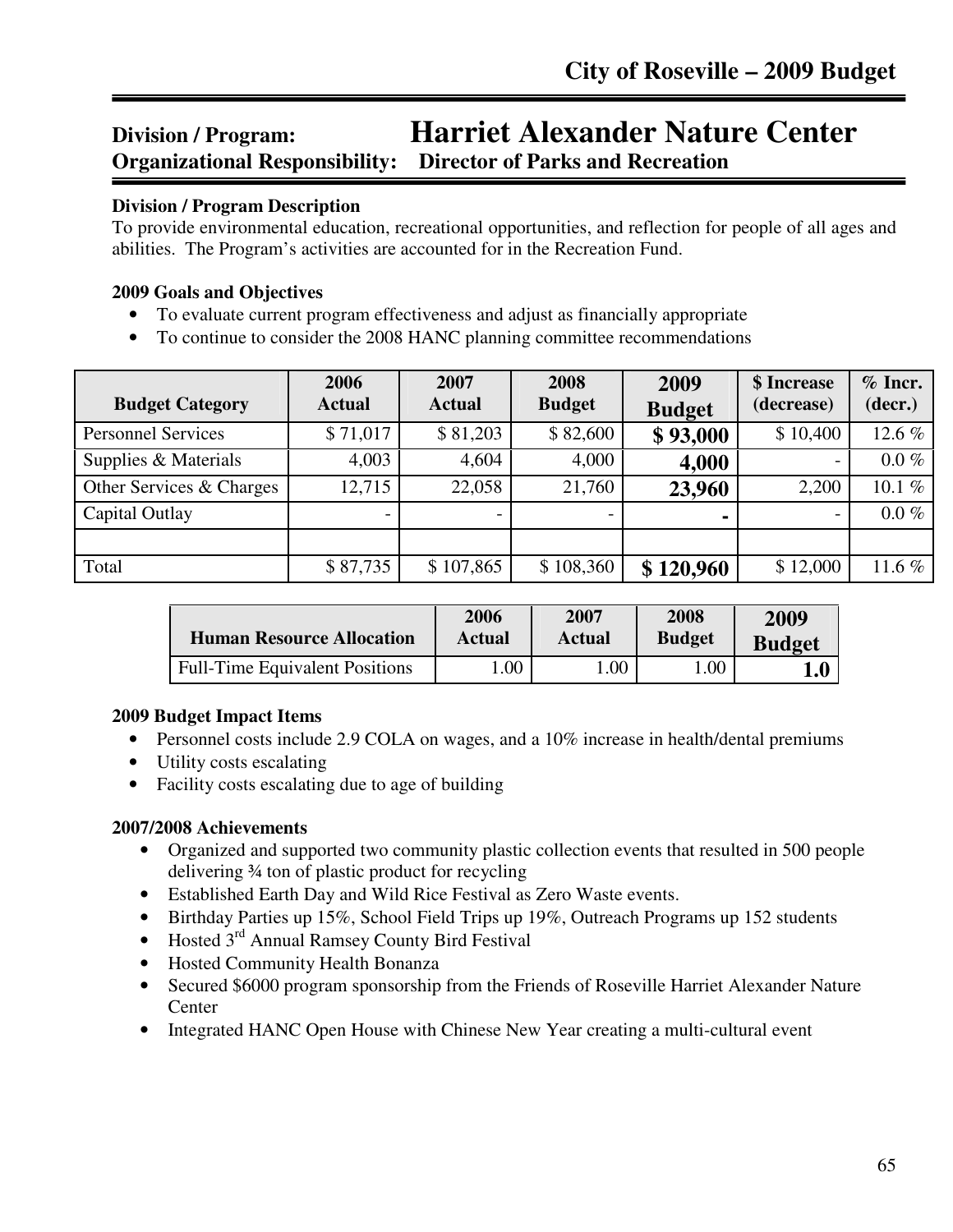# **Division / Program: Roseville Skating Center**

**Organizational Responsibility: Director of Parks and Recreation**

#### Ī **Division / Program Description**

To provide; multi-purpose indoor/outdoor skating opportunities, recreational classes, senior citizen programs, and miscellaneous other activities, in a way that meets the needs of the city and state residents. The Program's activities are accounted for in the Recreation Fund.

# **2009 Goals and Objectives**

- Continue to closely monitor annual budget and maximize efficiencies
- Build Novice Speed Skating and Youth Bandy programs to capacity based
- Manage utility costs without negatively impacting ice quality or patron comfort.
- Continue to consider the 2005 RSC- OVAL task force recommendations
- To successfully balance the geothermal system operations

| <b>Budget Category</b>    | 2006<br><b>Actual</b> | 2007<br><b>Actual</b> | 2008<br><b>Budget</b> | 2009<br><b>Budget</b> | \$ Increase<br>(decrease) | $%$ Incr.<br>(decr.) |
|---------------------------|-----------------------|-----------------------|-----------------------|-----------------------|---------------------------|----------------------|
| <b>Personnel Services</b> | \$543,853             | \$580,056             | \$618,700             | \$665,000             | \$46,300                  | $7.5\%$              |
| Supplies & Materials      | 56,951                | 63,786                | 59,525                | 61,300                | 1,775                     | $3.0\%$              |
| Other Services & Charges  | 306,861               | 334,523               | 350,835               | 337,925               | (12,910)                  | $(3.7)$ %            |
| Capital Outlay            | 124,964               | 45,315                | 44,000                | 16,135                | (27, 865)                 | $(63.3) \%$          |
|                           |                       |                       |                       |                       |                           |                      |
| Total                     | \$1,032,629           | \$1,023,682           | \$1,073,060           | \$1,080,360           | \$7,300                   | $0.7 \%$             |

| <b>Human Resource Allocation</b>      | 2006   | 2007   | 2008          | 2009          |
|---------------------------------------|--------|--------|---------------|---------------|
|                                       | Actual | Actual | <b>Budget</b> | <b>Budget</b> |
| <b>Full-Time Equivalent Positions</b> | 5.00   | 6.00   | 6.00          | 6.00          |

# **2009 Budget Impact Items**

- Personnel costs include 2.9% COLA on wages, and a 10% increase in health/dental premiums
- Revenue reduction due to shutdown because of indoor rink floor replacement

- Hosted 2007 and 2008 National Long Track Speeds kating Competition
- Completed Arena geothermal refrigeration system replacement on time and within budget
- In-house staff completed projects that enhanced facility (player box extension, north parking lot lighting, arena floor pylon removal) at a savings of \$170,000
- Banquet room revenues increased 10%
- Arena user groups successfully relocated during extended construction shut-down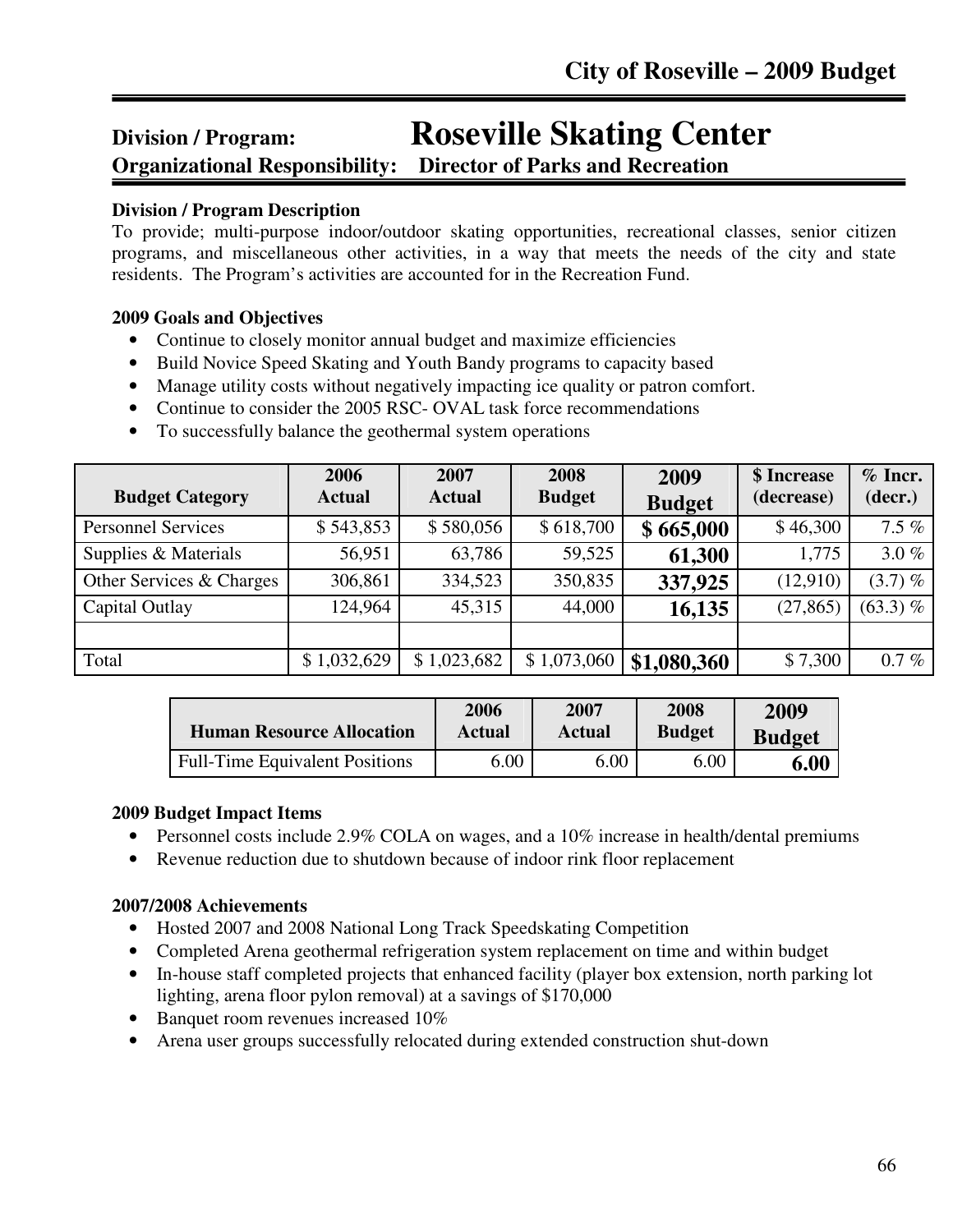# **Division / Program: Activity Center**

**Organizational Responsibility: Parks & Recreation Director**

# **Division / Program Description**

Ī

This division leases limited storage space and a dance studio at Fairview Community Center, provides temporary staff for evening and weekend open hours at City Hall Campus and includes payment to Roseville School District to satisfy contractual arrangement for maintenance and upkeep at Brimhall, Central Park Community Gymnasiums and the Gymnastic Center

# **2009 Goals and Objectives**

- To retain the storage and dance studio space for 2009 and beyond
- To continue to cooperate and coordinate with the Roseville School District per agreement in the provision of Central Park and Brimhall Community Gymnasiums and the Roseville Gymnastic **Center**
- To provide safe and adequate supervision at the City Hall Campus to open up facilities for community use as much as possible

| <b>Budget Category</b>    | 2006<br><b>Actual</b> | 2007<br><b>Actual</b> | 2008<br><b>Budget</b> | 2009<br><b>Budget</b> | \$ Increase<br>(decrease) | $%$ Incr.<br>(decr.) |
|---------------------------|-----------------------|-----------------------|-----------------------|-----------------------|---------------------------|----------------------|
| <b>Personnel Services</b> | \$13,456              | \$13,484              | \$14,800              | \$15,900              | \$1,100                   | 7.4%                 |
| Supplies & Materials      |                       |                       |                       | $\blacksquare$        |                           | $0.0\%$              |
| Other Services & Charges  | 73,174                | 74,032                | 94,100                | 94,100                |                           | $0.0\%$              |
| Capital Outlay            |                       |                       |                       |                       |                           | $0.0\%$              |
|                           |                       |                       |                       |                       |                           |                      |
| Total                     | \$86,631              | \$87,516              | \$108,900             | \$110,000             | \$1,100                   | $1.0\%$              |

| <b>Human Resource Allocation</b>      | 2006   | 2007          | 2008          | 2009          |
|---------------------------------------|--------|---------------|---------------|---------------|
|                                       | Actual | <b>Actual</b> | <b>Budget</b> | <b>Budget</b> |
| <b>Full-Time Equivalent Positions</b> |        |               |               |               |

# **2009 Budget Impact Items**

- Energy cost control
- Unanticipated maintenance costs
- Insurance and telephone costs allocated directly to Activity Center this year

- Provision of storage space for Parks and Recreation and affiliated groups and studio space for the Roseville School of Dance.
- Provision of two community gymnasiums and one gymnastic center in cooperation with the Roseville School District per agreement
- Exceptional space availability for affiliated groups to offer community programs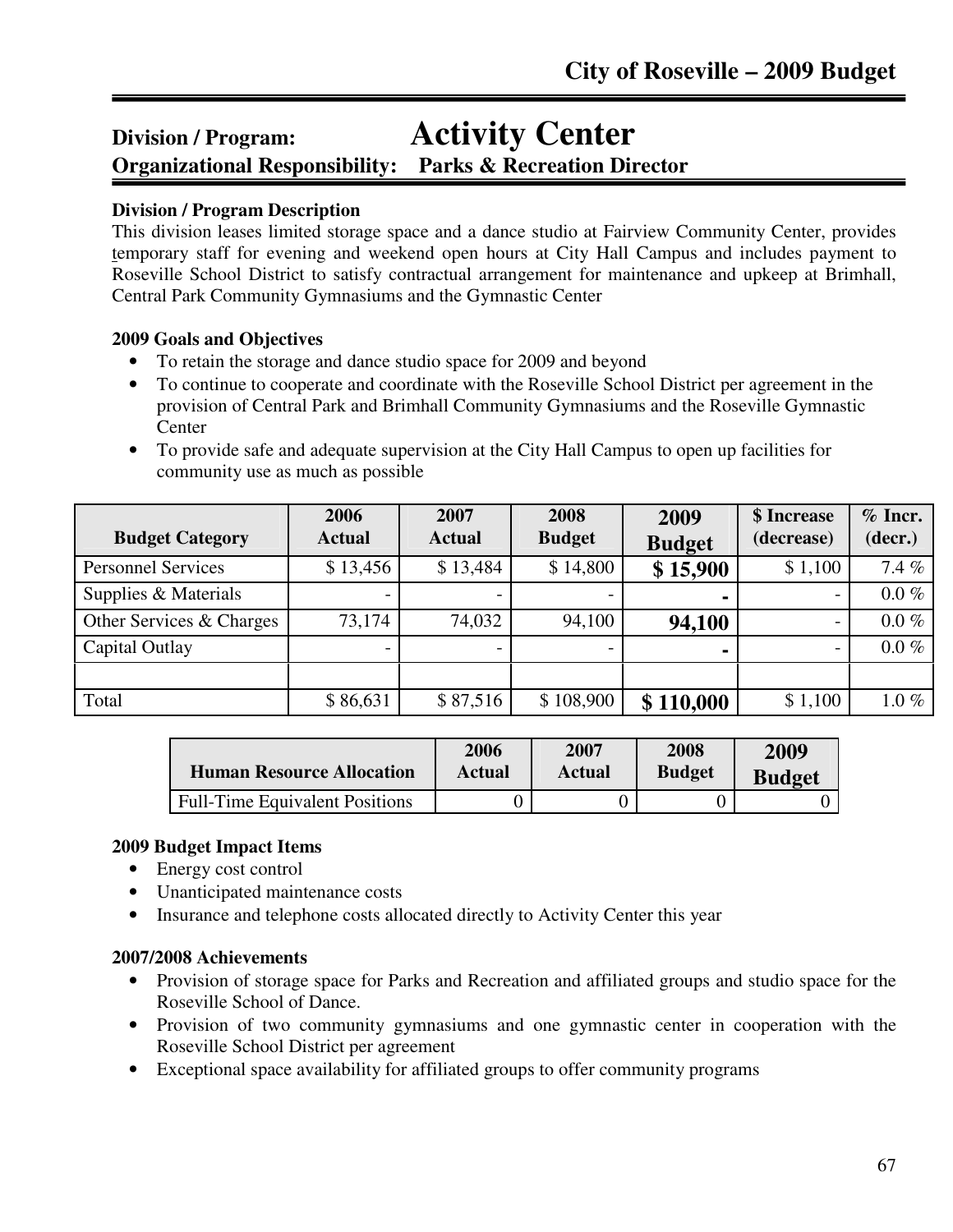# **Department / Program: Park Maintenance Organizational Responsibility: Parks & Recreation Director**

#### **Department Description**

Ī

To develop and maintain public park areas and facilities at a level that provides for safe, quality recreational experiences for all users and participants. This division includes contract maintenance and Forestry. The Program's activities are accounted for in the Park Maintenance Fund.

#### **2009 Goals and Objectives**

- Provide high quality, safe, clean and well groomed park and play areas and timely and effective service
- Insure safe conditions as a top priority for users and employees
- Continue to assess and investigate organic fertilizer use

| <b>Budget Category</b>    | 2006<br><b>Actual</b> | 2007<br><b>Actual</b> | 2008<br><b>Budget</b> | 2009<br><b>Budget</b> | \$ Increase<br>(decrease) | $%$ Incr.<br>(decr.) |
|---------------------------|-----------------------|-----------------------|-----------------------|-----------------------|---------------------------|----------------------|
| <b>Personnel Services</b> | \$582,132             | \$598,971             | \$643,400             | \$693,200             | \$49,800                  | 7.7%                 |
| Supplies & Materials      | 77,545                | 79,450                | 100,200               | 100,880               | 680                       | $0.7 \%$             |
| Other Services & Charges  | 129,704               | 152,809               | 212,540               | 137,860               | (74, 680)                 | $(35.1) \%$          |
| Capital Outlay            |                       | 500                   |                       | $\blacksquare$        | $\overline{\phantom{a}}$  | $0.0\%$              |
|                           |                       |                       |                       |                       |                           |                      |
| Total                     | \$789,381             | \$831,730             | \$956,140             | \$931,940             | \$(24,200)                | $(2.5) \%$           |

| <b>Human Resource Allocation</b>      | 2006        | 2007   | 2008          | 2009          |
|---------------------------------------|-------------|--------|---------------|---------------|
|                                       | Actual      | Actual | <b>Budget</b> | <b>Budget</b> |
| <b>Full-Time Equivalent Positions</b> | 7.25<br>ن ک | 7.25   | 7.25          | 7.25          |

# **2009 Budget Impact Items**

- Personnel costs include 2.9% COLA on wages, and a 10% increase in health/dental premiums
- Decrease in 'Other Services & Charges' due to the elimination of funding for diseased and hazardous tree removal and depreciation charges for vehicle replacement

- Developed maintenance and cleaning logs for department facilities
- Increased use of volunteers on various park projects. i.e. eagle scouts, adopt a park
- Installed Split Rail Fence around Prairie Restoration area on Nature Center grounds
- Completed additional landscaping and turf management projects at Pioneer Park, Howard Johnson Park and Lions and B-Dale Shelters
- Extensive tree trimming throughout park system
- Improved system for replacing fiber chips at play areas
- Included tennis courts and basketball courts in play are inspection reports
- Implemented program for tracking system wide maintenance needs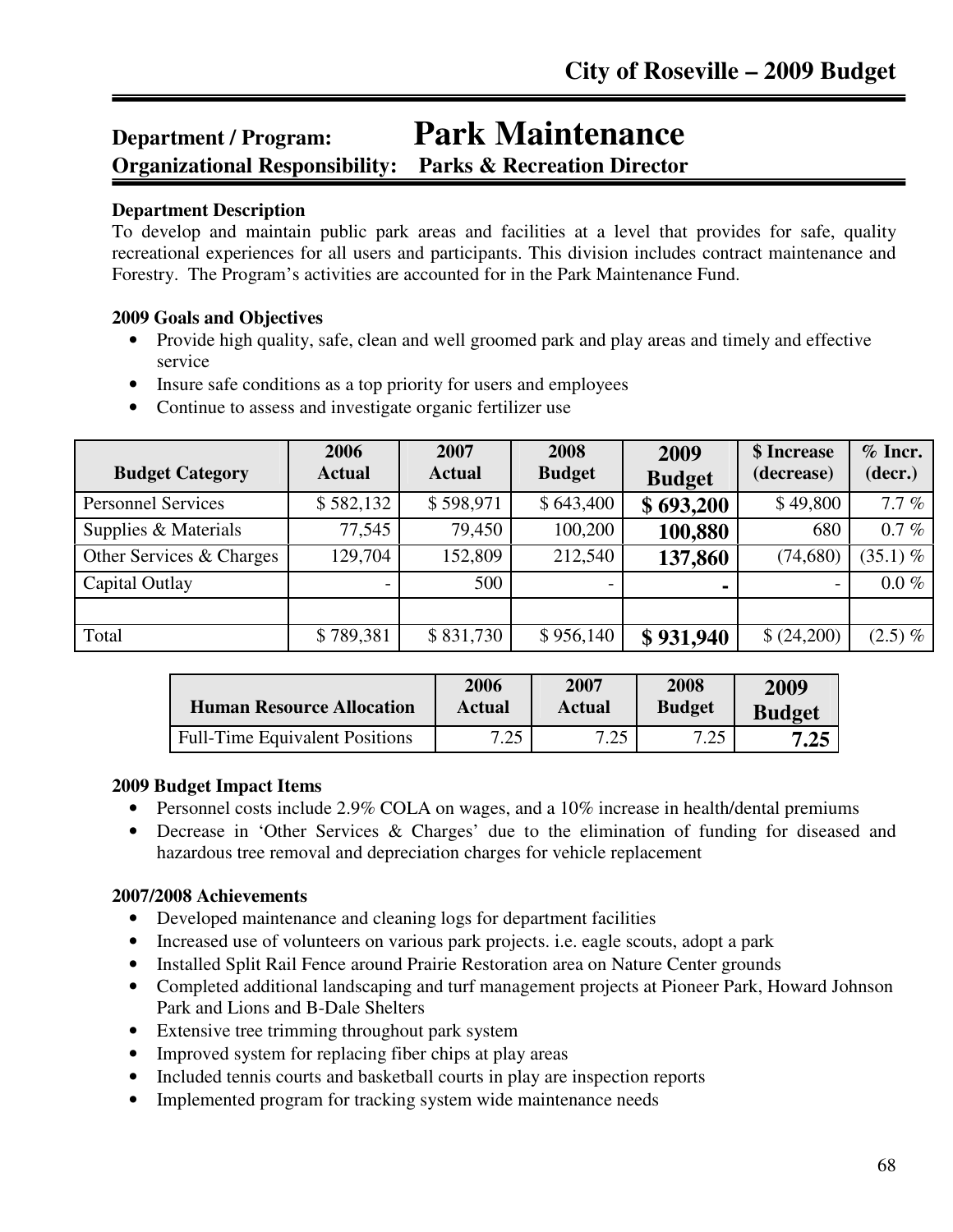# **Department / Program: Park Improvement Program Organizational Responsibility: Parks & Recreation Director**

### **Department Description**

Ī

The Park Improvement Program (PIP) provides for the preservation of parks, open space, and related recreational areas. The purpose of this fund is to renew and reconstruct existing park facilities. The Program's activities are accounted for in the Park Improvement Fund.

#### **2009 Goals and Objectives**

- To establish a 10 year parks and recreation capital improvement plan
- To establish a 10 year project priority listing
- Develop a photo presentation on the state of the parks, grounds and facilities
- To focus on safety and aesthetics as a high priority
- To work with FORPARKS to replace playground at Central Park Dale Street with leveraged funds

| <b>Budget Category</b>    | 2006<br><b>Actual</b> | 2007<br><b>Actual</b> | 2008<br><b>Budget</b> | 2009<br><b>Budget</b> | \$ Increase<br>(decrease) | $%$ Incr.<br>(decr.) |
|---------------------------|-----------------------|-----------------------|-----------------------|-----------------------|---------------------------|----------------------|
| <b>Personnel Services</b> | $\mathsf{\$}$ -       | $\mathsf{\$}$ -       | $\mathsf{\$}$ -       | \$-                   | $\mathsf{\$}$ -           | $0.0\%$              |
| Supplies & Materials      |                       |                       |                       |                       |                           | $0.0\%$              |
| Other Services & Charges  |                       |                       |                       |                       |                           | $0.0\%$              |
| Capital Outlay            | 220,286               | 47,793                | 215,000               | 215,000               | $\overline{\phantom{0}}$  | $0.0\%$              |
|                           |                       |                       |                       |                       |                           |                      |
| Total                     | \$220,286             | \$47,793              | \$215,000             | \$215,000             | $\$ -                     | $0.0\%$              |

| <b>Human Resource Allocation</b>      | 2006                     | 2007   | 2008          | 2009          |
|---------------------------------------|--------------------------|--------|---------------|---------------|
|                                       | Actual                   | Actual | <b>Budget</b> | <b>Budget</b> |
| <b>Full-Time Equivalent Positions</b> | $\overline{\phantom{0}}$ | -      | -             |               |

#### **2009 Budget Impact Items**

• Not applicable.

- Reconstructed Rosebrook Tennis Courts
- Replaced and repaired fencing at: Victoria fields #1 & #4, Evergreen Park, Reservoir Woods Dog Park and Rosebrook wading pool.
- Installed Solatube natural lighting system at HANC
- Replaced HANC furnace with a geothermal ready heating system
- Installed concrete bleacher and restroom pads throughout park system for maintenance efficiencies
- Replaced Dale Street Foot Bridge
- Repaired Central Park Lake Bennett Waterfall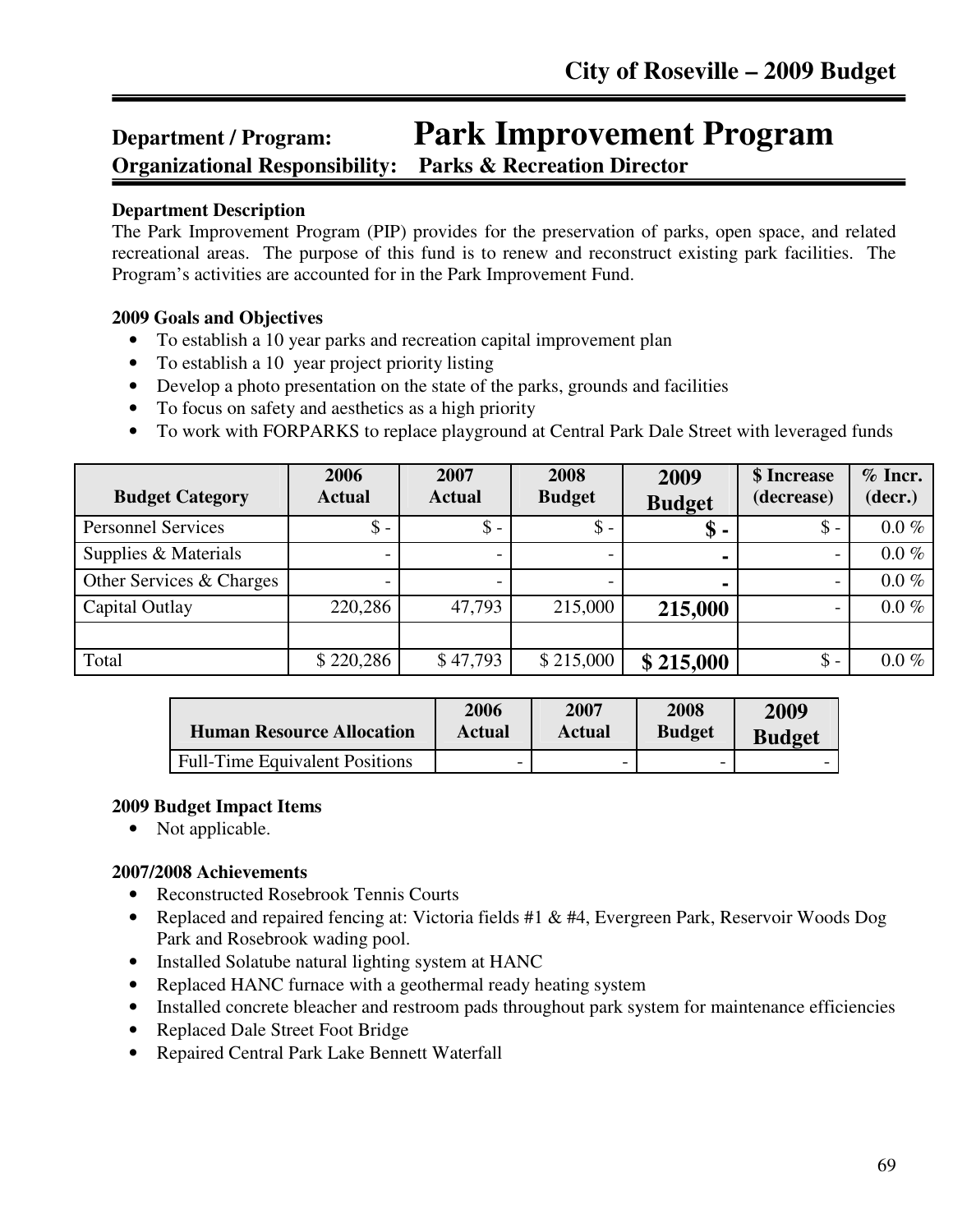# **Division / Program: Golf Course Clubhouse**

**Organizational Responsibility: Parks & Recreation Director**

# **Division / Program Description**

Ī

The golf course clubhouse provides a quality golf experience for Roseville citizens by offering superior turf and a pleasing clubhouse designed for beginners, senior citizens, youth, and those desiring a minimal time commitment. Plans for a physical upgrade to the clubhouse are being explored. The Program's activities are accounted for in the Golf Course Fund.

# **2009 Goals and Objectives**

- Increase revenue from ladies league participation by 3%
- Increase rounds during non-busy times with specials catered to family participation.
- Continue to assess the golf industry staying competitive with rates and conditions

| <b>Budget Category</b>    | 2006<br><b>Actual</b> | 2007<br><b>Actual</b> | 2008<br><b>Budget</b> | 2009<br><b>Budget</b> | \$ Increase<br>(decrease) | $%$ Incr.<br>(decr.) |
|---------------------------|-----------------------|-----------------------|-----------------------|-----------------------|---------------------------|----------------------|
| <b>Personnel Services</b> | \$104,905             | \$115,482             | \$111,000             | \$118,000             | \$7,000                   | 6.3 $%$              |
| Supplies & Materials      | 20,887                | 22,635                | 22,800                | 23,300                | 500                       | $2.2\%$              |
| Other Services & Charges  | 40,673                | 33,372                | 43,800                | 45,425                | 1,625                     | 3.7%                 |
| Capital Outlay            |                       | 3,481                 | 1,000                 | 1,000                 | $\overline{\phantom{0}}$  | $0.0\%$              |
|                           |                       |                       |                       |                       |                           |                      |
| Total                     | \$166,465             | \$174,970             | \$177,600             | \$187,725             | \$9,125                   | 5.1 $%$              |

| <b>Human Resource Allocation</b>      | 2006      | 2007   | 2008          | 2009          |
|---------------------------------------|-----------|--------|---------------|---------------|
|                                       | Actual    | Actual | <b>Budget</b> | <b>Budget</b> |
| <b>Full-Time Equivalent Positions</b> | $\cdot 0$ |        |               |               |

# **2009 Budget Impact Items**

• Personnel costs include 2.9% COLA on wages, and a 10% increase in health/dental premiums

- Achieved MRPA Award of Excellence for exceptional marketing strategies at Golf Course
- Fall league participation increased 15%
- Increased number of rounds played by league members by 3%
- Increased Ladies League membership by 1% to 627, including over 30 new members
- Increased Junior League participation 20%
- Documented 31000 rounds played in 2007 & 2008
- Number of private tournaments hosted by Cedarholm Golf Course increased 50%
- Was the most played par-three golf course in Twin cities metro area by 5600 rounds
- Rosefest Golf Tournament reached maximum participation with 130 golfers
- First time event Women, Wine and (no)Whiffs attracted capacity participation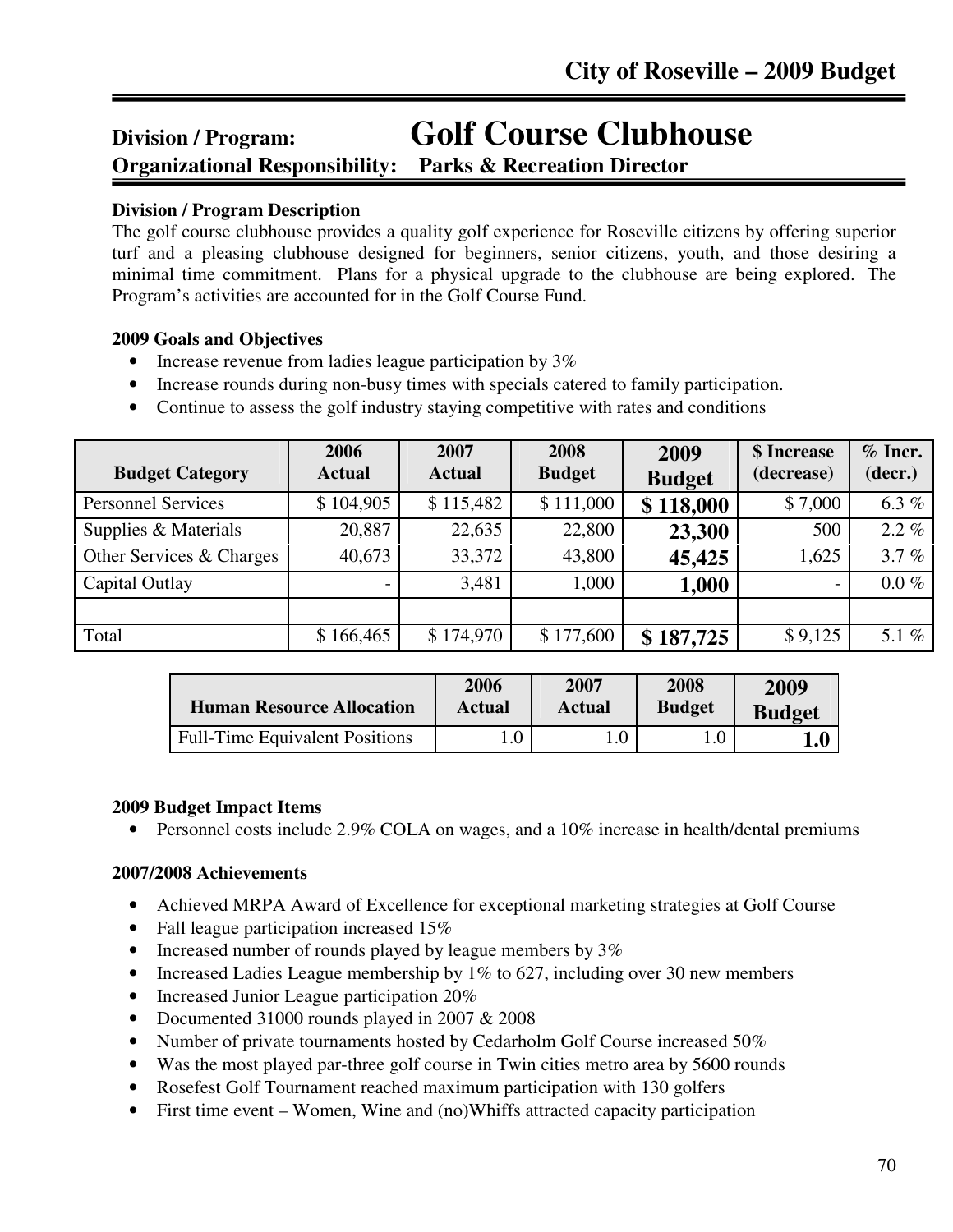# **Division / Program: Golf Course Maintenance**

**Organizational Responsibility: Parks & Recreation Director**

# **Division / Program Description**

Ī

Golf course maintenance provides Roseville citizens with a golf recreational facility that is maintained with quality and managed with excellent customer service. Maintenance and playability will be very important to keeping this course competitive in the coming years. Plans for a physical upgrade to the maintenance facility are being explored. The Program's activities are accounted for in the Golf Course Fund.

# **2009 Goals & Objectives**

- Strive to provide a positive experience with exceptional turf conditions and landscaping to enhance the golfers experience
- Continue to manage the golf course budget to offer reasonable fees and get the best possible value on projects and repairs utilizing existing staff
- Develop a plan to replace some of the older equipment
- Continue to assess and investigate organic fertilizer use

| <b>Budget Category</b>    | 2006<br><b>Actual</b> | 2007<br><b>Actual</b> | 2008<br><b>Budget</b> | 2009<br><b>Budget</b> | \$ Increase<br>(decrease) | $%$ Incr.<br>(decr.) |
|---------------------------|-----------------------|-----------------------|-----------------------|-----------------------|---------------------------|----------------------|
| <b>Personnel Services</b> | \$119,412             | \$119,001             | \$142,650             | \$149,650             | \$7,000                   | 4.9 $%$              |
| Supplies & Materials      | 20,037                | 22,977                | 27,800                | 27,250                | (550)                     | $(2.0) \%$           |
| Other Services & Charges  | 34,984                | 49,055                | 38,050                | 39,575                | 1,525                     | 4.0 $%$              |
| Capital Outlay            | 8,216                 | $\overline{a}$        | 23,000                |                       | (23,000)                  | $(100) \%$           |
|                           |                       |                       |                       |                       |                           |                      |
| Total                     | \$182,649             | \$191,033             | \$231,500             | \$216,475             | \$(15,025)                | $(6.5) \%$           |

| <b>Human Resource Allocation</b>      | 2006   | 2007          | 2008          | 2009          |
|---------------------------------------|--------|---------------|---------------|---------------|
|                                       | Actual | <b>Actual</b> | <b>Budget</b> | <b>Budget</b> |
| <b>Full-Time Equivalent Positions</b> | . .50  | $.50^{-}$     | 1.50          | 1.50          |

# **2009 Budget Impact Items**

• Personnel costs include 2.9% COLA on wages, and a 10% increase in health/dental premiums

# **2007/2008 Achievements**

- Replaced entrance and Highway 36 signs to be consistent with park signage
- Completed four major landscaping improvements;
- Installed new sidewalk and large cement pad at  $6<sup>th</sup>$  tee
- Replaced numerous storm damaged trees utilizing Arboretum tree nursery
- Developed and implemented sign management program for tee boxes and course
- Reduced part-time labor costs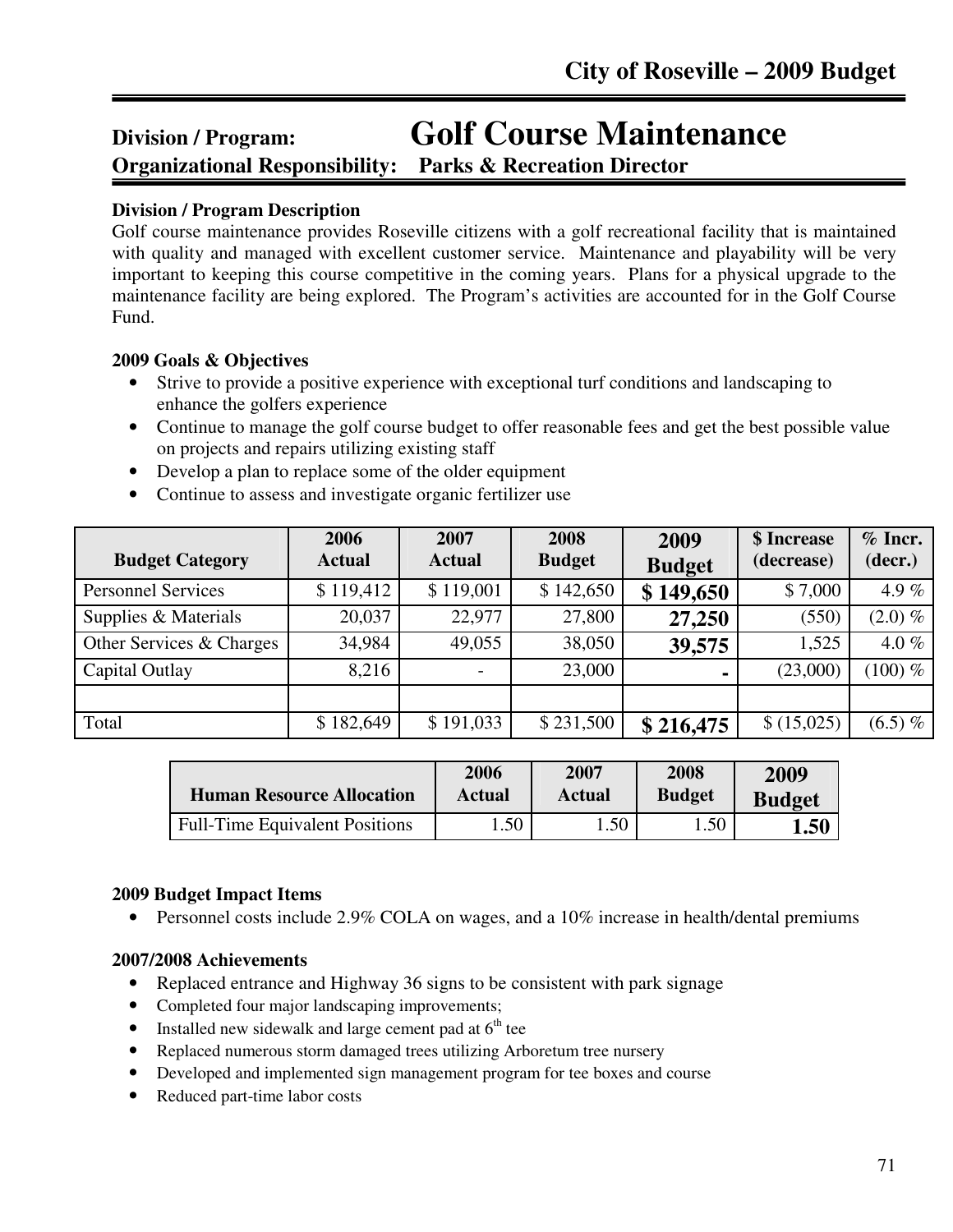# **Division / Program: City and Project Planning Organizational Responsibility: Community Development Director**

### **Division / Program Description**

The Planning Division's mission is to develop effective recommendations on comprehensive land use planning and zoning programs in a manner consistent with City policies. City Planning works closely with all departments, Planning Commission, Variance Board, HRA and Council in preparation and design of development projects as well as providing guidance to property owners. City Planning provides well-planned development and anticipates continued process refinement to keep up with current and increasing project demands. The Program's activities are accounted for in the Community Development Fund.

#### **2009 Goals and Objectives**

- Review and update Department policies and procedures to ensure that they are meeting the needs of the departments, the City as an organization, and the citizens of Roseville.
- Improve and increase public and community outreach to allow for a better understanding of the City's processes and decisions.
- Undertake a review of the department's organizational structure and implement to ensure that the department's services are delivered effectively and efficiently.

| Create methods and adopt poneres to ensure consistent department runding. |                       |                       |                       |                       |                           |  |  |
|---------------------------------------------------------------------------|-----------------------|-----------------------|-----------------------|-----------------------|---------------------------|--|--|
| <b>Budget Category</b>                                                    | 2006<br><b>Actual</b> | 2007<br><b>Actual</b> | 2008<br><b>Budget</b> | 2009<br><b>Budget</b> | \$ Increase<br>(decrease) |  |  |
| <b>Personnel Services</b>                                                 | \$192,836             | \$182,138             | \$188,000             | \$207.000             | \$19,000                  |  |  |

• Create methods and adopt policies to ensure consistent department funding.

| 1.919311191.991.1899     | $\vee$ $\vee$ $\vee$ $\vee$ $\vee$ | $\sim$ 102.100 | $\vee$ 100,000           | $V = V \cdot V \cdot V$ | $\sim$ 10000             | 1911 IV     |
|--------------------------|------------------------------------|----------------|--------------------------|-------------------------|--------------------------|-------------|
| Supplies & Materials     | 381                                | 444            | 400                      | 500                     | 100                      | $25.0 \%$   |
| Other Services & Charges | 38,881                             | 82,937         | 208,025                  | 104,650                 | (103, 375)               | $(49.7)$ %  |
| Capital Outlay           |                                    | 19             | $\overline{\phantom{0}}$ | $\blacksquare$          | $\overline{\phantom{0}}$ | $0.0\ \%$   |
|                          |                                    |                |                          |                         |                          |             |
| Total                    | \$232,098                          | \$265,538      | \$396,425                | \$312,150               | \$ (84,275)              | $(21.3) \%$ |
|                          |                                    |                |                          |                         |                          |             |

| <b>Human Resource Allocation</b>      | 2006   | 2007          | 2008          | 2009          |
|---------------------------------------|--------|---------------|---------------|---------------|
|                                       | Actual | <b>Actual</b> | <b>Budget</b> | <b>Budget</b> |
| <b>Full-Time Equivalent Positions</b> | 2.00   | 2.00          | 2.00          | 2.00          |

#### **2009 Budget Impact Items**

- Personnel costs include 2.9% COLA on wages, and a 10% increase in health/dental premiums
- Decrease in 'Other Services & Charges' due to one-time funding in the '08 Budget for the Comprehensive Plan update.

#### **2007/2008 Achievements**

- Oversaw approvals of Twin Lakes developments, the Cent Venture hotel, the Metro Transit park and ride facility, and coordinated the planning of Phase I Twin Lakes Infrastructure
- Participated in the Comprehensive Plan annual update process and Code updates
- Coordinated and expanded the role of the Development Review Committee and setback permit process

**% Incr. (decr.)**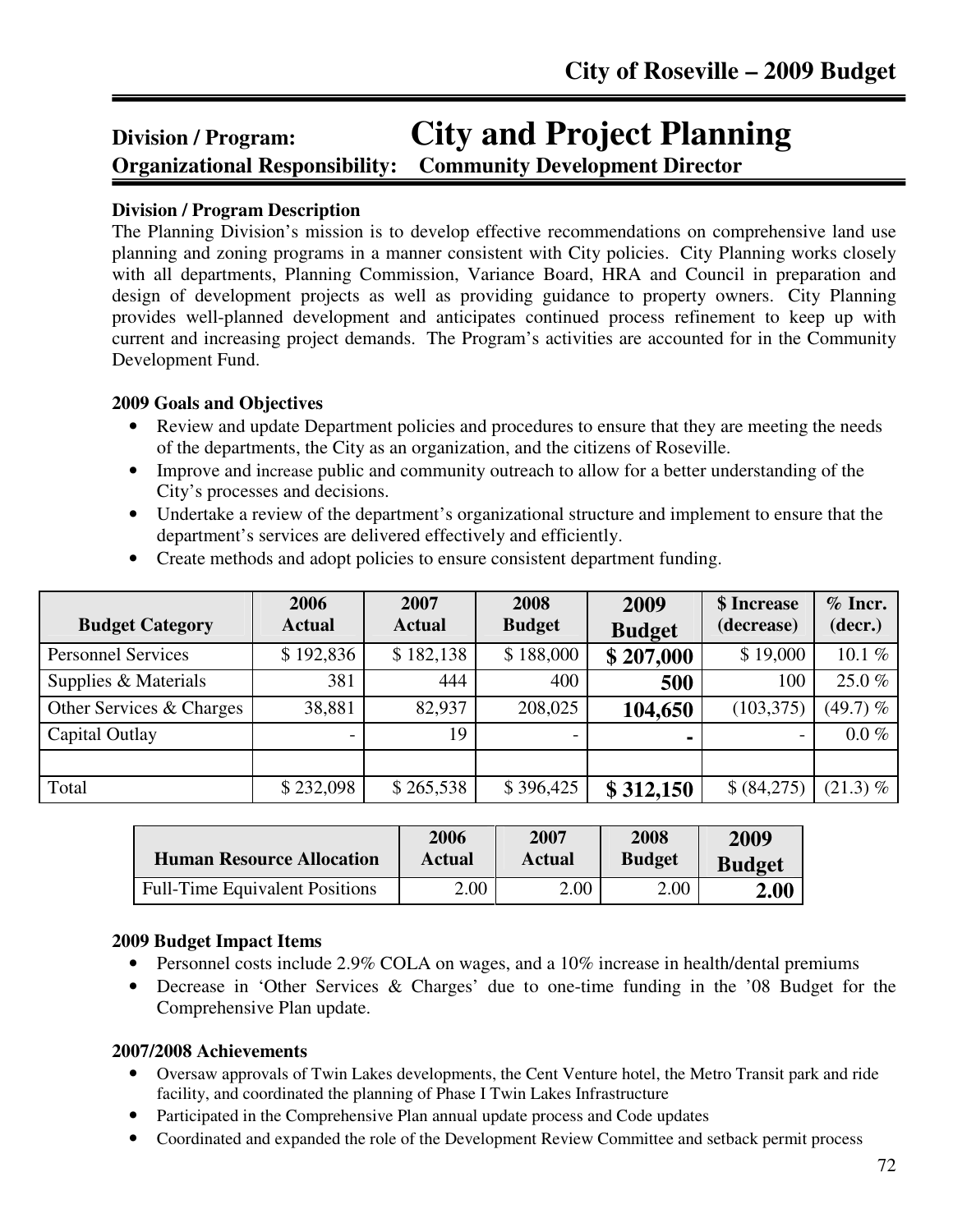# **Division / Program: Economic Development**

**Organizational Responsibility: Community Development Director** 

# **Division / Program Description**

ֺ֖֚֘֝֬

The Economic Development Program's mission is to manage and encourage new development and redevelopment in Roseville, pursuant to the City Council's guidelines. The budget year of 2006 will continue to focus on housing and the redevelopment of major business parks and mixed use neighborhood plans. The retention and communication with businesses will be reduced to reflect limited funding and staff resources. Existing partnerships will be strengthened. The Program's activities are accounted for in the Community Development Fund.

# **2009 Goals and Objectives**

- Update the Economic Development Division's strategic plan (in coordination with outcomes of the community visioning process) and define an implementation strategy to advance community goals and objectives
- Improve records management and information tracking of all files and correspondence to ensure easy and efficient access to information.

| <b>Budget Category</b>    | 2006<br><b>Actual</b> | 2007<br><b>Actual</b> | 2008<br><b>Budget</b> | 2009<br><b>Budget</b> | \$ Increase<br>(decrease) | $%$ Incr.<br>(decr.) |
|---------------------------|-----------------------|-----------------------|-----------------------|-----------------------|---------------------------|----------------------|
| <b>Personnel Services</b> | \$113,276             | \$104,834             | \$158,000             | \$177,000             | \$19,000                  | 12.0%                |
| Supplies & Materials      | 5,832                 | 5,358                 | 6,500                 | 6,500                 |                           | $0.0\%$              |
| Other Services & Charges  | 27,137                | 25,873                | 31,680                | 33,230                | 1,550                     | 4.9 $%$              |
| Capital Outlay            |                       | 1,416                 |                       | ٠                     | $\overline{\phantom{0}}$  | $0.00\%$             |
|                           |                       |                       |                       |                       |                           |                      |
| Total                     | \$146,245             | \$137,481             | \$196,180             | \$216,730             | \$20,550                  | 10.5 $%$             |

| <b>Human Resource Allocation</b>      | 2006   | 2007          | 2008          | 2009          |
|---------------------------------------|--------|---------------|---------------|---------------|
|                                       | Actual | <b>Actual</b> | <b>Budget</b> | <b>Budget</b> |
| <b>Full-Time Equivalent Positions</b> | 2.00   | 2.00          | 2.00          | $\bf 2.00$    |

# **2009 Budget Impact Items**

• Personnel costs include 2.9% COLA on wages, and a 10% increase in health/dental premiums

# **2007/2008 Achievements**

- Led preparation of the 2030 Comprehensive Plan with project consultants, city staff, the steering committee, advisory commissions, and the City Council.
- Coordinated the submission of brownfields grants in the Twin Lakes area with project developers; the Metropolitan Council awarded the City \$189,000 to assist with asbestos abatement at the Old Dominion and Xtra Lease Sites.
- Prepared a successful Redevelopment Grant application for the construction of a segment of Twin Lakes Parkway and Mount Ridge Road; the City was awarded \$528,000 by the Department of Employment and Economic Development.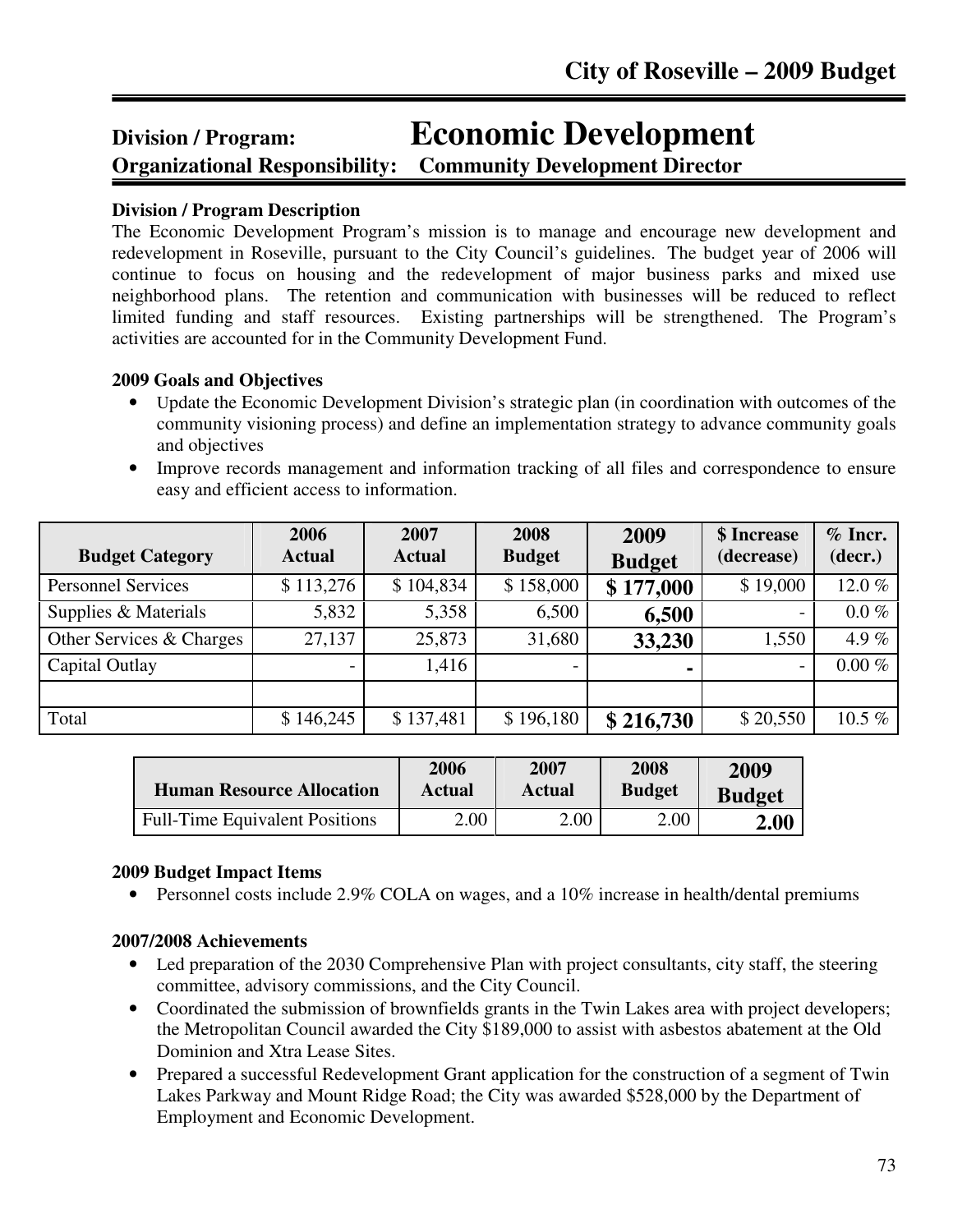# **Division / Program: Building Permits and Codes Organizational Responsibility: Community Development Director**

#### ֺ֖֚֘֝֬ **Division / Program Description**

The Code Enforcement Program ensures public safety and health standards related to building construction and land use, are maintained for the general welfare of the community. This provides a safer community for all citizens through proper construction methods and provides for enhanced neighborhood livability and property values. The City expects to maintain a high level of publicencouraged redevelopment and construction in 2005 through the various housing programs, business redevelopment, and residential remodeling/improvements. The Program's activities are accounted for in the Community Development Fund.

### **2009 Goals and Objectives**

- Create opportunities and provide resources for department personnel's Professional Development.
- Create methods and adopt policies to ensure consistent Department Funding.
- Continually monitor existing Regulations to ensure that the community needs are being met.

| <b>Budget Category</b>    | 2006<br><b>Actual</b> | 2007<br><b>Actual</b> | 2008<br><b>Budget</b> | 2009<br><b>Budget</b> | \$ Increase<br>(decrease) | $%$ Incr.<br>(decr.) |
|---------------------------|-----------------------|-----------------------|-----------------------|-----------------------|---------------------------|----------------------|
| <b>Personnel Services</b> | \$417,022             | \$477,227             | \$495,000             | \$547,000             | \$52,000                  | 10.5 %               |
| Supplies & Materials      | 5,741                 | 7,077                 | 6,900                 | 7,650                 | 750                       | $10.9\%$             |
| Other Services & Charges  | 122,150               | 116,063               | 119,595               | 136,700               | 17,135                    | 14.3%                |
| Capital Outlay            | -                     |                       | 17,000                | 17,000                | $\overline{\phantom{a}}$  | $0.0\%$              |
|                           |                       |                       |                       |                       |                           |                      |
| Total                     | \$544,913             | \$600,367             | \$638,465             | \$708,350             | \$69,885                  | 10.9 $%$             |

| <b>Human Resource Allocation</b>      | 2006   | 2007   | 2008          | 2009          |
|---------------------------------------|--------|--------|---------------|---------------|
|                                       | Actual | Actual | <b>Budget</b> | <b>Budget</b> |
| <b>Full-Time Equivalent Positions</b> | 6.00   | 6.00   | 6.00          | 6.00          |

#### **2009 Budget Impact Items**

- Personnel costs include 2.9% COLA on wages, and a 10% increase in health/dental premiums
- Increase in 'Other Services & Charges' due to increased electrical inspection and structural engineering services. The added costs are offset by building permit fees.

#### **2007/2008Achievements**

- Issued 4,165 permits bringing in \$1,069,491,000 in revenue.
- Valuation of construction in 2008 was \$63 million (5% over the 5-year avg.): \$5.8 million residential new, \$11.2 million residential renovation. \$14.8 million commercial new, \$30.8 million commercial renovation.
- Staff initiated a Neighborhood Enhancement Program which involved communicating with and canvassing 2,000 properties for City Code violations (from the public right-of-way). Staff observed 143 violations, notified owners, and obtained compliance in 98% of the cases.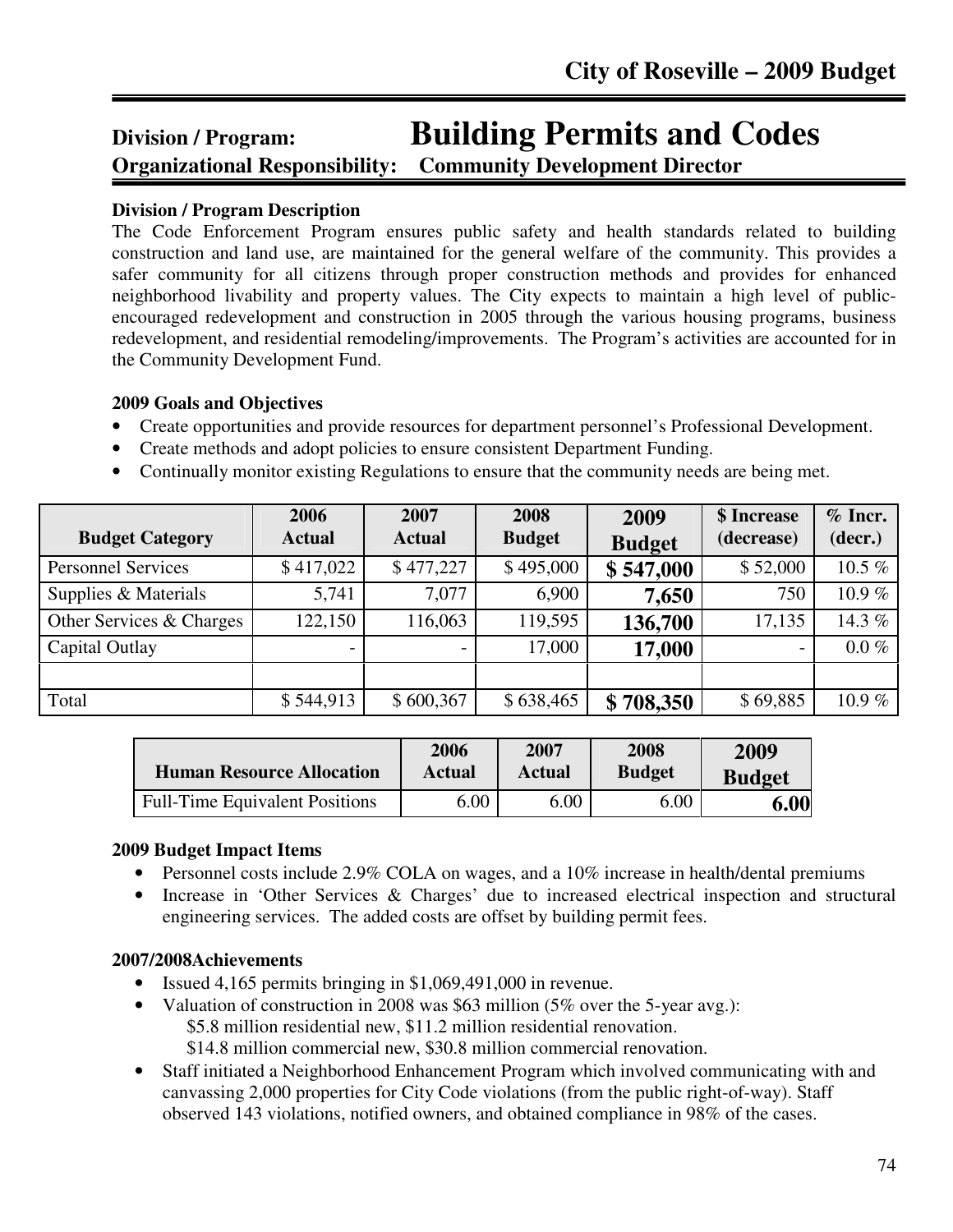# **Division / Program: Geographic Information Systems Organizational Responsibility: Community Development Director**

#### **Division / Program Description**

٦

The GIS division coordinates the intra-departmental geographic data base system. The division is responsible for improving city mapping and data management, linking GIS to permits, creating web versions of maps, and using GIS technology for long range planning. The division collaborates with other governmental units to maximize the accuracy of GIS data and to improve overall efficiency. The Program's activities are accounted for in the Community Development Fund.

#### **2009 Goals and Objectives**

- Assist (as time permits) Engineering, Police, and other City Departments in the use of property database, GIS, and web technologies
- Participate in the MetroGIS address standardization working group and pilot project
- Continue the transition to using the ESRI geodatabase as the storage mechanism for city GIS data
- Update and support the Roseville and Ramsey County GIS online mapping site
- Assist in the expansion of content in the city's Laserfiche repository

| <b>Budget Category</b>    | 2006<br><b>Actual</b> | 2007<br><b>Actual</b> | 2008<br><b>Budget</b> | 2009<br><b>Budget</b> | \$ Increase<br>(decrease) | $%$ Incr.<br>(decr.) |
|---------------------------|-----------------------|-----------------------|-----------------------|-----------------------|---------------------------|----------------------|
| <b>Personnel Services</b> | \$61,809              | \$66,099              | \$65,000              | \$73,000              | \$8,000                   | 12.3 $%$             |
| Supplies & Materials      |                       |                       | 50                    | <b>100</b>            | 50                        | 100.0%               |
| Other Services & Charges  | 7,406                 | 3,840                 | 6,125                 | 6,725                 | 600                       | $9.8 \%$             |
| Capital Outlay            | 2,377                 |                       |                       | ٠                     |                           | $0.0\%$              |
|                           |                       |                       |                       |                       |                           |                      |
| Total                     | \$71,592              | \$69,939              | \$71,175              | \$79,825              | \$8,650                   | 12.2%                |

| <b>Human Resource Allocation</b>      | 2006   | 2007   | 2008          | 2009          |
|---------------------------------------|--------|--------|---------------|---------------|
|                                       | Actual | Actual | <b>Budget</b> | <b>Budget</b> |
| <b>Full-Time Equivalent Positions</b> | .00.   | .00    | .00           | 1.00          |

#### **2009 Budget Impact Items**

• Personnel costs include 2.9% COLA on wages, and a 10% increase in health/dental premiums

#### **2007/2008 Achievements**

- Coordinated the City's submission of materials to the US Census Bureau for the Local Update of Census Addresses (LUCA) program in preparation for Census 2010.
- Maintained an up-to-date list and map of Roseville foreclosures using Ramsey County Sheriff's data.
- Joined the Governor's Council for Geographic Information Standards Committee
- Added access to Pictometry aerial imagery for building inspectors, formatted Comprehensive Plan on CD-Rom; mapping for 90+ planning/zoning projects
- Included and added to the access to city maps, demography, and economic development opportunities on the City's website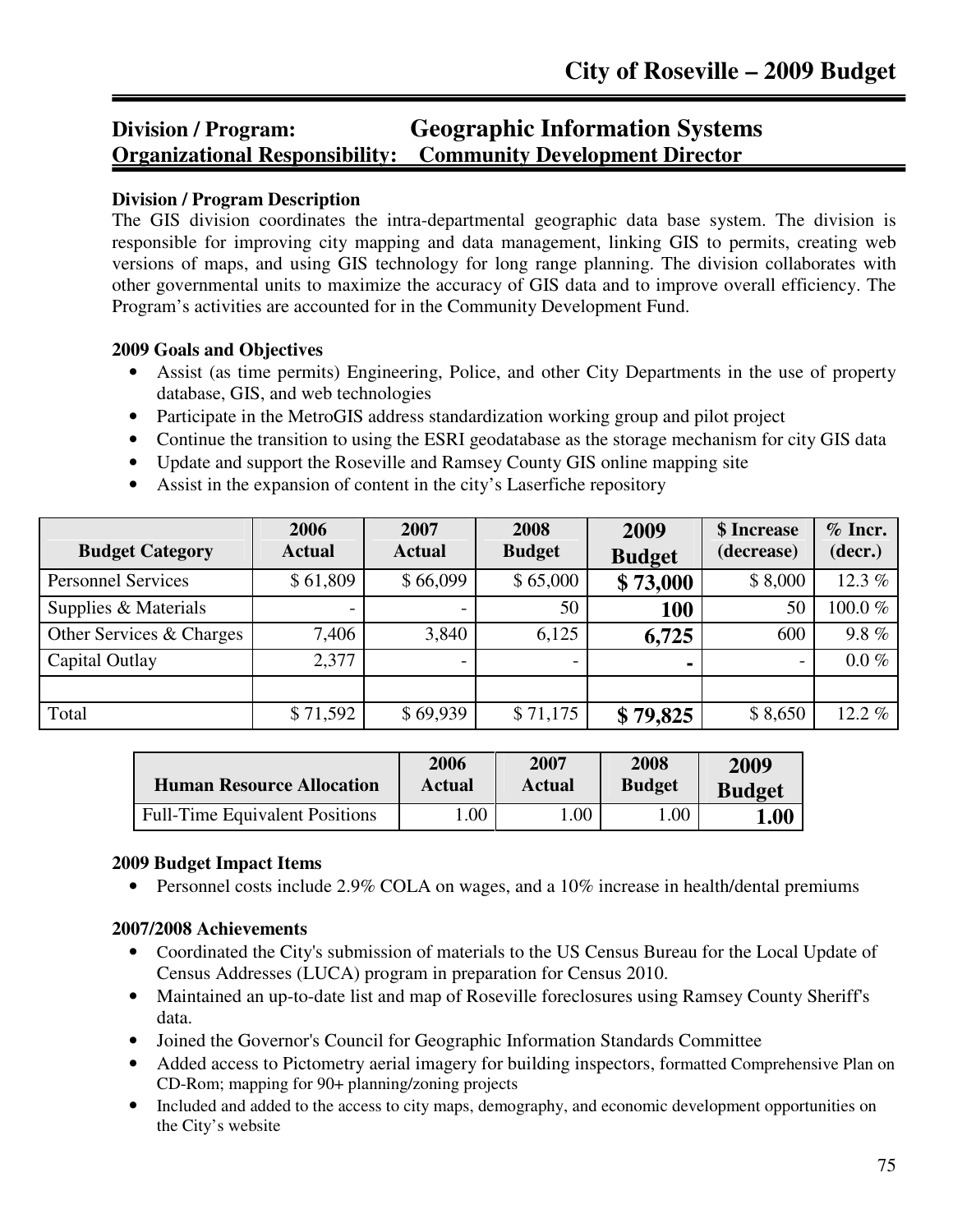#### **Debt Management Plan**

By formal Council action, the City of Roseville affirmed its debt policy in 2008. The policy can be found in Appendix A. A major highlight of this policy includes confining the city's borrowing to capital improvements. Those improvements must have a life that is greater than or equal to the length of debt retirement.

The City currently has two types of debt; 1) general obligation improvement debt, and 2) general obligation facility debt. Improvement debt is used for financing the city's street improvement program. The debt service is supported by approximately 25% from the special assessment of benefited properties and 75% from property taxes. The city will have four general obligation debt issues outstanding at the beginning of 2009. The following schedule depicts the City's outstanding debt as of 01/01/2009.

|             | Principal    | Net Interest | Date of Final | Eligible         |
|-------------|--------------|--------------|---------------|------------------|
| Description | Outstanding  | Rate         | Maturity      | <b>Call Date</b> |
| Series 23   | \$905,000    | 4.90 $%$     | 03/01/2012    | 3/01/2004        |
| Series 25   | 1,225,000    | 4.24 $%$     | 03/01/2014    | 3/01/2006        |
| Series 27   | 7,890,000    | 3.72%        | 3/01/2019     | 3/01/2013        |
| Series 28   | 2,550,000    | 3.31 $%$     | 3/01/2018     | 3/01/2016        |
|             |              |              |               |                  |
| Total       | \$12,570,000 |              |               |                  |

The following table depicts the City's debt service payments by year.

| Year  | Principal    | Interest    | Total        |
|-------|--------------|-------------|--------------|
| 2009  | \$985,000    | \$439,127   | \$1,424,127  |
| 2010  | 1,220,000    | 407,226     | 1,627,226    |
| 2011  | 1,320,000    | 364,339     | 1,684,339    |
| 2012  | 1,370,000    | 316,894     | 1,686,894    |
| 2013  | 1,170,000    | 270,323     | 1,440,323    |
| 2014  | 1,220,000    | 225,135     | 1,445,135    |
| 2015  | 1,035,000    | 183,006     | 1,218,006    |
| 2016  | 1,075,000    | 144,033     | 1,219,033    |
| 2017  | 1,120,000    | 102,896     | 1,222,896    |
| 2018  | 1,170,000    | 59,175      | 1,229,175    |
| 2019  | 885,000      | 18,253      | 903,253      |
|       |              |             |              |
| Total | \$12,570,000 | \$2,530,406 | \$15,100,406 |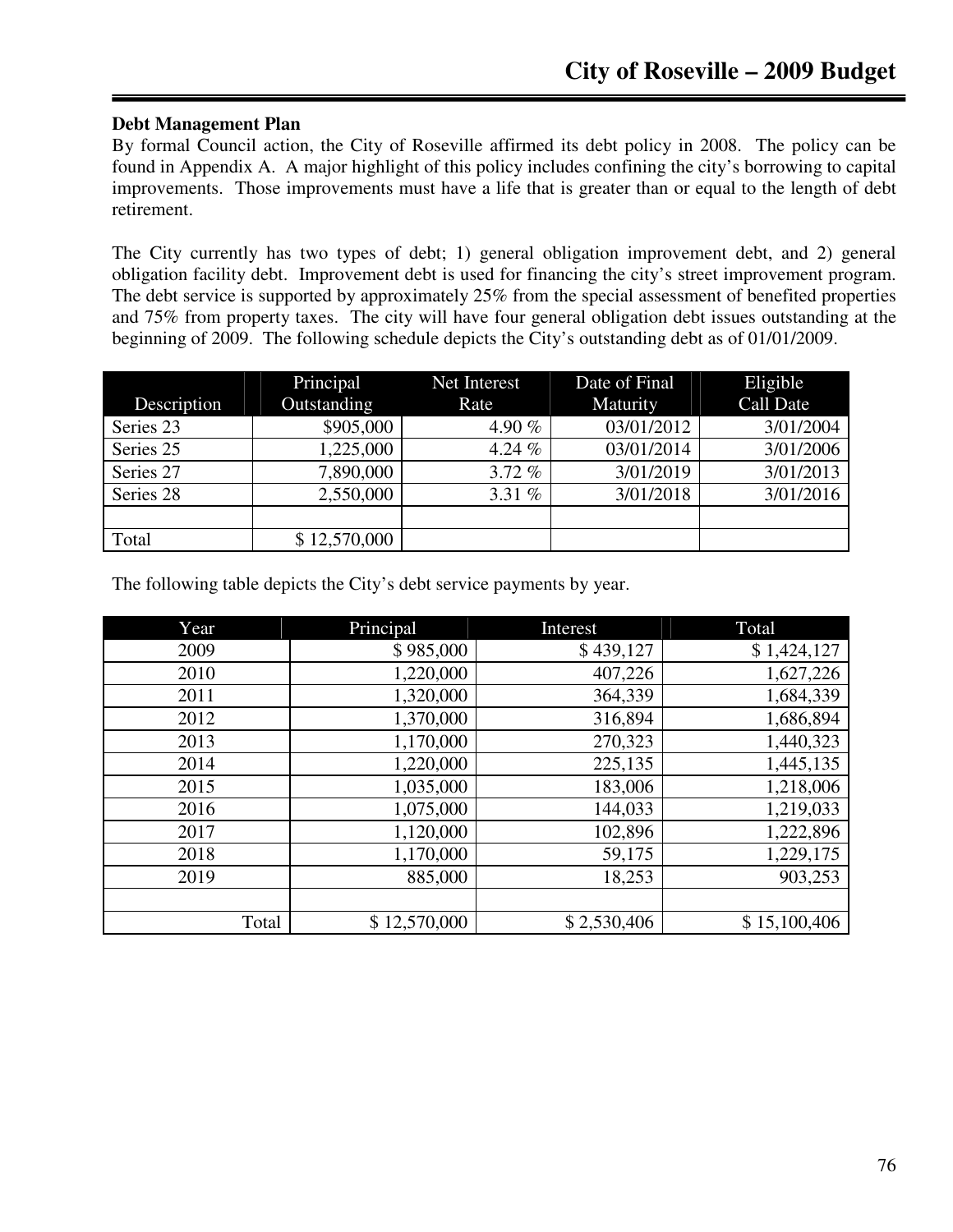The following graph depicts the remaining balance of the City's outstanding debt by year.



### **Legal Debt Limit**

Minnesota State Statutes Section 475.51 generally limits net debt to no more than two percent of the estimated market value of the taxable property within the municipality. A number of categories of debt are not included within the net debt calculation. The City's debt limit is calculated as follows:

| Estimated market value                          | \$4,225,611,500 |
|-------------------------------------------------|-----------------|
| Debt Limit (2% of total estimated market value) | 84,512,230      |
|                                                 |                 |
| <b>Total Outstanding Debt</b>                   | 12,570,000      |
| Less amount backed by special assessments       | (2,130,000)     |
| Total net debt applicable to limit              | \$10,440,000    |

As the table indicates, the City is well below its allowable debt limit.

#### **Debt Retirement Strategy**

The City has established and is maintaining a rapid debt retirement schedule to provide both a better bond rating in the future (currently Aa1 Moody's and AA S&P) and to provide for future debt capacity. The city's debt on a per capita basis at the end of 2008 will be \$373. The debt repayment schedule remains on a steady pace and the city is well below the median debt level as established by the rating agencies. The median level is currently at \$750 for cities the size of Roseville.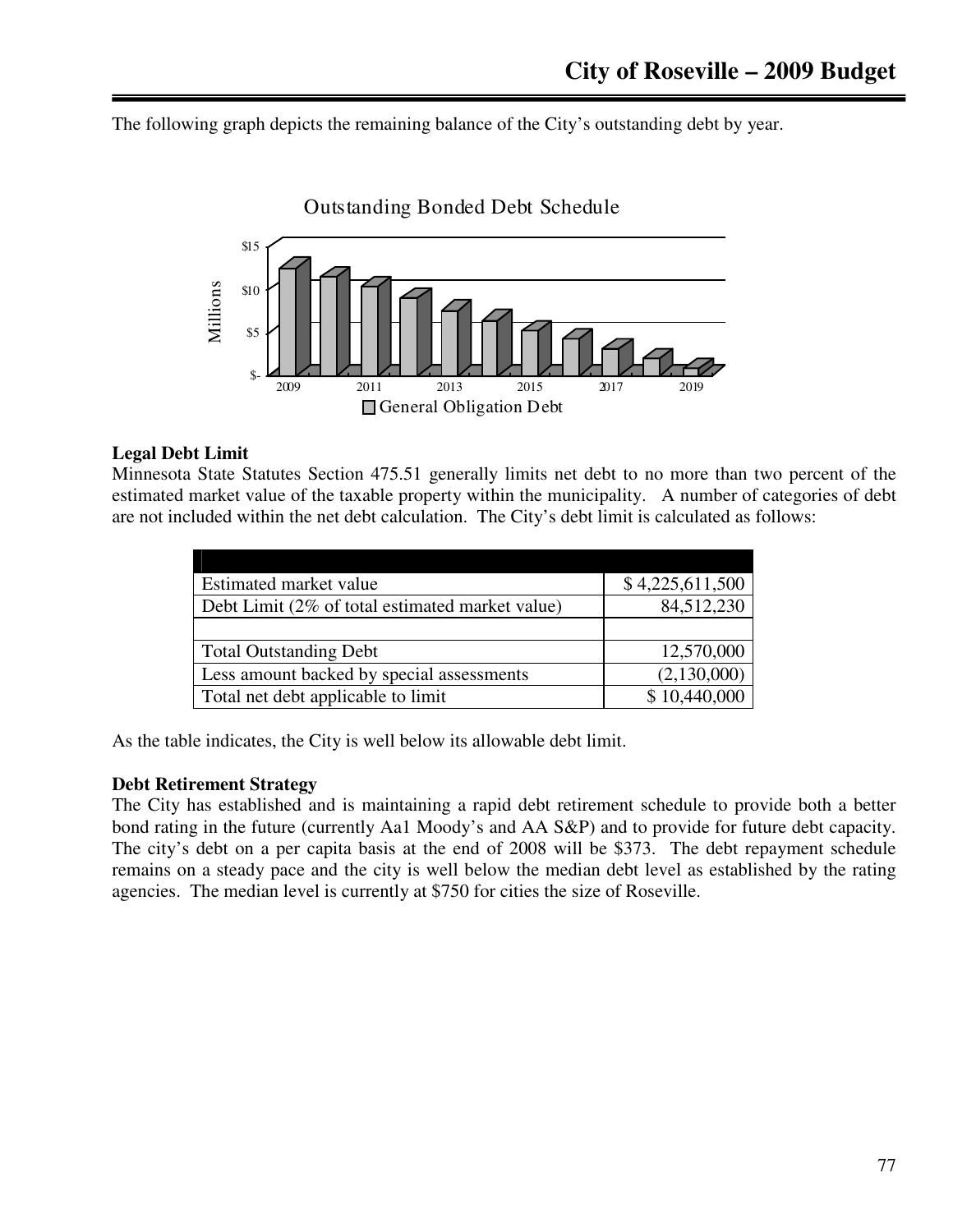#### **Capital Improvement Plan**

An executive summary of the 2009-2018 Capital Improvement Plan (CIP) is presented below. The planned capital expenditures for the current year (2009) have been incorporated into the Budget. The remaining years are provided as estimates for planning purposes only. Only after incorporation within successive budgets or as approved separately by the City Council will these items be considered funded.

Beyond 2009, purchases or projects are included in the CIP if they are somewhat expected to occur and for which cost estimates can be reasonably obtained. Under current budgetary restraints, it is recognized that the annual budget could not absorb all of the purchases noted in the CIP. Each individual purchase or project will be evaluated at a subsequent date, at which time it will be determined if it is financially feasible.

Many of the items contained in the CIP will require on-going operational costs and in some cases produce operational savings. However, given the speculative nature of latter-year purchases, the exact costs cannot be reasonably quantified beyond next year. The additional net operating costs resulting from 2009 CIP items are approximately \$20,000. This relatively small impact is the result of the City's practice to establish sinking funds (asset replacement funds) through annual depreciation charges, which minimizes the impact on on-going operating budgets. The additional amount, albeit small, reflects general price increases for the planned replacement of the City's vehicle fleet and infrastructure.

Major capital projects for 2009 include:

- 1) \$1,800,000 mill and overlay for selected neighborhood and MSA streets
- 2) \$250,000 for water meter replacements and an automated meter reading system
- 3) \$450,000 for sewer line repairs and replacements
- 4) \$450,000 for stormwater system improvements

Funding for all projects will be provided for with sinking funds (reserve funds) that have been systematically set aside over a number of years.

With the exception of the automated meter reading system, all of the expenditures are designed to replace existing infrastructure. The automated meter reading system will allow the City to read commercial water meters using radio frequency technology which is expected to save the City tens of thousands of dollars annually.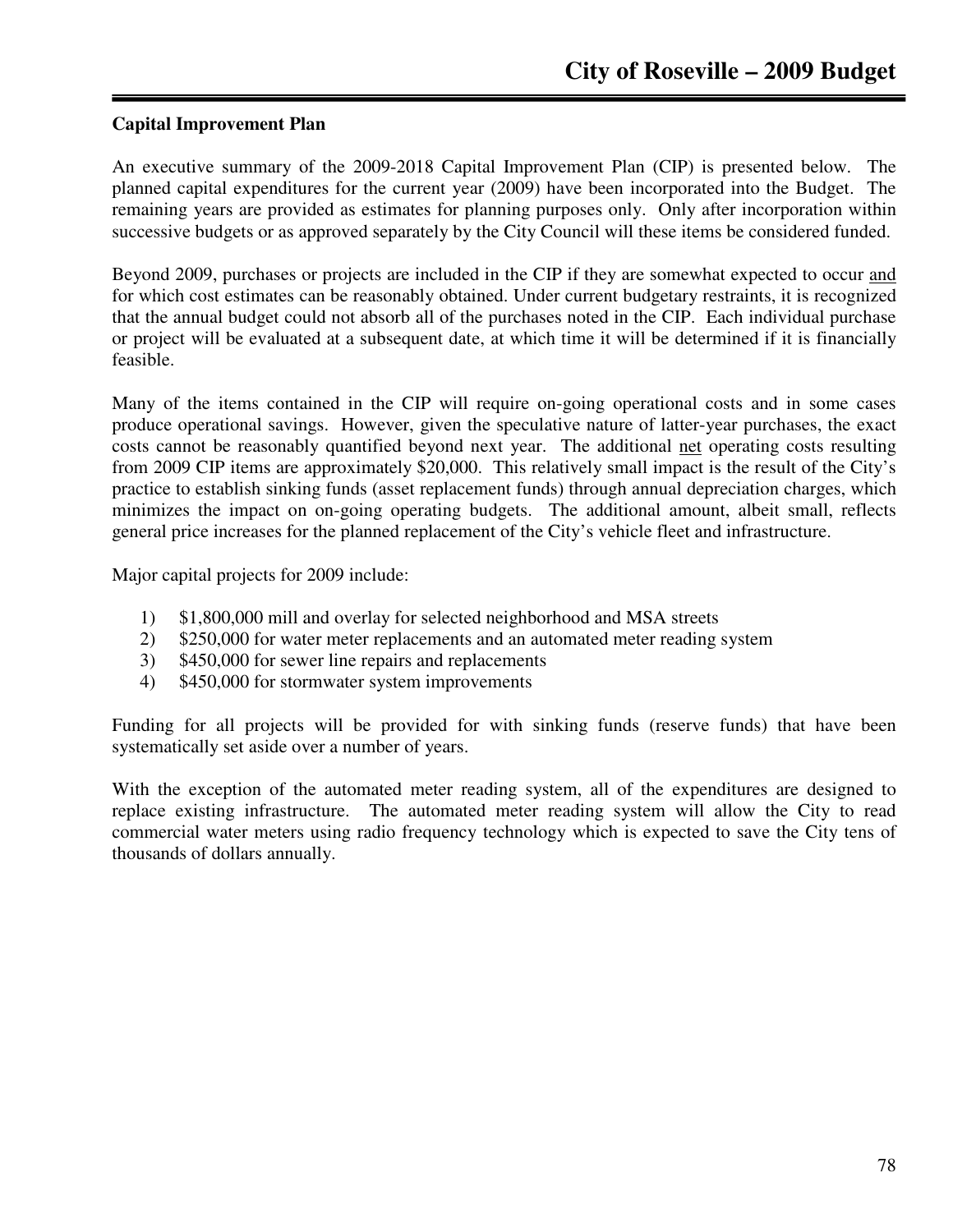Executive Summary - CIP

Enclosed is the 2009-2018 Capital Improvement Plan (CIP) as prepared in accordance with the goals and strategies identified in the Imagine Roseville 2025 initiative and in consideration of the goals and objectives identified by the City Council earlier this year. The CIP also incorporates the valued contributions made by the City's advisory commissions, and other citizen groups. Finally, the CIP also addresses a number of federal and state mandates that require capital outlays.

The CIP should not be construed as a request for funding; rather it is designed to serve as a planning tool that can be used to make informed budgeting decisions. Only after further discussion and Council approval will these items be considered funded. However, the inclusion of these items into the CIP signals general support for a particular service delivery model(s).

Over the next 10 years, the City expects to expend approximately \$95 million to replace existing vehicles, equipment, and infrastructure and has earmarked approximately \$5 million to allow for the purchase of new assets that would enhance the City's programs and services. This assumes that the City will have available funding and that all existing assets will be replaced at the end of their useful lives. It is conceivable that some of these items will not be replaced. By contrast, over the 10 previous years, the City expended only \$30 million to replace its capital assets; a reflection of both the general need and available funding during this time.

On average, the City expects to expend approximately \$10 million per year on capital assets over the next 10 years. The largest asset category is system improvements, which represents 66% of the total amount. The largest asset by City function is parks and recreation, which represents 27% of the total amount, followed closely by streets and pathways.

The following charts depict the City's 10-year capital needs.

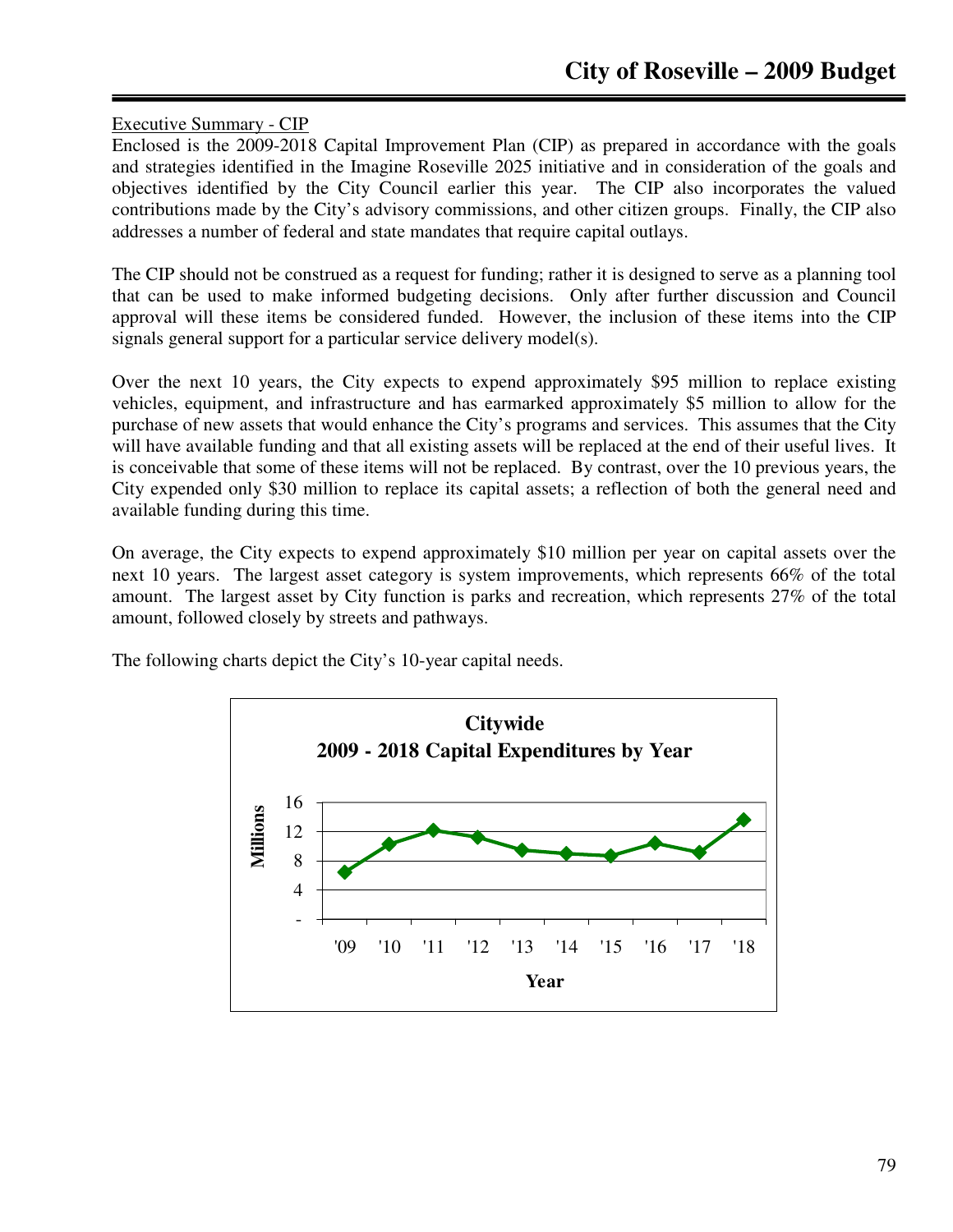



Funding for the CIP is expected to come from numerous sources depending on the asset type. The largest expected funding source for the CIP is property taxes, which represents 36% of the total amount needed. The property tax burden can be lessened if alternative funding sources are secured.

The following chart depicts the funding sources for the City's 10-year CIP.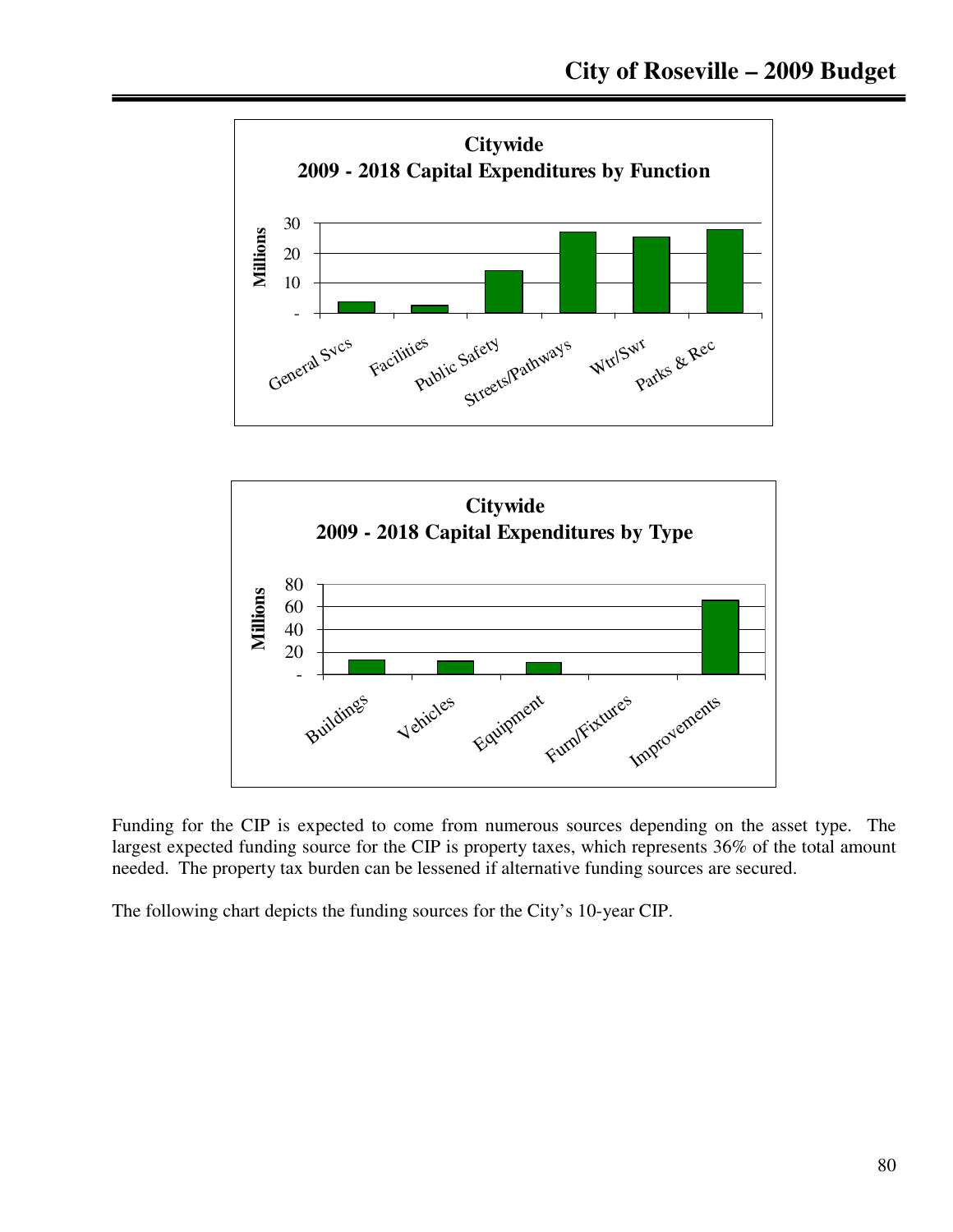

The CIP identifies a number of major capital items that are expected to be needed over the next 10 years to sustain current service levels. They include (in no particular order):

- \$27 million in park system improvements.
- $\div$  \$27 million in streets and pathways.
- \$18 million in water and sewer infrastructure
- $\div$  \$14 million in public safety vehicles and equipment and fire stations.
- \$7 million in stormwater infrastructure
- $\div$  \$4 million in general facilities improvements including a new fire station.
- \$2 million in information systems

#### Financial Impact

The CIP will have a substantial impact on utility customers and taxpayers. Assuming all of the utility systems items contained in the CIP are funded, the City's water, sanitary sewer, and storm sewer rates will increase approximately 1-2% each year for the next 10 years. This is in addition to any inflationary-type increases that will be needed for general operations.

The impact on taxpayers is even greater. If all of the property tax-supported items contained in the CIP are funded including; vehicles, equipment, building improvements, and park improvements, taxpayers can expect to pay 3-4% more each year for the next 10 years. Again, this is in addition to any inflationary-type increases that will be needed. This assumes that all property tax-supported capital items will be funded through systematic increases in cash reserves, and that no other alternative funding sources are identified. The City may choose instead to issue voter-approved bonds to finance some items such as a new fire station or park improvements. In addition, it also assumes that all existing assets will be replaced with something similar at the end of their useful lives. It is likely that some assets will be retired with no intent of replacing it.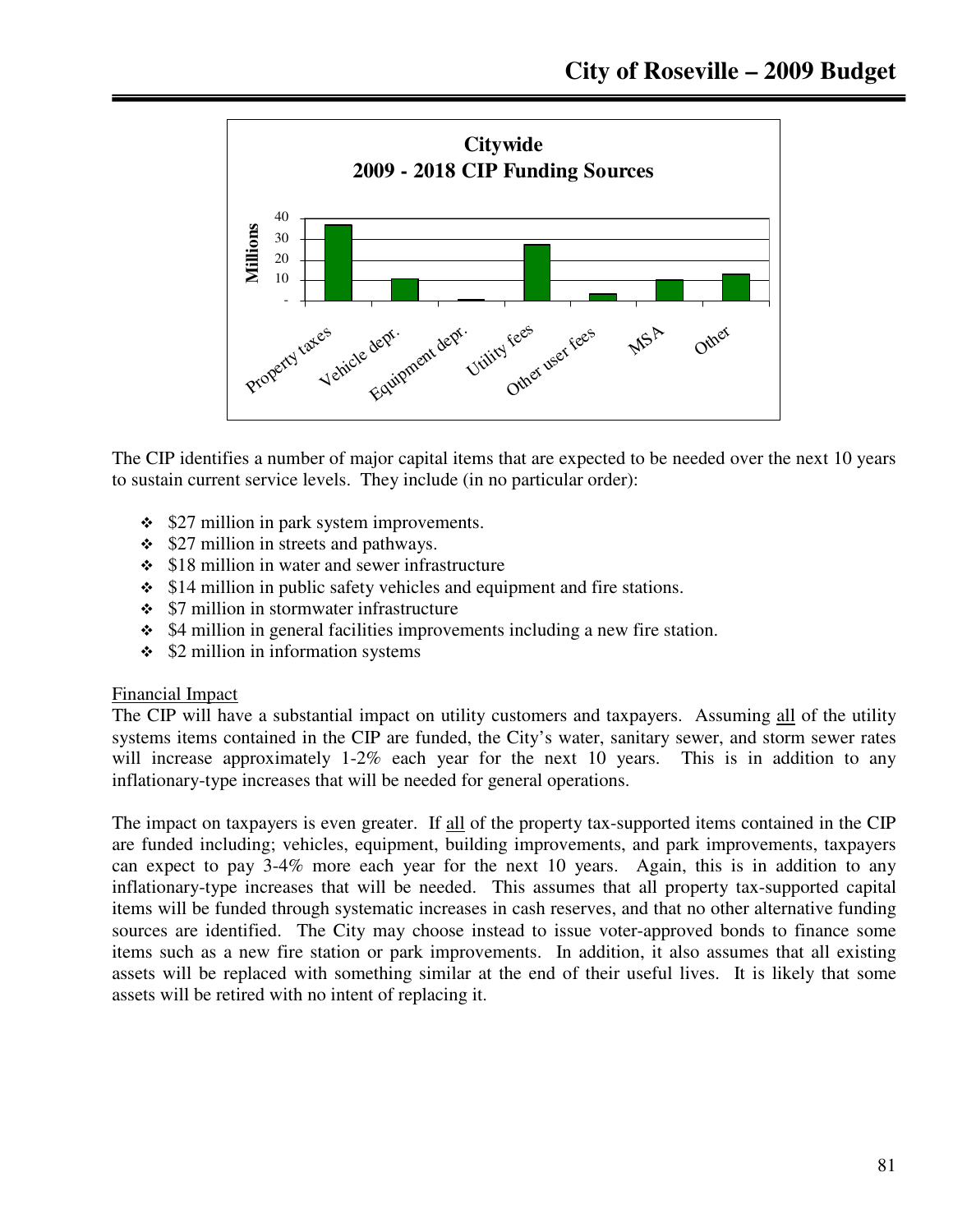The combined financial impact to Roseville homeowners if all items contained in the CIP are funded would result in an increase of approximately 4-5% per year above and beyond what they're currently paying in property taxes and utility charges. Again, these same homeowners will also face inflationarytype increases for general operations as well.

For a single-family home with a property value of \$235,000 and average water consumption, the approximate impact is as follows:

| Current 2009   2010   2011   2012   2013   2014   2015   2016   2017   2018                |  |  |  |  |  |
|--------------------------------------------------------------------------------------------|--|--|--|--|--|
|                                                                                            |  |  |  |  |  |
| $$1,059$   1,112   1,168   1,226   1,287   1,352   1,419   1,490   1,565   1,643   \$1,725 |  |  |  |  |  |

As the table indicates, a typical household would pay an additional \$666 or 63% more in 2018 than it does today if all items in the CIP are funded.

More detailed information can be found in the separately-bound CIP that is available in the City of Roseville Finance Office.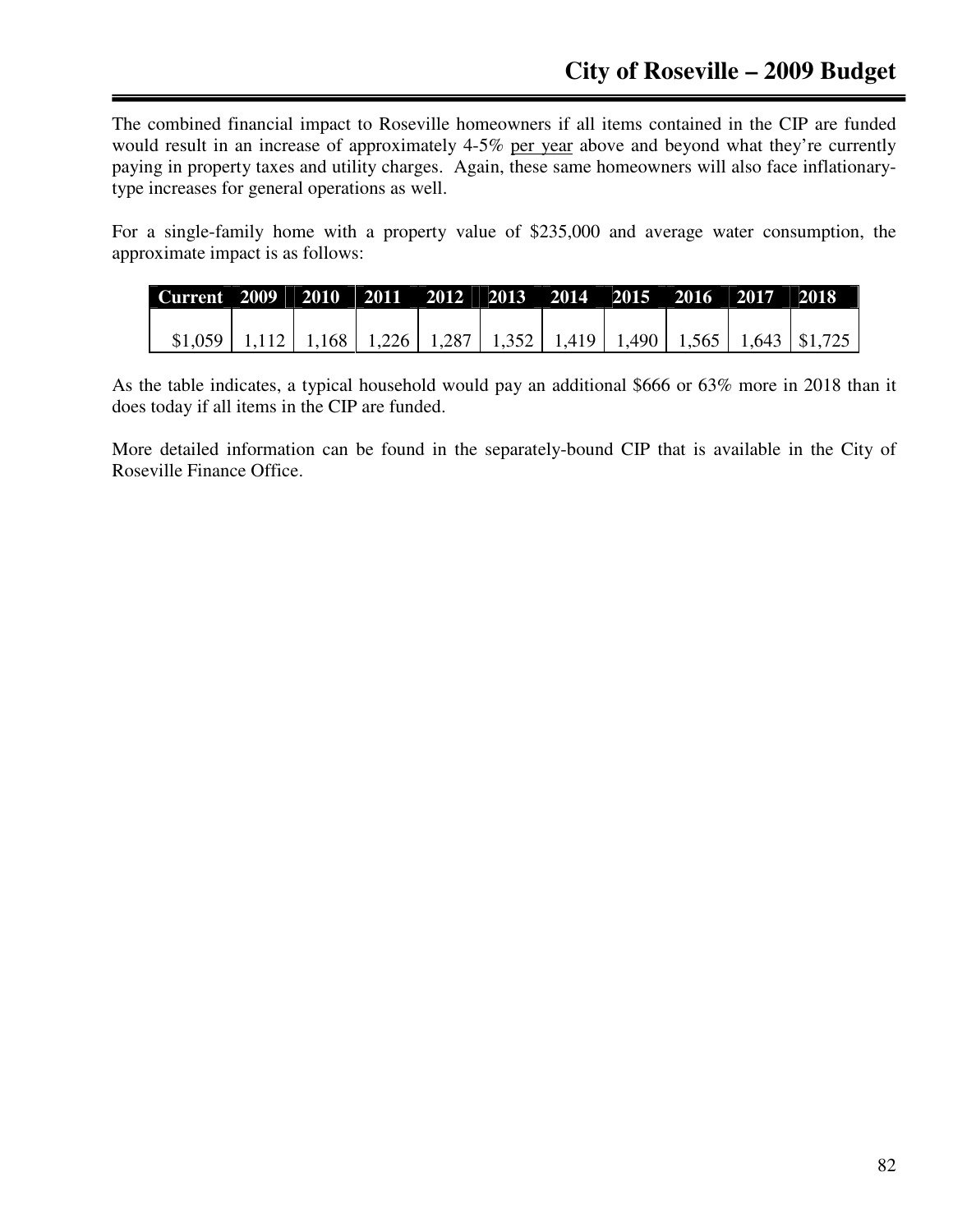#### **5-Year Financial Plan**

For 2010, the City expects to finalize the development of a 10-Year Comprehensive Financial Plan. Until that Plan is completed, the City is relying on a 5-Year abbreviated Financial Plan to identify the revenue and expenditures that are expected to occur based upon the City's current operations and known obligations. Like the Capital Improvement Plan (CIP), the 5-year Financial Plan is considered a management tool for planning purposes only and is not intended to provide absolute direction on how the City's resources are expected to be allocated. In addition, the 5-Year Plan does not fully incorporate the CIP as presented above.

The 5-Year Financial Plan is focused on the City's overall operations, rather than individual programs and services.

|                                 | 2009            | 2010            | 2011           | 2012            | 2013            | Avg.<br>Annual |
|---------------------------------|-----------------|-----------------|----------------|-----------------|-----------------|----------------|
|                                 | Budget          | Projected       | Projected      | Projected       | Projected       | Increase       |
| General Government              | 1,716,800<br>S. | 1,768,304<br>S. | 1,821,353<br>S | 1.875.994<br>\$ | 1,932,274<br>\$ | 3.1%           |
| Police                          | 5,900,845       | 6,136,879       | 6,382,354      | 6,637,648       | 6.903.154       | $4.2\%$        |
| Fire                            | 1,643,130       | 1,708,855       | 1.777.209      | 1.848.298       | 1,922,230       | $4.2\%$        |
| Fire Relief                     | 207,000         | 207,000         | 207,000        | 207,000         | 207,000         | $0.0\%$        |
| <b>Public Works</b>             | 2.385.375       | 2.480.790       | 2,580,022      | 2,683,222       | 2,790,551       | $4.2\%$        |
| Parks & Recreation Programs     | 2,818,105       | 2,930,829       | 3,048,062      | 3,169,985       | 3,296,784       | $4.2\%$        |
| Park Maintenance                | 931.940         | 969.218         | 1.007.986      | 1.048.306       | 1,090,238       | $4.2\%$        |
| Park Improvements               | 215,000         | 240,000         | 265,000        | 290,000         | 315,000         | 11.6%          |
| Vehicle & Equipment Replacement | 1.148.095       | 1.148.095       | 1.148.095      | 1.148.095       | 1.148.095       | $0.0\%$        |
| Debt                            | 1.690.000       | 1,690,000       | 1.690.000      | 1.690.000       | 1.690.000       | $0.0\%$        |
| Total                           | \$18,656,290    | \$19,279,970    | \$19.927.082   | \$20,598,548    | \$21.295.326    | 3.5%           |

The following table depicts the projected expenditures in the City's General operations:

The City's general operations are expected to increase 3.5% annually over the next five years. The increase is attributable to an estimated inflationary increase of approximately 3.5% in most programs, largely tied to expected personnel-related increases. The City's vehicle and equipment replacement schedule should remain stable over the next five years. Finally, the City does not have any immediate plans to issue new debt. Debt service payments are expected to remain the same through 2012.

Because the City's general operations are funded in large part by property taxes, the City expects the overall property tax levy to increase at 3.5% - 4.5% during this period. Non-tax revenue sources for the City's general operations are expected to remain fairly constant.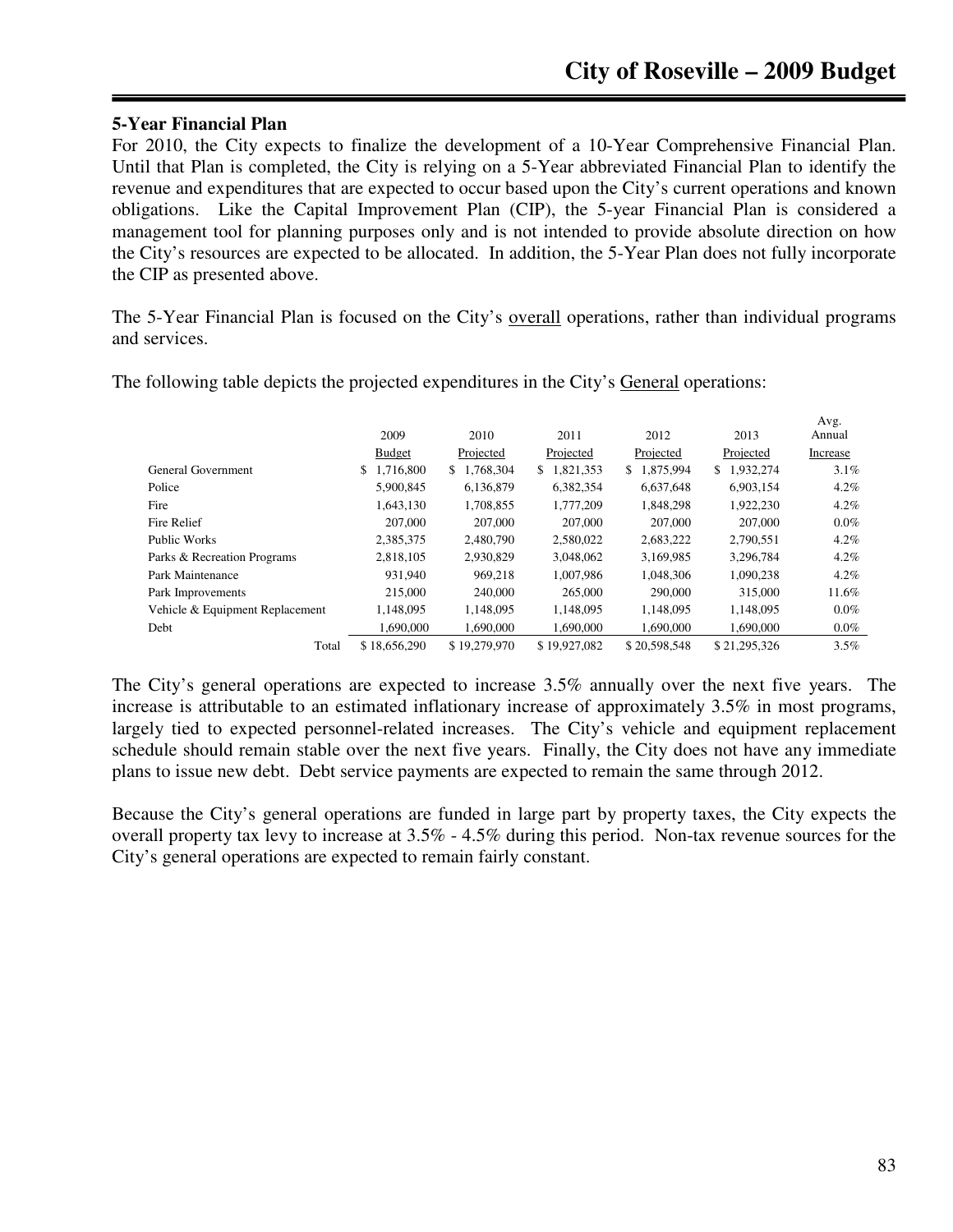|                               |       | 2009          | 2010            | 2011      | 2012             | 2013            | Avg.<br>Annual |
|-------------------------------|-------|---------------|-----------------|-----------|------------------|-----------------|----------------|
|                               |       | <b>Budget</b> | Projected       | Projected | Projected        | Projected       | Increase       |
| <b>Community Development</b>  |       | 317,055<br>S  | 1,343,396<br>\$ | 1,370,264 | 1,397,669<br>S.  | 1.425.623<br>S. | 2.1%           |
| <b>Information Technology</b> |       | 961,680       | 1,009,764       | 1,060,252 | 1,113,265        | 1,168,928       | 5.4%           |
| Communications                |       | 323,500       | 336,440         | 349,898   | 363,894          | 378,449         | $4.2\%$        |
| License Center                |       | 1,245,375     | 1.295.190       | 1,346,998 | 1,400,878        | 1,456,913       | $4.2\%$        |
| Lawful Gambling               |       | 153,300       | 156,366         | 159,493   | 162.683          | 165.937         | 2.1%           |
|                               | Total | 4,000,910     | 4.141.156<br>S. | 4.286.905 | 4.438.388<br>\$. | 4.595.849<br>S. | $3.7\%$        |

The following table depicts the projected expenditures in the City's Special Purpose operations:

The City's special purpose operations are expected to increase 3.7% annually over the next five years. The increase is attributable to an estimated inflationary increase of approximately 3.5% in most programs, largely tied to expected personnel-related increases. The notable exception is the City's Information Technology function which is expected to expand significantly in the next few years. The IT function is expected to grow by approximately 5.4% per year over the next five years as the City continues to enter into new business partnerships and expands its overall emphasis on IT.

The spending increases are expected to be offset by added revenues from IT business partnerships, cable franchise fees, and agent fees collected at the City's License Center.

The following table depicts the projected expenditures in the City's Infrastructure replacement operations:

|                               |       | 2009          | 2010      | 2011      | 2012      | 2013      | Avg.<br>Annual |
|-------------------------------|-------|---------------|-----------|-----------|-----------|-----------|----------------|
|                               |       | <b>Budget</b> | Projected | Projected | Projected | Projected | Increase       |
| <b>Buildings / Facilities</b> |       | ۰.            | 100,000   | 100,000   | 100.000   | 100,000   | $0.0\%$        |
| Pathways & Trails             |       | 200,000       | 206,000   | 212,180   | 218,545   | 225,102   | 3.1%           |
| Street construction           |       | 1.800.000     | 1.800.000 | .800.000  | .800.000  | 1.800.000 | $0.0\%$        |
|                               | Total | 2,000,000     | 2.106.000 | 2.112.180 | 2.118.545 | 2.125.102 | 1.6%           |

The City's infrastructure replacement operations are expected to remain fairly constant through 2013. The spending increases for pathway maintenance are expected to be offset by a corresponding increase in the property tax levy. Street construction will be funded by the City's existing MSA allotment and earnings from the existing Infrastructure Replacement Fund.

The following table depicts the projected expenditures in the City's Business-type operations:

|                       |       |               |              |                 |                  |                | Avg.     |
|-----------------------|-------|---------------|--------------|-----------------|------------------|----------------|----------|
|                       |       | 2009          | 2010         | 2011            | 2012             | 2013           | Annual   |
|                       |       | <b>Budget</b> | Projected    | Projected       | Projected        | Projected      | Increase |
| <b>Sanitary Sewer</b> |       | \$4,085,000   | \$4,289,250  | 4,503,713<br>S. | 4,728,898<br>\$. | 4,965,343<br>S | 5.4%     |
| Water                 |       | 5,624,950     | 5,906,198    | 6,201,507       | 6,511,583        | 6,837,162      | 5.4%     |
| <b>Storm Sewer</b>    |       | 1,457,575     | 1.530.454    | 1.606.976       | 1,687,325        | 1,771,692      | 5.4%     |
| Recycling             |       | 357,550       | 368,277      | 379.325         | 390,705          | 402,426        | $3.1\%$  |
| Golf Course           |       | 404,200       | 416.326      | 428,816         | 441,680          | 454.931        | $3.1\%$  |
|                       | Total | \$11.929.275  | \$12,510,504 | \$13,120,337    | \$13,760,191     | \$14,431,553   | 5.2%     |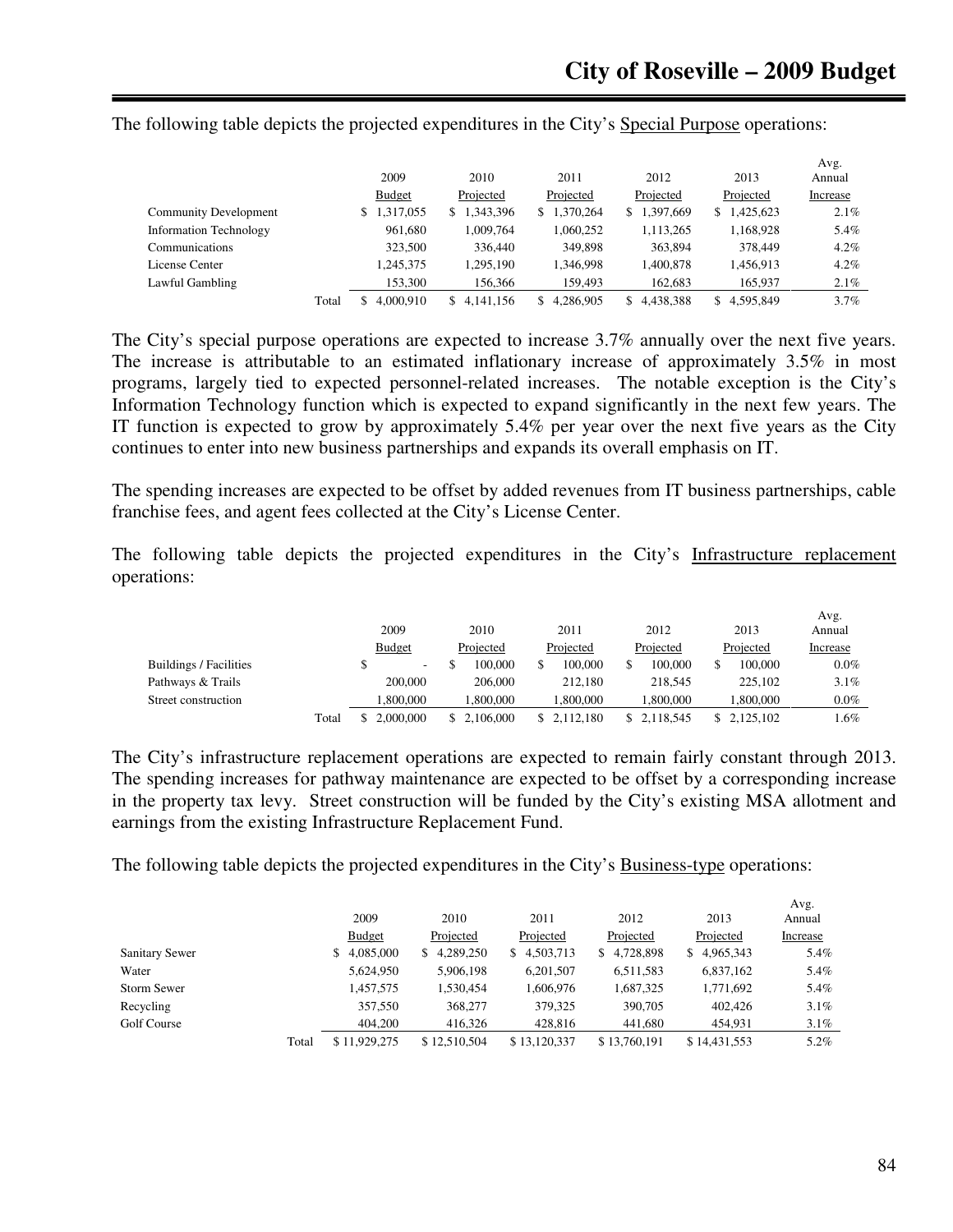The City's business-type operations are expected to increase annually by 5.2 % over the next five years. Due to planned infrastructure improvements in the water, sanitary sewer, and storm drainage operations, budget increases will be somewhat higher at 5.4% respectively. The spending increases will be offset by an increase in user fees.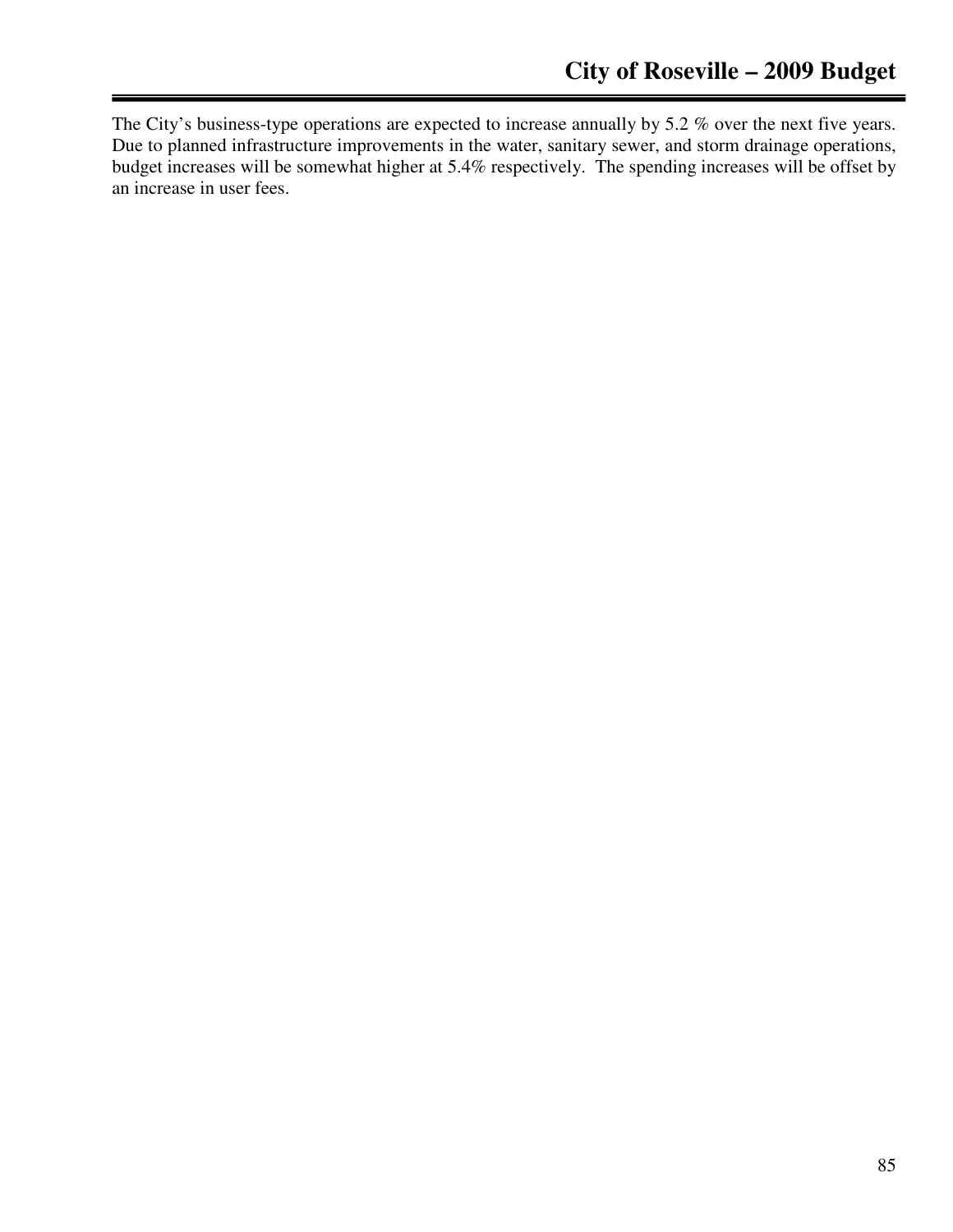# **City of Roseville, Minnesota Mission Statement**

*To provide the Citizens of Roseville with an ethical local government structure which ensures the Community's public safety, health, qualify of life, and general welfare in a manner that is accountable to both current and future generations.*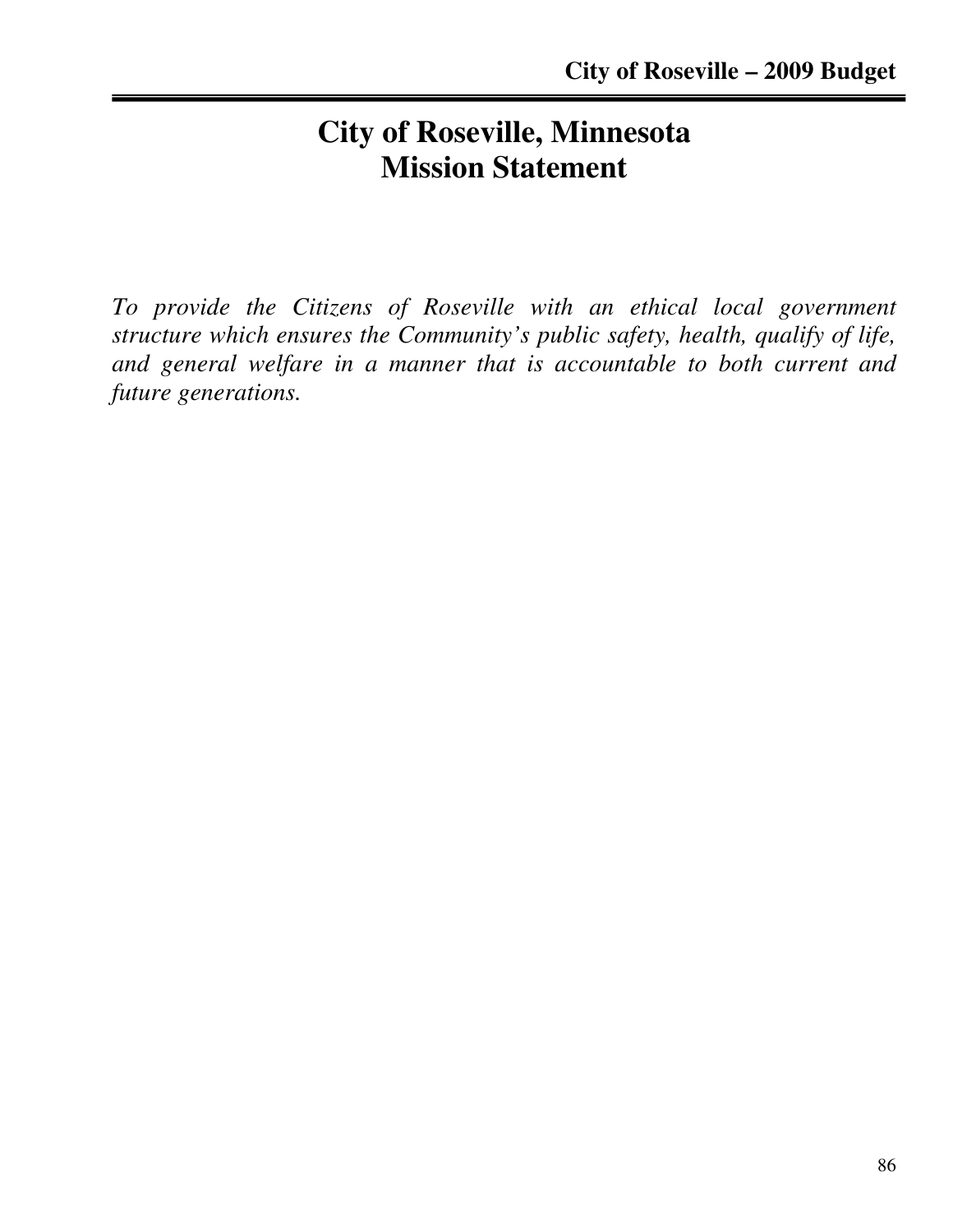# City of Roseville, Minnesota Fiscal Policies

The following set of fiscal policies provides a framework to guide the City's budget and financial planning. The policies are separated into three categories:

- $\Box$  Budget Policies—these policies are more typically directly related to budgeting guidelines and specific details
- $\Box$  City Operational Policies—these policies apply to general directions and methods, which may not be specific to the budget but do have an ultimate impact on the process since the budget is a reflection of the Council's community goals and priorities
- $\Box$  Special Program Policies—the City may have special programs, which require specific policies not normally covered in the previous categories but have significant impacts on the annual budget.

# **Budget Policies**

The City's Budget Policies were reaffirmed in 2008 and include:

- a) Operating Budget Policy
- b) Capital Improvement Policy
- c) Debt Policy
- d) Revenue Policy
- e) Capital Replacement Policy
- f) Operating Fund Reserve Policy

# **Operational Policies**

The City's Operational Policies include:

- a) Open Government Policy
- b) Community Participation Policy
- c) Collaboration Policy
- d) Community Technology Policy
- e) Legislative Program Policy
- f) Professional Services Policy
- g) Accounting & Auditing Policy
- h) Investment Policy

# **Special Program Policies**

The City's Special Program Policies include:

- a) Housing Policy
- b) Pavement Management Policy
- c) Park Improvement Policy
- d) Revenue Policy

Each of these policies is explained in greater detail below.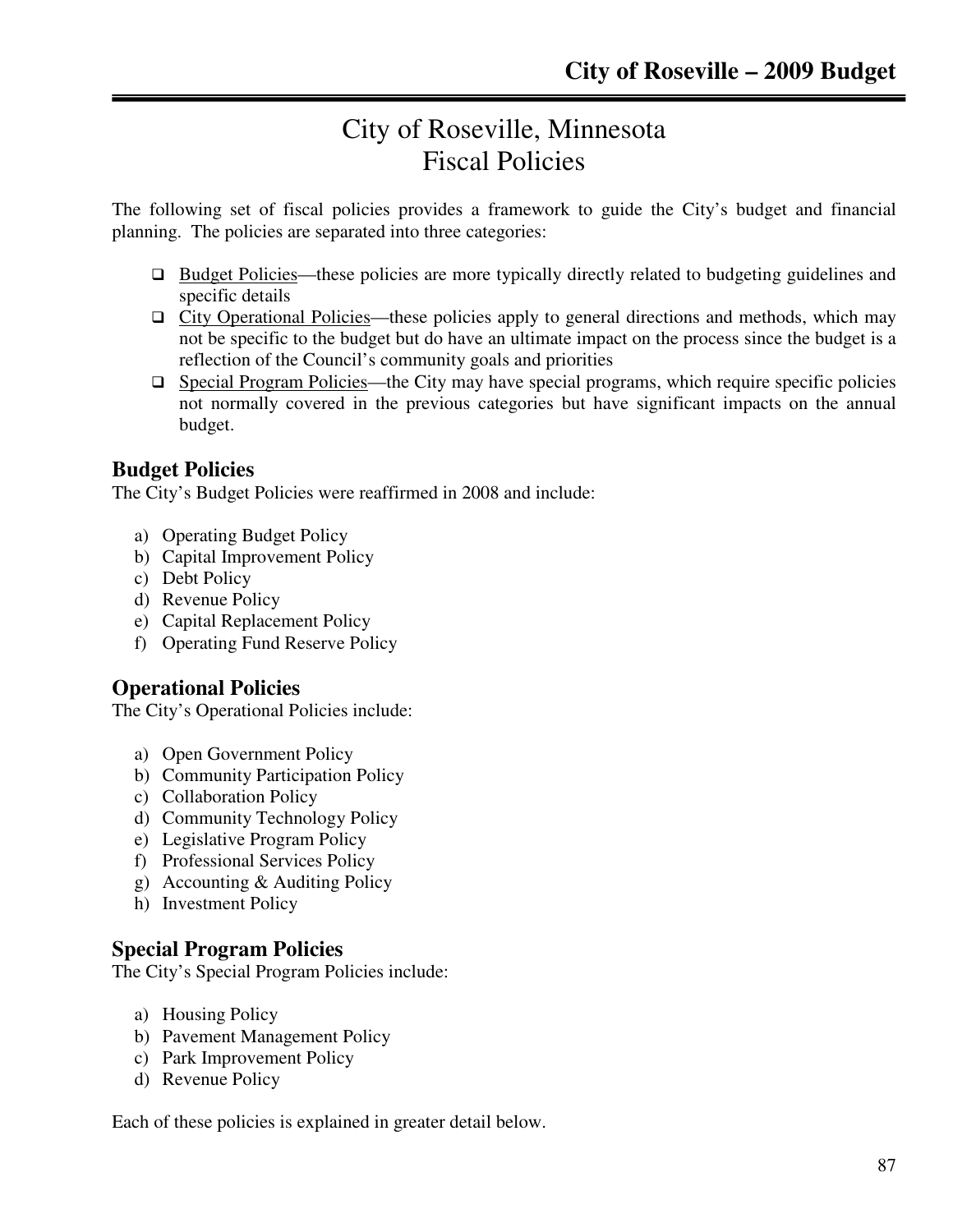# **Operating Budget Policy**

#### Purpose

The purpose of the City's Operating Budget Policy is to ensure that the City's annual operating expenditures are based on a stable stream of revenues. The policies are designed to encourage a long-term perspective to avoid pursuing short-term benefits at the expense of future impacts. The intent of this policy is to enable a sustainable level of services, expenditures, and property tax levies.

#### Scope

This policy applies most critically to those programs funded through the property tax, as fluctuations in this revenue source can have substantial impacts.

### **Policy**

- $\Box$  The City will pay for all current expenditures with current revenues. The City will avoid budgetary procedures that balance current expenditures at the expense of meeting future years' expenses. Specifically, accruing future year's revenues shall be prohibited. Practices to be avoided include postponing expenditures, rolling over short-term debt, and using reserves to balance the operating budget
- $\Box$  The operating budget will provide for adequate maintenance of capital plant and equipment, and for their orderly replacement.
- $\Box$  A proportionate share of the administrative and general government costs incurred by the general operating fund of the City shall be borne by all funds as is practicable. Such administrative charges shall be predetermined and budgeted annually
- $\Box$  New programs or proposals shall be reviewed in detail by City staff and both a policy and fiscal analysis shall be prepared prior to budgetary inclusion, and provided to the City Council for its review
- $\Box$  A request for a program or service expansion or reduction must be supported by an analysis of public policy implications of the change
- $\Box$  A request for new personnel must be supported by an analysis demonstrating the need for the position based on workload measures, comparative staffing levels, and City and department priorities
- $\Box$  A request for purchase of new (additional) capital equipment must be supported by an analysis demonstrating that the value of the benefits of the equipment is greater than the cost of the equipment over its expected life
- As specified under City Code section 103.05 all general purchases and/or contracts in excess of \$5,000 must be separately approved by the Council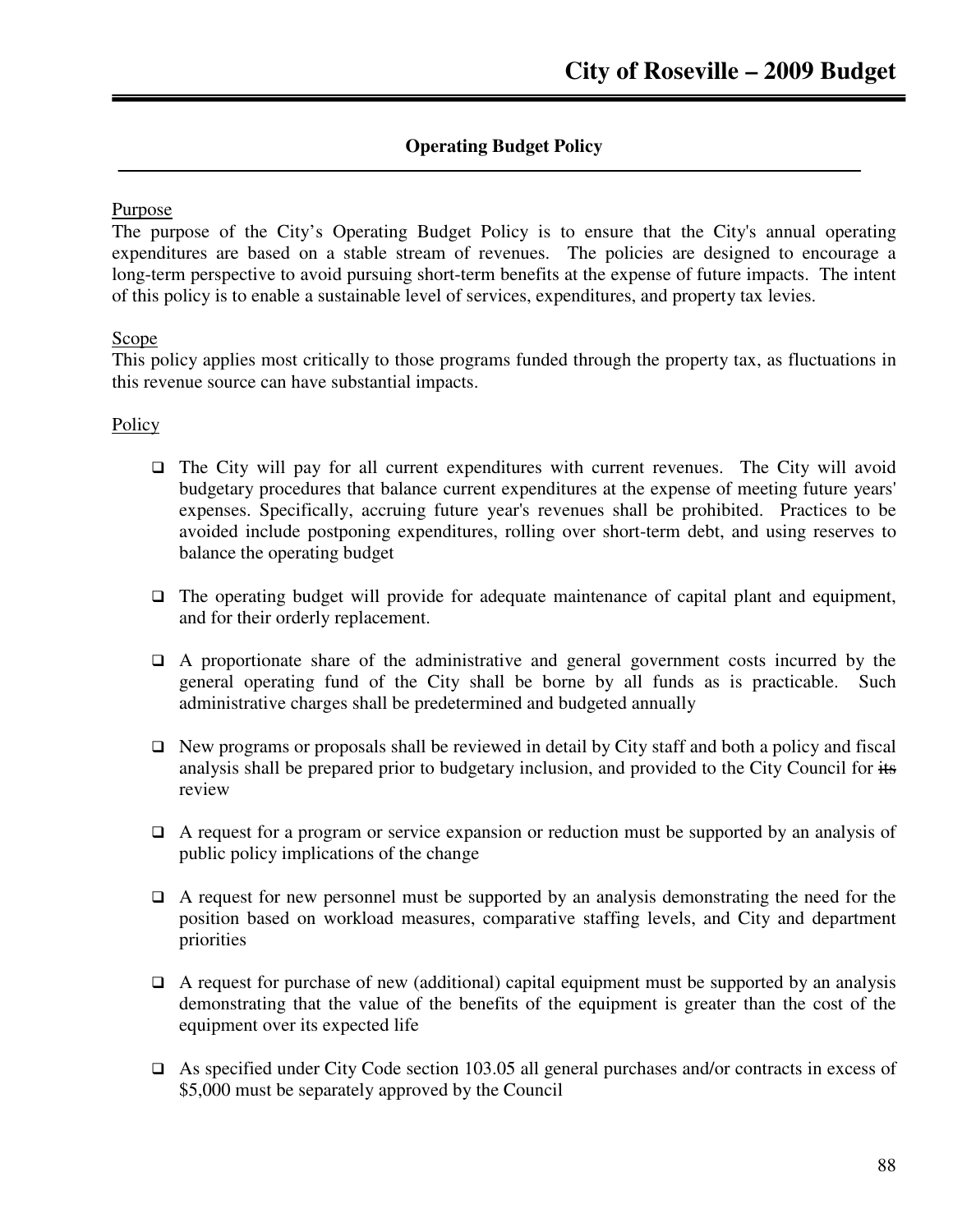In recognition of industry-recommended budgeting practices, the City has established the following budget controls:

- The City will maintain a budgetary control system to ensure adherence to the budget
- The Finance Department will prepare regular reports comparing actual expenditures to budgeted amounts as part of the budgetary control system. These reports shall be distributed to the City Council on a periodic basis.
- Department heads shall be primarily responsible for maintaining expenditures within approved budget guidelines that are consistent with approved financial policies

# Implementation

The budget as approved meets the above criteria and as a result, the above policies are considered to be implemented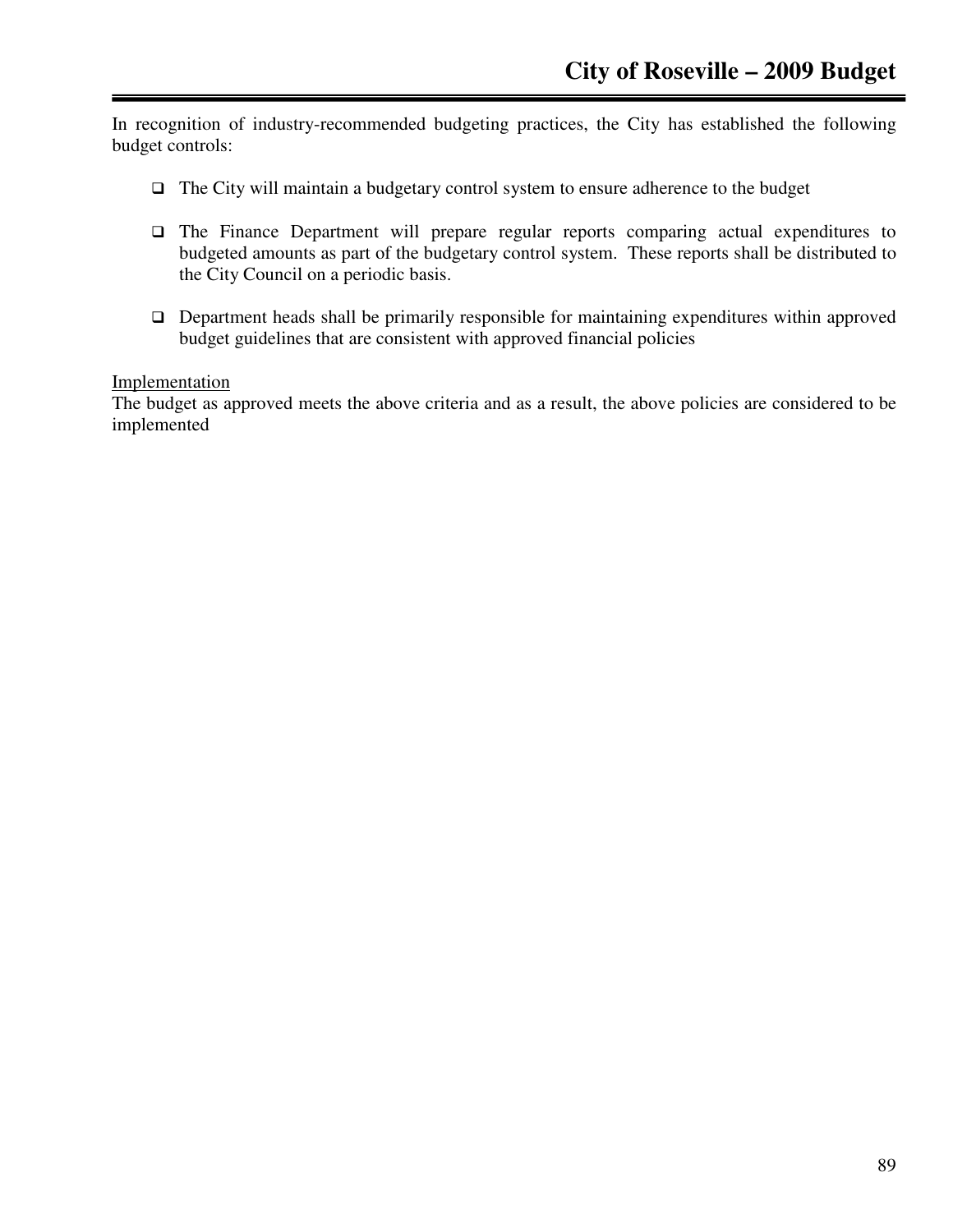# **Capital Improvement Policy**

#### Purpose

The purpose of the City's Capital Improvement Policy is to ensure that capital expenditures are well planned and enable the city to replace capital items when needed, without requiring significant fluctuations in the property tax levy.

### Scope<sub>1</sub>

All departments and City funds are included in the 10-Year Capital Improvement Program (CIP). The CIP identifies the timing and financing of all capital items.

### Policy

- All capital improvements shall be made in accordance with an adopted Capital Improvement Program
- $\Box$  The City will develop a 10-year Plan for capital improvements and update it annually
- $\Box$  The City will coordinate development of the capital improvement budget with development of the operating budget. Future operational costs associated with new capital improvements will be projected and included in operating budget forecasts
- $\Box$  The City will provide ongoing preventative maintenance and upkeep on all its assets at a level adequate to protect the City's capital investment and to minimize future maintenance and replacement costs
- $\Box$  The City will identify the estimated costs and potential funding sources for each capital project proposal before it is submitted to Council for approval
- $\Box$  The City will determine the least costly financing method for all new projects
- For future development or redevelopment proposals that require public infrastructure and/or public financing assistance and/or City support services; a fiscal analysis shall be prepared identifying the project sources and uses. The analysis should also demonstrate the costs and benefits of the project. The cost of this analysis shall be borne by the developer.

#### Implementation

The Capital Improvement Program has been updated to reflect capital expenditures through the next five years.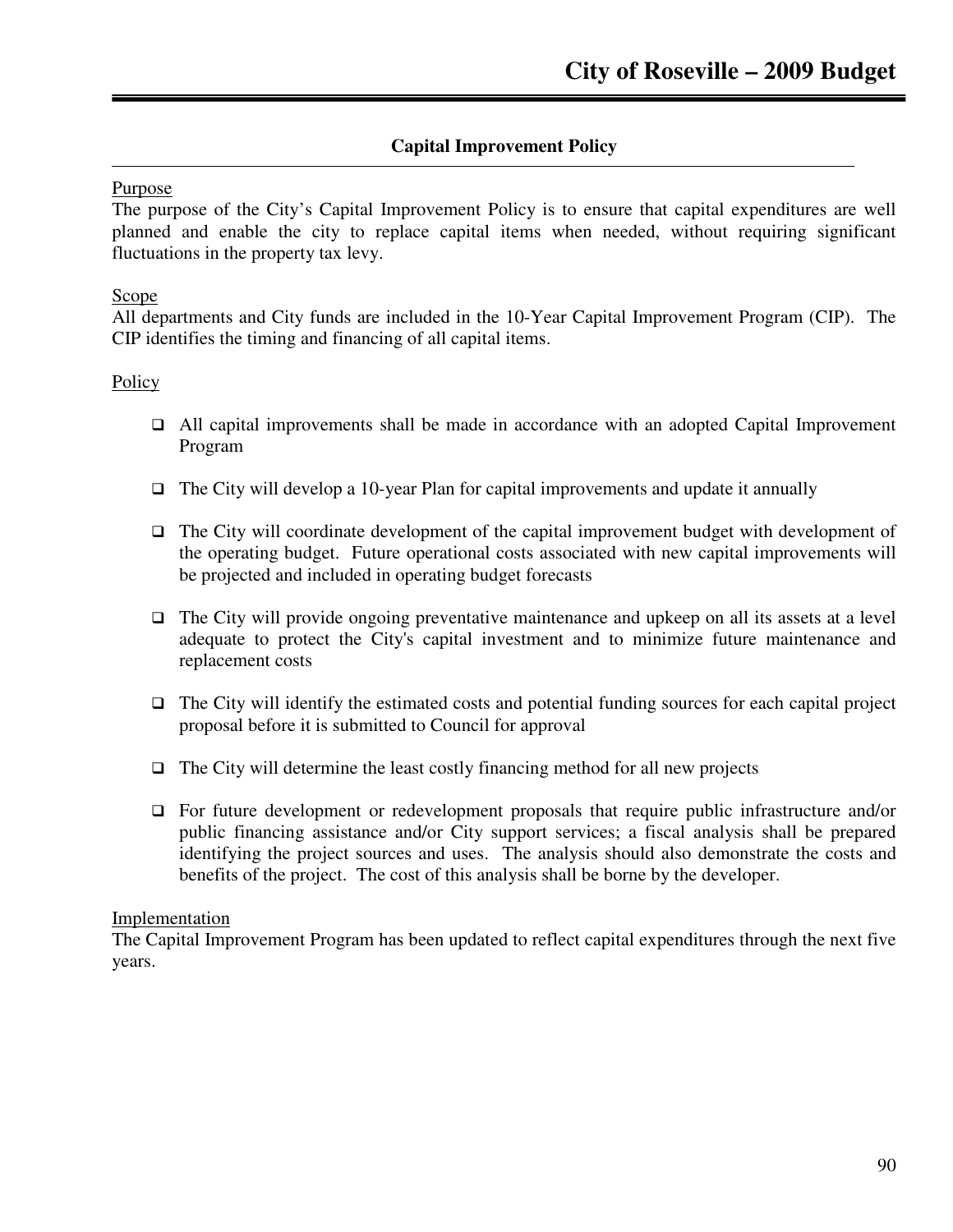# **Debt Policy**

#### Purpose

- To define the role of debt in the City's total financial strategy so as to avoid using debt in a manner that weakens the City's overall financial condition.
- $\Box$  To establish limits on the amount of City debt which will allow for manageable debt service costs.
- To maintain the best possible Moody's and Standard and Poor's credit rating

#### **Policy**

- $\Box$  The City will confine long-term borrowing to capital improvements or projects that cannot be financed from current revenues. The City shall not use debt for the purchase of vehicles and other rolling stock
- $\Box$  When the City finances capital projects by issuing bonds, it will pay back the bonds within a period not to exceed the expected useful life of the project
- $\Box$  The City will try to keep the average maturity of general obligation bonds at or below ten years
- $\Box$  The City will strive to keep the direct debt per capita and direct debt as a percent of estimated market value at or below the median set out by the credit rating agencies
- Total general obligation debt shall not exceed two percent of the market value of taxable property as required by State law
- $\Box$  The City shall not use debt for current operations
- $\Box$  The City will maintain good communications about its financial condition with credit rating agencies
- $\Box$  The City will follow a policy of full disclosure on every financial report and bond prospectus
- $\Box$  Refinancing or bond refunding will only be undertaken when there is significant economic advantage to the City, and when it does not conflict with other fiscal or credit policies
- $\Box$  The maintenance of the best possible credit rating shall be a major factor in all financial decisions. For the purposes of issuing debt, bond rating categories shall be used as a means of assessing the City's financial condition.

#### Implementation

The debt management section of this approved Budget and Capital Improvement Program demonstrate compliance toward achieving the city's debt policy.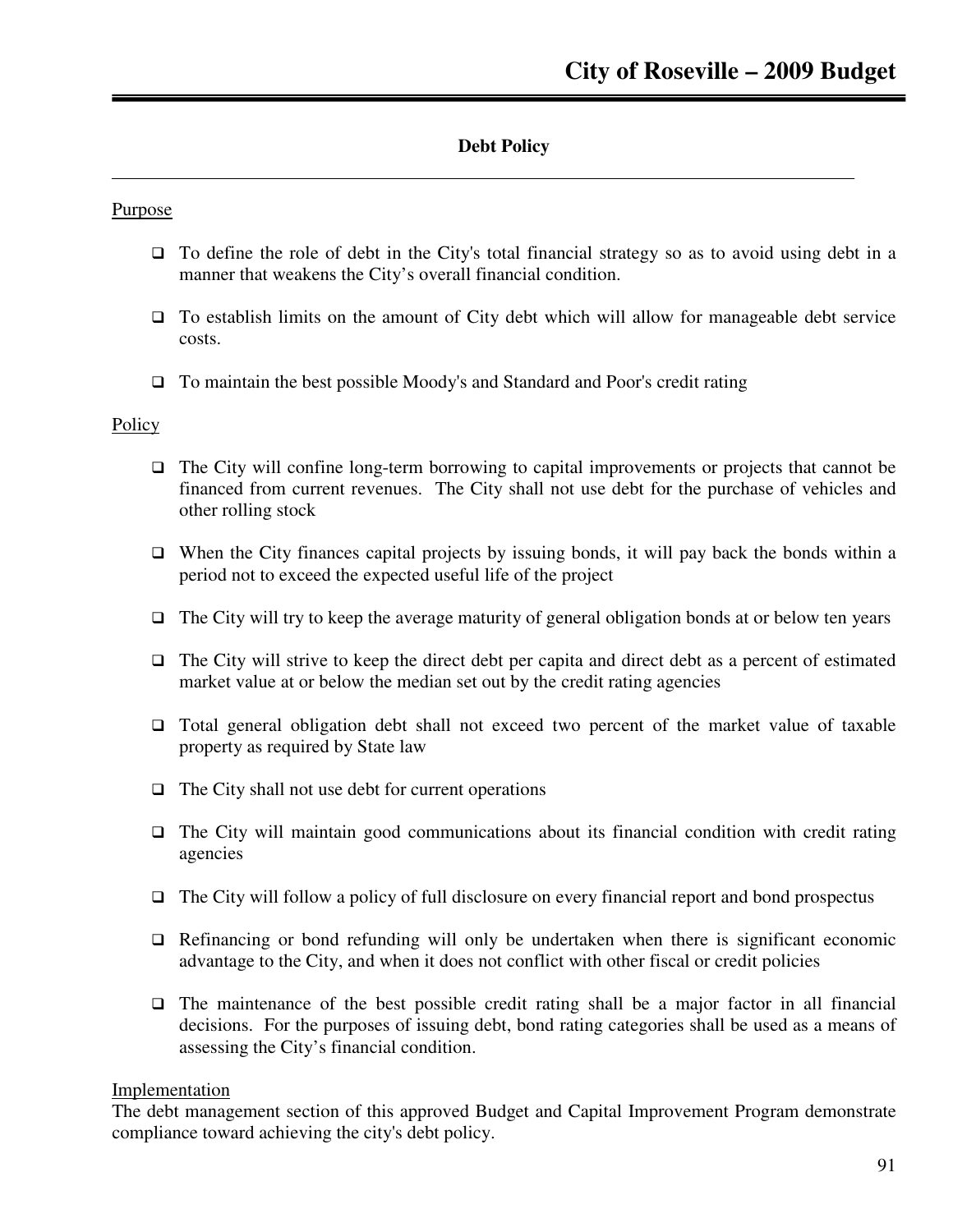# **Revenue Policy**

#### Purpose

- □ To provide a diversified and strong set of revenues to ensure a stable revenue system for City programs and services
- $\Box$  To match revenues with similar uses to ensure adequate funding for the various City services and programs over the long-term

#### Policy

- $\Box$  The City will try to maintain a diversified and stable revenue system and to shelter it from short run fluctuations in any one revenue source
- Absent any outside legal restrictions, all Federal, State, County, or other governmental financial aids, should be formally designated, by resolution, towards a specific program or service. General purpose aids shall only be used for capital or non-recurring expenditures and not for on-going operations.
- $\Box$  Each year the City will recalculate the full costs of activities supported by user fees, to identify the impact of inflation and other cost increases, and will set those fees as appropriate. Fees will be established and adopted annually on the Fee Schedule.
- □ The City will set fees and user charges for each enterprise fund, such as water and sewer, at a level that fully supports the total direct and indirect cost of the activity. Indirect costs include the cost of annual straight life depreciation of capital assets and each fund's share of the administrative and general government costs incurred by the general operating fund
- $\Box$  Absent public policy reasons to the contrary, the City will set fees and user charges for nonenterprise funds, at a level that fully supports the total direct and indirect cost of the activity. Indirect costs include the cost of annual straight life depreciation of capital assets

#### Implementation

The Budget accurately allocates the revenues and expenditures of City programs and services.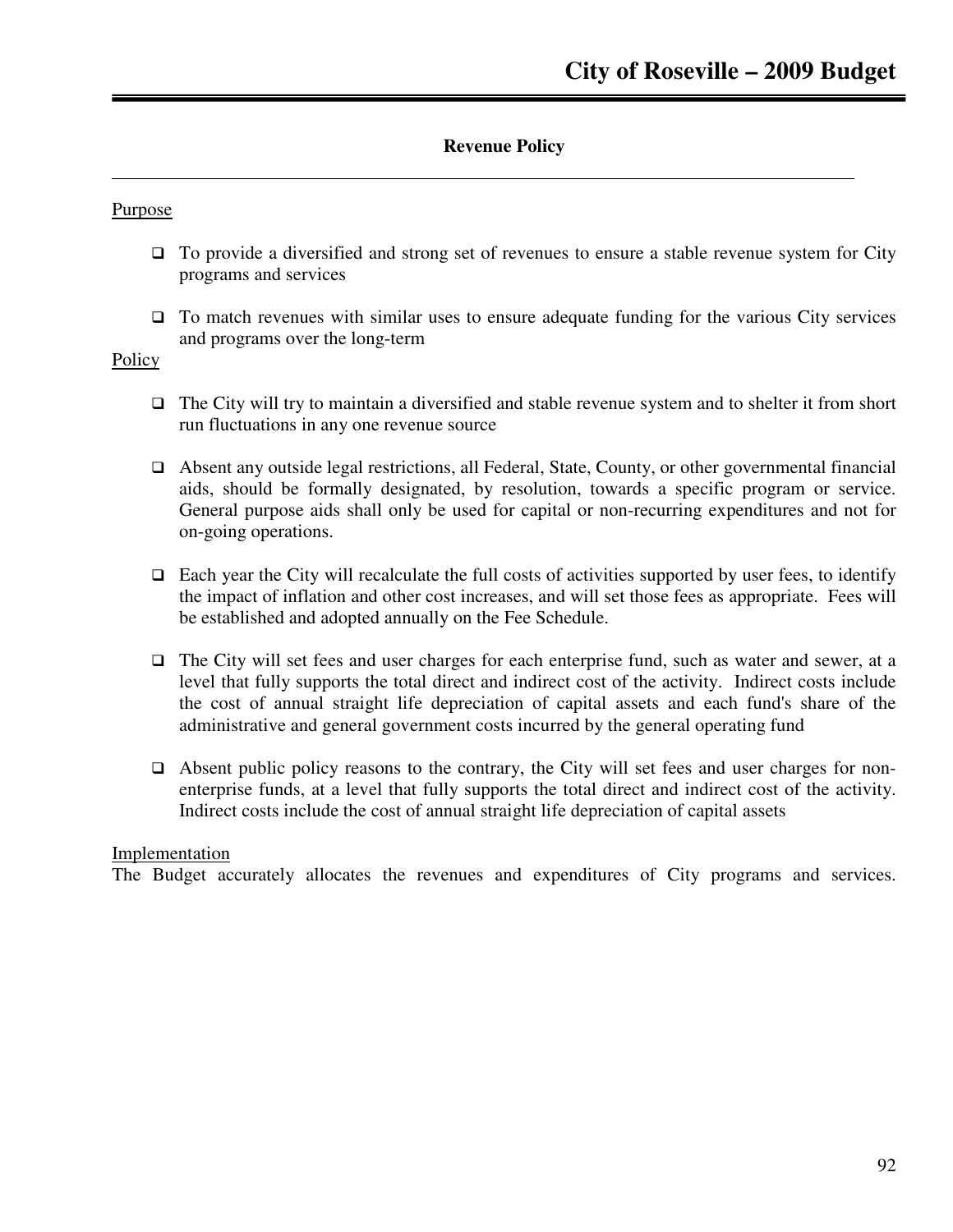#### **Capital Replacement Policy**

#### Purpose

The Roseville City Council has set in place a stable funding mechanism for much of the city's infrastructure. The intent of the Council in having Replacement Policies is to provide for easing the burden on both present and future taxpayers and to assure the replacement of the city's infrastructure in a manner that is both fiscally and operationally prudent.

The primary purpose of this policy is to have specific resources set aside on a periodic basis, to create funding for the major equipment and infrastructure needs of the community, without encountering major tax increases for maintenance and replacement.

It is not the intent of the City Council to fund major new facilities, which have not had the original funding established either through tax increment, general taxes or other such sources. The replacement funds are expected to be only for replacement purposes. (See the Implementation section below)

#### Policy

- The City will establish a General Vehicle Replacement Fund and a Fire Vehicle Replacement Fund. The City will appropriate funds to them annually to provide for timely replacement of vehicles. The amount will be maintained at an amount equal to the accumulated depreciation including annual fund interest earnings to provide for vehicle replacement
- The City will establish a General Plant Replacement Fund to provide for non-vehicular equipment replacement; i.e., mowers, tools, etc. Funding should equal the amount of accumulated depreciation recorded on all general governmental equipment including annual fund interest earnings
- $\Box$  The City will establish a Building Replacement Fund, and will appropriate funds to it annually to provide for timely maintenance of all buildings and plants supported by general governmental funding. Maintenance includes major items such as roof repair and HVAC replacement.
- The City shall establish a Street Infrastructure Replacement Fund to provide for the general replacement of streets and related infrastructure throughout the community. The funding should equal the amount of accumulated depreciation recorded on all general governmental streets and related structures including annual fund interest earnings. The annual MSA capital allocation, will be included as part of the source of funds for computing the adequacy of this fund. This Fund has been formally categorized by the Council as a permanent fund, whereby only the interest proceeds are used each year for the stated purpose. The original principal amount remains intact
- The City shall establish a Park Improvement Fund to provide for the general replacement of parks and related infrastructure throughout the community. The funding should equal the amount of accumulated depreciation recorded on all park system assets.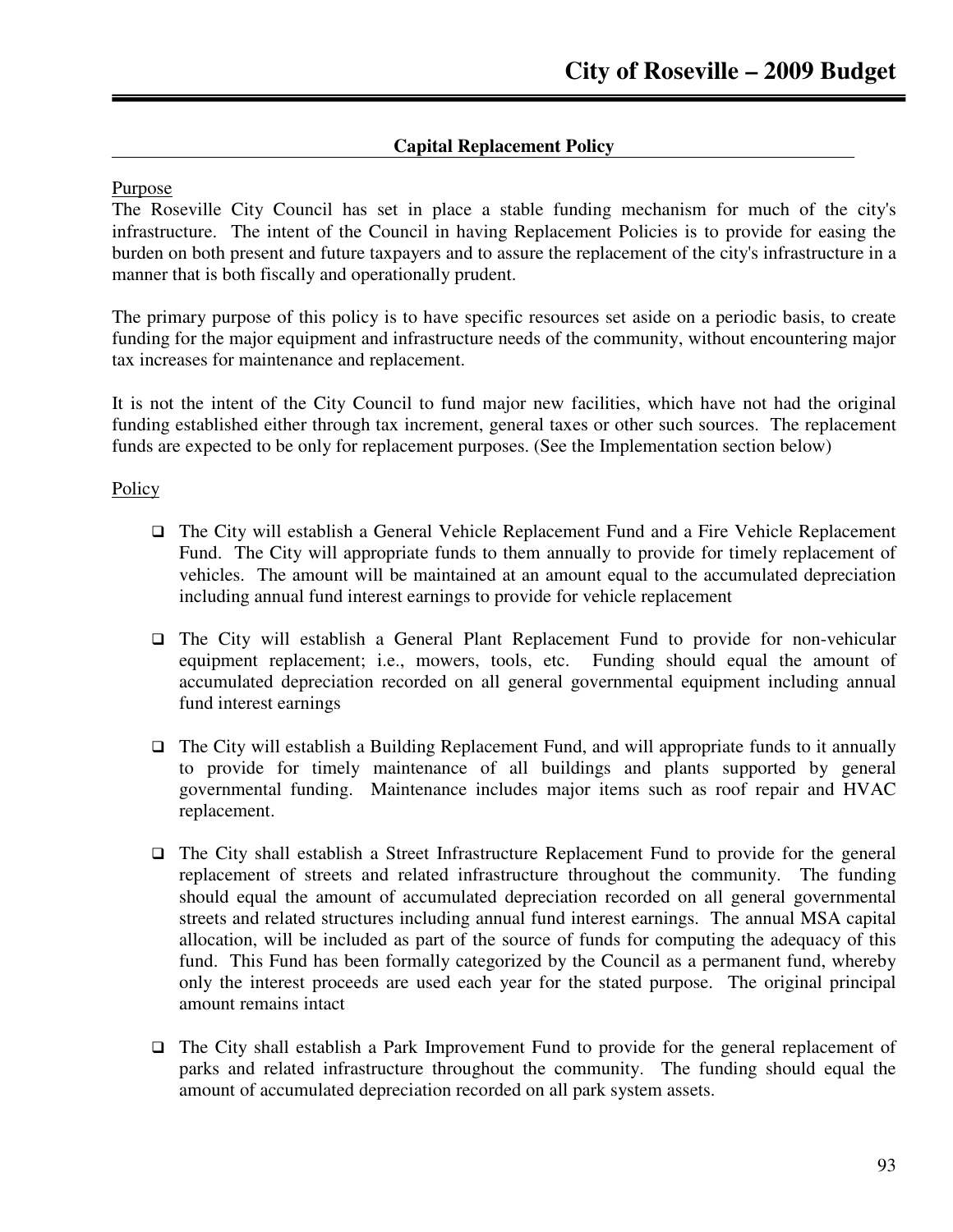- $\Box$  Within each enterprise fund, the City shall establish a funding mechanism to provide for the general replacement of related infrastructure throughout the community. The funding should equal the amount of accumulated depreciation recorded on all enterprise fund system assets.
- □ From time to time the City Council shall establish additional replacement funds as the need and funding ability becomes available
- $\Box$  The City should periodically review and follow industry-recommended replacement schedules for all City capital assets.

#### Implementation

The City shall use replacement funds to assist in the replacement of equipment, vehicles, and building maintenance. New equipment or buildings are to be funded from new dollars, unless they are designated to replace currently depreciated assets. Funds from the replacement funds may be used up to the amount available from depreciation of the replaced asset. Any additional funding shall be from new sources.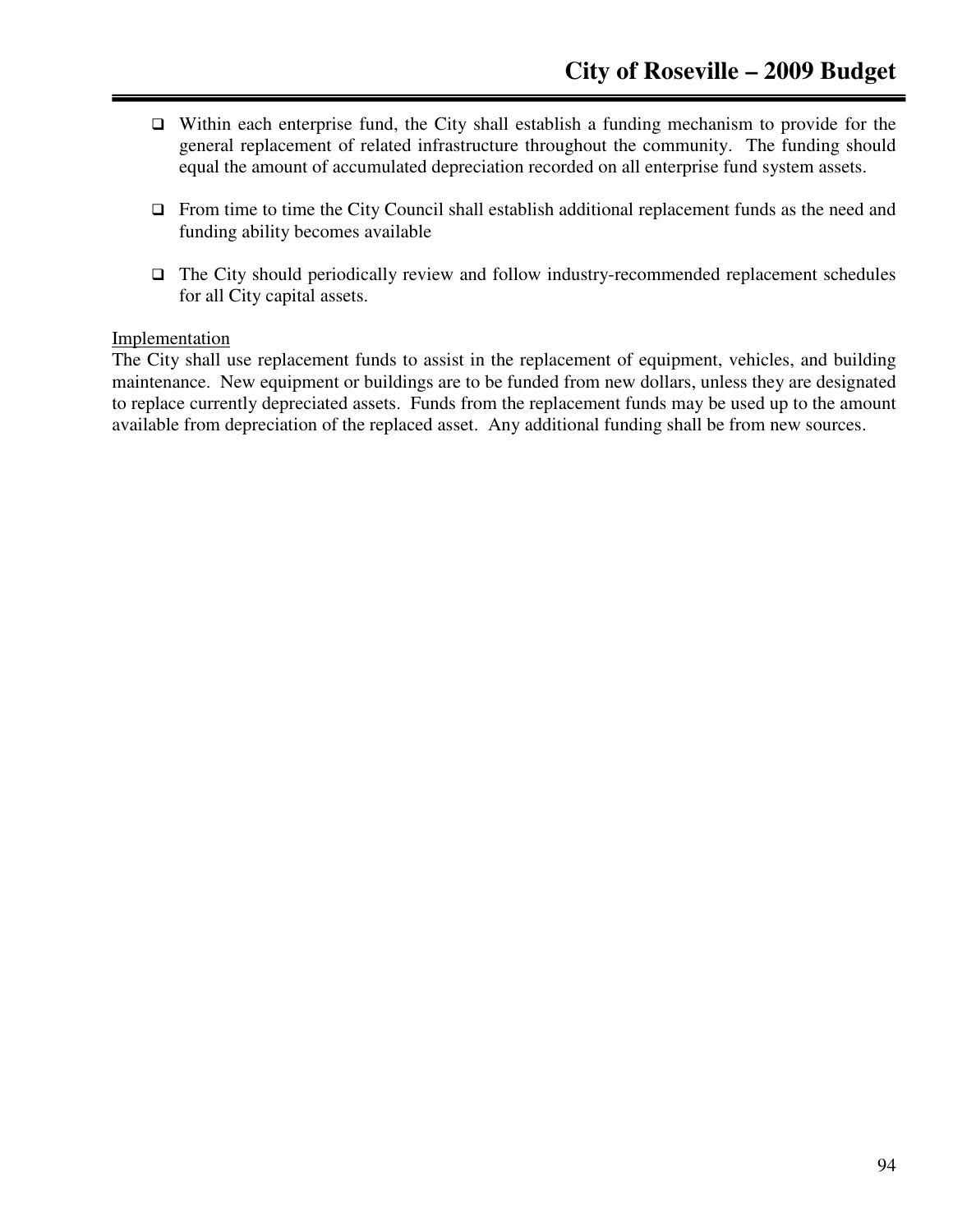# **Operating Fund Reserve Policy**

#### Purpose

- $\Box$  To provide a cushion against unexpected revenue and income interruptions
- $\Box$  To provide working capital by ensuring sufficient cash flow to meet the City's needs throughout the year

#### **Policy**

- $\Box$  The City will maintain a general fund reserve of 50% of the general fund's total annual operating budget. This ensures that the City has adequate funds on hand to provide for operations between bi-annual property tax collection periods. Any surplus beyond the required general fund reserve may be transferred to another reserve fund with a funding shortfall
- $\Box$  The City will strive to create a reserve in the Recreation Fund to equal 25% of the annual recreation budget. This reserve will provide a cash flow cushion and reduce the inter-fund borrowing expense to the Recreation Fund. Because of more frequent cash inflows, a 25% reserve will be adequate to support the daily cash needs of the fund
- $\Box$  The Community Development Fund is supported solely by building permit fees and charges. Because the economic environment has a major effect on this Fund, a fund balance of 25-50 % of the annual budget is a reasonable target. It is expected that as economic downturns take place, this reserve will provide for a transition period during which the Council will be able to assess and to better match operations with the economic need
- City enterprise funds shall have operating cash reserves sufficient to provide for monthly cash flow, and for a reasonable level of equipment and infrastructure replacement. Major reconstruction or system upgrades, may need to be funded from enterprise revenue bonds. Annual utility rate reviews will be made in regard to projected operating expenses and capital improvements. The Council will, on an annual basis, establish rates in accordance to operating cost recovery and the projected capital improvements
- All other operational funds e.g. License Center, Information Technology, etc are expected to operate with positive reserve balances of 10-25% of the annual operating budget. Each operational fund shall be reviewed on an annual basis to assure the fund balance is in line with the fund's objectives

#### Implementation

All fund reserves shall be reviewed each year at the time of the annual budget preparation for the purpose of complying with this policy. Budgets shall be prepared on an "All Resources" basis, so that the City Council and Community can readily discern the current and projected management of all reserves.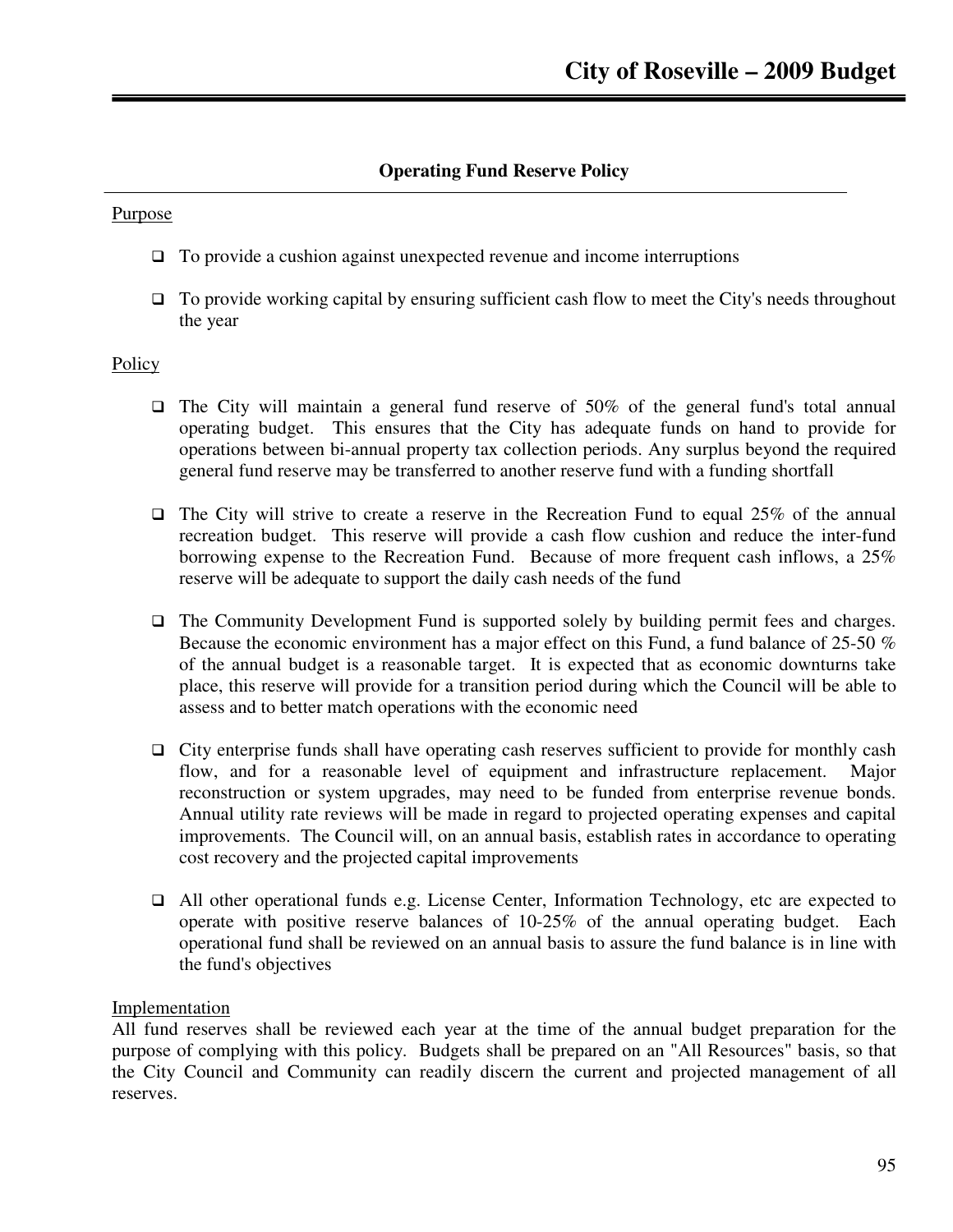# **Open Government Policy**

The City has always had the policy of openness and disclosure. To ensure that city related groups such as commissions, committees, associations, and joint powers organizations are aware and reflect this openness, it is understood that any policy-making which directly impacts the fiscal health of the community is expected to be disclosed properly and timely to the public. This policy includes disclosure in both the spirit of openness and within the requirements of the appropriate state statutes.

#### Policy

#### **Coverage**

- $\Box$  The City will conduct the governmental fiscal and budgetary policy deliberations in a public space, preferably either in City Hall, or other city halls, libraries, etc. and in a space which is accessible.
- $\Box$  The proceedings are to be broadcast or recorded in either video or voice mode.
- $\Box$  The City will prepare and provide summaries of proposed and final documents related to fiscal issues, which will be presented and discussed in an open meeting setting as described above.
- $\Box$  All City committees, commissions, joint power organizations and other groups on which any person from the city staff or any member of the City Council is either requested or is required to serve and establishes fiscal policies regarding City Funds, will adhere to the same open government procedures and process outlined above.
- $\Box$  Committees, commissions and other groups which do not make fiscal policy regarding City Funds, are expected to provide for at least a 72 hour advance meeting notice, to hold the meetings at locations which are readily accessible to all.

#### *Proceedings of Required Groups*

- $\Box$  Copies of minutes and either a video or audio tape of fiscal policy deliberations shall be kept on file with the City Manager's office for at least a 1-year period of time.
- $\Box$  Where possible reports, budgets and other approved documents shall be kept at an accessible place in City Hall, at the Roseville Branch of the Ramsey County Library, and where feasible and practical, as part of the City's web page.

#### Implementation

This policy will become effective upon formal approval of the City Council and shall be in force and considered as part of the City's fiscal policies.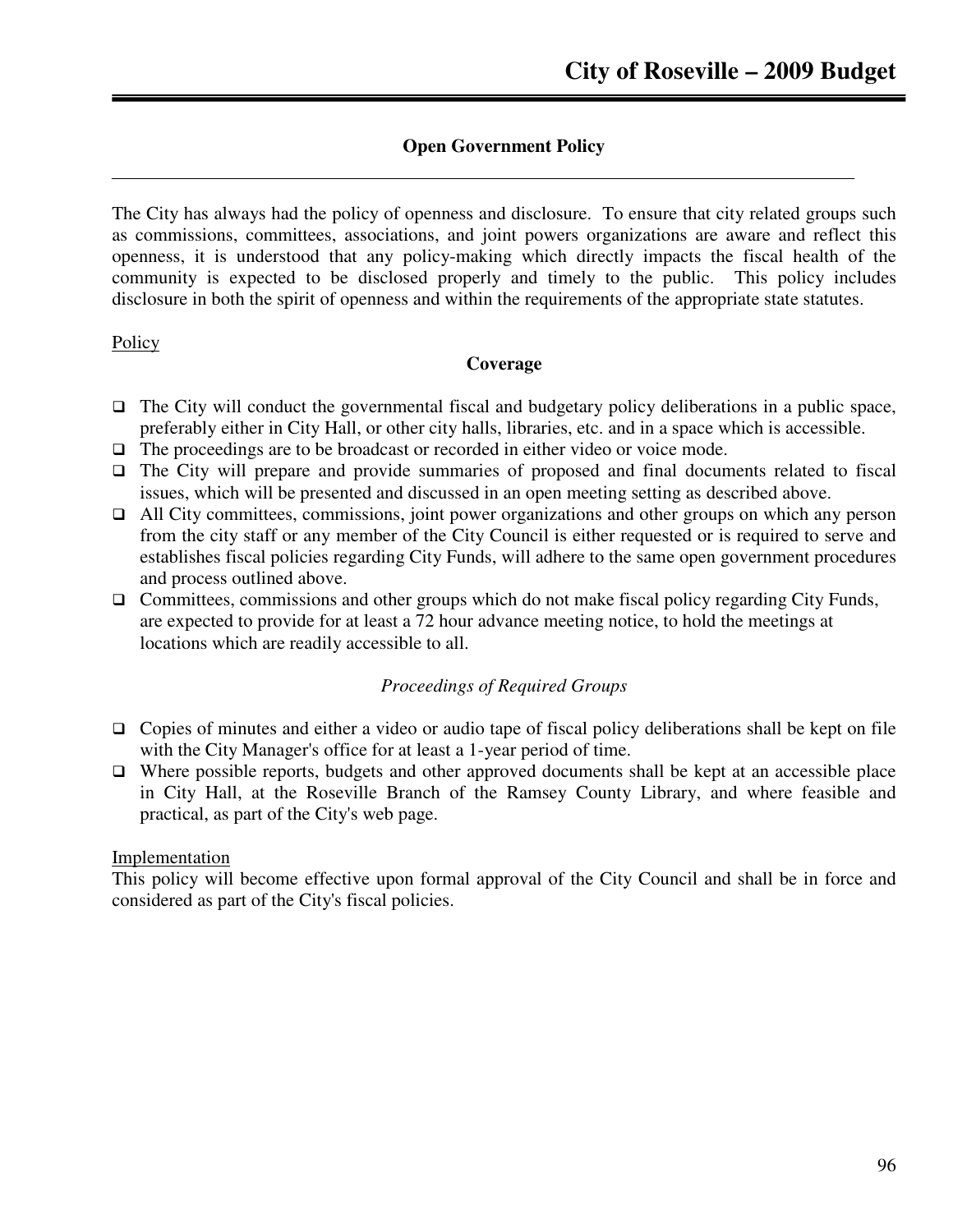## **Community Participation Policy**

#### Purpose

While the City Council is elected to represent the community in making choices of public safety, public works and the providing of general governmental services, the Council will make every effort to involve the community in the decision-making process where major community interests are concerned and where state and local statutes permit**.** 

It has been the practice of the Council, and will continue to be, to appoint commissions, task forces, and other work groups from the community to explore and present ideas and alternatives with regard to issues, which are of importance to the community.

In addition, any expenditure of funds in excess of \$3 million of local property tax dollars and which involves community facilities will be brought to the community in the form of a referendum.

#### Scope

The scope of the policy is to actively involve the community in those major facilities issues which include the addition of parks, pathways, public facilities, zoning, neighborhood development issues, and any other areas deemed appropriate.

#### **Policy**

The City of Roseville will endeavor to involve representative citizen groups, including student representation, in the discussion and advising on issues which require more input as to the wishes and needs of the community than can be provided by staff, consultants, or the City Council. It is the intent of the Council that all study groups, commissions, and committees will consist of at least 5 members unless otherwise specified by statute.

#### Implementation

The City Council will work with staff to assist in defining those issues which require more community guidance and input. Those issues will be presented to representative community work group to assist in the ascertaining the need, fact-finding, and determining feasible alternatives, before the City Council deliberates a final resolution of those issues.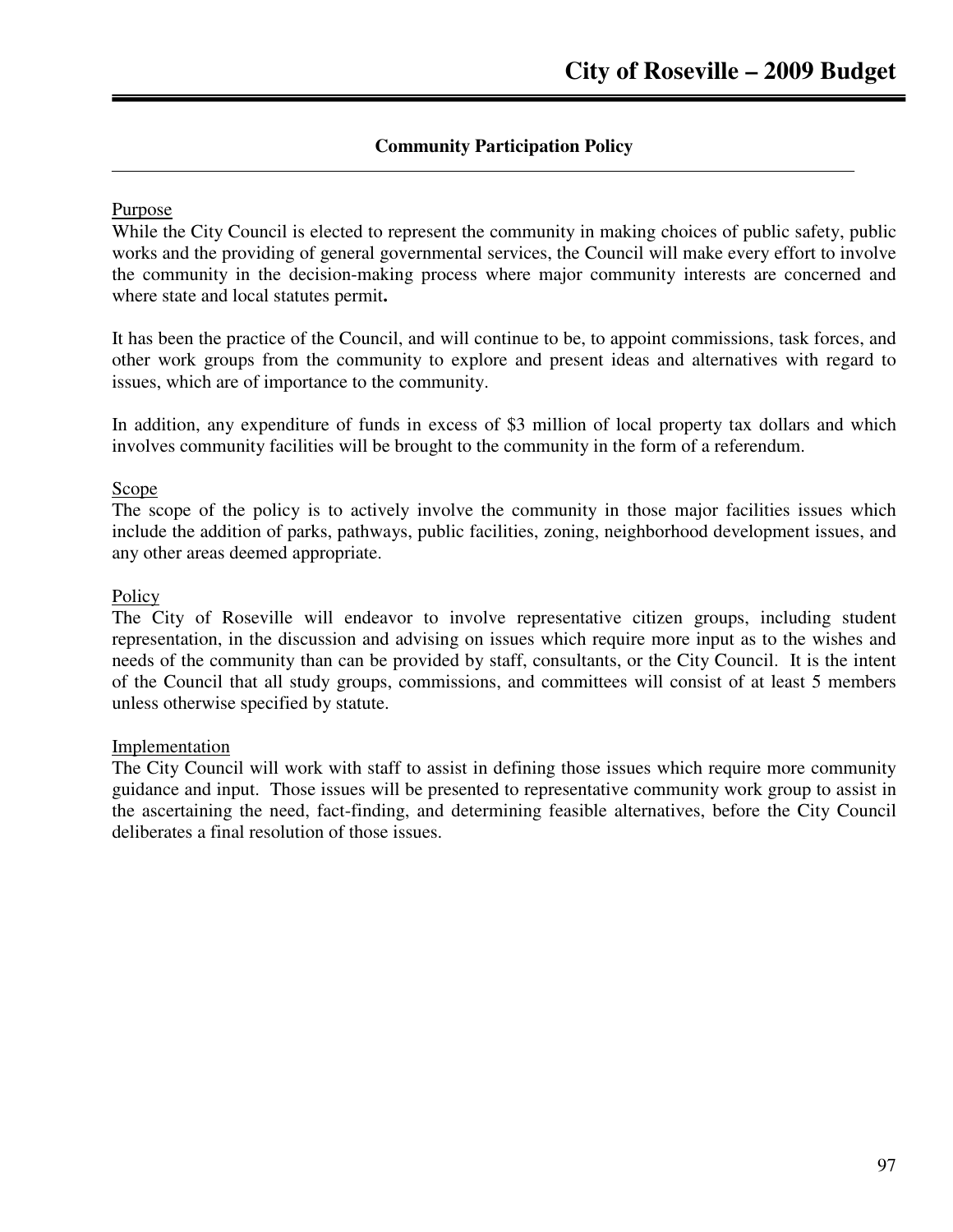# **Collaboration Policy**

#### Purpose

The intent of this policy is to make clear to staff and the community that the City Council encourages the searching out of opportunities to join with other governments, schools, and private organizations both for- profit and non-profit, to provide needed services to the community.

It is expected that those services will be of high value to the community and ultimately a wiser use of all resources including but not limited to property taxes, human resources and existing city infrastructure.

#### Scope

The scope of the policy is not to limit the areas of collaboration and cooperation as to encourage reasonable exploration of any and all areas where Roseville taxpayers and other organizations can mutually benefit.

#### **Policy**

The City of Roseville encourages staff to seek out and bring forward, areas and ideas which may be explored and discussed in a public manner so that our community may benefit in both an improved quality of life and a better economic use of all resources.

#### Implementation

The City will work with other communities, public entities and applicable private parties to search out, review, fund and implement where feasible, any areas of cooperation or collaboration which would prove to be significant benefit to all parties and which would fulfill the above stated policy of the City of Roseville.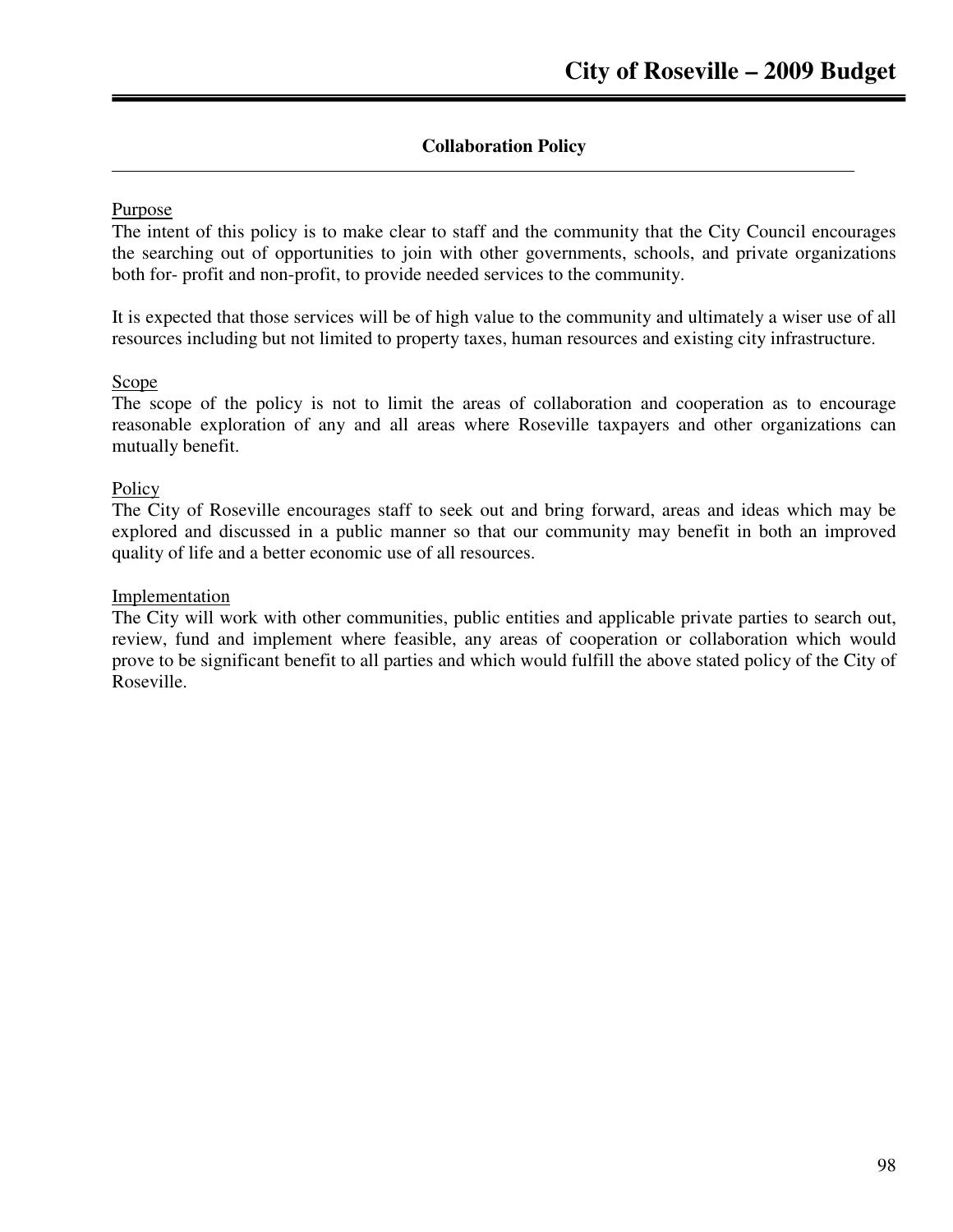## **Community Technology Policy**

#### Purpose

With the explosive growth in computer and related technology, it is of critical importance that the Citizens of Roseville not be excluded from the benefits that access to internet communications and information can accrue.

It is the intent of this Policy, to establish that the City Council of the City of Roseville recognizes the importance of emerging technology and will make every effort to assure that the citizens of Roseville have reasonable access and service where technically feasible and financially viable.

#### Scope

The scope of this policy is to include a wide range of technologies. Those technologies may consist of a combination of existing infrastructure and the use of new and developing infrastructure. The City will strive is to keep up-to-date and current as is reasonably possible in knowing what applications may exist. The City will additionally review the potential and available resources which may be needed to provide better public service and community access.

#### **Policy**

The City of Roseville will strive to provide an ever-improving system of public safety and service. In the current environment of growing technology options, the City will explore and find those systems or providers of systems, which will:

- $\Box$  Provide current service at better value
- $\Box$  Explore the potential to provide improved ways of providing basic city services in ways that will enhance and better protect the community
- $\Box$  Allow the citizens of Roseville to continue to have technology access to the internet regarding information and communications

#### Implementation

The City will work with other communities, public entities and applicable private parties to search out, review, fund and implement where feasible, any new technology or application of current technology which would fulfill the above stated technology policy of the City of Roseville.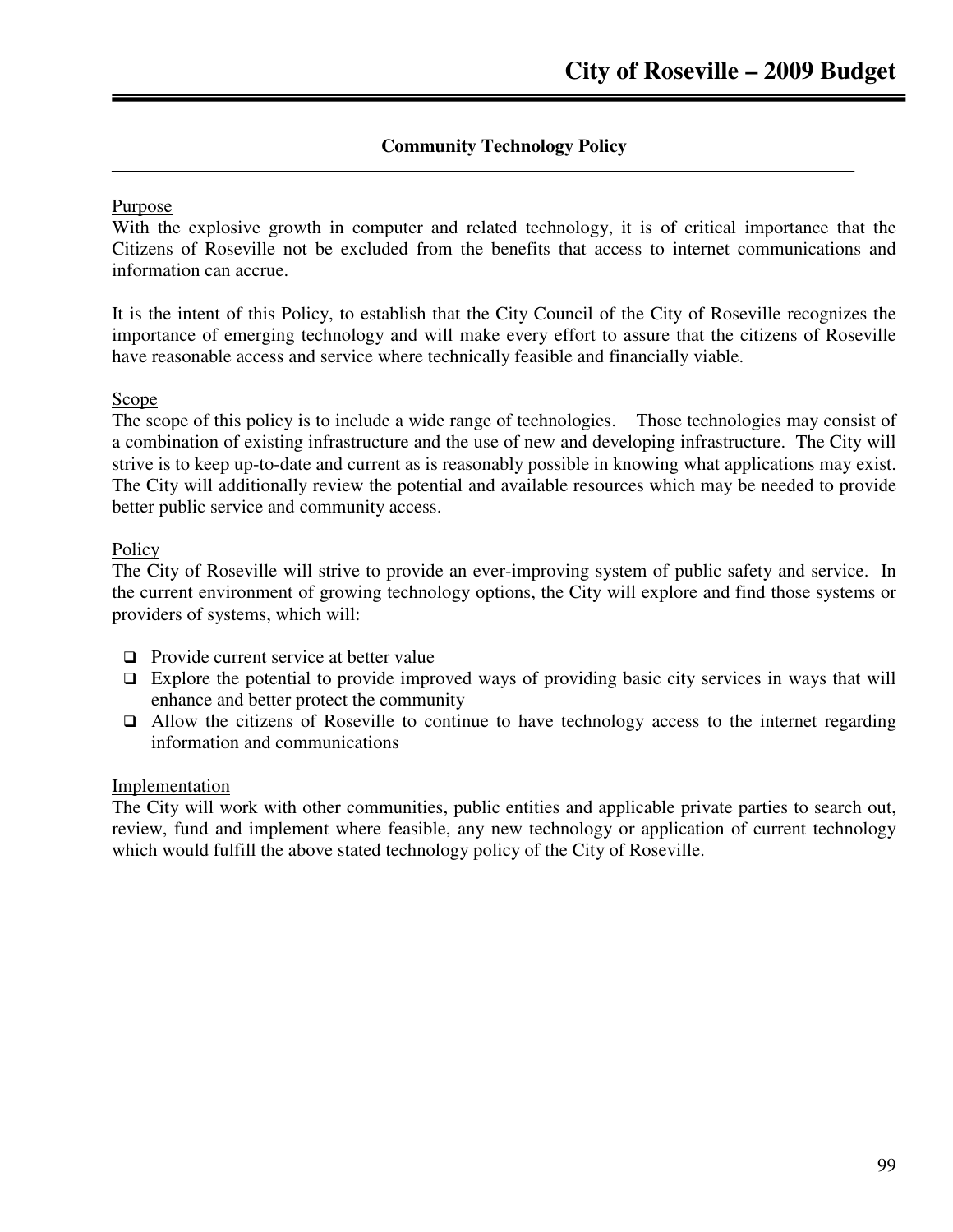# **City legislative Program Policy**

#### Purpose

Because cities are a creation of the state, municipal rights and responsibilities usually require legislative support to amend, add to or to eliminate those duties. It is the intent of the City Council of the City of Roseville to approach such issues in a positive and proactive manner and to support changes which it believes to be in the best interest of the community. It is the intent of the Council to take steps which make it very clear to all parties, what the City's position is on any proposed changes and how staff has been directed to respond.

### Scope

The scope of this policy is to include specific, well thought-out changes initiated by the Council and issues which have been brought forth by citizens or groups representing cities such as the National League of Cities, League of Minnesota Cities, the Legislative Municipal Commission, and the Association of Metropolitan Cities. The Council will also intend to review and respond appropriately to any ad hoc issues, which may arise at the  $11<sup>th</sup>$  hour of a legislative, congressional or county session.

#### Policy

It is the policy of the City of Roseville to provide a positive role of leadership on legislative issues which may affect the Community and to articulate clearly what that position, if any, may be.

#### Implementation

The City Council of the City of Roseville will meet at least once annually, in an open work session or in an official meeting, to discuss any legislative issues which may be deemed to affect the Community and requires a stated position. In addition to initiated legislation, discussion will include any pending or proposed legislative issues which may be at the County, State, or National Level. The intent of the annual session is to outline the Council's official position of such issues and to instruct staff in their related work.

The Council may meet at other times as may be required to respond to legislative or county issues which arise on a non-scheduled basis.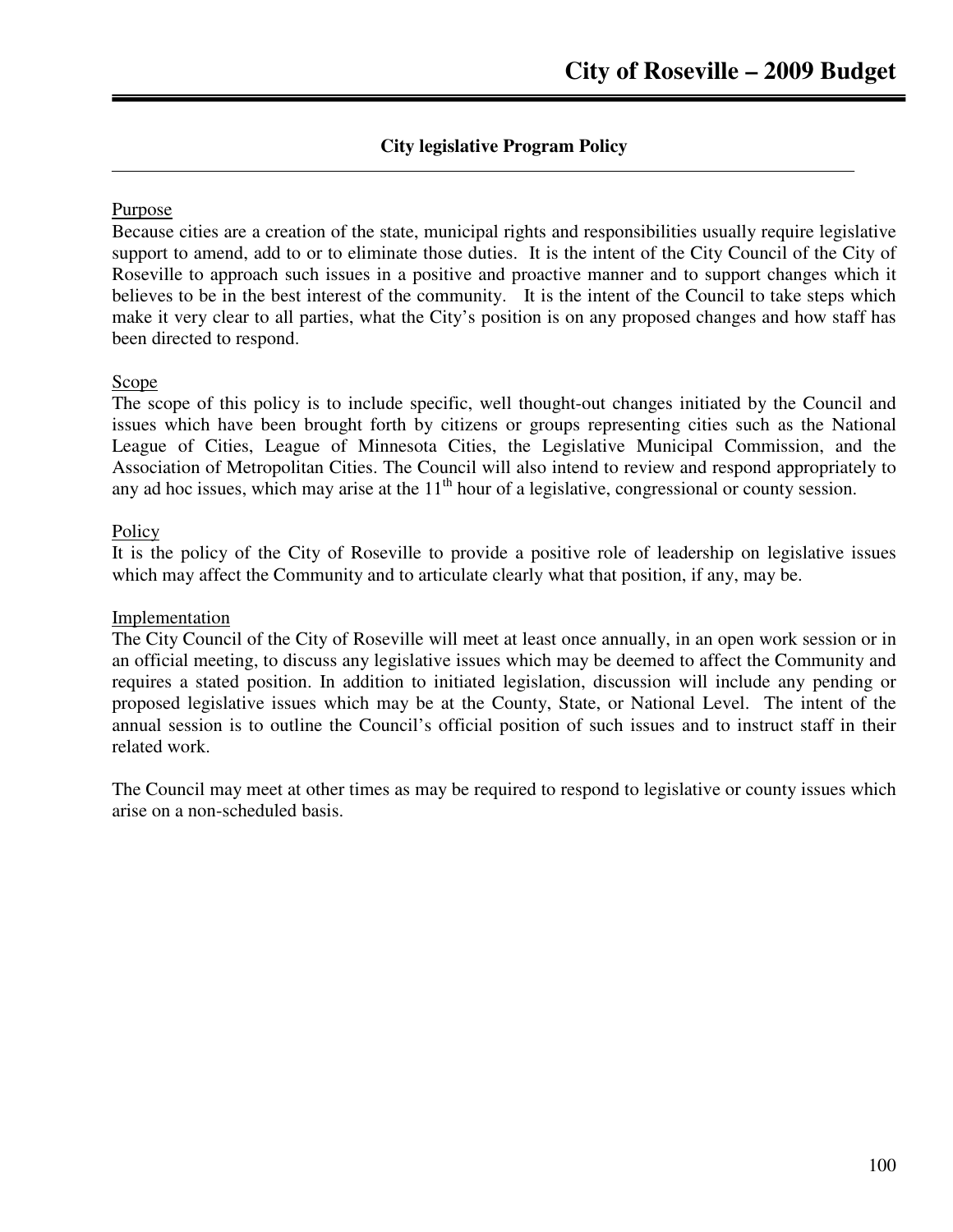# **Professional Services Policy**

Background

The City of Roseville retains outside professional services in the areas of:

- Legal (Prosecution, Civil, Economic Development, and Bond Counsel)
- □ Appraisal
- □ Planning and Landscape Design
- □ Audit
- Engineering, Architectural, and Environmental

Agreements for the above services have been through contracts either for specific projects or services, or a given period of time. For legal services, written agreements are completed annually.

#### Purpose

It is desirable to amend the current methods of selecting and retaining consulting services to:

- $\Box$  Consolidate significant professional service policies into one uniform policy
- $\Box$  Provide Citywide consistency in the procedure of selecting and retaining professional services
- $\Box$  Ensure public confidence in process integrity by limiting the amount of time professional services are provided
- $\Box$  Ensure a fresh perspective and new approach to professional services
- $\Box$  Ensure a regular, consistent fiscal review of professional services

#### **Policy**

It is the policy of the City to employ a consistent practice for selecting and retaining professional services. Contracts for professional services shall be for three (3) years, and include a review process. Consulting firms shall be engaged for a period of not more than two (2) consecutive three (3) year periods. After six (6) years, they shall not be allowed to renew consulting services for a period of three (3) years. If deemed in the City's best interests, the City Manager may continue professional services for longer than six (6) years. If the need arises, the City Manager may solicit proposals and select firms for special projects or services. Contracts will be reviewed on a case by case basis.

Selection of all firms shall be approved by the City Council.

Consulting firms:

- $\Box$  Shall commit to the principles of the Professional Code of Ethics for their profession and the City of Roseville Code of Ethics for Public Officials
- $\Box$  May contact only designated Roseville City staff
- $\Box$  Will not represent any individual or corporation involved in litigation against the City of Roseville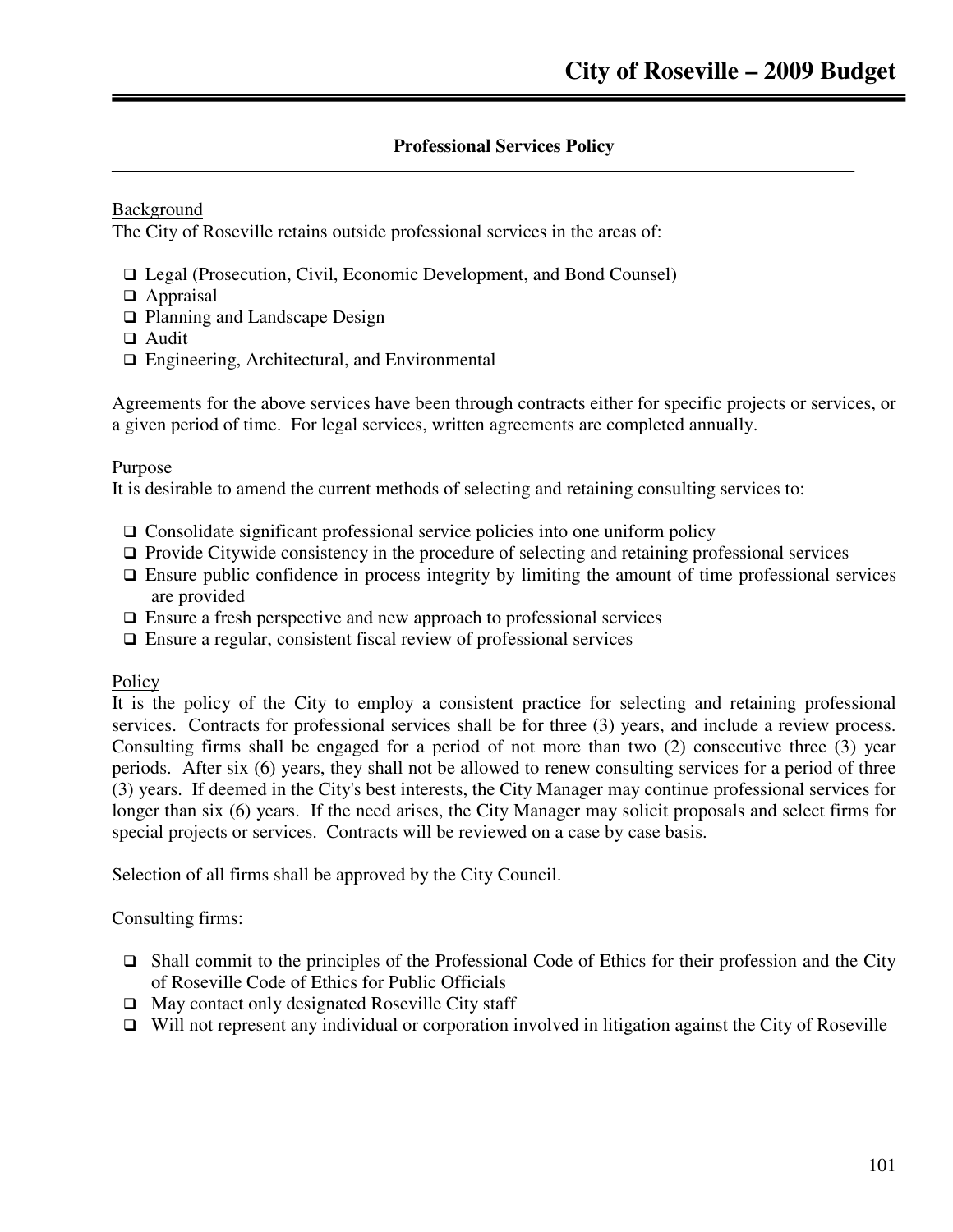Procedure

- 1. The City Manager or designated staff will invite firms to submit proposals for providing professional services to the City of Roseville. The proposals shall include the following:
- $\Box$  Description of firm
- $\Box$  Technical qualifications
- Work experience
- $\Box$  Prior city experience
- □ References
- □ Fee schedule for all personnel
- 2. The City Manager will appoint a Selection Committee that will interview firms, if necessary. The Committee will recommend to the City Council that firms are to be selected. A proposed contract will be included with the recommendation.
- 3. The City Council will select the firms and approve the contracts at a regular Council meeting.

#### Implementation

All service areas will be on the same time cycle effective in 2000. This can best accommodate overlap and service areas, and provide additional consistency.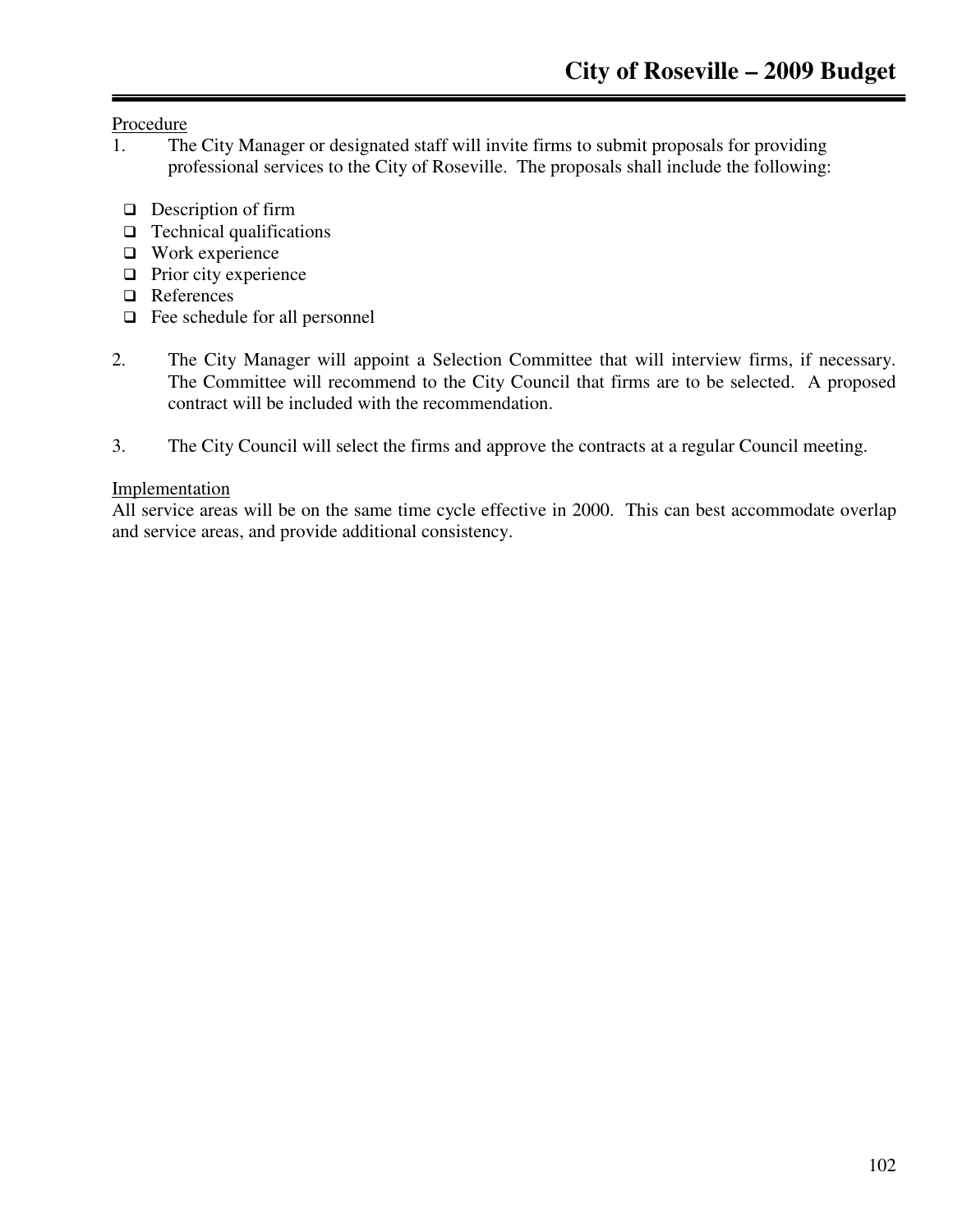# **Accounting & Auditing Policy**

### Purpose

To ensure accurate and consistent accounting practices that conform to generally accepted accounting principles to ensure public confidence in and ensure the integrity of the City's financial system.

# Policy

- The City will establish and maintain a high standard of accounting practices.
- The accounting system will maintain records on a basis consistent with accepted standards for local government accounting as established by State law and GAAFR.
- $\Box$  Regular monthly and annual financial reports will present a summary of financial activity by major types of funds.
- Where possible, the reporting system will also provide monthly information on the total cost of specific services by type of expenditure and, if necessary, by fund.
- $\Box$  An independent public accounting firm shall be engaged to perform an annual audit of all accounts, funds, and activities, and will publicly issue a financial opinion.
- $\Box$  Independent accounting firms shall be engaged for a period of not more than three years, selected through an open request for proposal process, and shall not be allowed to renew the City's account for more than three years.

#### Implementation

The City has earned the GFOA Excellence in Financial Reporting award for the past 29 years (1979 - 2007).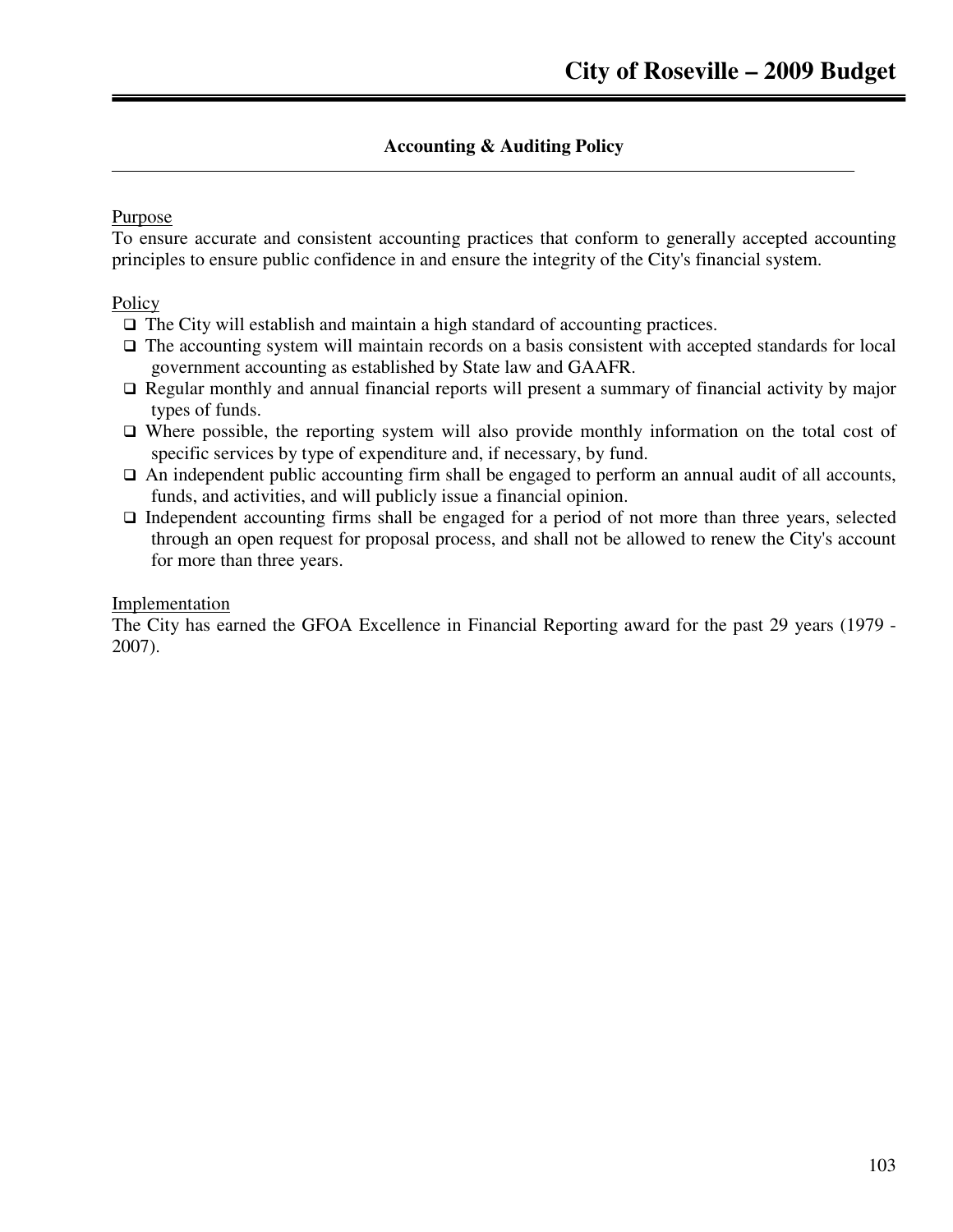#### **Investment Policy**

#### Purpose

To ensure the most efficient use of the City's idle funds, and to ensure the best return on these funds while making only those investments allowed by law.

#### **Policy**

- $\Box$  The City will make a cash flow analysis of all funds on a regular basis. Disbursement, collection, and deposit of all funds will be scheduled to ensure maximum cash availability.
- $\Box$  When permitted by law, the City will pool cash from several different funds for investment purposes.
- $\Box$  The City will invest 99 percent of its idle cash on a continual basis.
- $\Box$  The City will obtain the best possible return on all cash investments. Such investments will only be those legally permissible under Minnesota law.
- $\Box$  The accounting system will provide regular information concerning cash position and investment performance.
- $\Box$  The City will make arrangements for banking services on a contractual basis for a specified period of three years, with specified fees for each service rendered.
- $\Box$  The City includes interest earnings and investment summaries as part of the Comprehensive Annual Financial Report (CAFR).

Implementation

See Investment and Portfolio procedures.

#### **Investment and Portfolio Procedures**

#### Scope

These investment and portfolio procedures apply to the activities of the City with regard to investing the financial assets of all funds, including the following:

- □ General Fund
- □ Special Revenue Funds
- □ Capital Project Funds
- Debt Service Funds
- □ Special Assessment Funds
- □ Internal Service Funds
- □ Trust and Agency Funds

#### **Objectives**

Funds of the City will be invested in accordance with Minnesota Statutes, 1999 fiscal policies and these administrative procedures. The City's investment portfolio shall be managed in a manner to attain a market rate of return throughout budgetary and economic cycles while preserving and protecting capital in the overall portfolio. The market rate of return shall be to the same rate as the target portfolio. Investments shall be made based on statutory and policy constraints.

Funds held for future capital projects (i.e. bond proceeds) shall be invested to produce enough income to offset increases in construction costs due to inflation. Where possible, prepayment funds for long-term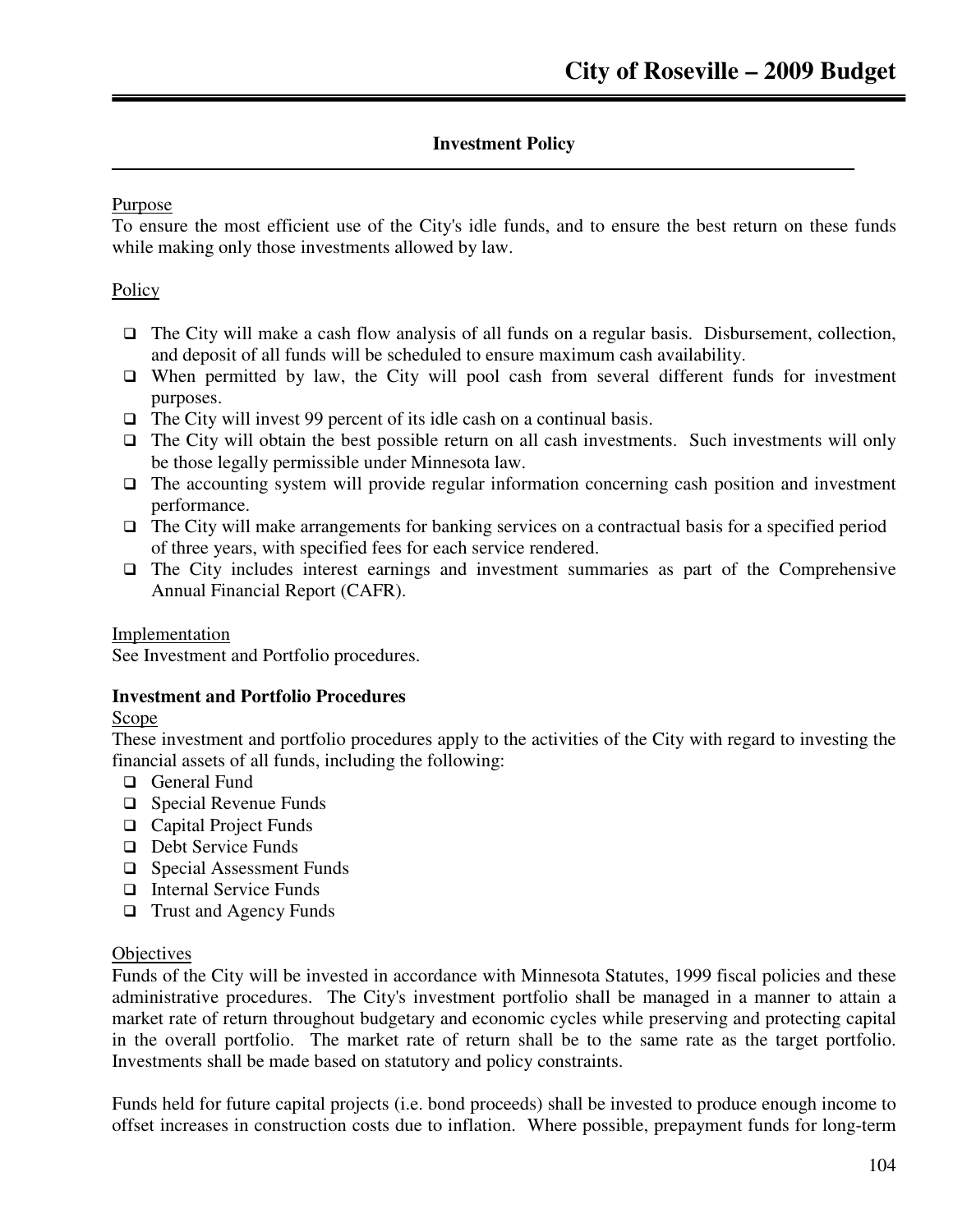debt service shall be invested to ensure a rate of return at least equal to the interest being paid on the bonds.

#### Delegation of Authority

The finance director is designated as investment officer of the City and is responsible for investment decisions and activities, under the direction of the City manager.

#### Prudence

The standard of prudence to be applied by the investment officer shall be the "prudent investor" rule. This rule states, "Investments shall be made with judgment and care, under circumstances then prevailing, which persons of prudence, discretion and intelligence exercise in the management of their own affairs, not for speculation, but for investment, considering the probable safety of their capital as well as the probable income to be derived." The prudent investor rule shall be applied in the context of managing the overall portfolio.

The investment officer, acting in accordance with written procedures and exercising due diligence, shall not be held personally responsible for a specific security's credit risk or market price changes, provided that these deviations are reported immediately and that appropriate action is taken to control adverse developments.

#### Monitoring and Adjusting the Portfolio

The investment officer will routinely monitor the contents of the portfolio, the available markets and the relative values of competing instruments and will adjust the portfolio accordingly.

#### Internal Controls

The Finance Director shall establish a system of internal controls, which shall be reviewed annually by an independent auditor. The controls shall be designed to prevent loss of public funds due to fraud, error, misrepresentation, unanticipated market changes, or imprudent actions. Investments shall be done on a pooled funds basis with interest allocated on a cash balance method. Those internal controls shall consist of competitive bids on investments, and division of duties among the staff.

- $\Box$  Investments made by investment officer
- $\Box$  Records maintenance by a finance staff member other than investment officer
- $\Box$  Review and reconciliation by the assistant finance director

#### Portfolio Management

Under the 1999 Fiscal Policies, it shall be the City's procedure to restrict investments to only Repurchase Agreements with national or state chartered banks, U.S. Treasury and U.S. Government Agencies.

The procedures shall consist of yield curve analysis and implemented with the appropriate purchase of the above investments.

Maturity scheduling shall be within those investments and in a manner that will maximize yield and liquidity and minimize interest rate risk.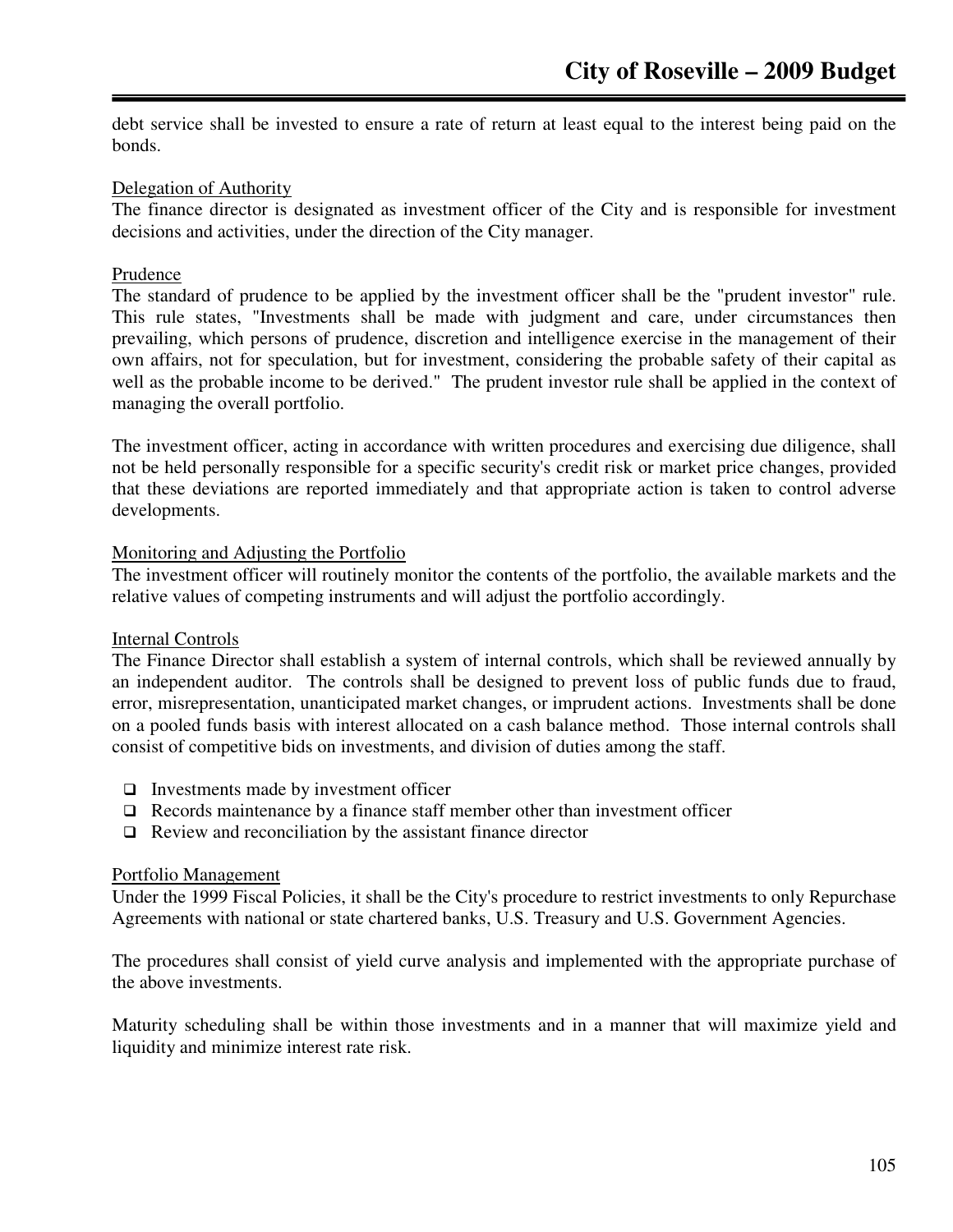#### Competitive Selection of Investment Instruments

Before the City invests any surplus funds, a competitive "bid" process shall be conducted. If a specific maturity date is required, either for cash flow purposes or for conformance to maturity guidelines, bids will be requested for instruments that meet the maturity requirement. If no specific maturity is required, a market trend (yield curve) analysis will be conducted to determine which maturities would be most advantageous. Bids will be requested from financial institutions for various options with regards to term and instrument. The City will accept the bid that provides the highest rate of return within the maturity required and within the parameters of these procedures.

Bids for purchases through the treasury auctions are not required.

Records will be kept of the bids offered, the bids accepted and a brief explanation of the decision that was made regarding the investment.

#### Settlement

All settlements of investments shall be on a "Delivery vs. Payment" (DVP) basis. Physical delivery shall be avoided if at all possible, with book-entry being the preferred method of safekeeping.

#### Safekeeping and Collateralization

All investment securities purchased by the City shall be held in third-party safekeeping by an institution designated as primary agent. The primary agent shall issue a safekeeping receipt to the City listing the specific instrument, rate, maturity and other pertinent information.

#### Reporting Requirements

The investment officer shall generate daily and monthly reports for management purposes. The annual investment report shall be completed on a time-weighted basis and shall be included as part of the Comprehensive Annual Financial Report to the City Council. The target portfolio shall be the U.S. Government Bond Yield Index for the comparable period.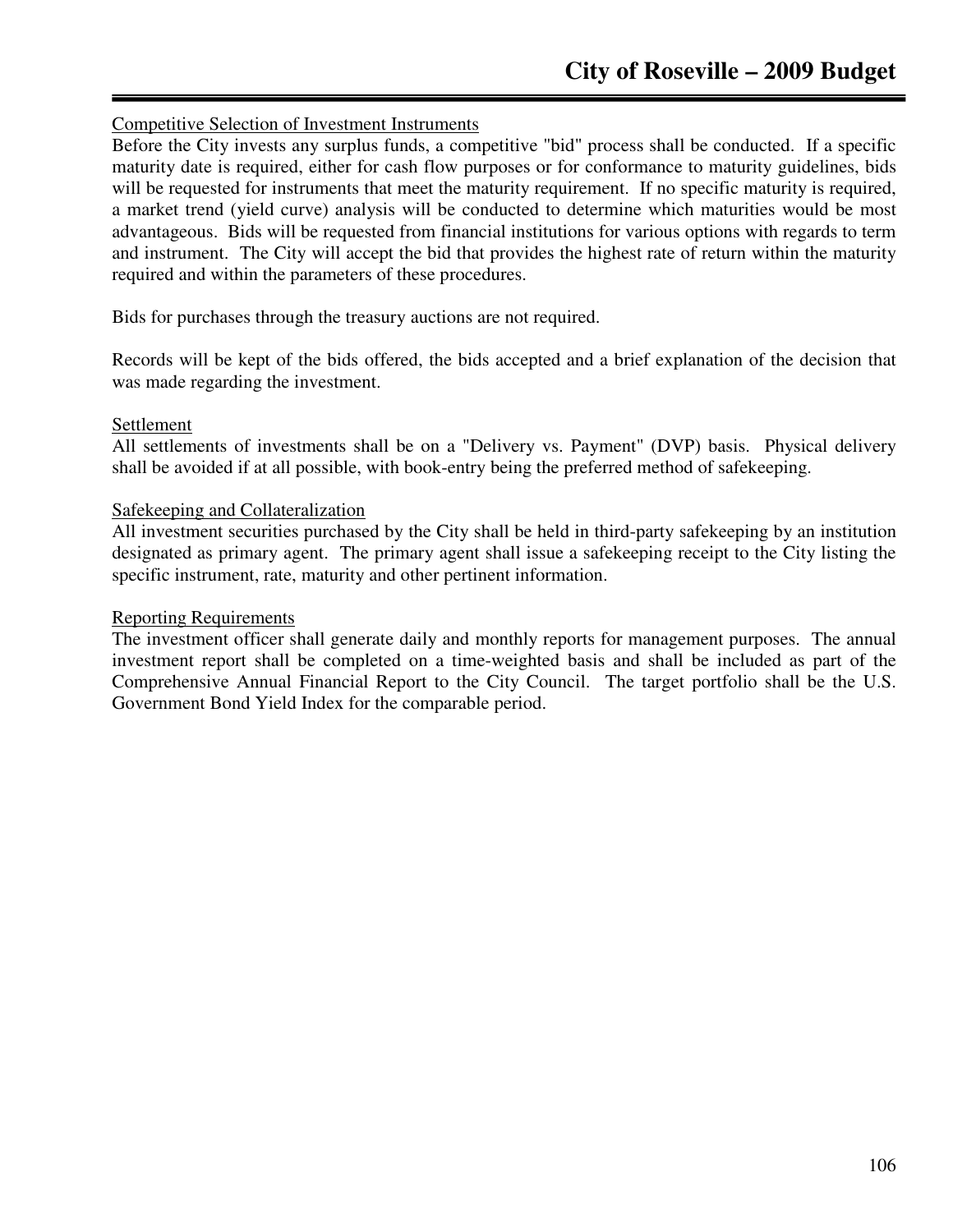## **Housing Policy**

#### Purpose

The City of Roseville's Housing Improvement Plan (the "Housing Plan") is a document established to guide planning and policies related to providing a community rich in housing quality and choices for all residents. The Housing Plan is reviewed and revised annually by the City Council to ensure that the programs established are effectively and efficiently serving the current housing needs of the community. It is understood that as housing structures age and the market needs change so will the programs and policies in the Housing Plan. The main components of the Housing Plan include the VISION OF Vista 2002 and goals and policies of the City's Comprehensive Plan and Livable Communities Action Plan. Each program within the Housing Plan strives to meet the current needs of the community by collaborating with other agencies and filling gaps that might exist within more traditional housing programs.

- □ Roseville has over 15,000 housing units of which 59 percent are detached single-family, owner/ occupied homes. The second largest category of housing in Roseville is the combination of apartments and condominiums that make up 36 percent of the housing units in the City. Townhomes represent almost five percent of the housing units in the community. Over 70 percent of all housing units are owner-occupied. There are approximately 100 mobile homes remaining in Roseville, most of which are at least 20 years in age. The annual overall turnover rate for single family residents is less than three percent (3%) while the rental multifamily turnover rate is nearly 30 percent per year. The number of housing units built prior to 1950 in Roseville represents nine percent (8%) of the entire housing stock. Many of these units offer affordable housing opportunities, or at least, since they are generally on large lots, an opportunity to redevelop the housing/lot into a number of housing sites. The housing stock built in Roseville prior to 1960 (40 or more years old) is 37 percent of the total. In the housing boom years from 1960 to 1970, almost 30 percent of the dwelling units in the community were constructed. Some structural or maintenance repair work is required of each home after 20 years of use; in Roseville 85% of the homes are over 20 years of age. From 1970 to 1979, Roseville added another 2,726 units, 18 percent of the current housing. Slightly more than 16% of the housing has been constructed since 1980. The housing in the community (38 percent of the land area) represents 65 percent of the total private sector investment in Roseville and pays 49 percent of the property taxes.
- $\Box$  The following principles are useful to guide in the planning and economic development efforts for the community as it pertains to housing. The guiding principles help orient discussion, analysis and decision-making regarding policies and strategies that are used to complete the Roseville Housing Improvement Plan.

The Roseville Housing Improvement Plan:

- $\Box$  is consistent with the comprehensive plan by providing a variety of housing for all residents;
- $\Box$  encourages community self-reliance, collaboration with other housing providers and education to create and retain housing value;
- uses expert "coaches" to start the programs; and
- Remains small and incremental, not creating large bureaucratic staff-driven programs.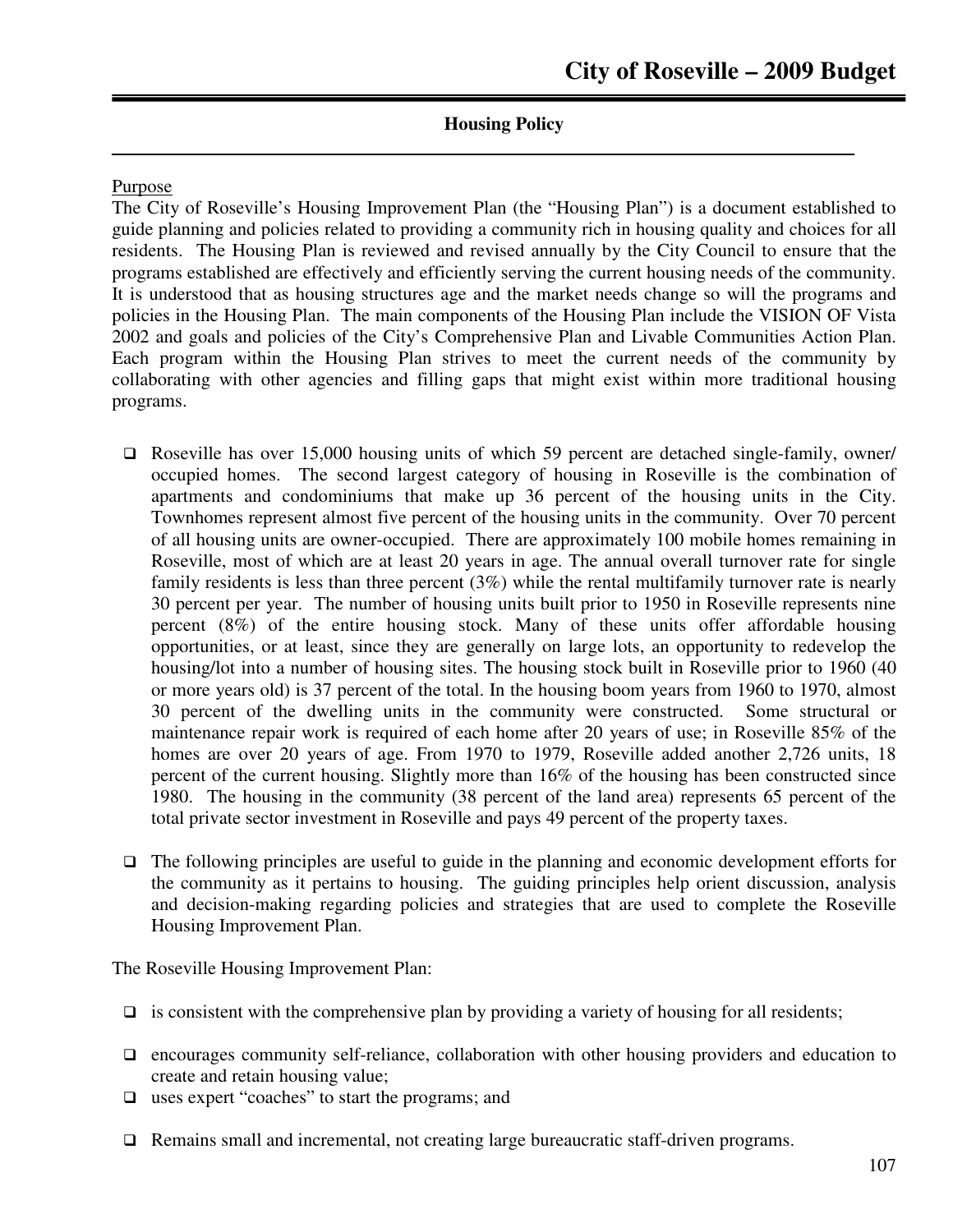## Housing Goals

The City will consider the following four housing goals when evaluating current and future housing programs:

- Roseville will strive to provide a variety of housing types (owner occupied and rental) that balances affordability, maintains quality of housing and the urban environment has access to public infrastructure, services and employment and enhances neighborhood viability.
- $\Box$  Continuously strive to improve the quality of approximately 200 existing units which are below the average physical condition and less than 75 percent of the median value of housing units within the community (currently 55 single family and 160 multi-family units).
- $\Box$  Fill the gaps in the city's housing portfolio by providing housing for all stages of the life cycle such as the needs for entry level housing and more affordable senior housing. Specifically, assist in the provision of entry level family housing to regenerate the community, schools and our neighborhoods.
- $\Box$  Meet the Metropolitan Livable Communities Act benchmarks, and city indexes (subject to market conditions and resource availability) as outlined in Roseville's action plan for the period from 1996 to 2010.

## Implementation

The following strategies have been developed and are annually refined as part of the Comprehensive Planning process and work plan review. These strategies strive to achieve maximum housing diversity and regeneration of housing stock by encouraging private investment, discouraging deferred maintenance and disinvestment, stabilizing property values and strengthening neighborhoods.

- Enhance relationships with School Districts, Social Service offices, Churches and Charitable organizations to provide continuous funding and services for the preservation and enhancement of Roseville's neighborhoods and to retain a minimum of 2400 to 2600 households with school aged children.
- $\Box$  When reviewing new housing developments, evaluate the proposal based upon its fit into the existing housing mix and encourage housing quality, accessibility and affordability. Create Planned Unit Developments (PUDs) that offer a mix of housing types including single family, townhome, and condominium housing.
- Enhance Roseville's public infrastructure. Provide accessibility from housing to local parks and services, schools, churches, transit and employment. Support state legislation that enables communities to establish road and housing infrastructure/neighborhood revitalization impact fees on new development in the community.
- $\Box$  Encourage adequate transition between residential neighborhoods and business developments using the Border and Buffers Program.
- $\Box$  Strengthen the city's relationship with local banks with housing rehabilitation and reinvestment programs in local neighborhoods.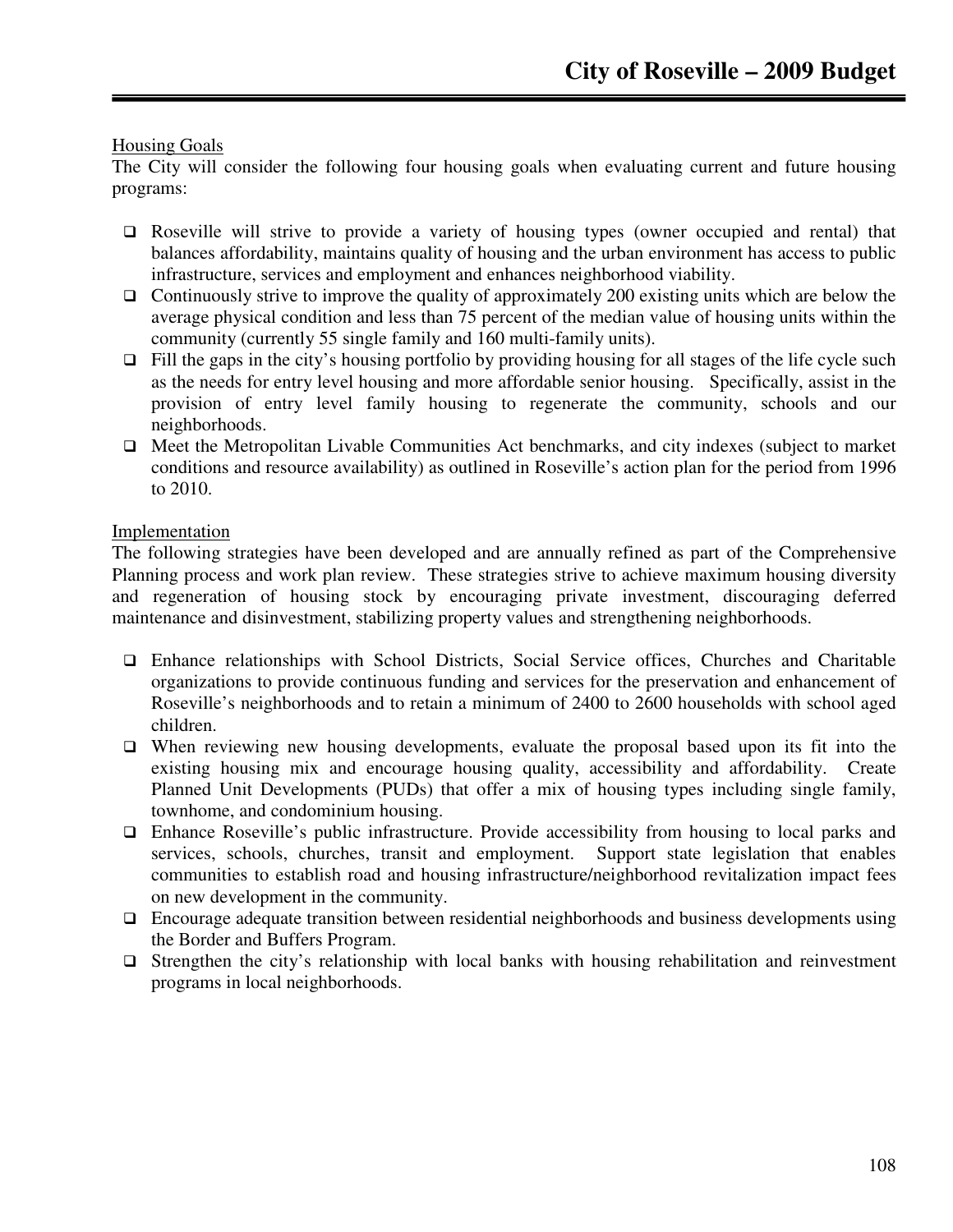- $\Box$  Work with rental property owners to encourage continuous improvements that contribute to the quality living environment of its tenants and the sustainability of mixed-use neighborhoods. Strengthen tenant/landlord relationships and upkeep of rental properties through education, inspections, permits, and rehabilitation loan programs.
- $\Box$  Support housing programs that fund housing renovations and improvements for single family homes with grants and low or deferred interest rate loans.
- $\Box$  Create an education environment that promotes quality housing renovation and housing assistance through the Home & Garden show and technical assistance.
- $\Box$  Adopt a housing preservation code in coordination with other communities along the I-35W Corridor.
- Work with the Police Department Neighborhood Watch Program to provide information about Roseville's residential inspection and code enforcement program and provide rehabilitation information at neighborhood meetings.
- $\Box$  Support affordable senior housing through the use of tax increment financing, Ramsey County Home Funds, HUD, Minnesota Housing Finance programs, and Federal Home Loan Bank dollars.
- Work with developers to utilize tax credit programs and revenue bonds to reduce the cost of financing for affordable housing.
- Annually review and revise Roseville's Livable Communities Action Plan.
- When appropriate, submit applications for Livable Communities Demonstration Account grants where the proposed projects provide a mix of housing choices.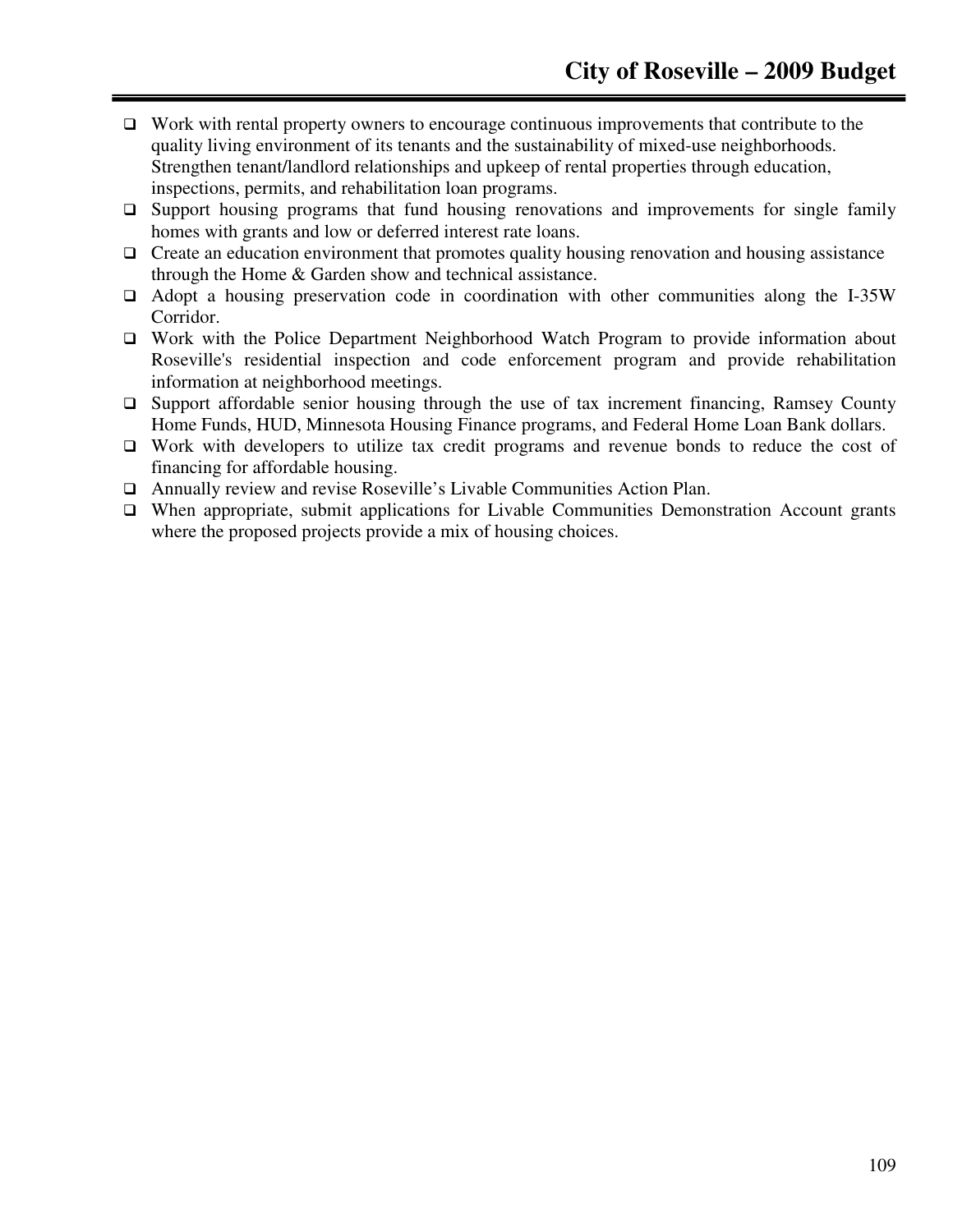## **Pavement Management Program**

## Purpose

The City was finding in the late 70's and early 80's that the community's streets were deteriorating at a steady rate and under the current policy, the problem streets would continue to increase.

#### **Scope**

To begin to bring the City's streets back up to standard, a program was undertaken to reconstruct all 28 miles of "problem" streets within an 8-year period.

## **Policy**

The City Council set out in 1986, a paving management program to reduce and maintain the problem streets of the Community to be no more than 10% of the City's total street mileage.

## Implementation

The City Council has undertaken and nearly completed the current scope of work needed to bring city streets up to a standard where the overall rating is approximately 80% where 100% is the highest rating a street can receive.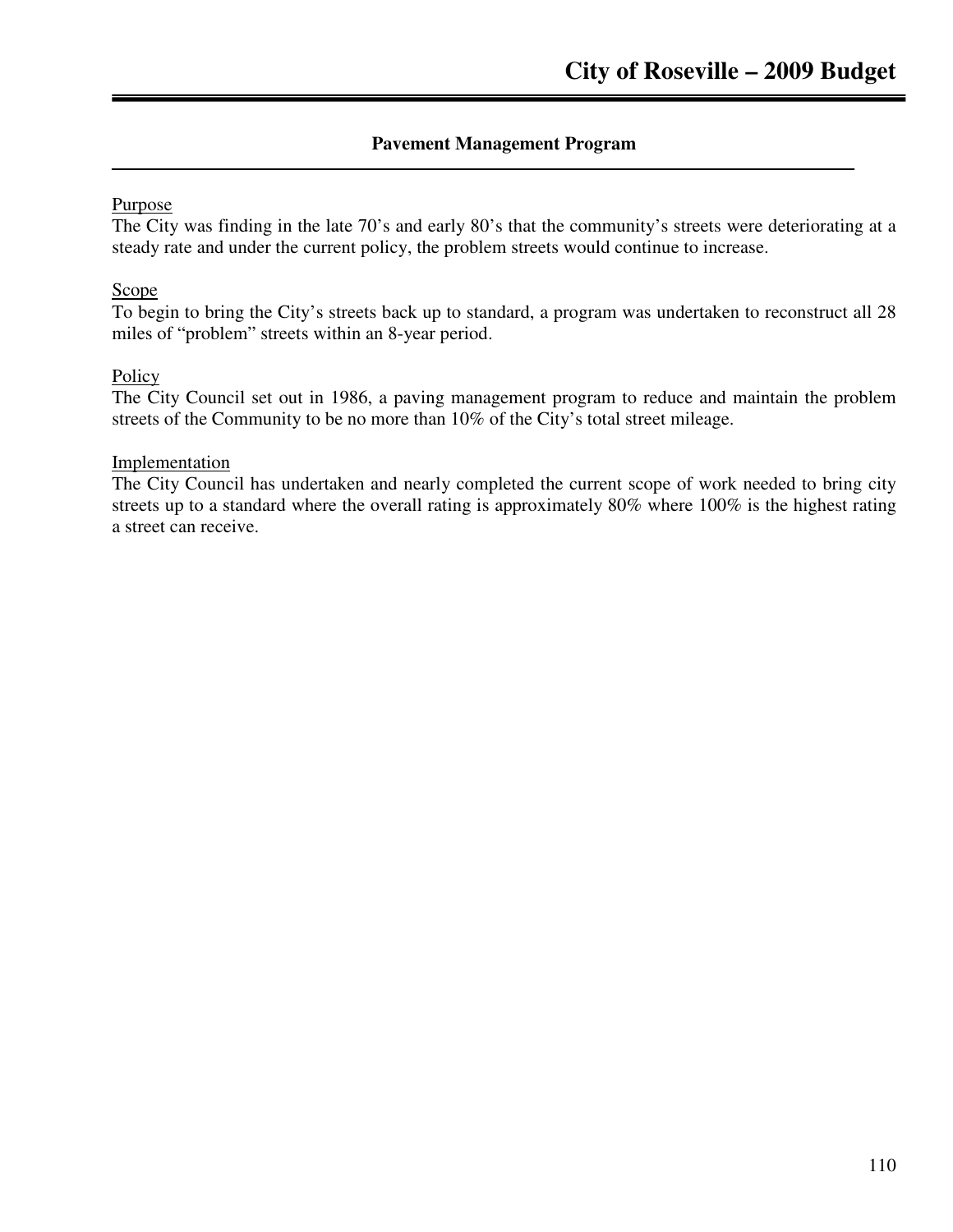## **Park Improvement Program**

## Purpose

Because of the effectiveness of the Paving Management Program, the City began to look at the community's park system to set standards of development, and redevelopment.

## Scope<sub>1</sub>

Over the years, the emphasis had been on parkland purchase and development. Because of the age and the newer park facility technology and materials, the City Council established a goal of renewing and updating the City's park system over the next 25 years.

## Policy

The City Council has established a Park Improvement Program to better bring the existing Park facilities into a safe and attractive condition.

## Implementation

Beginning in 1991, the City has implemented a Park Improvement Program and has dedicated \$150,000- \$250,000 of property tax dollars each year to that end. In addition, additional funds have been made available as they become available.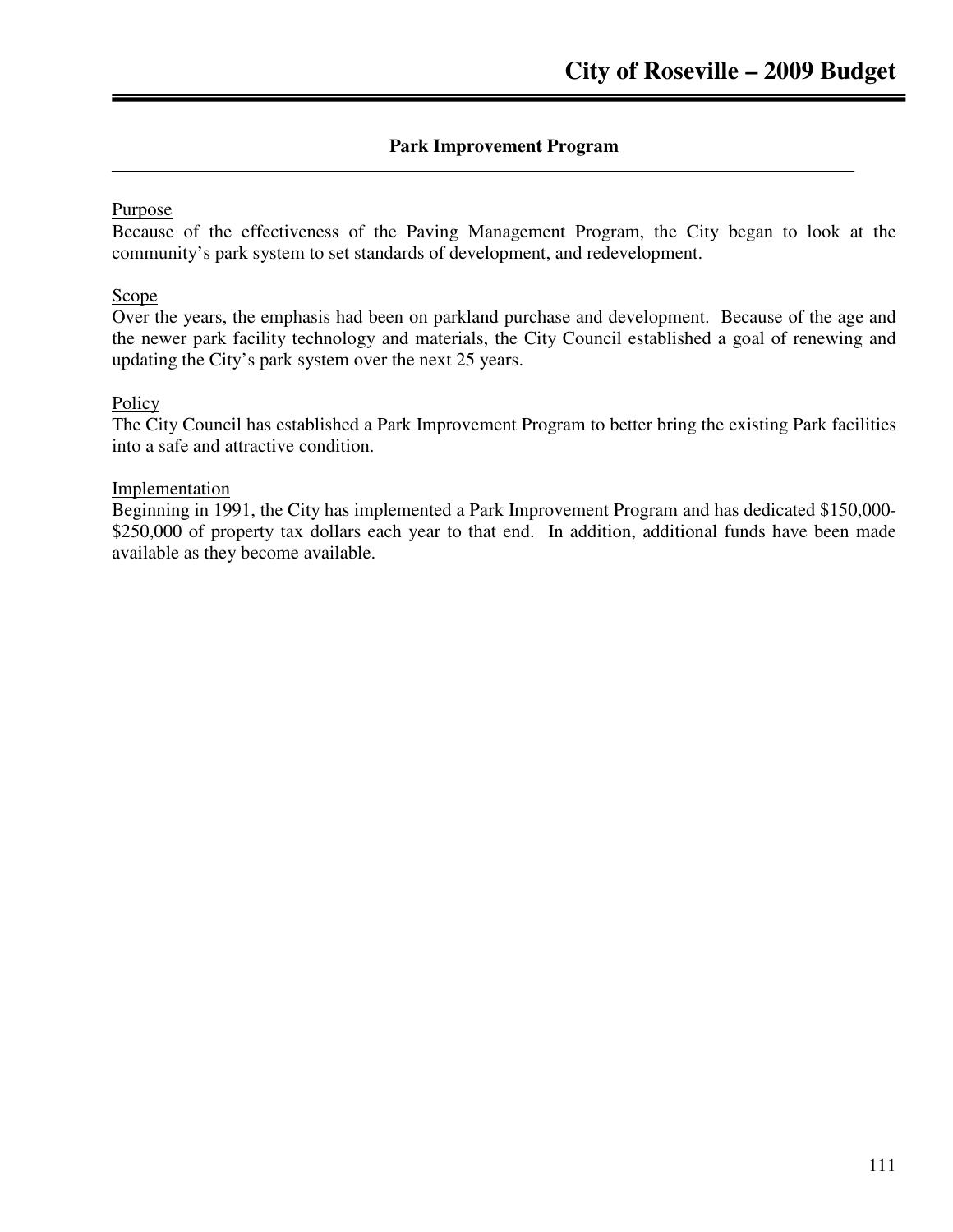# City of Roseville, Minnesota Annual Budget Process, Legal and Policy Requirements, and Description of Funds

The City adopts an annual budget for the General and selected Special Revenue funds that are prepared on the modified accrual basis of accounting. The adopted budget indicates the amount that can be expended by each fund based on detailed budget estimates for individual expenditure accounts.

## **Budget Process (General)**

The formal budget process begins in the spring of each year. At that time the budget materials and guidelines are distributed to the various department heads. Informally, aspects of the upcoming budget are discussed throughout the year with the City Council, Staff and citizens.

The submitted departmental budgets are submitted to the Finance Department, where they are compiled, verified and put into a format for the City Manager's review. The City Manager meets with each department to review submitted budgets. When the final review is completed, a proposed budget document is prepared and submitted to the City Council.

The City Council conducts a series of budget meetings over the next several weeks, allowing for citizen participation and Staff presentations.

As required by State Statute, the City Council must then take a formal action to approve a proposed budget and tax levy before September 15<sup>th</sup>. Staff submits the proposed budget to the County Auditor who then compiles all tax data from all levying entities for preparation of a parcel specific mailing to each county property taxpayer by mid-November.

By State Statute, the City must then schedule a "Truth-in-Taxation" hearing between the end of November and December 20, at which time the city's taxpayers are invited to attend and express their opinions regarding the proposed tax levy and budget.

The city council may then, at a subsequent meeting, approve the final budget and levy for the succeeding year.

## **Budget Amendments**

Periodically, during an operating year, it becomes necessary to modify the adopted budget. When there is no effect on the total budget, the procedure for modification from one line item within a budget to another line-item is an application by the department head to the City Manager or designee.

Modifications that affect the total budget on a fund basis are only approved by the action of the City Council. The City Council, under Minnesota State Statutes Section 412.731, can modify or amend the budget if funds are available. Budget appropriations are at the fund level.

## **Fund Accounting**

The accounts of the City are organized on the basis of funds and account groups, each of which is considered a separate accounting entity. The operations of each fund are accounted for with a separate set of self-balancing accounts that comprise its assets, liabilities, fund equity, revenues, and expenditures, or expenses, as appropriate.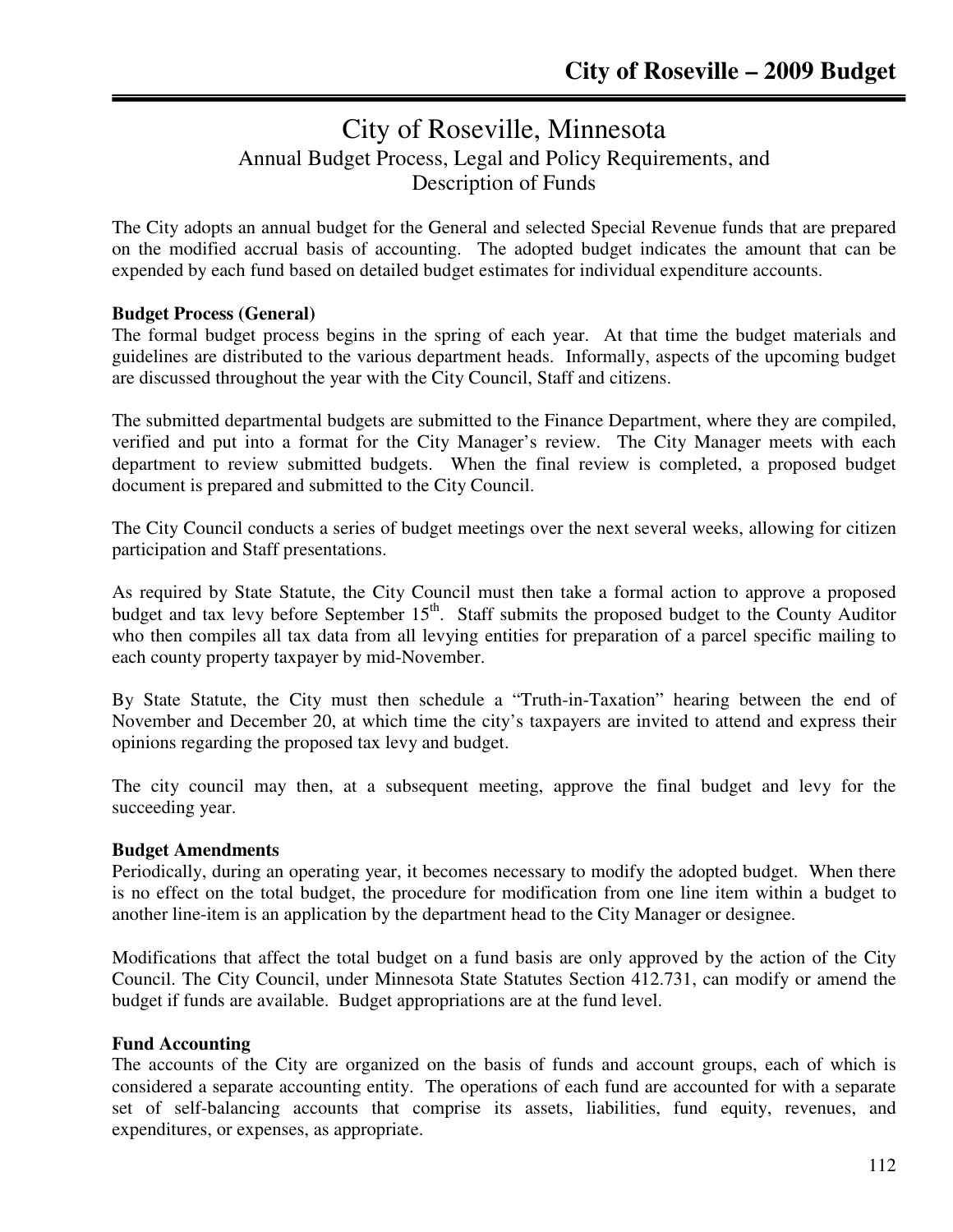Government resources are allocated to and accounted for in individual funds based upon the purposes for which they are to be spent and the means by which spending activities are controlled. The various funds are grouped in the Comprehensive Annual Financial Report (CAFR) into three broad fund categories and six generic fund types as follows:

### **Governmental Funds Subject to Financial Planning and Appropriation**

General Fund - the General fund is the primary operating fund of the City. It is used to account for all financial resources except those required to be accounted for in another fund.

Special Revenue Funds - Special revenue funds are used to account for the proceeds of certain specific revenue sources that are legally restricted to expenditures for specified purposes.

#### **Governmental Funds Subject to Financial Planning, but not Subject to Appropriation**

Debt Service Funds - Debt service funds are used to account for the accumulation of resources for, and the payment of general long-term debt principal, interest, and related costs.

Capital Projects Funds - Capital projects funds are used to account for financial resources to be used for the acquisition or construction of major capital facilities other than those financed by proprietary funds.

#### **Other Funds Subject to Financial Planning but not Subject to Appropriation (Proprietary Funds)**

Enterprise Funds - Enterprise Funds are used to account for operations that are financed and operated in a manner similar to private business enterprises. With these, the intent of the governing body is that the costs (expenses, including depreciation) of providing goods or services to the general public on a continuing basis be financed or recovered primarily through user charges. The City has five Enterprise Funds: Water Utility Fund, Sewer Utility Fund, Storm Drainage Fund, Golf Course Fund, and Solid Waste Recycling.

Internal Service funds - Internal Service Funds are used to account for the financing of goods or services provided by one department or agency to other departments or agencies of the City. The City has two Internal Service Funds, they are: Workers' Compensation Self-Insurance Fund which accounts for the City's Workers' compensation claims, and the Risk Management Fund which accounts for all of the City's general insurance costs.

#### **Basis of Accounting**

The modified accrual basis of accounting is used by governmental fund types. Under the modified accrual basis of accounting, revenues are recognized when they become both measurable and available. "Measurable" means the amount of the transaction can be determined and "available" means collectible within the current period or soon enough thereafter to be used to pay liabilities of the current period. The city considers property taxes as available if they are collected within 60 days after year-end. Expenditures are recorded when the related fund liability is incurred. Principal and interest on general long-term debt are recorded as fund liabilities when due or when amounts have been accumulated in the debt service fund for payments to be made early in the following year.

Those revenues susceptible to accrual are property taxes, special assessments, licenses, interest revenue and charges for services. State aids held by the state at year-end on behalf of the government also are recognized as revenue. Fines and permits are not susceptible to accrual because generally they are not measurable until received in cash.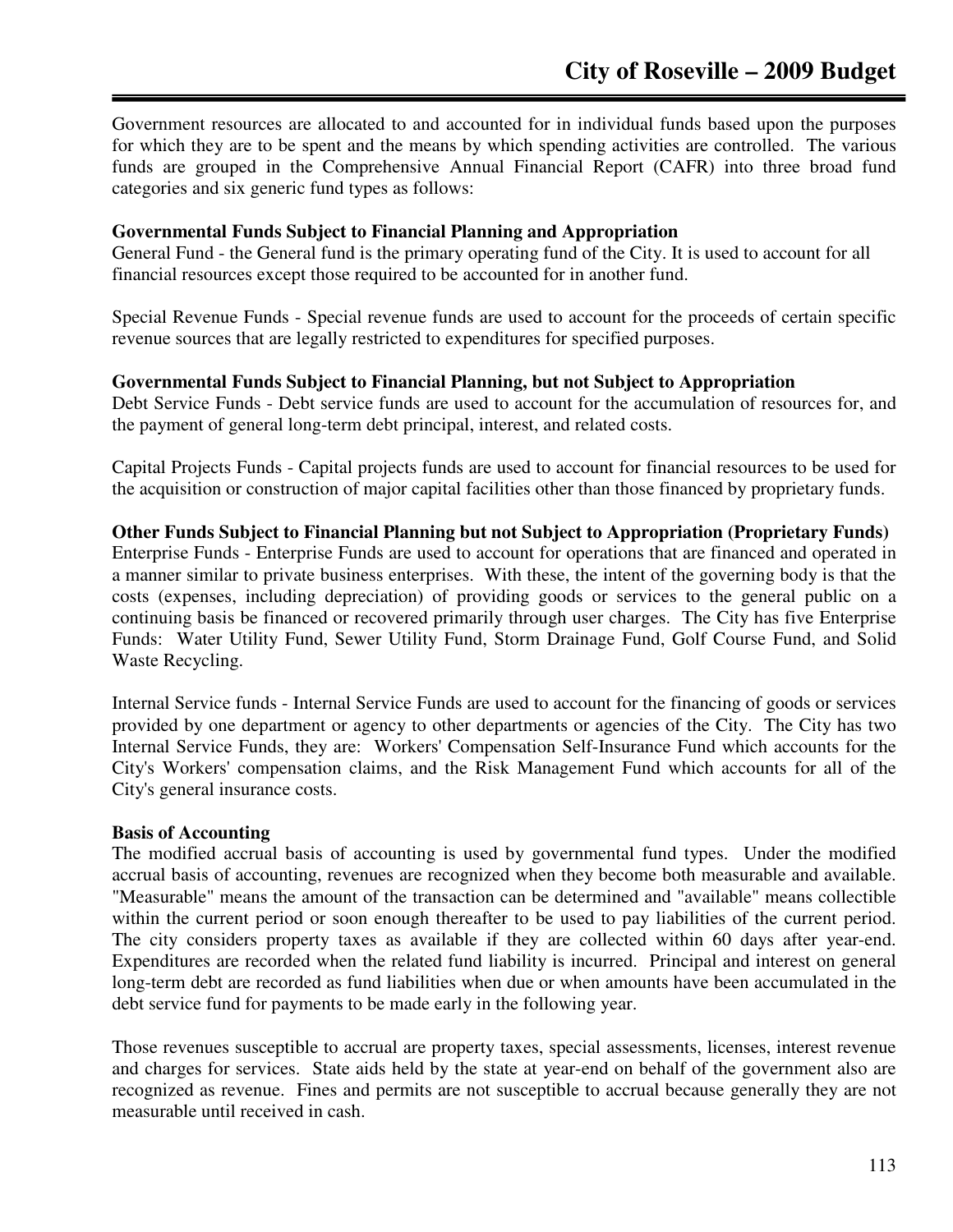The government reports deferred revenue on its combined balance sheet. Deferred revenues arise when potential revenue does not meet both the "measurable" and "available" criteria for recognition in the current period. Deferred revenues also arise when resources are received by the government before it has a legal claim to them as when grant monies are received prior to the incurrence of qualifying expenditures. In subsequent periods when both revenue recognition criteria are met or when the government has a legal claim to the resources the liability for deferred revenue is removed from the combined balance sheet and revenue is recognized.

Expenditures are generally recognized under the modified accrual basis of accounting when the related fund liability is incurred except for principal and interest on general long-term debt which is recognized when due and accumulated unpaid vacation and compensatory time off which are recognized when paid.

The accrual basis of accounting is utilized by proprietary fund types. Under this method, revenues are recorded when earned and expenses are recorded at the time liabilities are incurred. Unbilled utility service receivables are recorded at year-end.

## **Basis of Budgeting**

The City adopts an annual budget for the general and special revenue funds that are prepared on the modified accrual basis of accounting. Proprietary funds are budgeted on an accrual basis. The adopted budget indicates the amount that can be expended by each fund based on detailed budget estimates for individual expenditure accounts. Management may make budget modifications within the fund level. All budget revisions at the fund level must be authorized by the City Council at the request of the City Manager. The Council, under *Minnesota Statutes*, Section 412.731, can modify or amend the budget if funds are available. All supplemental appropriations are financed either by transfers from the contingency section of the general fund budget or by revenues received in excess of the budgeted amounts. All budget amounts lapse at the end of the year to the extent they have not been expended. The level which expenditures may not legally exceed appropriations is at the fund level.

## **Long Range Planning (Capital Improvement Program (CIP) Overview**

As part of the annual budget and the long range planning process, the city also updates a 10-year Capital Improvement Program (CIP).

The Capital Improvement Program process is on going throughout the year, as the City Council studies and approves various projects. The document preparation is an affirmation of those approvals as well as a projection of potential projects that may be approved within the 10-year period.

The general guideline for CIP inclusion would be equipment of a capital nature, and construction project cost generally in excess of \$5,000. Items may appear in the CIP that are under the minimum amount, but they are evaluated on the basis of the substance of the expenditure.

## **Budget Procedures (Specific)**

A budget calendar is developed in early February of each year with the departmental budget material going out to departments in early April.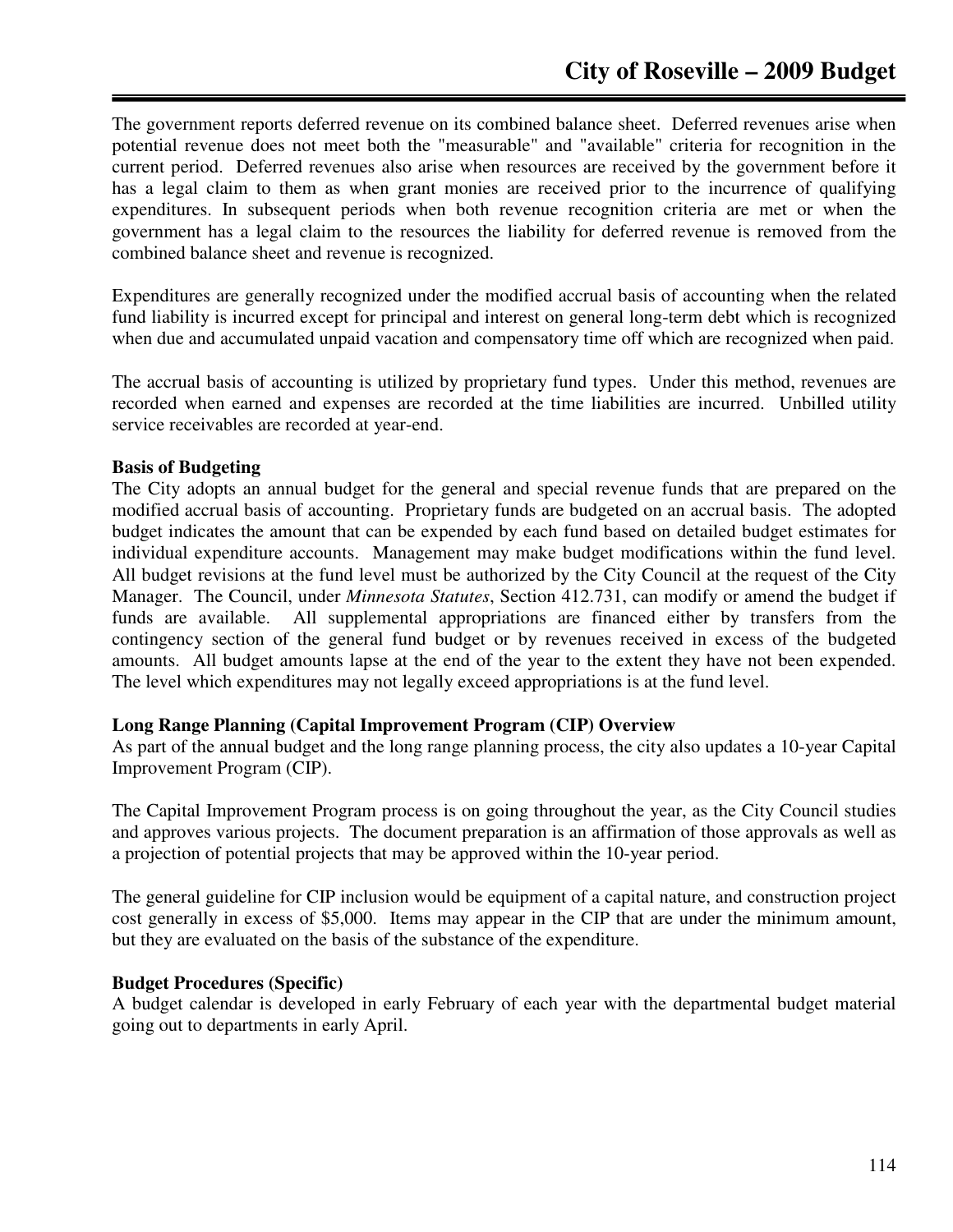Prior to departmental distribution, the Council at a work session usually sets overall goals for the City Management team to aid in their budget preparation. Those goals usually consist of

- $\Box$  Infrastructure goals
- $\Box$  City service goals
- $\Box$  City performance goals
- $\Box$  City property tax goals

These goals are then to be incorporated to the greatest extent possible within each department's submittal.

In early April the budget materials are distributed to all departments. The budgetary requests are then returned to the City Finance team for compilation and preparation for the City Manager review.

The Finance Department usually meets with each department during the preparation process to work out any details or clarifications. Areas which cannot be resolved or are particularly affected by management policy are set aside for a meeting with the City Manager.

Upon final resolution of the major issues, the City Manager, with the assistance of the Finance Department presents the recommended budget to the City Council. The presentation is intended to provide the Council with the type of information, to assure that Council policy direction is being followed with particular emphasis on the Council's objectives set for the budget year.

#### **Finance Compilation and Preparation Procedures.**

The City Finance Director prepares an estimate of revenues including the property tax revenue based on the Council's tax objectives for the budget year.

A review of the budget submittals, include an allocation of capital requests with respect to funding: e.g. items which are replacement in nature and could be funded from the respective replacement funds, or items which are new and would require a property tax levy for a first time purchase. In addition, requests are reviewed in light of departmental goals, City Manager policy directions and the City Council's overall objectives.

The objective is to have a balanced budget to be presented to the City Council and that the budget has been prepared to not negatively affect net reserve operating balances or to create future financial obligations for which the Council is not prepared to affirm.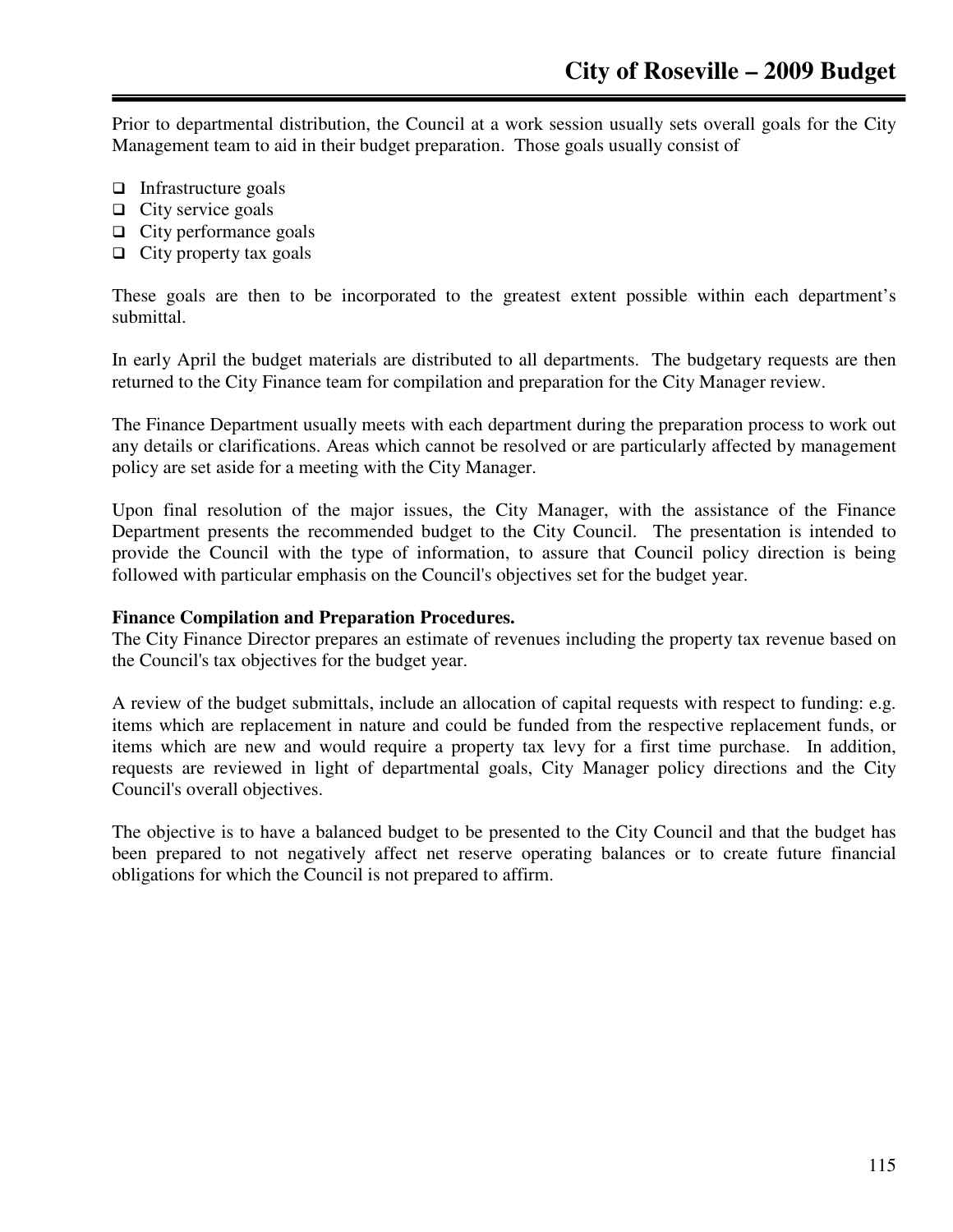## **Description of Funds**

The City maintains a number of major and minor funds for recording the fiscal transactions and to meet legal accounting requirements. Within each fund, there may be a number of sub-funds, which are used during the fiscal year to assist in monitoring and managing allocations, grants or specific projects. At year-end, all sub-funds are rolled up into the prime fund for reporting purposes.

Below are general descriptions of the fund-types and a brief description of each fund within each type.

## **Fund Type: General Fund**

*Description:* The General Fund provides for accounting of general governmental functions related to the City's statutory obligations. Those functions include; public works, fire services, police services, city council, city administration, finance, insurance and legal. This fund has been designated a major fund for reporting purposes

The major sources of revenue for the general fund consist of property taxes, intergovernmental revenues, fines and forfeits, federal and state grants, investment income and charges for services rendered to citizens and to other city functions.

Expenditures for the general fund operations include; wages, salaries and benefits, supplies, and other charges, which include utilities, professional services, memberships, and other similar uses of funds. Certain capital expenditures are included, if they are made up of items which are new and for which the City has not previously set aside depreciation (replacement funds).

## **Fund Type: Special Revenue**

*General Description: Special Revenue*: Funds in which revenues are collected for specific purposes and expenditures for those specific purposes are recorded.

*Description: Recreation and Parks Fund* accounts for resources and payments related to the parks and recreation functions of the City. This fund has been designated a major fund for reporting purposes

Revenues generally consist of property tax dollars levied specifically for parks and recreation as well as fees and charges collected from users of the city's parks and recreation facilities. Other revenues include; investment income, donations and other miscellaneous revenues sources.

Expenditures recorded include wages, salaries and employee benefits for staff directly providing parks and recreational services, supplies, and other charges. Certain capital expenditures are included, if they are made up of items which are new and for which the City has not previously set aside depreciation (replacement funds).

This fund is composed of the Recreation Fund and the Parks Maintenance Fund and it is expected to be self-supporting.

*Description: Community Development Fund* accounts for resources and payments related to the building safety inspection and land use functions of the City. This fund has been designated a major fund for reporting purposes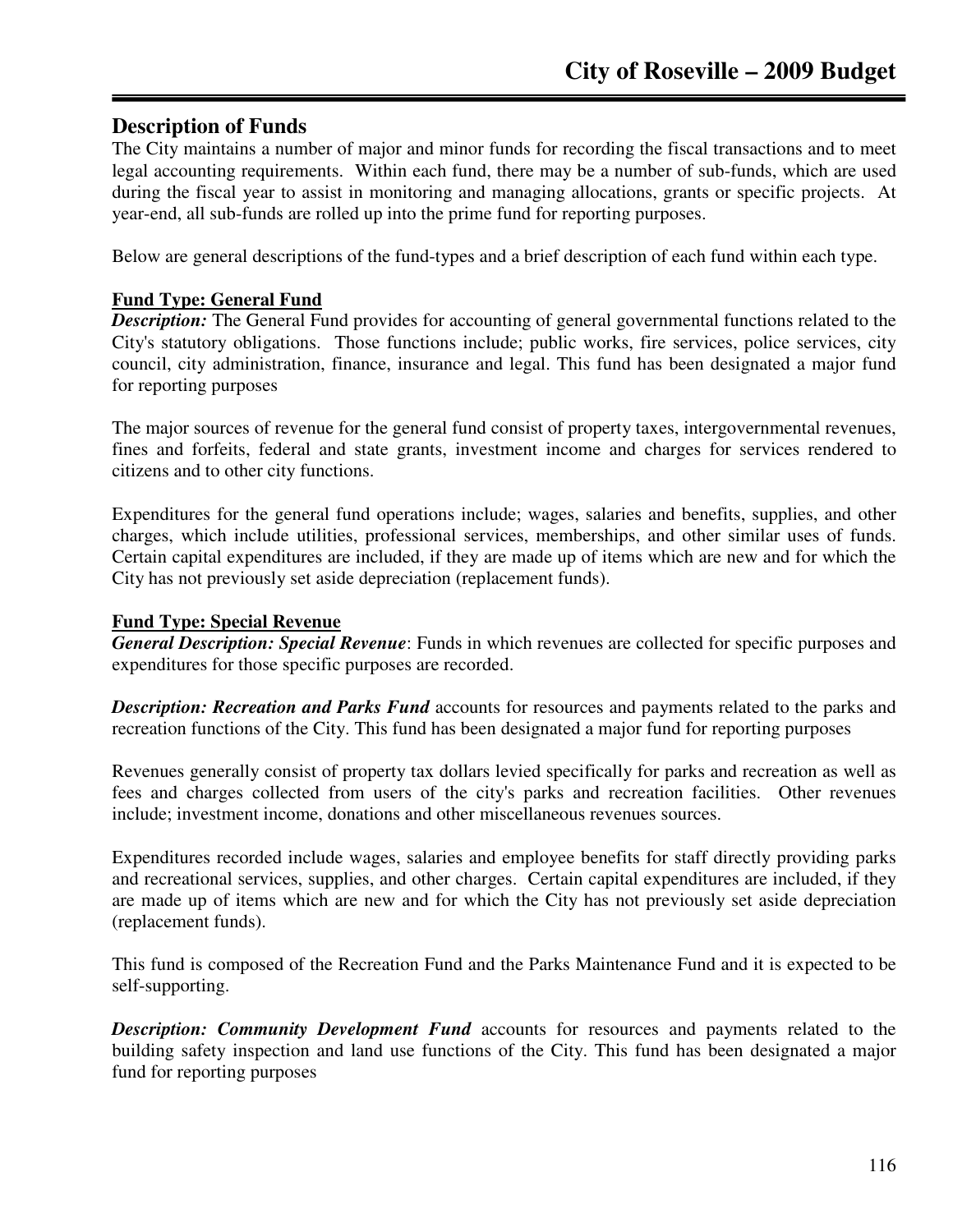Revenues generally consist of fees and charges collected from users of the city's building inspection and permits as well as fees collected for land use and zoning changes. Other revenues include; investment income, and other miscellaneous revenues sources.

Expenditures recorded include wages, salaries and employee benefits for staff directly providing community development and inspection services, supplies, and other charges. Certain capital expenditures are included, if they are made up of items which are new and for which the City has not previously set aside depreciation (replacement funds).

It is expected that this fund is to be self-supporting.

*Description: Communications Fund* accounts for resources and payments related to the city's communication functions including the periodic newsletters and cable television of city meetings. This fund has been designated a minor fund for reporting purposes

Revenues generally consist of franchise fees collected from the cable television users. Other revenues include; investment income, and other miscellaneous revenues sources.

Expenditures recorded include wages, salaries and employee benefits for staff directly providing communication services, supplies, and other charges. Certain capital expenditures are included, if they are made up of items which are new and for which the City has not previously set aside depreciation (replacement funds).

It is expected that this fund is to be self-supporting.

**Description: Information Technology Fund** accounts for resources and payments related to the information technology functions of the City. This fund has been designated a minor fund for reporting purposes

Revenues generally consist of rents collected from wireless tower leases and intergovernmental revenues collected from other cities for services rendered. Other revenues include an annual allocation from the city's license center, investment income, and other miscellaneous revenues sources.

Expenditures recorded include wages, salaries and employee benefits for staff directly providing information technology services, supplies, and other charges. Certain capital expenditures are included, if they are made up of items which are new and for which the City has not previously set aside depreciation (replacement funds).

*Description: License Center Fund* accounts for resources and payments related to the State License Center of the City. This fund has been designated a minor fund for reporting purposes

Revenues generally consist of fees collected from the State Motor Vehicle licenses and from issuance of licenses from the Department of Natural Resources. Other revenues include investment income and other miscellaneous revenues sources.

Expenditures recorded include wages, salaries and employee benefits for staff directly providing license services, supplies, and other charges. Certain capital expenditures are included, if they are made up of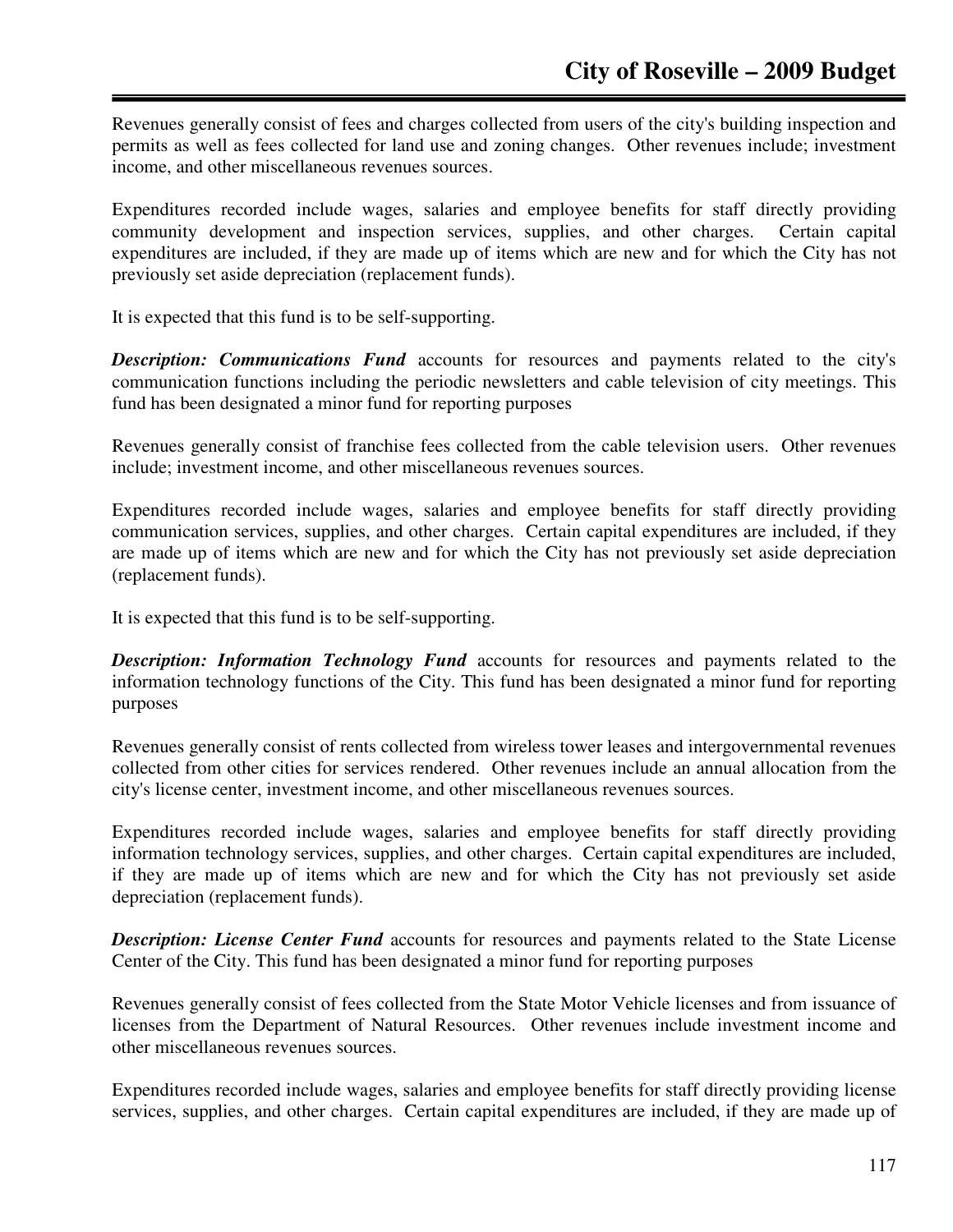items which are new and for which the City has not previously set aside depreciation (replacement funds).

It is expected that this fund is to be self-supporting including payment of management and resource fees to the City's general fund and to the Information Technology fund.

*Description: Charitable Gambling Fund* accounts for resources and payments related to the enforcement and management of charitable gambling within the City. This fund has been designated a minor fund for reporting purposes

Revenues generally consist of taxes collected from city licensed charitable gambling organizations. Other revenues include; investment income, and other miscellaneous revenues sources. A portion of the Revenues are set aside with the Roseville Community Fund to provide for grants to non-gambling groups within the Community.

Expenditures recorded include wages, salaries and employee benefits for staff directly providing accounting and enforcement services, supplies, and other charges.

It is expected that this fund is to be self-supporting.

#### **Fund Type: Debt Service**

*General Description: Debt Service:* Funds in which revenues are collected for the retirement of city incurred debt and from which interest, principal payments and other related expenses in relation to outstanding debt are paid.

*Description: General Obligation Improvement Bonds* accounts for resources and payments related to the payment of general obligation debt issued for special assessments are collected and property taxes levied. This fund has been designated a major fund for reporting purposes

Revenues generally consist of property taxes collected and special assessments from benefited property. Other revenues include; investment income, and other miscellaneous revenues sources.

Expenditures recorded include bond interest payments, bond principal payments and other expenses related to debt management.

It is expected that this fund is to be self-supporting from the related tax levies and the special assessments.

## **Fund Type: Capital Projects**

*General Description: Capital Projects:* Funds in which revenues are collected for the construction and replacement of city facilities, equipment and infrastructure.

*Description: Equipment Revolving Fund* accounts for resources and payments related to the replacement of furniture, fixtures and equipment within the city departments. This fund has been designated as part of a major fund (Revolving Improvements) for reporting purposes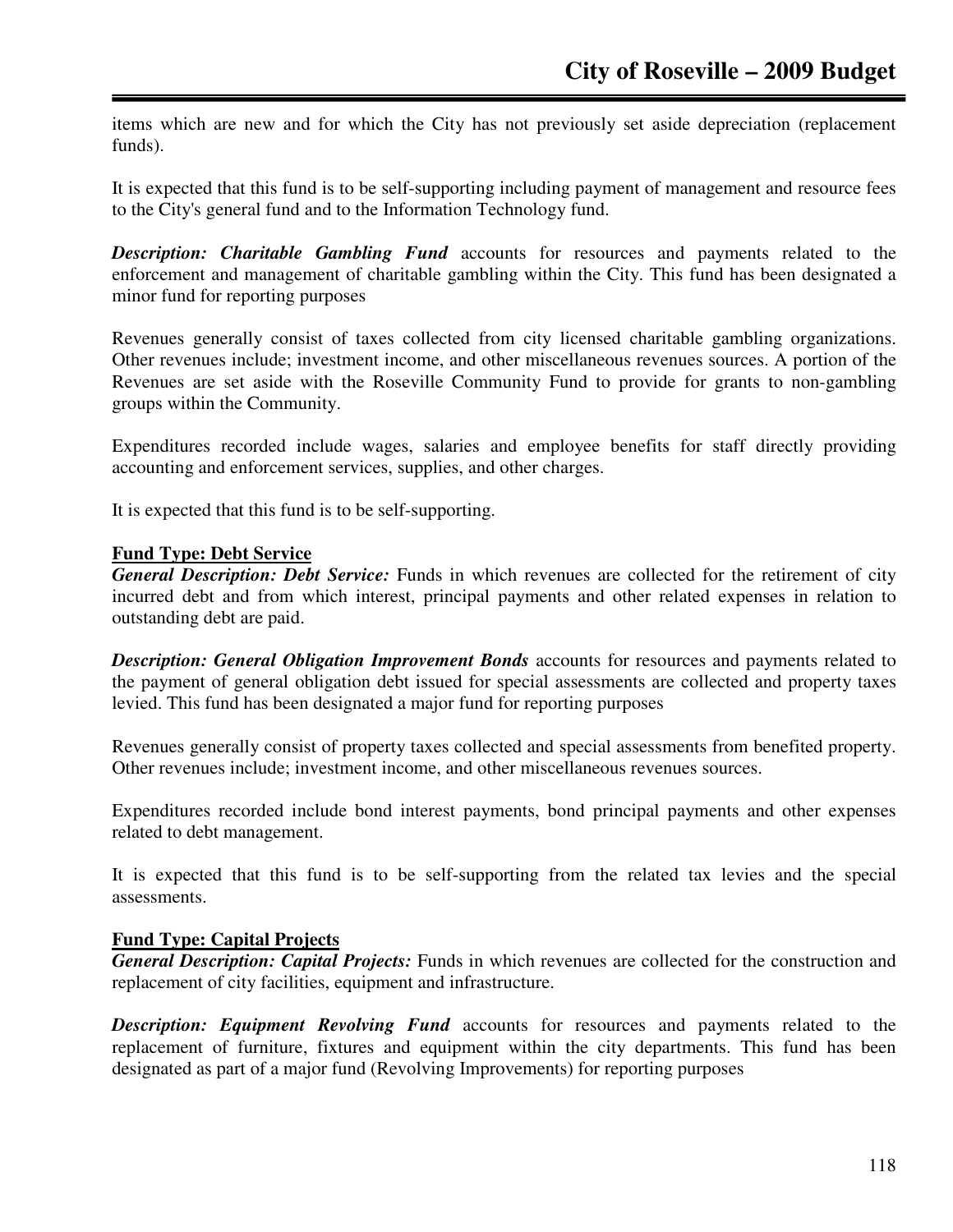Revenues generally consist of property taxes collected from levies specified for equipment, from depreciation charges to various operating departments. Other revenues include; investment income, and other miscellaneous revenues sources.

Expenditures recorded include certain capital expenditures if they have been purchased previously and have been depreciated. An expenditure would also qualify, if it were replacing a previously depreciated asset.

It is expected that this fund is to be self-supporting from the related revenue sources.

*Description: General Building Improvement and Replacement Fund accounts for resources and* payments related to the replacement and major repair of buildings and structures within the city departments. This fund has been designated as part of a major fund (Revolving Improvements) for reporting purposes

Revenues generally consist of property taxes collected from levies specified for improvements, from depreciation charges to various operating departments. Other revenues include; investment income, and other miscellaneous revenues sources.

Expenditures recorded include certain capital repairs and improvements on buildings and structures (general governmental) if they have been purchased previously and have been depreciated. An expenditure would also qualify, if it were replacing a previously depreciated asset.

It is expected that this fund be kept at an amount approximately equal to the accumulated depreciation recorded for buildings and structures in the general fixed assets.

It is expected that this fund is to be self-supporting from the related revenue sources.

*Description: Vehicle Revolving Fund* accounts for resources and payments related to the replacement of vehicles and heavy licensed equipment within the city departments. This fund has been designated a minor fund for reporting purposes

Revenues generally consist of property taxes collected from levies specified for vehicles, from depreciation charges to various operating departments. Other revenues include; investment income, and other miscellaneous revenues sources.

Expenditures recorded include replacement of vehicles and heavy licensed equipment if they had been purchased previously and have been depreciated. An expenditure would also qualify, if it were replacing previously depreciated asset.

It is expected that this fund is to be self-supporting from the related revenue sources.

**Description: Pathways Maintenance Fund** accounts for resources and payments related to the pathway maintenance program which began in 2000. This fund has been designated as part of a major fund (Revolving Improvements) for reporting purposes

Revenues generally consist of property taxes collected from levies specified for maintenance. Other revenues include; investment income, and other miscellaneous revenues sources.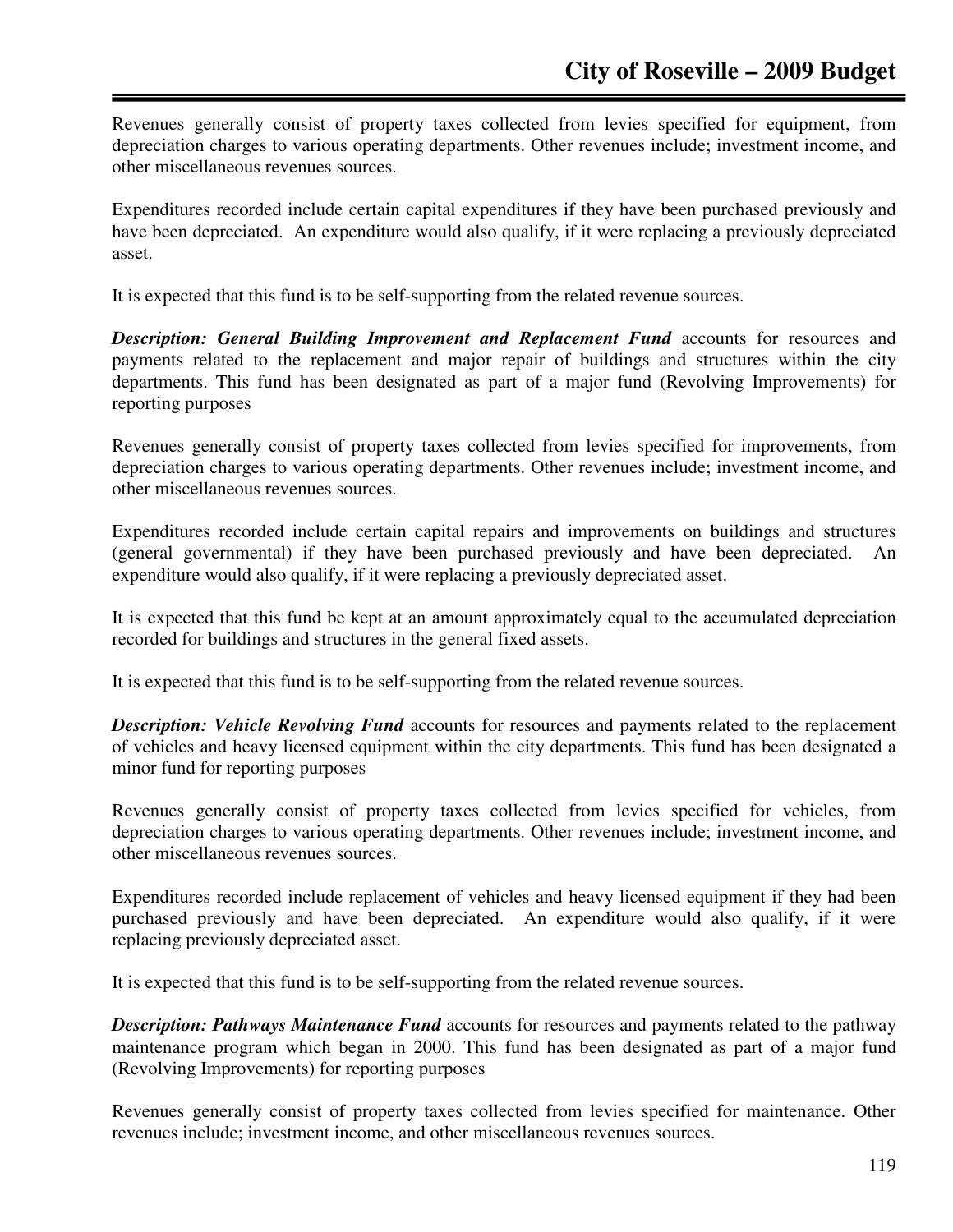Expenditures recorded include certain capital expenditures for existing pathways.

It is expected that this fund is to be self-supporting from the related revenue sources.

**Description: Pathways Construction Fund** accounts for resources and payments related to the pathway additions program. This fund has been designated as part of a major fund (Revolving Improvements) for reporting purposes

Revenues generally consist of property taxes collected from levies specified for pathways construction. Other revenues include; investment income, and other miscellaneous revenues sources.

Expenditures recorded include construction of new pathways in accordance with the pathways plan.

It is expected that this fund is to be self-supporting from the related revenue sources.

*Description: Boulevard Streetscape Maintenance Fund* accounts for resources and payments related to the boulevard maintenance program which began in 2000. This fund has been designated as part of a major fund (Revolving Improvements) for reporting purposes

Revenues generally consist of property taxes collected from levies specified for maintenance. Other revenues include investment income, and other miscellaneous revenues sources.

Expenditures recorded include certain maintenance expenditures for maintaining existing boulevard landscapes.

It is expected that this fund is to be self-supporting from the related revenue sources.

**Description: Economic Increments Pay-As-You-Go Fund** accounts for resources and payments related to the tax increment pay-as-you-go districts. This fund has been designated as a major fund for reporting purposes

Revenues generally consist of property taxes collected from levies specified for maintenance. Other revenues include investment income, and other miscellaneous revenues sources.

Expenditures recorded include certain capital expenditures for existing pathways.

It is expected that this fund is to be self-supporting from the related revenue sources.

*Description: Parks Improvement Program Fund* accounts for resources and payments related to the Park Improvement Program (PIP). The intent of this fund is not to add new assets but to primarily replace those park assets, which have completed their useful life. This fund has been designated as a minor fund for reporting purposes

Revenues generally consist of a property tax levy specifically for park improvements. Other revenues include, investment income, allocations from the Parks and Recreation Infrastructure Fund and other miscellaneous revenues sources.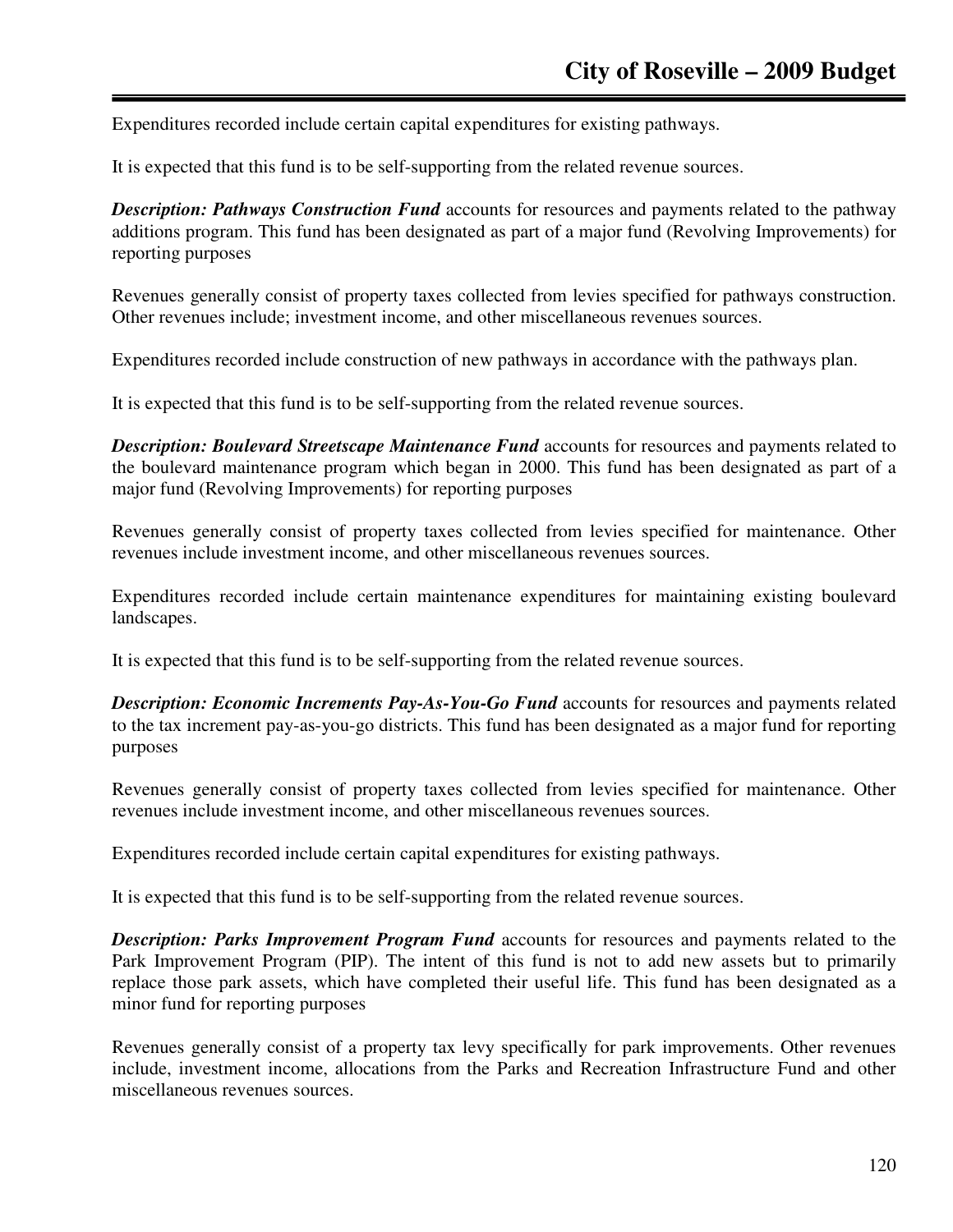Expenditures recorded include certain capital expenditures for park improvement replacement in accordance with the City's Park Improvement Program.

It is expected that this fund is to be self-supporting from the related revenue sources.

*Description: Special Assessment Construction Fund* accounts for resources and payments related to the Paving Management Program (PMP). This fund has been designated as a minor fund for reporting purposes

Revenues generally consist of allocations from the Infrastructure Replacement Fund. Other revenues include; investment income, and other miscellaneous revenues sources.

Expenditures recorded include certain capital expenditures for street improvements in accordance with the City's Paving Management Program.

It is expected that this fund is to be self-supporting from the related revenue sources.

#### **Fund Type: Permanent Funds**

*General Description: Permanent Funds:* Funds which have been legally established as funds from which only the investment income may be used for which the Fund was established.

*Description: Infrastructure Replacement Fund* accounts for endowment funds set aside for the longterm replacement and maintenance of the City streets. This fund has been designated as a major fund for reporting purposes

Revenues generally consist of investment income.

Expenditures are limited to approximately 2/3 of the annual investment income to be allocated to the Special Assessment Construction Fund

It is expected that this fund is to be self-supporting from the related revenue sources.

#### **Fund Type: Internal Service Funds**

*Description: Worker's Compensation Fund* accounts for revenues and expenditures related to servicing the City's Worker Compensation needs.

Revenues primarily consist of fees collected from user departments and property tax levies, when needed. Other revenues include; investment income, and other miscellaneous revenues sources.

Expenditures recorded include medical payments and compensation payments to workers who qualify for worker's compensation benefits.

*Description: Risk Management Fund* accounts for revenues and expenditures related to servicing the City's general insurance and risk management needs.

Revenues primarily consist of fees collected from user departments and property tax levies, when needed. Other revenues include investment income, and other miscellaneous revenues sources.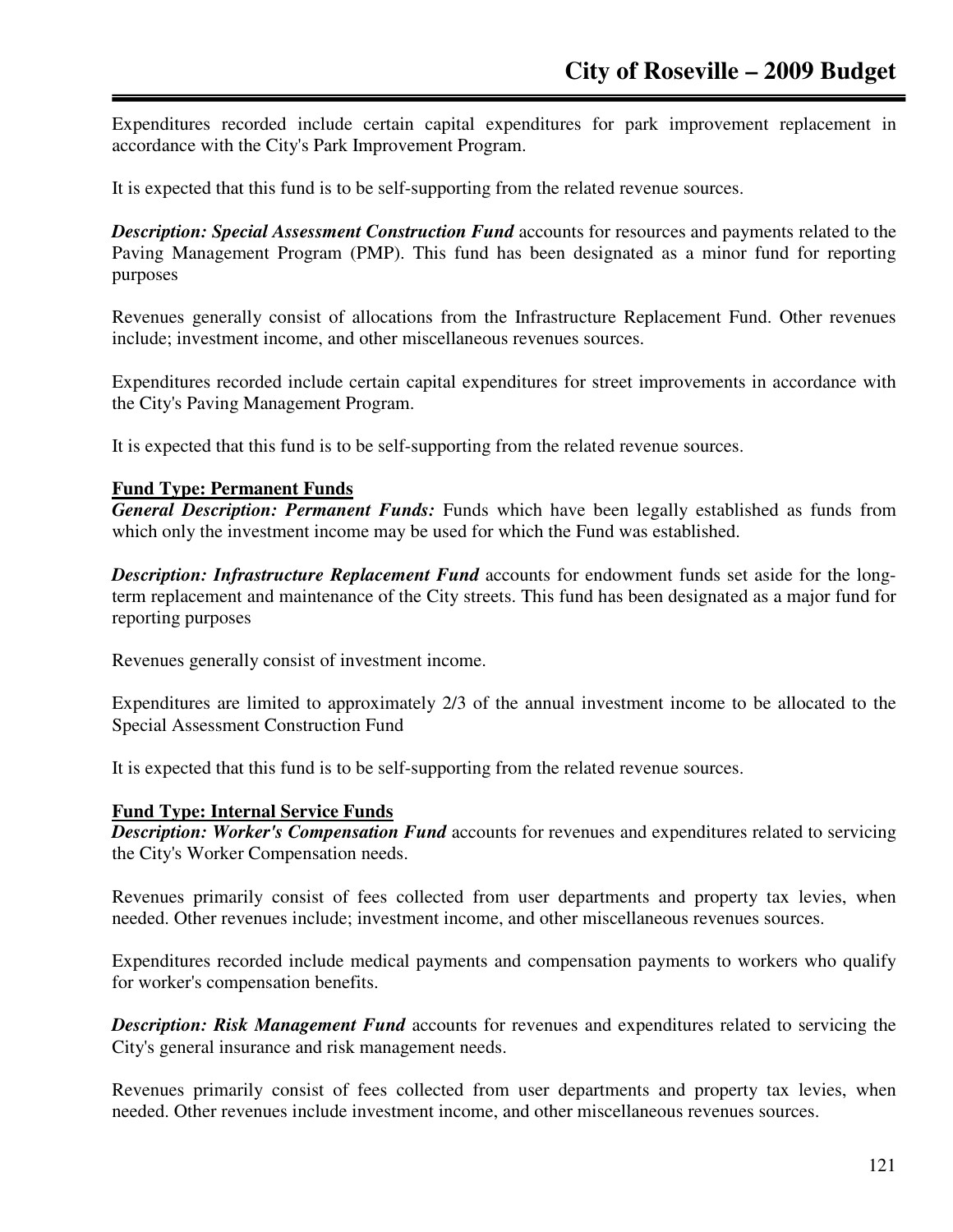Expenditures recorded include payments for liabilities within the City's deductible limit and payments to the City's insurance carrier, League of Minnesota Insurance Trust.

## **Fund Type: Trust Funds**

*General Description: Trust Funds:* Funds which account for specific operations for which the City has a fiduciary responsibility and the funds are held in trust for a third party.

*Description: Investment Trust Fund* accounts for revenues and expenditures related to the investment activities for a not-for-profit organization devoted to providing cable television oversight for a group of communities.

Revenues consist of payments received from the licensed cable company, investment income and other miscellaneous revenues.

Expenditures from the trust are only transfers to the agency's general account upon request. No direct expenditures are made from the trust.

## **Fund Type: Proprietary Funds**

*General Description: Internal Service Funds:* Funds which account for specific service operations of the City which are provided to other departments and divisions of the City.

*General Description: Proprietary (Enterprise) Funds:* Funds which account for specific operations of the City in a manner similar to the private sector. All Enterprise Funds have been designated major funds for reporting purposes.

*Description: Sewer Fund* accounts for revenues and expenditures related to City's sewer distribution system operations.

Revenues primarily consist of sewer fees collected from system users. Other revenues include; investment income, and other miscellaneous revenues sources.

Expenditures recorded include sewer system operating expenditures such as wages, salaries and benefits, supplies, and other charges, which include utilities, professional services, memberships, and other similar uses. Major expenditures also include waste treatment fees to the Metropolitan Council Department of Environmental Services and certain capital expenditures for maintaining the system.

**Description: Water Fund** accounts for revenues and expenditures related to City's water distribution system operations. Revenues primarily consist of water fees collected from system users. Other revenues include; investment income, and other miscellaneous revenues sources.

Expenditures recorded include sewer system operating expenditures such as wages, salaries and benefits, supplies, and other charges, which include utilities, professional services, memberships, and other similar uses. Major expenditures also include the purchase of wholesale water from the St. Paul Regional Water System Authority and certain capital expenditures for maintaining the system.

*Description: Golf Fund* accounts for revenues and expenditures related to City's 9-Hole golf course.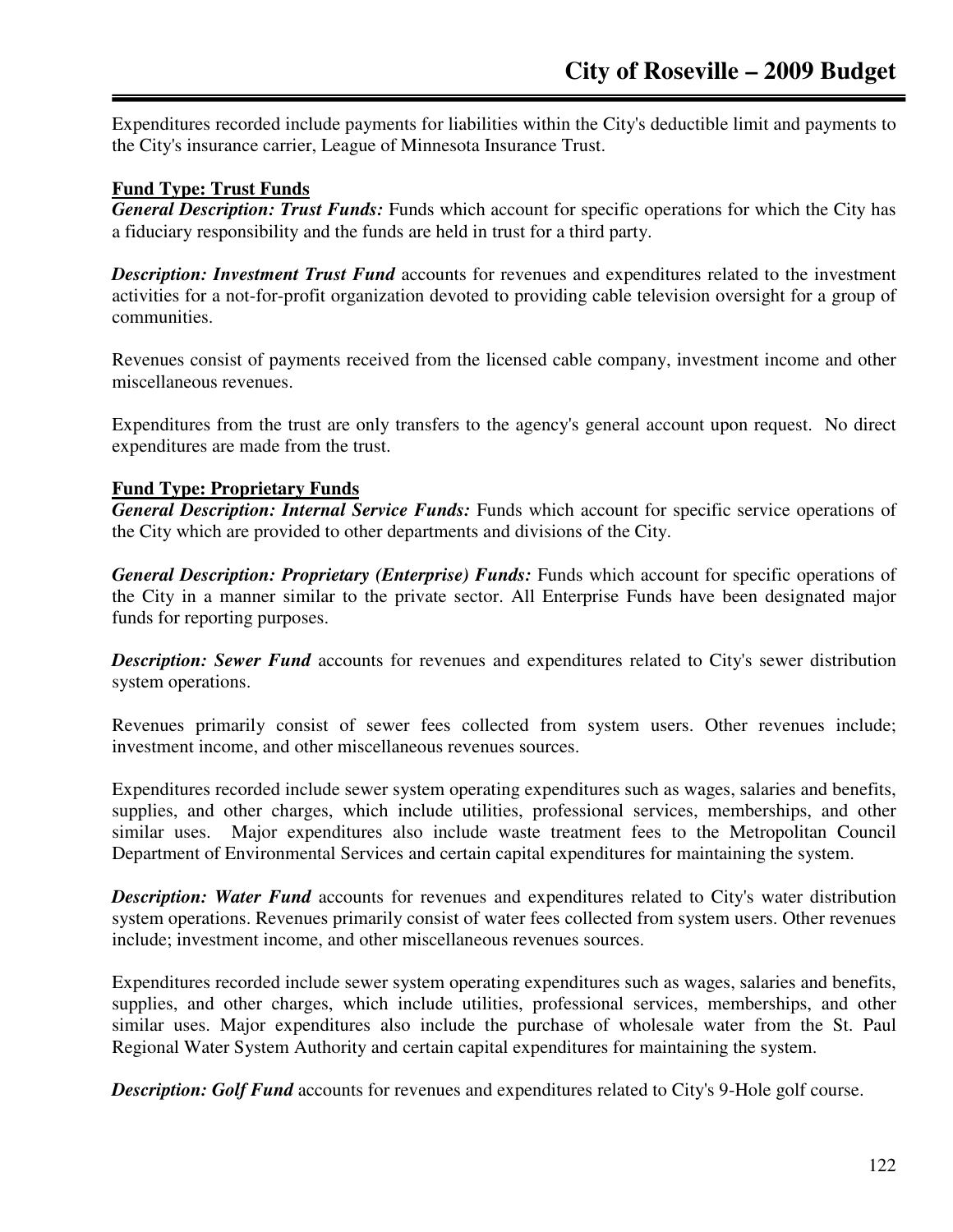Revenues primarily consist of greens fees collected from course users. Other revenues include; investment income, and other miscellaneous revenues sources.

Expenditures recorded include golf course operating expenditures such as wages, salaries and benefits, supplies, and other charges, which include utilities, professional services, memberships, and other similar uses and certain capital expenditures for maintaining the course in a reasonable condition.

*Description: Storm Drainage Fund* accounts for revenues and expenditures related to City's storm drainage distribution system operations.

Revenues primarily consist of storm drainage fees collected from system users. Other revenues include; investment income, and other miscellaneous revenues sources.

Expenditures recorded include storm system operating expenditures such as wages, salaries and benefits, supplies, and other charges, which include utilities, professional services, memberships, and other similar uses and certain capital expenditures for maintaining the system.

*Description: Recycling Fund* accounts for revenues and expenditures related to the City's recycling operations.

Revenues primarily consist of recycling fees collected from system users and grants from assessments collected by Ramsey County. Other revenues include; investment income, and other miscellaneous revenues sources.

Expenditures recorded include recycling operating expenditures, collection fees paid to the contracted hauler\collector and certain capital expenditures for maintaining the system.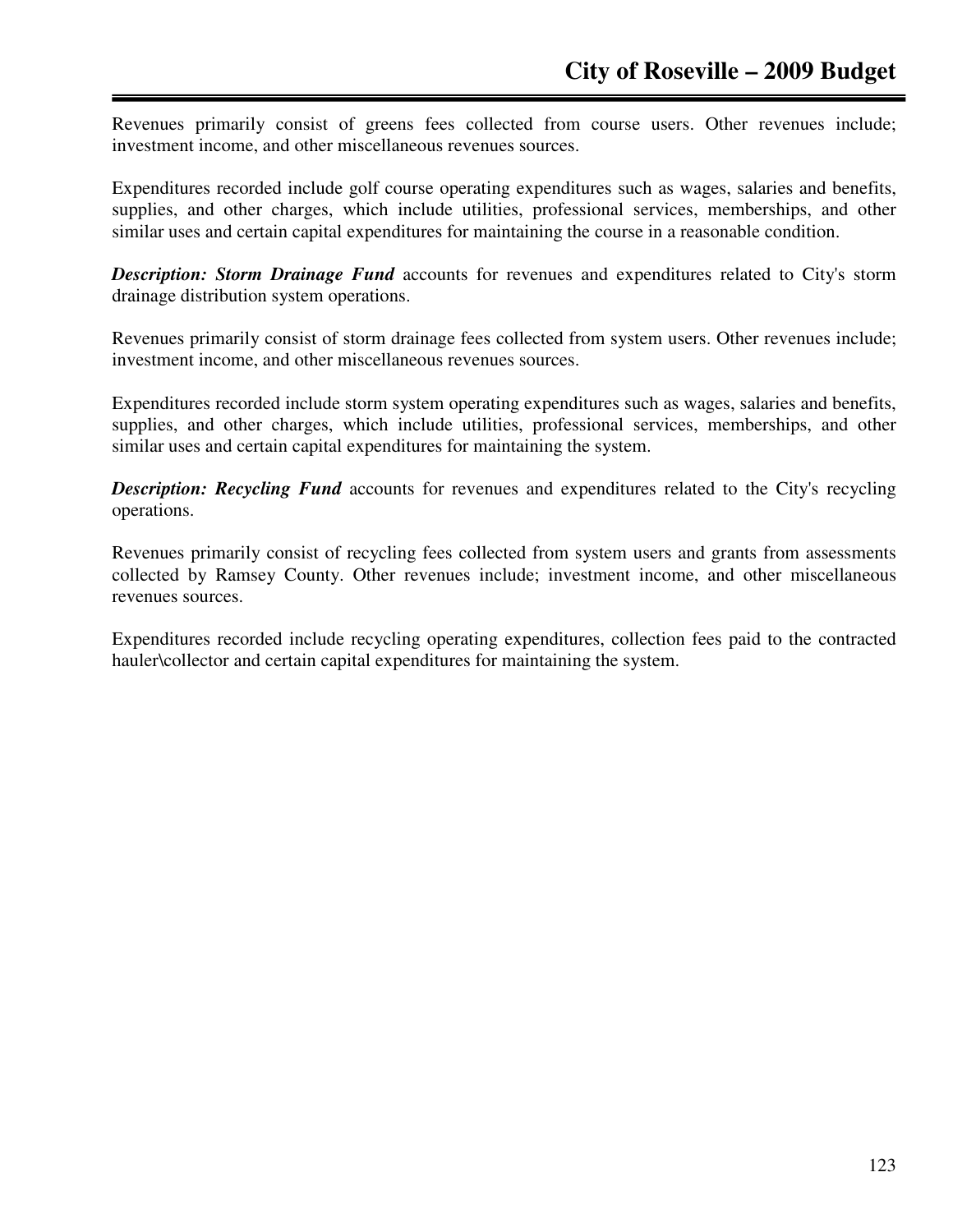## **Profile of the City of Roseville**

The City of Roseville, incorporated in 1948, is a suburban community bordering both Minneapolis and St Paul Minnesota in the eastern part of the state. A map of Roseville's location is shown below.



This area is considered to be the major population and economic growth area in the state, and among one of the highly ranked economic growth areas in the country. The City of Roseville currently occupies a land area of 13.7 square miles and serves a population of 33,690. The City of Roseville is empowered to levy a property tax on both real and personal properties located within its boundaries. While it also is empowered by state statute to extend its corporate limits by annexation, Roseville is a completely developed community and is bordered on all sides by other incorporated communities.

The City of Roseville has operated under the council-manager form of government since 1974. Policymaking and legislative authority are vested in a city council consisting of the mayor and four other members. The city council is responsible, among other things, for passing ordinances, adopting the budget, appointing committees, and hiring the city manager. The city manager is responsible for carrying out the policies and ordinances of the council, for overseeing the day-to-day operations of the city government, and for appointing the heads of the various departments. The council is elected on a non-partisan basis. Council members serve four-year staggered terms, with three council members elected every four years and the mayor and one council member elected in staggered four-year terms. The council and mayor are elected at large.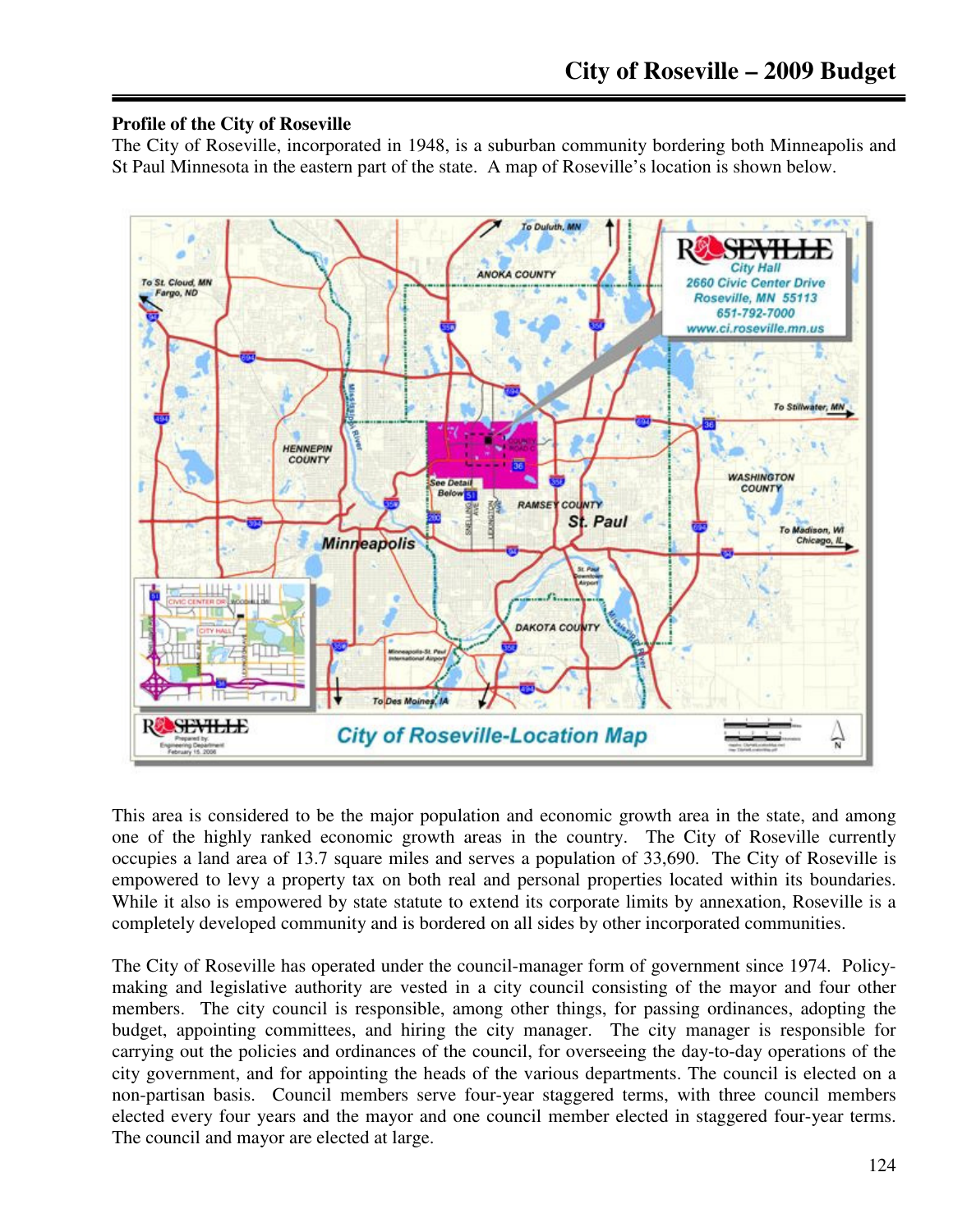The City of Roseville provides a full range of services, including police and fire protection; the construction and maintenance of highways, streets, and other infrastructure; water and sewer services and recreational activities and cultural events.

The annual budget serves as the foundation for the City of Roseville's financial planning and control. All departments and agencies of the City of Roseville submit requests for appropriation to the city manager in May of each year. The city manager uses these requests as the starting point for developing a proposed budget. The city manager then presents this proposed budget to the council for review prior to August 1<sup>st</sup>. The council is required to hold public hearings on the proposed budget and to adopt a final budget by no later than December 31, the close of the City of Roseville's fiscal year.

Supplemental demographic and statistical information is shown below.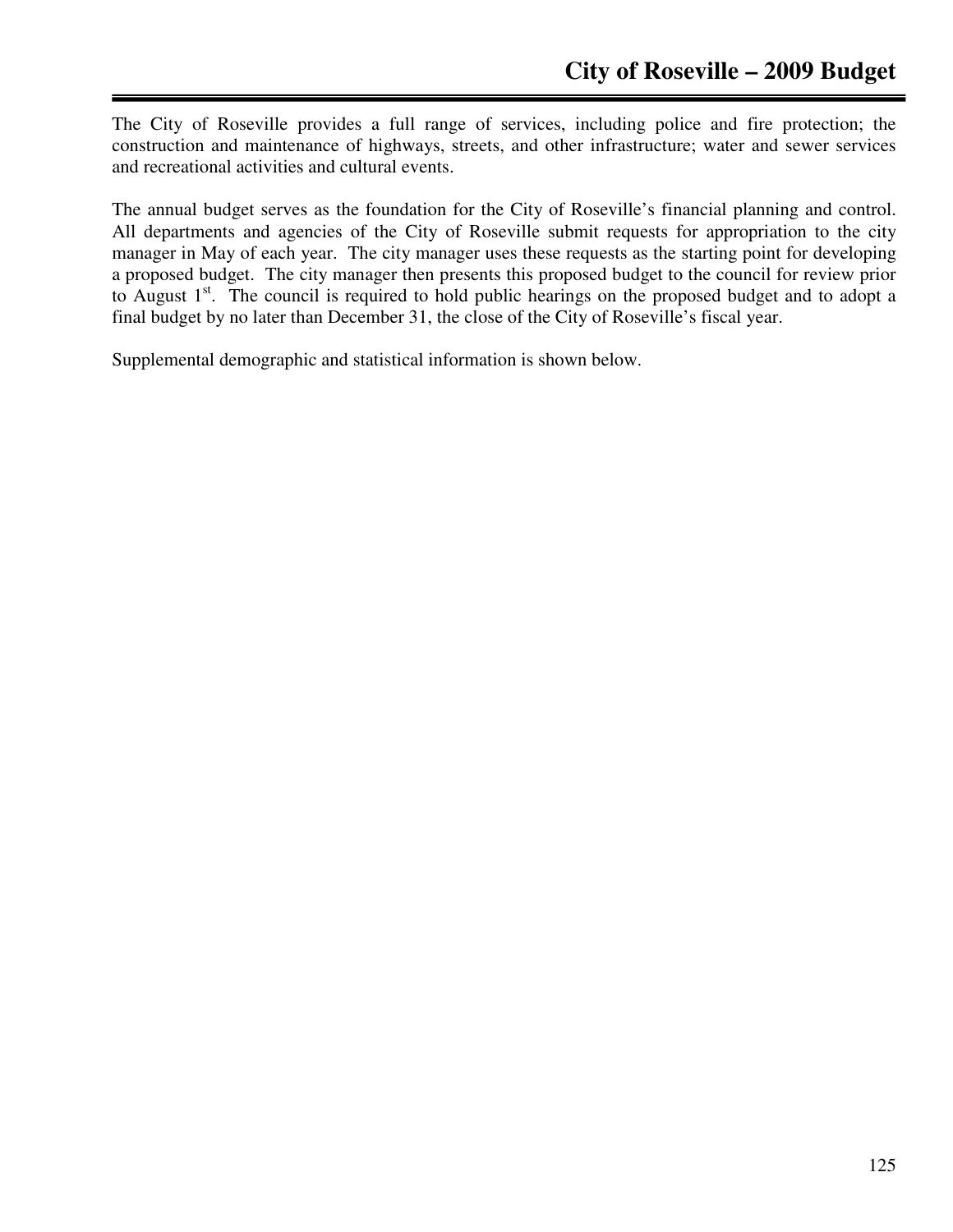#### **City of Roseville Principal Property Taxpayers December 31, 2007 Compared To December 31, 1998 (amounts expressed in whole dollars)**

|                                  |               | 2007 |                                     | 1998          |                |                                     |  |
|----------------------------------|---------------|------|-------------------------------------|---------------|----------------|-------------------------------------|--|
|                                  | <b>Taxes</b>  |      | Percentage of<br><b>Total Taxes</b> | <b>Taxes</b>  |                | Percentage of<br><b>Total Taxes</b> |  |
| <b>Taxpayer</b>                  | <b>Levied</b> | Rank | <b>Levied</b>                       | <b>Levied</b> | Rank           | <b>Levied</b>                       |  |
| Compass Retail, Inc.             | 377,456       |      | 3.23%                               |               |                |                                     |  |
| Gateway Washington Inc.          | 133,594       | 2    | 1.14%                               |               |                |                                     |  |
| M & J Crossroads LP              | 127,343       | 3    | 1.09%                               | 133,632       | 4              | 1.12%                               |  |
| <b>AEW Capital Management LP</b> | 82,950        | 4    | 0.71%                               | 128,281       | 5              | $1.08\%$                            |  |
| Tanurb Developments, Inc.        | 76,630        | 5    | 0.66%                               |               |                |                                     |  |
| Unisys Corp.                     | 72,418        | 6    | 0.62%                               |               |                |                                     |  |
| <b>Target Corporation</b>        | 67,662        |      | 0.58%                               |               |                |                                     |  |
| Williams Bros Pipeline           | 66,711        | 8    | $0.57\%$                            | 80,477        | 7              | 0.68%                               |  |
| Rosedale Commons LP              | 62,282        | 9    | 0.53%                               |               |                |                                     |  |
| Palisades Limited PTSP           | 61,068        | 10   | 0.52%                               |               |                |                                     |  |
| Equitable Life Assurance         |               |      |                                     | 638,857       |                | 5.38%                               |  |
| <b>Bradley Real Estate Trust</b> |               |      |                                     | 234,749       | $\overline{2}$ | 1.98%                               |  |
| Dayton Hudson Corp.              |               |      |                                     | 162,413       | 3              | $1.37\%$                            |  |
| <b>Space Center Enterprises</b>  |               |      |                                     | 101,689       | 6              | 0.86%                               |  |
| RREEF MidAmerica/East-V          |               |      |                                     | 75,687        | 8              | 0.64%                               |  |
| <b>NCR</b> Corporation           |               |      |                                     | 68,939        | 9              | 0.58%                               |  |
| J.C. Penney Properties Inc.      |               |      |                                     | 57,165        | 10             | $0.48\%$                            |  |
|                                  | 1,128,114     |      | 9.64%                               | 1,681,890     |                | 14.15%                              |  |

Source: Ramsey County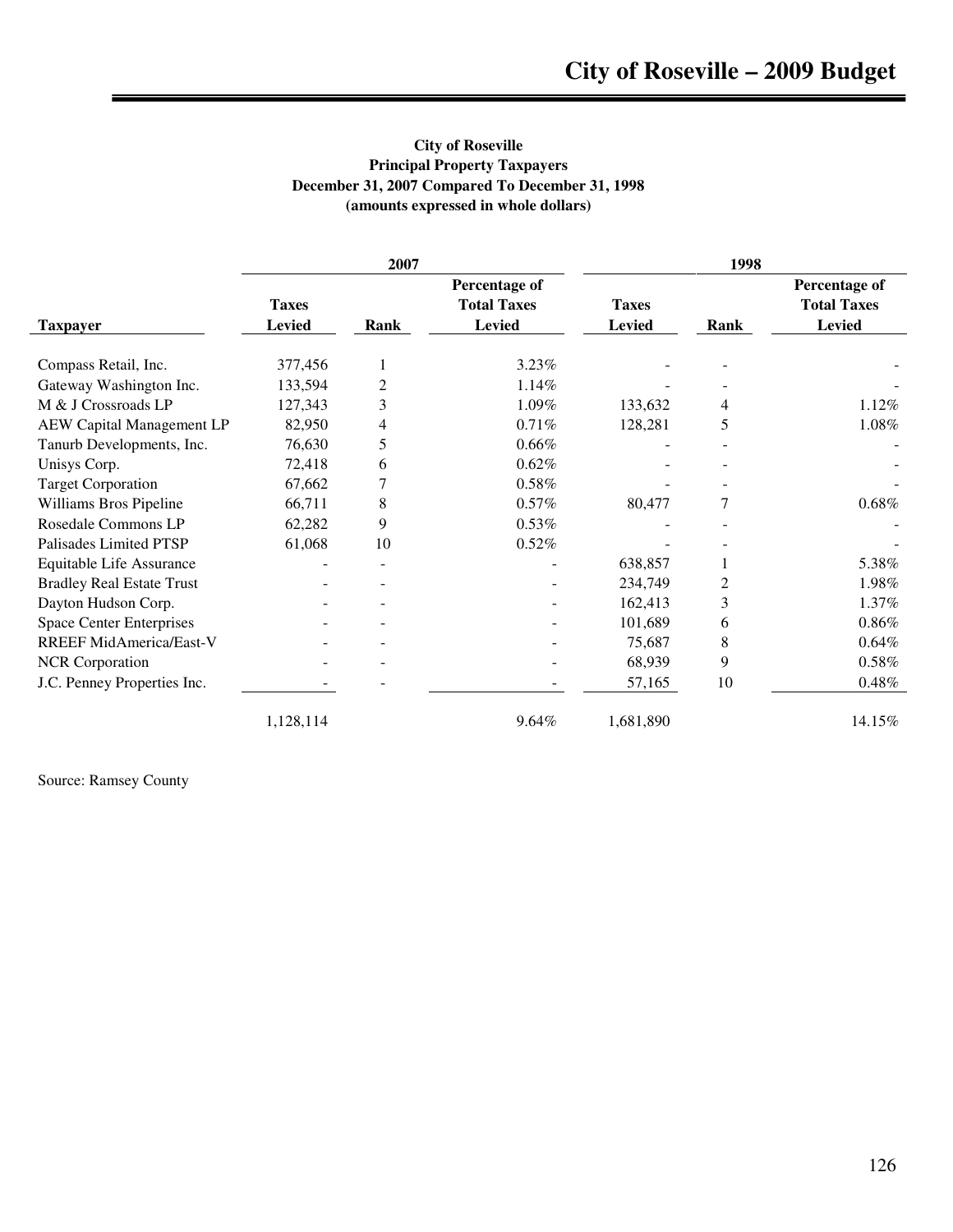### **City of Roseville Principal Employers Current Year and Nine Years Ago**

|                            |                          | 2007                     |                             | 1998             |      |                             |  |
|----------------------------|--------------------------|--------------------------|-----------------------------|------------------|------|-----------------------------|--|
|                            |                          |                          | Percentage<br>of Total City |                  |      | Percentage<br>of Total City |  |
| <b>Employer</b>            | <b>Employees</b>         | Rank                     | <b>Employment</b>           | <b>Employees</b> | Rank | <b>Employment</b>           |  |
| MN Dept. of Transportation | 1,150                    | 1                        | 3.11%                       | 450              | 7    | 1.29%                       |  |
| Roseville Area Schools     | 950                      | $\mathbf{2}$             | $2.57\%$                    |                  |      |                             |  |
| Symantic                   | 600                      | 3                        | 1.62%                       |                  | ۰    | $\overline{\phantom{0}}$    |  |
| Presbyterian Homes Housing | 560                      | 4                        | 1.51%                       |                  |      |                             |  |
| McGough Construction       | 512                      | 5                        | 1.38%                       |                  |      |                             |  |
| Macy's                     | 500                      | 6                        | 1.35%                       |                  |      |                             |  |
| Northwestern College       | 500                      | 7                        | 1.35%                       |                  |      |                             |  |
| Target                     | 475                      | $\,8\,$                  | 1.28%                       | 500              | 5    | 1.43%                       |  |
| MN Department of Education | 435                      | 9                        | 1.18%                       | 450              | 7    | 1.29%                       |  |
| Unisys                     | 400                      | 10                       | 1.08%                       | 450              |      | 1.29%                       |  |
| Dayton's                   |                          | $\overline{\phantom{a}}$ |                             | 800              |      | 2.29%                       |  |
| Health Span Home Care      |                          |                          |                             | 600              | 2    | 1.71%                       |  |
| <b>MN State Lottery</b>    |                          |                          |                             | 525              | 3    | 1.50%                       |  |
| JC Penny                   |                          |                          |                             | 500              | 4    | 1.43%                       |  |
| <b>Advance Circuits</b>    |                          |                          |                             | 500              | 6    | 1.43%                       |  |
| Deltak Corporation         | $\overline{\phantom{0}}$ |                          | $\overline{\phantom{0}}$    | 335              | 9    | $0.96\%$                    |  |
| Total                      | 6,082                    |                          | 16.44%                      | 5,110            |      | 14.60%                      |  |

Sources: Minnesota Department of Employment and Economic Development Annual Dunn & Bradstreet Report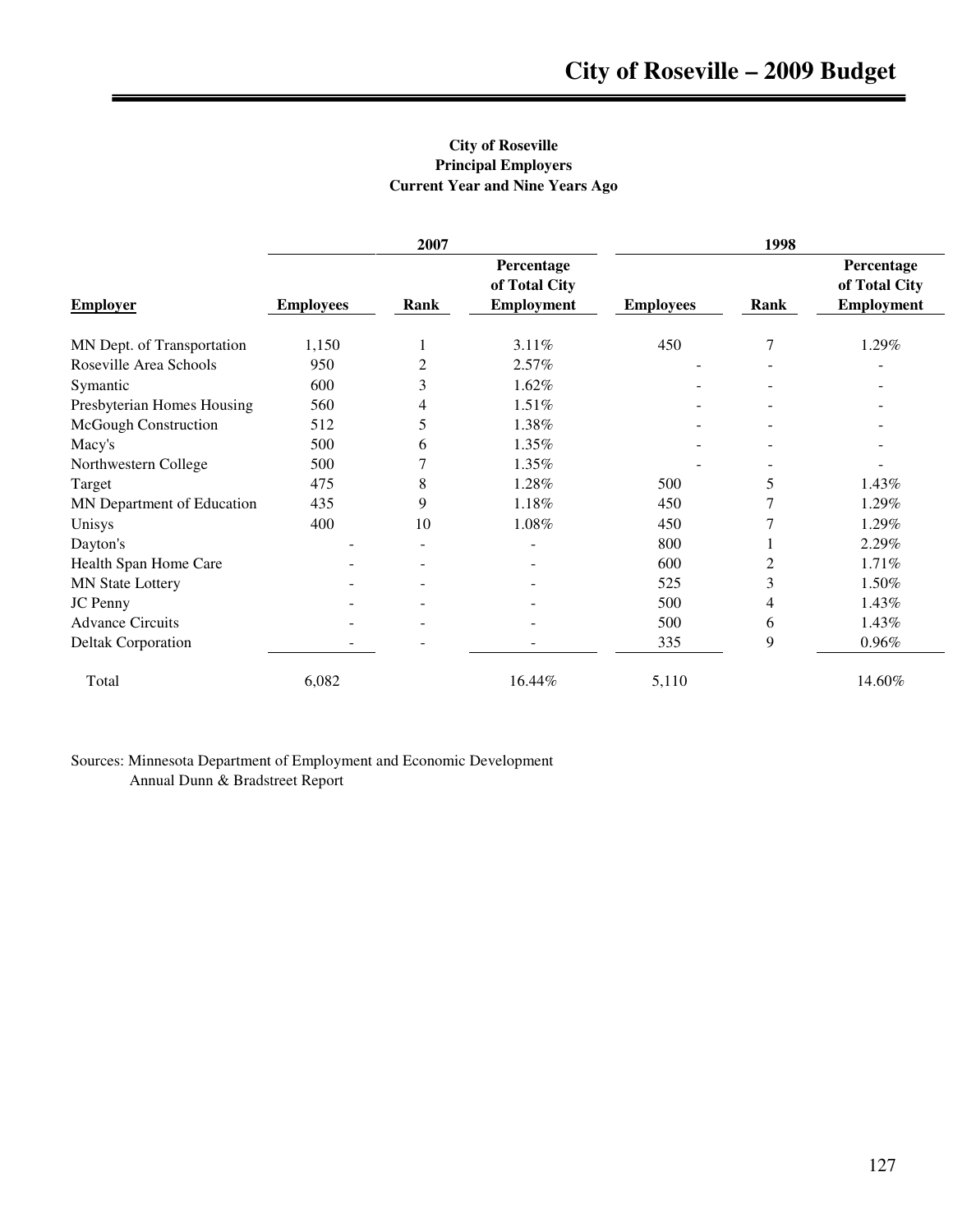#### **City of Roseville Demographic and Economic Statistics Last Ten Fiscal Years**

|                | <b>Estimated</b> (2)<br><b>Personal</b> |                   | Per                       |                                    |                                    |              |
|----------------|-----------------------------------------|-------------------|---------------------------|------------------------------------|------------------------------------|--------------|
|                | <b>Income</b><br>(amounts               |                   | Capita                    | <b>School</b>                      | <b>School</b>                      |              |
|                | expressed                               |                   | <b>Personal</b><br>income | <b>Enrollment</b><br>District #623 | <b>Enrollment</b><br>District #621 | Unemployment |
| Population (1) |                                         |                   | (3)                       | (4)                                | (4)                                | Rate $(5)$   |
| 34,306         | \$<br>1,048,803,032                     | \$                | 30,572                    | 6,766                              | 11,767                             | 1.4%         |
| 34,548         | 1,080,488,700                           |                   | 31,275                    | 6,795                              | 11,617                             | $1.6\%$      |
| 33,690         | 1,125,043,860                           |                   | 33,394                    | 6,705                              | 11,426                             | $2.4\%$      |
| 33,949         | 1,171,070,755                           |                   | 34,495                    | 6,738                              | 11,095                             | $3.2\%$      |
| 34,100         | 1,214,232,800                           |                   | 35,608                    | 6,638                              | 10,742                             | $3.9\%$      |
| 34,080         | 1,252,780,800                           |                   | 36,760                    | 6,522                              | 10,316                             | $3.8\%$      |
| 34,080         | 1,341,695,520                           |                   | 39,369                    | 6,255                              | 10,006                             | $3.8\%$      |
| 33,882         | 1,385,197,806                           |                   | 40,883                    | 6,383                              | 10,456                             | $3.4\%$      |
| 33,969         | 1,315,007,928                           |                   | 38,712                    | 6,396                              | 9,929                              | $3.4\%$      |
| 33,969         | 1,393,883,946                           |                   | 41,034                    | 6,420                              | 9,705                              | $3.9\%$      |
|                |                                         | in whole dollars) |                           |                                    |                                    |              |

- (1) Population and per capita income figures, other that census year, are estimates provided by the Metropolitan Council. The last census was taken in the year 2000.
- (2) This estimated personal income number is calculated by taking the per capita personal income of Ramsey County and multiplying it by the City population. Also see note (3) regarding the Per Capita Personal Income figures.
- (3) The per capita personal income used is for that of Ramsey County, in which the city resides, the smallest region applicable to the City that this information is available for. In addition, the 2006 - 2007 figures are an estimate for the State of Minnesota provided by the Bureau of Economic Analysis as there were no other relavent estimates available at the time of this report.
- (4) The City is served by two independent school districts.

 District #623 covers approximately 67% of the City, while District #621 covers approximately 33% of the City. Accordingly, not all students enrolled in District #621 live in the City of Roseville. Information is provided by the Roseville and Moundsview School Districts.

(5) Annual average unemployment provided by the Minnesota Department of Employment & Economic Development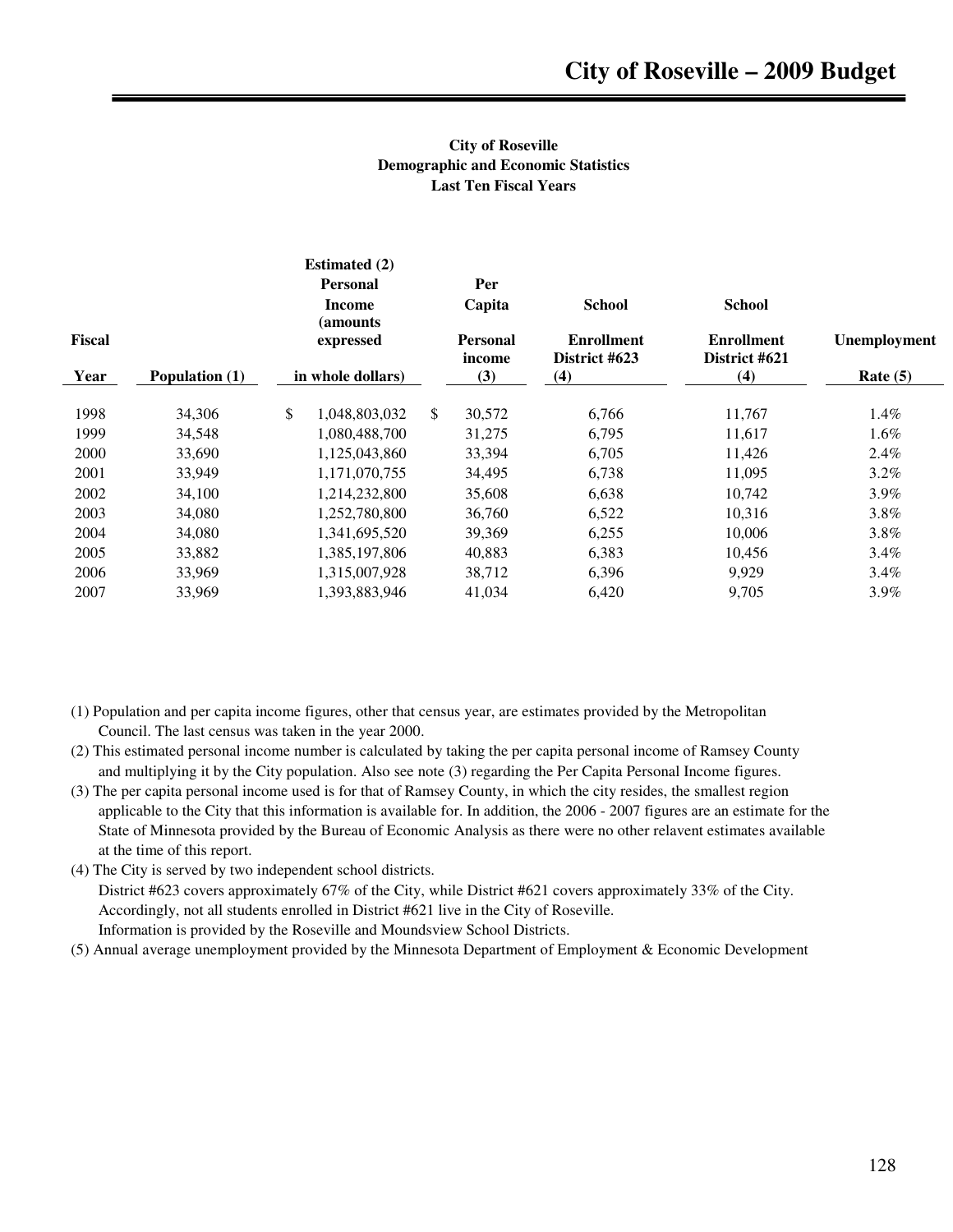## **Glossary of Terms**

**Assessment** – Refers to a financial lien placed by the City against a property to pay for the property's fair share of any street or utility improvement.

**Bonds** – A method of borrowing (similar to a loan) used by the City to finance the construction or reconstruction of City facilities or infrastructure. See also, 'Debt Service'.

**Budget** – Refers to the City's planned use available monies for the upcoming fiscal year. The budget is considered 'balanced' when expected revenues are equivalent to planned expenditures.

**Capital Improvement Plan** - A long-term projection of all planned capital replacements of City facilities, street and utility infrastructure, vehicles and rolling stock, and other improvements.

**Charges for Services** include administrative charges between funds, wireless antenna lease revenues, recreation program fees, user charges for; water, sanitary sewer, storm drainage, and solid waste recycling fees, and greens fees for the municipal golf course.

**Community Development** includes planning and economic development, code enforcement, and geographic information systems.

**Comprehensive Plan** - A defined land use and zoning plan that was developed and placed into Roseville's City ordinances.

**Debt Management Plan** – A schedule of the City's debt service payments and an overview of the general principles that governs the issuance of City debt.

**Debt Service** – Refers to the principle and interest paid on bonds used to finance City facility and infrastructure improvement projects.

**Depreciation -** The systematic allocation of the cost of an asset over its useful life.

**Enterprise Operations** includes water, sanitary sewer, storm drainage, solid waste recycling, and the municipal golf course operations.

**Fines & Forfeits** include fines paid for traffic violations and criminal offenses occurring within the City limits.

**Fiscal Disparities** – is a wealth-sharing tool, somewhat unique to Minnesota that represents the portion of Commercial/Industrial property value added since 1974. This captured property value is shared amongst municipalities within the Twin Cities Metropolitan Area.

**Fund Balance** – represents the cumulative reserves (surplus monies) that have been realized within the City's general and special-purpose operations and are available for future appropriations.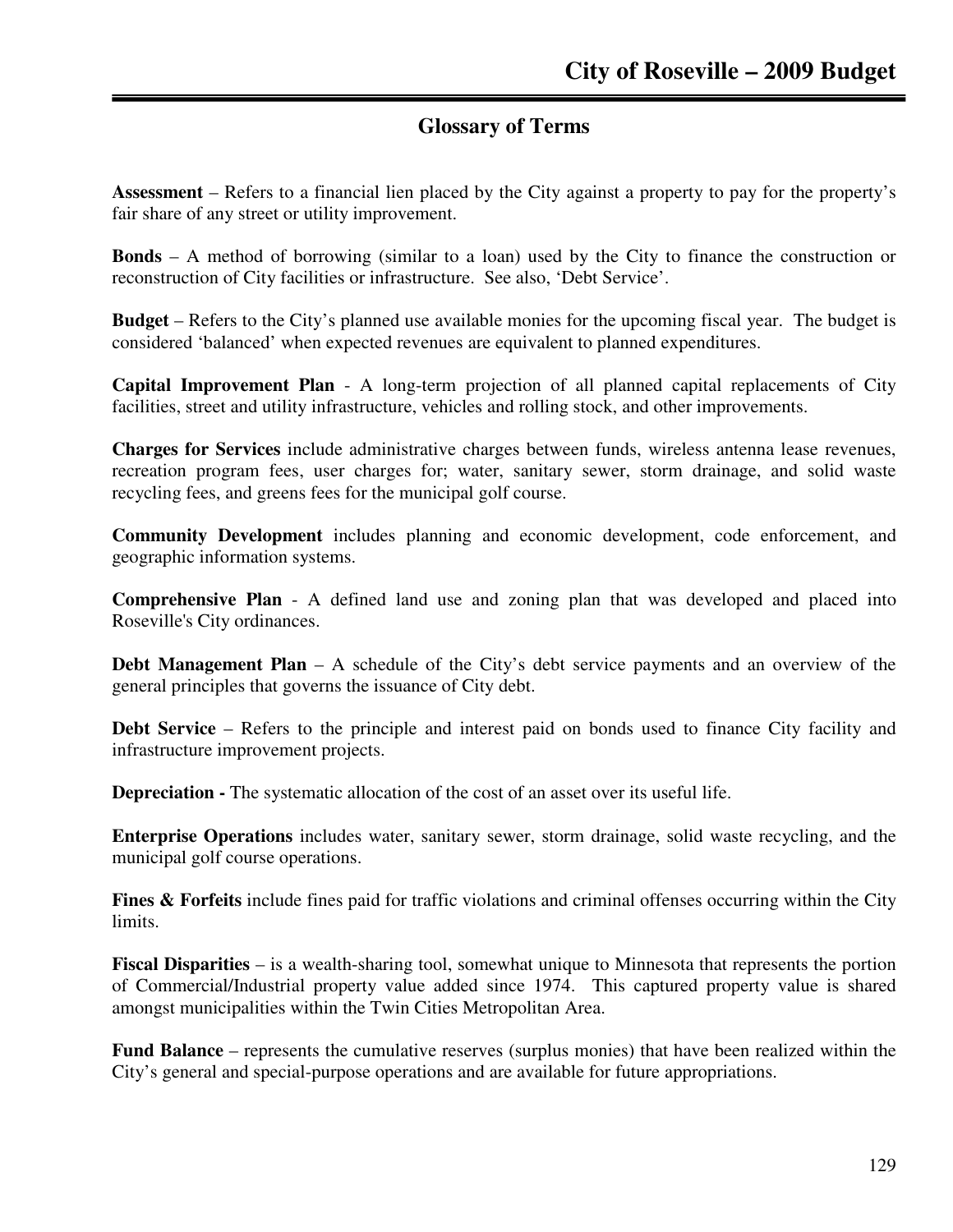**General Government** – refers to those programs and services that are associated with general centralized City functions. They include, but are not limited to; Administration, Legal, Finance, Elections, and City Council expenditures.

**Geographic Information Systems (GIS)** – refers to the study of relationships between geographic parcels or areas. It is primarily used in the City's Community Development Program.

**Governmental Funds** – refers to the fund group that is used to account for the City's general operations. These operations are normally supported by taxes and intergovernmental revenues.

**Homestead Credit Aid** – general purpose State aid designed to give property tax relief to homeowners. The aid is provided to the City after a corresponding deduction is made to a homeowner's property tax bill.

**Housing & Redevelopment Authority (HRA)** – is a separate legal entity approved by the Council and charged with furthering the various housing programs of the City.

**Inflation** – A general measure of the change in prices and/or the costs of providing programs and services.

**Infrastructure** – Refers to City facilities, streets, parks, and utilities that have a useful life of at least ten  $(10)$  years.

**Interest Earnings** include investment earnings on cash reserves.

**Inter-fund Charges** – Represent administrative support charges that are assessed by internal service functions against other city functions to more accurately represent the true cost of providing City programs and services.

**Intergovernmental Revenue** – Includes Federal, State, or local monies received from other public entities.

**Joint Powers Agreements (JPA)** – Agreements entered into by public entities that are mutually beneficial. The JPA typically involves a contractual relationship whereby one entity provides a service to another in exchange for payment.

**Lawful Gambling** - Charitable gambling done by non-profit organization that is regulated by the State of Minnesota and the City of Roseville. The City of Roseville taxes gross revenues at 3% and gross profits at 10%.

Licenses & Permits include business licenses, building-related permits and fees, and licenses and fees collected at the License Center.

**Net Assets** - represents the cumulative reserves (surplus monies) that have been realized within the City's business-type operations (proprietary funds) and are available for future appropriations.

**Operating Fund** – a fund type that typically accounts for the on-going and day-to-day activities of specific programs or services. The General Fund is the primary operating fund of the City.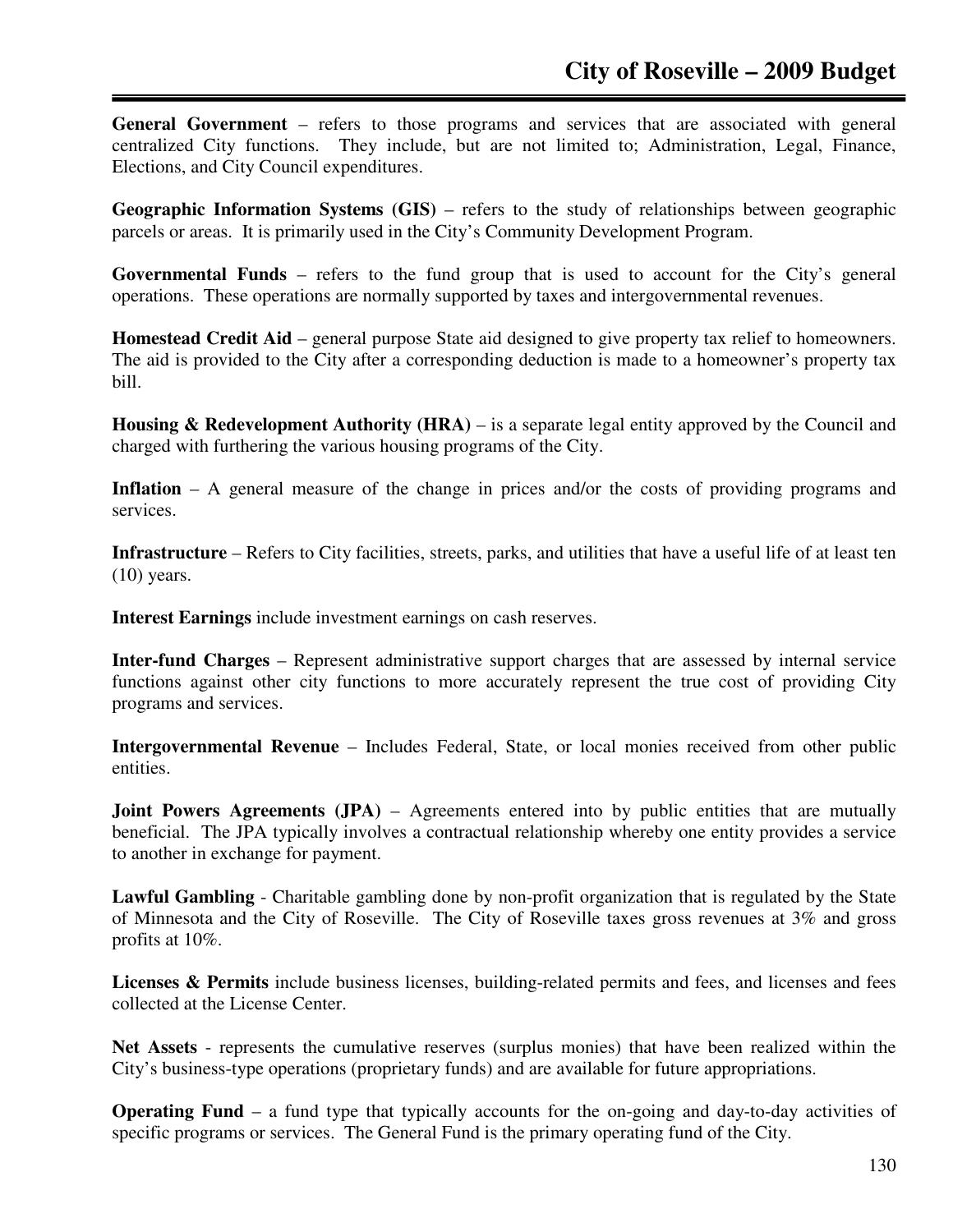**Other Services and Charges** include professional services, contractual maintenance and repair, utilities, memberships, interfund charges, and training and conferences. It also includes the costs attributable to the purchase of water from the City of St. Paul and wastewater treatment costs paid to the Met Council.

**Park Master Plan** – Refers to the City's long-range plan for developing and redeveloping the Park system including facilities, trails, and natural amenities.

Parks and Recreation includes recreation administration and programs, leisure activities, and the Skating Center operation.

**Pavement Management Program** – Refers to the City's long-range plan for repairing and reconstruction local streets.

**Personal Services** includes the wage, benefit, and insurance costs of employees.

**Personnel Costs** – See 'Personal Services'.

**Public Safety** includes the costs associated with providing police and fire protection.

**Public Works** includes engineering, street maintenance, street lighting, fleet maintenance, and building maintenance functions.

**Property Taxes** include taxes levied against taxable property.

**Proprietary Funds** – refers to the fund group that is used to account for the City's business-type operations. These operations are normally supported by user fees and operate more like a private business would.

**Reserves** – monies held in interest-bearing accounts that are set aside for some future purpose, but are not necessarily needed in the current fiscal year. Reserves are also referred to as 'fund balance' or 'sinking funds'.

**Sinking Funds** – See 'Reserves'.

**Special Assessment** - A charge made against certain properties to defray all or part of the cost of a specific capital improvement that benefits primarily those properties.

**Special Purpose** functions include information technology, communications, license center, lawful gambling enforcement, and parks maintenance.

**Supplies and Materials** include office supplies, motor fuel and vehicle supplies, clothing and protective gear, street repair materials, and salt/sand purchases.

**Tax Capacity** – a formula used to represent the taxable property value of a parcel(s) within the City and is used to determine the local tax rate.

**Tax Levy** – See 'Property Taxes'.